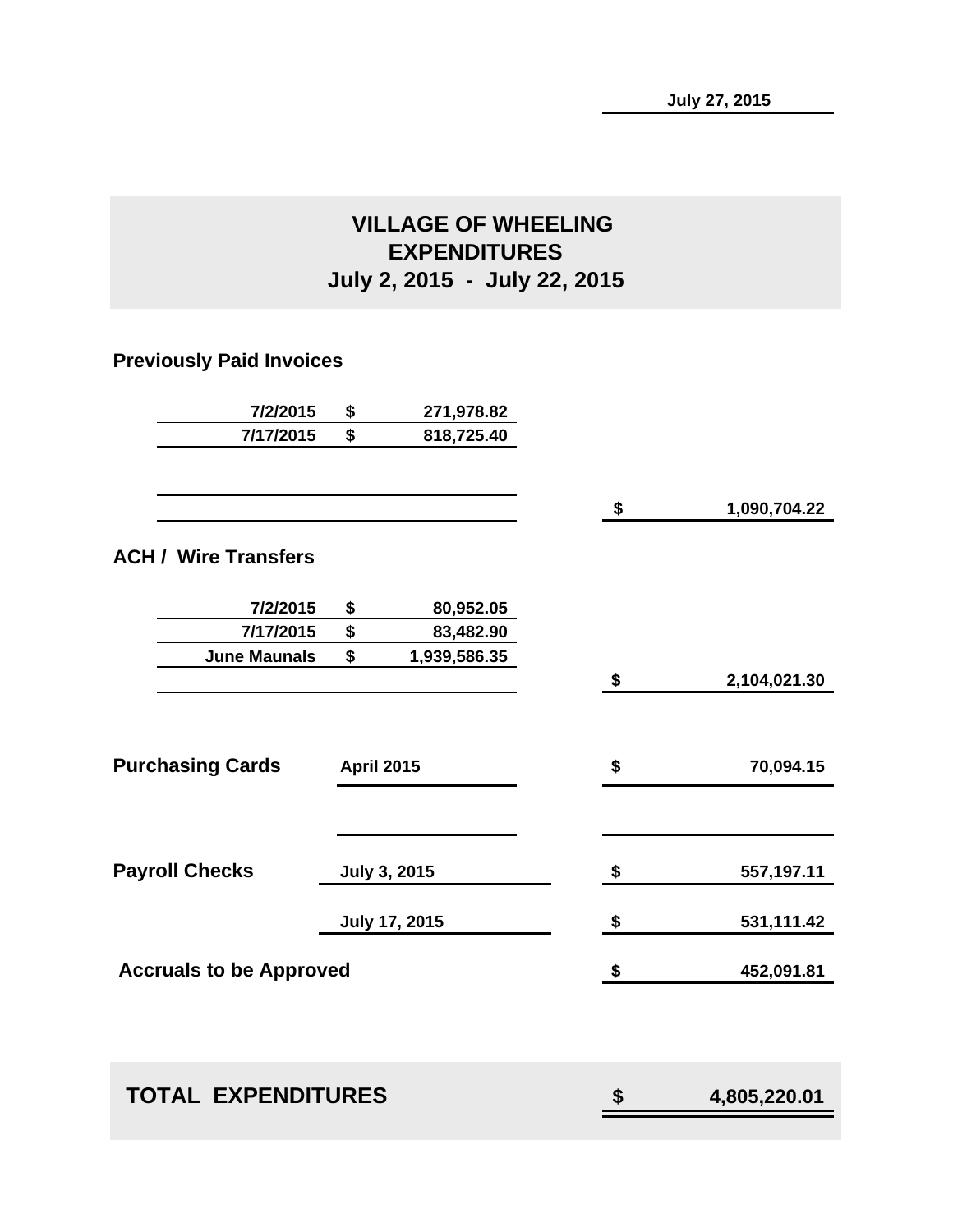SUNGARD PENTAMATION SUNGARD PENTAMATION SUNG PAGE NUMBER: 1 SELECTION CRITERIA: ALL

DATE: 07/02/2015 VILLAGE OF WHEELING ACCTPA51CASH REQUIREMENTS - CHECK FORMAT - DUE DATE: 07/03/2015

ACCOUNTING PERIOD: 7/15

| <b>VENDOR</b>                                      | ORGANIZATION         | <b>ACCOUNT</b>       | PURCHASE OR INVOICE              |                         | AMOUNT                               | DESCRIPTION                                        |
|----------------------------------------------------|----------------------|----------------------|----------------------------------|-------------------------|--------------------------------------|----------------------------------------------------|
| 8768<br>AFSCME COUNCIL 31                          | 50                   | 2124                 |                                  |                         | 738.56                               | DED:094 AFSCME DUE                                 |
| TOTAL CHECK                                        |                      |                      |                                  |                         | 738.56                               |                                                    |
| 9406<br>AGGREGATE INDUSTRIES<br>TOTAL CHECK        | 40                   | 2207                 |                                  |                         | 2.00<br>2.00                         | <b>UB REFUND</b>                                   |
| 7566<br>A-LAMP CONCRETE CONTRACTORS<br>TOTAL CHECK | 11<br>3410           | 5508<br>5508         | 15001191<br>15001191             | 15049<br>15049          | 98,593.08<br>16,051.51<br>114,644.59 | 2015 MFT ST PROGRAM<br>2015 MFT ST PROGRAM         |
| 8848<br>ARTHUR B ADLER & ASSOCIATES                | 50                   | 2126                 |                                  |                         | 198.15                               | DED:505 MISC DED                                   |
| TOTAL CHECK                                        |                      |                      |                                  |                         | 198.15                               |                                                    |
| 253<br>AT&T CORP                                   | 1600                 | 5238                 | 15001603                         |                         | 536.47                               | 911 PHONE LINES                                    |
| TOTAL CHECK                                        |                      |                      |                                  |                         | 536.47                               |                                                    |
| 9403<br>ANDRES BALDERAS                            | 40                   | 2207                 |                                  |                         | 47.95                                | <b>UB REFUND</b>                                   |
| TOTAL CHECK                                        |                      |                      |                                  |                         | 47.95                                |                                                    |
| 5553<br>HEATHER BRAOUDAKIS<br>TOTAL CHECK          | 5500                 | 5299                 | 15001372                         |                         | 90.00<br>90.00                       | ENTERTAINMENT 7/13/15                              |
|                                                    |                      |                      |                                  |                         |                                      |                                                    |
| 521<br>CIRCUIT COURT LAKE COUNTY<br>TOTAL CHECK    | 01                   | 4790                 | 15001561                         | #00248                  | 150.00<br>150.00                     | <b>BAIL BOND</b>                                   |
| 9425                                               | 40                   | 2207                 |                                  |                         | 45.25                                | <b>UB REFUND</b>                                   |
| MARY CONOVER<br>TOTAL CHECK                        |                      |                      |                                  |                         | 45.25                                |                                                    |
| 707<br>DIRECTOR ILLINOIS STATE POLI                | 01                   | 2206                 | 15001312                         | 15-01267                | 1,455.00                             | ASSET FORFEITURE                                   |
| TOTAL CHECK                                        |                      |                      |                                  |                         | 1,455.00                             |                                                    |
| 744<br>DUNDEE AND WOLF AUTOMOTIVE<br>TOTAL CHECK   | 1300<br>1400<br>2100 | 5310<br>5310<br>5310 | 15001401<br>15001401<br>15001402 | 46367<br>46367<br>46368 | 7.25<br>7.25<br>565.50<br>580.00     | MAY CAR WASHES<br>MAY CAR WASHES<br>MAY CAR WASHES |
|                                                    |                      |                      |                                  |                         |                                      |                                                    |
| 9426<br>ANTHONY GAYTON<br>TOTAL CHECK              | 40                   | 2207                 |                                  |                         | 2.30<br>2.30                         | <b>UB REFUND</b>                                   |
|                                                    |                      |                      |                                  |                         |                                      |                                                    |
| 3606<br>GUARDIAN<br>TOTAL CHECK                    | 01                   | 2011                 | 15001583                         |                         | 645.73<br>645.73                     | JULY AIRPORT/COBRA DENTAL                          |
|                                                    |                      |                      |                                  |                         |                                      |                                                    |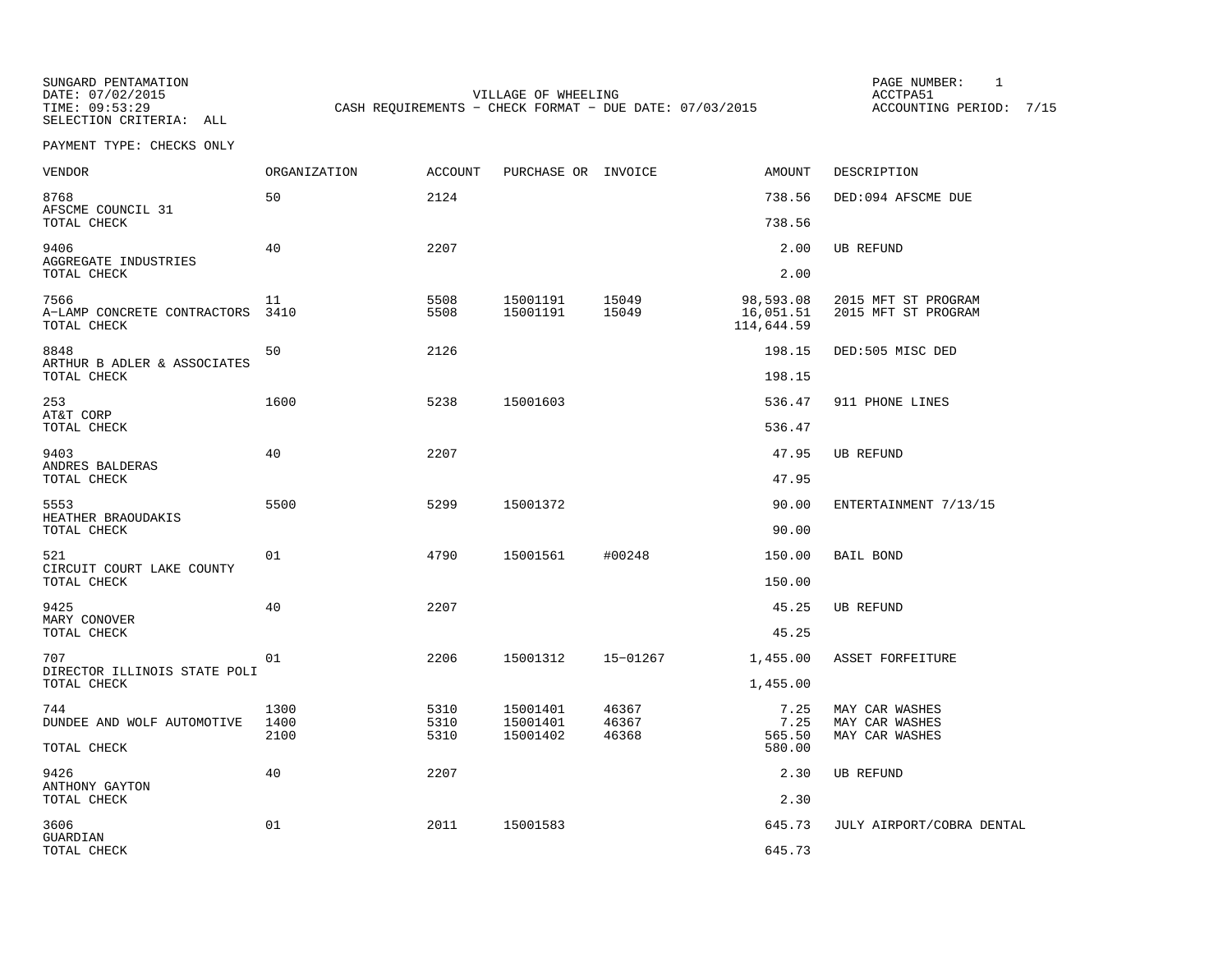SUNGARD PENTAMATION SUNGARD PENTAMATION SUNG PAGE NUMBER: 2 VILLAGE OF WHEELING **ACCTPA51** TIME: 09:53:29 CASH REQUIREMENTS - CHECK FORMAT - DUE DATE: 07/03/2015

ACCOUNTING PERIOD: 7/15

| <b>VENDOR</b>                                       | <b>ORGANIZATION</b>                                                                                          | <b>ACCOUNT</b>                                                                                               | PURCHASE OR                                                                                                                                                          | INVOICE    | <b>AMOUNT</b>                                                                                                                                                             | DESCRIPTION                                                                                                                                                                                                                                                                                                               |
|-----------------------------------------------------|--------------------------------------------------------------------------------------------------------------|--------------------------------------------------------------------------------------------------------------|----------------------------------------------------------------------------------------------------------------------------------------------------------------------|------------|---------------------------------------------------------------------------------------------------------------------------------------------------------------------------|---------------------------------------------------------------------------------------------------------------------------------------------------------------------------------------------------------------------------------------------------------------------------------------------------------------------------|
| 7811<br>JIM KENDROS                                 | 5500                                                                                                         | 5299                                                                                                         | 15001371                                                                                                                                                             | WPAV782015 | 90.00                                                                                                                                                                     | ENTERTAINMENT 7/8/15                                                                                                                                                                                                                                                                                                      |
| TOTAL CHECK                                         |                                                                                                              |                                                                                                              |                                                                                                                                                                      |            | 90.00                                                                                                                                                                     |                                                                                                                                                                                                                                                                                                                           |
| 9424<br>GIN KHAI<br>TOTAL CHECK                     | 40                                                                                                           | 2207                                                                                                         |                                                                                                                                                                      |            | 50.18<br>50.18                                                                                                                                                            | UB REFUND                                                                                                                                                                                                                                                                                                                 |
| 1455<br>KLEIN THORPE & JENKINS LTD<br>TOTAL CHECK   | 1900<br>3100<br>3500<br>3900<br>1900<br>3500<br>3900<br>1900<br>3100<br>3200<br>3500<br>3600<br>3900<br>1900 | 5218<br>5218<br>5218<br>5218<br>5218<br>5218<br>5218<br>5218<br>5218<br>5218<br>5218<br>5218<br>5218<br>5218 | 15001555<br>15001555<br>15001555<br>15001555<br>15001556<br>15001556<br>15001556<br>15001579<br>15001579<br>15001579<br>15001579<br>15001579<br>15001579<br>15001586 |            | 17,973.81<br>273.00<br>7,282.62<br>2,769.00<br>22,817.28<br>1,599.00<br>2,168.43<br>21,065.48<br>66.30<br>66.30<br>1,701.00<br>66.30<br>408.30<br>59,455.36<br>137,712.18 | MAR. LEGAL SERVICES<br>MAR. LEGAL SERVICES<br>MAR. LEGAL SERVICES<br>MAR. LEGAL SERVICES<br>APR. LEGAL SERVICES<br>APR. LEGAL SERVICES<br>APR. LEGAL SERVICES<br>MAY LEGAL SERVICES<br>MAY LEGAL SERVICES<br>MAY LEGAL SERVICES<br>MAY LEGAL SERVICES<br>MAY LEGAL SERVICES<br>MAY LEGAL SERVICES<br>FOX POINT LEGAL FEES |
| 7422<br>LORI LEE SMITH<br>TOTAL CHECK               | 50                                                                                                           | 2134                                                                                                         |                                                                                                                                                                      |            | 636.00<br>636.00                                                                                                                                                          | DED:192 MISC DEDUC                                                                                                                                                                                                                                                                                                        |
| 9376<br>DENNIS MARTIN<br>TOTAL CHECK                | 5500                                                                                                         | 5299                                                                                                         | 15001373                                                                                                                                                             | 1001       | 150.00<br>150.00                                                                                                                                                          | ENTERTAINMENT 7-31-15                                                                                                                                                                                                                                                                                                     |
| 9404<br>MARISOL MERCADO<br>TOTAL CHECK              | 40                                                                                                           | 2207                                                                                                         |                                                                                                                                                                      |            | 145.62<br>145.62                                                                                                                                                          | <b>UB REFUND</b>                                                                                                                                                                                                                                                                                                          |
| 5495<br>OFFICE OF CHAPTER 13 TRUSTEE<br>TOTAL CHECK | 50                                                                                                           | 2138                                                                                                         |                                                                                                                                                                      |            | 157.00<br>157.00                                                                                                                                                          | DED:191 MISC DEDUC                                                                                                                                                                                                                                                                                                        |
| 183<br>ANGELA PETERS<br>TOTAL CHECK                 | 01                                                                                                           | 1053                                                                                                         | 15001615                                                                                                                                                             |            | 7,500.00<br>7,500.00                                                                                                                                                      | JULY 3RD BEER SALES                                                                                                                                                                                                                                                                                                       |
| 9405<br>JORGE REYES PIMENTAL<br>TOTAL CHECK         | 40                                                                                                           | 2207                                                                                                         |                                                                                                                                                                      |            | 62.05<br>62.05                                                                                                                                                            | UB REFUND                                                                                                                                                                                                                                                                                                                 |
| 9407<br><b>JULIA RADCHENKO</b><br>TOTAL CHECK       | 40                                                                                                           | 2207                                                                                                         |                                                                                                                                                                      |            | 12.70<br>12.70                                                                                                                                                            | UB REFUND                                                                                                                                                                                                                                                                                                                 |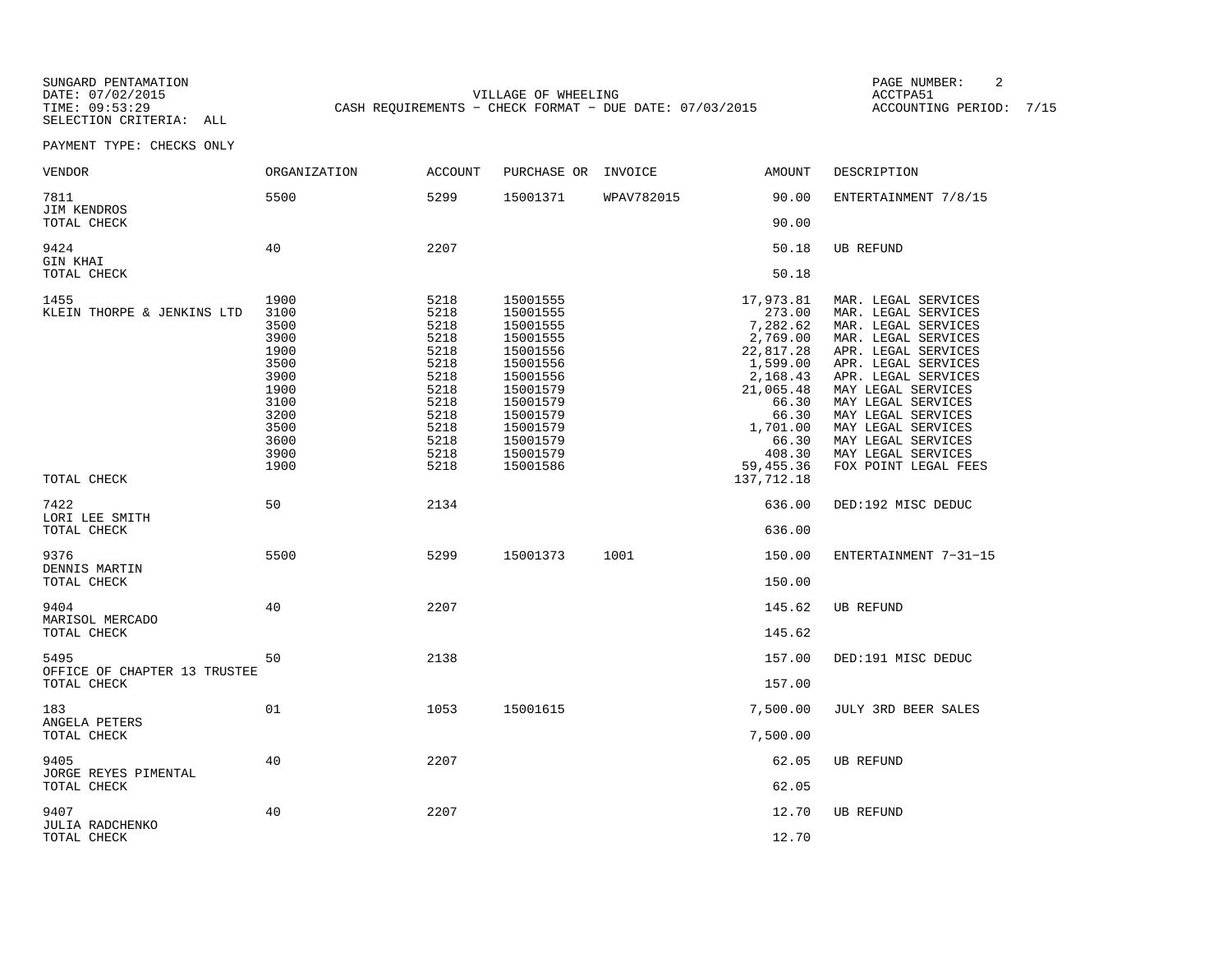SUNGARD PENTAMATION PAGE NUMBER: 3SELECTION CRITERIA: ALL

DATE: 07/02/2015 VILLAGE OF WHEELING ACCTPA51TIME: 09:53:29 CASH REQUIREMENTS − CHECK FORMAT − DUE DATE: 07/03/2015 ACCOUNTING PERIOD: 7/15

| <b>VENDOR</b>                                  | ORGANIZATION                                                                                         | <b>ACCOUNT</b>                                                                                       | PURCHASE OR INVOICE                                                                                                                                      |                          | AMOUNT                                                                                                                              | DESCRIPTION                                                                                                                                                                                                                                                                               |
|------------------------------------------------|------------------------------------------------------------------------------------------------------|------------------------------------------------------------------------------------------------------|----------------------------------------------------------------------------------------------------------------------------------------------------------|--------------------------|-------------------------------------------------------------------------------------------------------------------------------------|-------------------------------------------------------------------------------------------------------------------------------------------------------------------------------------------------------------------------------------------------------------------------------------------|
| 2291<br>SAM'S CLUB DIRECT<br>TOTAL CHECK       | 1320<br>2200<br>2100<br>2100<br>2100<br>2100<br>1320<br>1600<br>1140<br>2200<br>2200<br>1500<br>1140 | 5317<br>5105<br>5228<br>5317<br>5317<br>5323<br>5297<br>5317<br>5317<br>5311<br>5105<br>5317<br>5317 | 15001411<br>15001421<br>15001438<br>15001438<br>15001439<br>15001440<br>15001483<br>15001516<br>15001554<br>15001588<br>15001589<br>15001591<br>15001592 |                          | 146.95<br>67.60<br>275.31<br>22.46<br>22.46<br>70.12<br>20.98<br>50.89<br>114.70<br>302.33<br>104.80<br>73.93<br>113.07<br>1,385.60 | OPERATIONS SUPPLIES<br>REHAB SUPPLIES<br>PACT CAMP SUPPLIES<br>COFFEE<br>MEETING SUPPLIES<br>RETIREMENT SUPPLIES<br>REFRESHMENTS FOR SNAP! DA<br>BOARD MEETING REFRESHMENT<br>POP FOR EMPLOYEE PICNIC<br>CLEANING SUPPLIES<br>FF TEST REFRESHMENTS<br>RETIREMENT CAKE<br>CANDY FOR PARADE |
| 9423                                           | 40                                                                                                   | 2207                                                                                                 |                                                                                                                                                          |                          | 40.90                                                                                                                               | <b>UB REFUND</b>                                                                                                                                                                                                                                                                          |
| NICOLE SCHMALZ<br>TOTAL CHECK                  |                                                                                                      |                                                                                                      |                                                                                                                                                          |                          | 40.90                                                                                                                               |                                                                                                                                                                                                                                                                                           |
| 2335<br>SECRETARY OF STATE                     | 2100                                                                                                 | 5310                                                                                                 | 15001491                                                                                                                                                 |                          | 202.00                                                                                                                              | LICENSE RENEWAL FEES I-61                                                                                                                                                                                                                                                                 |
| TOTAL CHECK                                    |                                                                                                      |                                                                                                      |                                                                                                                                                          |                          | 202.00                                                                                                                              |                                                                                                                                                                                                                                                                                           |
| 2440<br>STATE DISBURSEMENT UNIT<br>TOTAL CHECK | 50                                                                                                   | 2140                                                                                                 |                                                                                                                                                          |                          | 332.00<br>332.00                                                                                                                    | DED:198 MISC DEDUC                                                                                                                                                                                                                                                                        |
| 2441                                           | 50                                                                                                   | 2136                                                                                                 |                                                                                                                                                          |                          | 527.00                                                                                                                              | DED:193 MISC DEDUC                                                                                                                                                                                                                                                                        |
| STATE DISBURSEMENT UNIT<br>TOTAL CHECK         |                                                                                                      |                                                                                                      |                                                                                                                                                          |                          | 527.00                                                                                                                              |                                                                                                                                                                                                                                                                                           |
| 2443<br>STATE DISBURSEMENT UNIT                | 50                                                                                                   | 2139                                                                                                 |                                                                                                                                                          |                          | 722.49                                                                                                                              | DED:197 MISC DEDUC                                                                                                                                                                                                                                                                        |
| TOTAL CHECK                                    |                                                                                                      |                                                                                                      |                                                                                                                                                          |                          | 722.49                                                                                                                              |                                                                                                                                                                                                                                                                                           |
| 2444<br>STATE DISBURSEMENT UNIT                | 50                                                                                                   | 2136                                                                                                 |                                                                                                                                                          |                          | 408.44                                                                                                                              | DED:502 MISC DEDUC                                                                                                                                                                                                                                                                        |
| TOTAL CHECK                                    |                                                                                                      |                                                                                                      |                                                                                                                                                          |                          | 408.44                                                                                                                              |                                                                                                                                                                                                                                                                                           |
| 2447<br>STATE DISBURSEMENT UNIT                | 50                                                                                                   | 2136                                                                                                 |                                                                                                                                                          |                          | 494.77                                                                                                                              | DED:194 MISC DEDUC                                                                                                                                                                                                                                                                        |
| TOTAL CHECK                                    |                                                                                                      |                                                                                                      |                                                                                                                                                          |                          | 494.77                                                                                                                              |                                                                                                                                                                                                                                                                                           |
| 8200<br>STATE DISBURSEMENT UNIT                | 50                                                                                                   | 2136                                                                                                 |                                                                                                                                                          |                          | 703.85                                                                                                                              | DED:504 MISC DED                                                                                                                                                                                                                                                                          |
| TOTAL CHECK                                    |                                                                                                      |                                                                                                      |                                                                                                                                                          |                          | 703.85                                                                                                                              |                                                                                                                                                                                                                                                                                           |
| 2666<br>UPS<br>TOTAL CHECK                     | 1600<br>1600                                                                                         | 5227<br>5227                                                                                         | 15000040<br>15000040                                                                                                                                     | 328T1T245<br>328T1T265   | 14.80<br>11.72<br>26.52                                                                                                             | OVERNIGHT DELIVERY<br>OVERNIGHT DELIVERY                                                                                                                                                                                                                                                  |
| 2700<br>VERIZON WIRELESS<br>TOTAL CHECK        | 1600<br>15                                                                                           | 5239<br>5231                                                                                         | 15001562<br>15001478                                                                                                                                     | 9746780733<br>9746789831 | 1,140.30<br>343.22<br>1,483.52                                                                                                      | WIRELESS BROAD BAND<br>CAD SYSTEM FEE                                                                                                                                                                                                                                                     |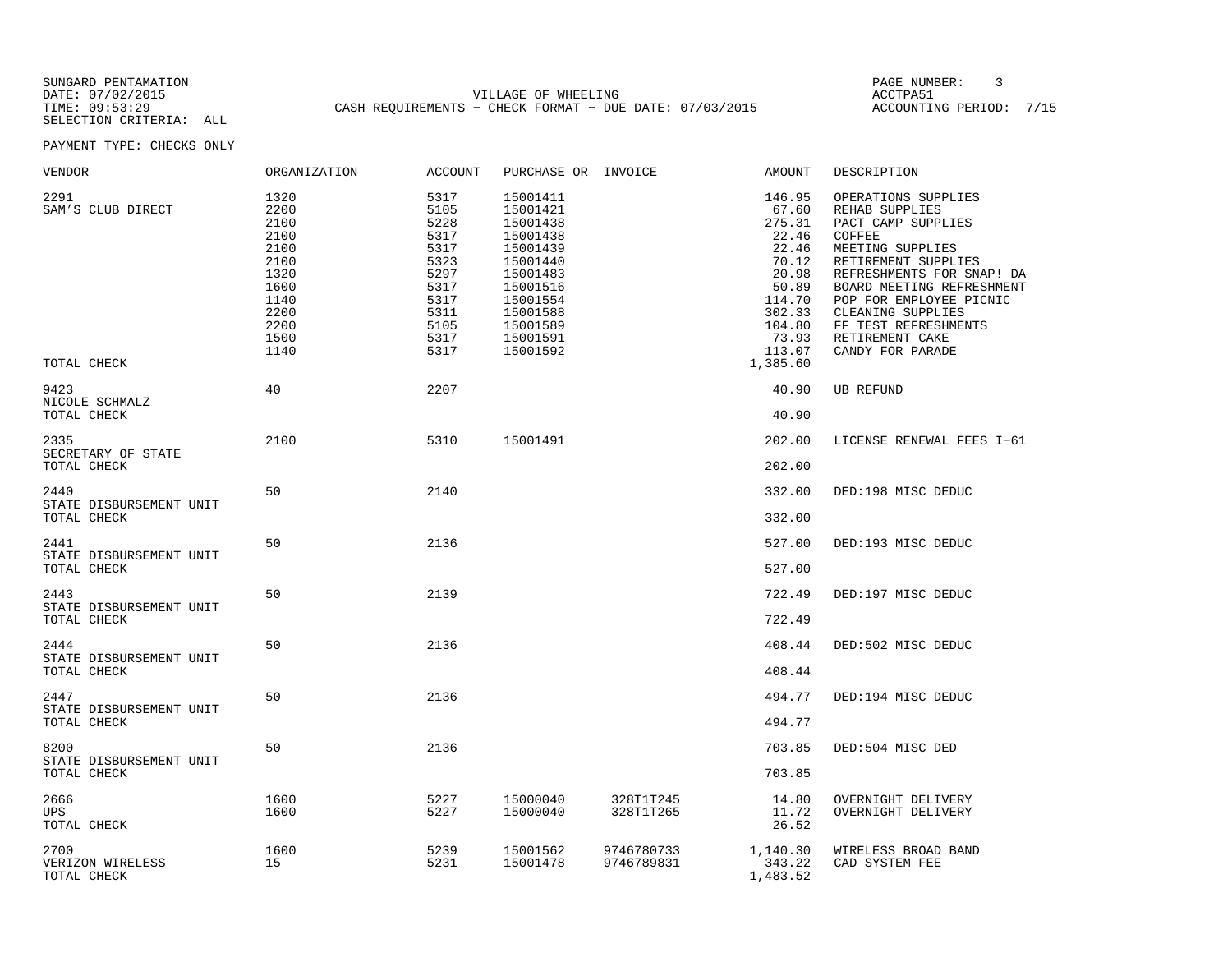| SUNGARD PENTAMATION<br>DATE: 07/02/2015<br>TIME: 09:53:29<br>SELECTION CRITERIA: ALL |              |         | VILLAGE OF WHEELING<br>CASH REOUIREMENTS - CHECK FORMAT - DUE DATE: 07/03/2015 |                   | PAGE NUMBER:<br>ACCTPA51<br>ACCOUNTING PERIOD: 7/15 |  |
|--------------------------------------------------------------------------------------|--------------|---------|--------------------------------------------------------------------------------|-------------------|-----------------------------------------------------|--|
| PAYMENT TYPE: CHECKS ONLY                                                            |              |         |                                                                                |                   |                                                     |  |
| VENDOR                                                                               | ORGANIZATION | ACCOUNT | PURCHASE OR INVOICE                                                            | AMOUNT            | DESCRIPTION                                         |  |
| TOTAL CASHABLE CHECKS<br>TOTAL EFT VOUCHERS                                          |              |         |                                                                                | 271,978.82<br>.00 |                                                     |  |
| TOTAL REPORT                                                                         |              |         |                                                                                | 271,978.82        |                                                     |  |

TOTAL NUMBER OF CHECKS TO BE ISSUED − 34TOTAL NUMBER OF EFT VOUCHERS TO BE ISSUED − 0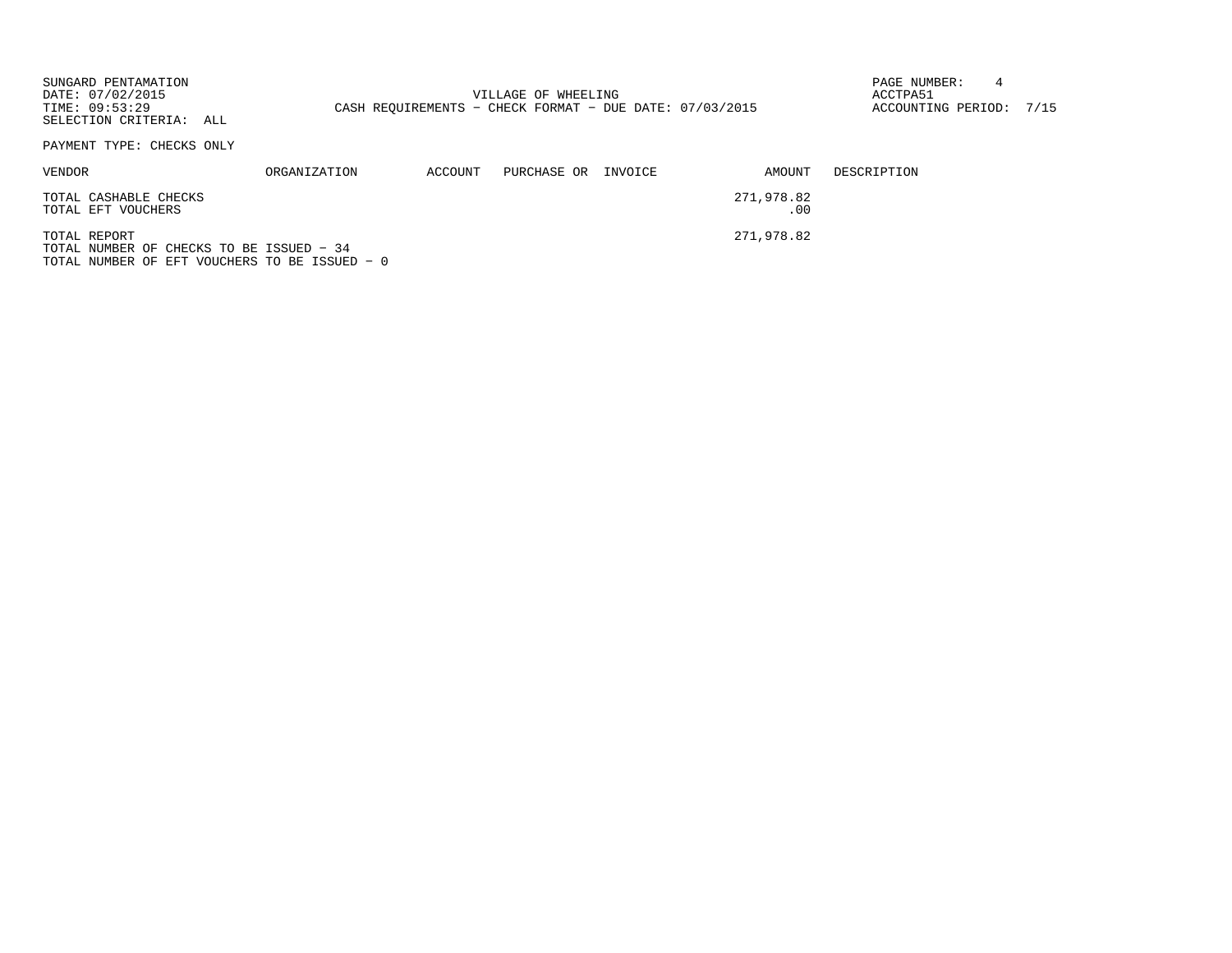SUNGARD PENTAMATION SUNGARD PENTAMATION SUNG PAGE NUMBER: 1 SELECTION CRITERIA: ALL

DATE: 07/17/2015 VILLAGE OF WHEELING ACCTPA51CASH REQUIREMENTS - CHECK FORMAT - DUE DATE: 07/17/2015

ACCOUNTING PERIOD: 7/15

| <b>VENDOR</b>                                    | <b>ORGANIZATION</b> | <b>ACCOUNT</b> | PURCHASE OR INVOICE  |                | <b>AMOUNT</b>                        | DESCRIPTION                                          |
|--------------------------------------------------|---------------------|----------------|----------------------|----------------|--------------------------------------|------------------------------------------------------|
| 8768<br>AFSCME COUNCIL 31                        | 50                  | 2124           |                      |                | 738.56                               | DED:094 AFSCME DUE                                   |
| TOTAL CHECK                                      |                     |                |                      |                | 738.56                               |                                                      |
| 9433<br>ALTISOURCE                               | 40                  | 2207           |                      |                | 116.98                               | <b>UB REFUND</b>                                     |
| TOTAL CHECK                                      |                     |                |                      |                | 116.98                               |                                                      |
| 8848<br>ARTHUR B ADLER & ASSOCIATES              | 50                  | 2126           |                      |                | 198.15                               | DED:505 MISC DED                                     |
| TOTAL CHECK                                      |                     |                |                      |                | 198.15                               |                                                      |
| 6255<br>AT&T MOBILITY                            | 1600                | 5239           | 15001693             | 835574320      | 726.08                               | CELLULAR SERVICES                                    |
| TOTAL CHECK                                      |                     |                |                      |                | 726.08                               |                                                      |
| 9431<br>CESAR BALBUENA                           | 40                  | 2207           |                      |                | 40.90                                | <b>UB REFUND</b>                                     |
| TOTAL CHECK                                      |                     |                |                      |                | 40.90                                |                                                      |
| 6320<br>BROTHERS ASPHALT & PAVING<br>TOTAL CHECK | 11<br>3410          | 5508<br>5508   | 13001669<br>13001669 | 5132<br>5132   | 7,784.84<br>10,809.11<br>18,593.95   | 2013 MFT STREET PROGRAM<br>2013 MFT STREET PROGRAM   |
| 7740                                             | 5500                | 5299           | 15001627             | 7              | 1,650.95                             | CONGREGATE MEALS - APRIL                             |
| CATHOLIC CHARITIES<br>TOTAL CHECK                |                     |                |                      |                | 1,650.95                             |                                                      |
| 8473<br>CITY CONSTRUCTION CO INC<br>TOTAL CHECK  | 4330<br>4340        | 5503<br>5502   | 15001192<br>15001192 |                | 154,209.19<br>1,857.60<br>156,066.79 | 2015 WATERMAIN & ROADWAY<br>2015 WATERMAIN & ROADWAY |
| 9438                                             | 40                  | 2207           |                      |                | 74.04                                | <b>UB REFUND</b>                                     |
| DAWN DAHLQUIST<br>TOTAL CHECK                    |                     |                |                      |                | 74.04                                |                                                      |
| 1564<br>LINDA DAWSON                             | 2100                | 5242           | 15001651             |                | 314.70                               | 3RD OTR MED B REIMB                                  |
| TOTAL CHECK                                      |                     |                |                      |                | 314.70                               |                                                      |
| 744<br>DUNDEE AND WOLF AUTOMOTIVE<br>TOTAL CHECK | 2100<br>1300        | 5310<br>5310   | 15001644<br>15001643 | 46561<br>46562 | 413.25<br>14.50<br>427.75            | JUNE CAR WASHES<br>JUNE CAR WASHES                   |
| 3606                                             | 50                  | 2119           |                      |                | 9,243.79                             | DED:340 1ST PPO S                                    |
| GUARDIAN<br>TOTAL CHECK                          |                     |                |                      |                | 9,243.79                             |                                                      |
| 9442<br>LAW OFFICES OF NICHOLAS J ST             | 1900                | 5218           | 15001691             |                | 1,500.00                             | PROSECUTOR FEES                                      |
| TOTAL CHECK                                      |                     |                |                      |                | 1,500.00                             |                                                      |
| 7422<br>LORI LEE SMITH                           | 50                  | 2134           |                      |                | 636.00                               | DED:192 MISC DEDUC                                   |
| TOTAL CHECK                                      |                     |                |                      |                | 636.00                               |                                                      |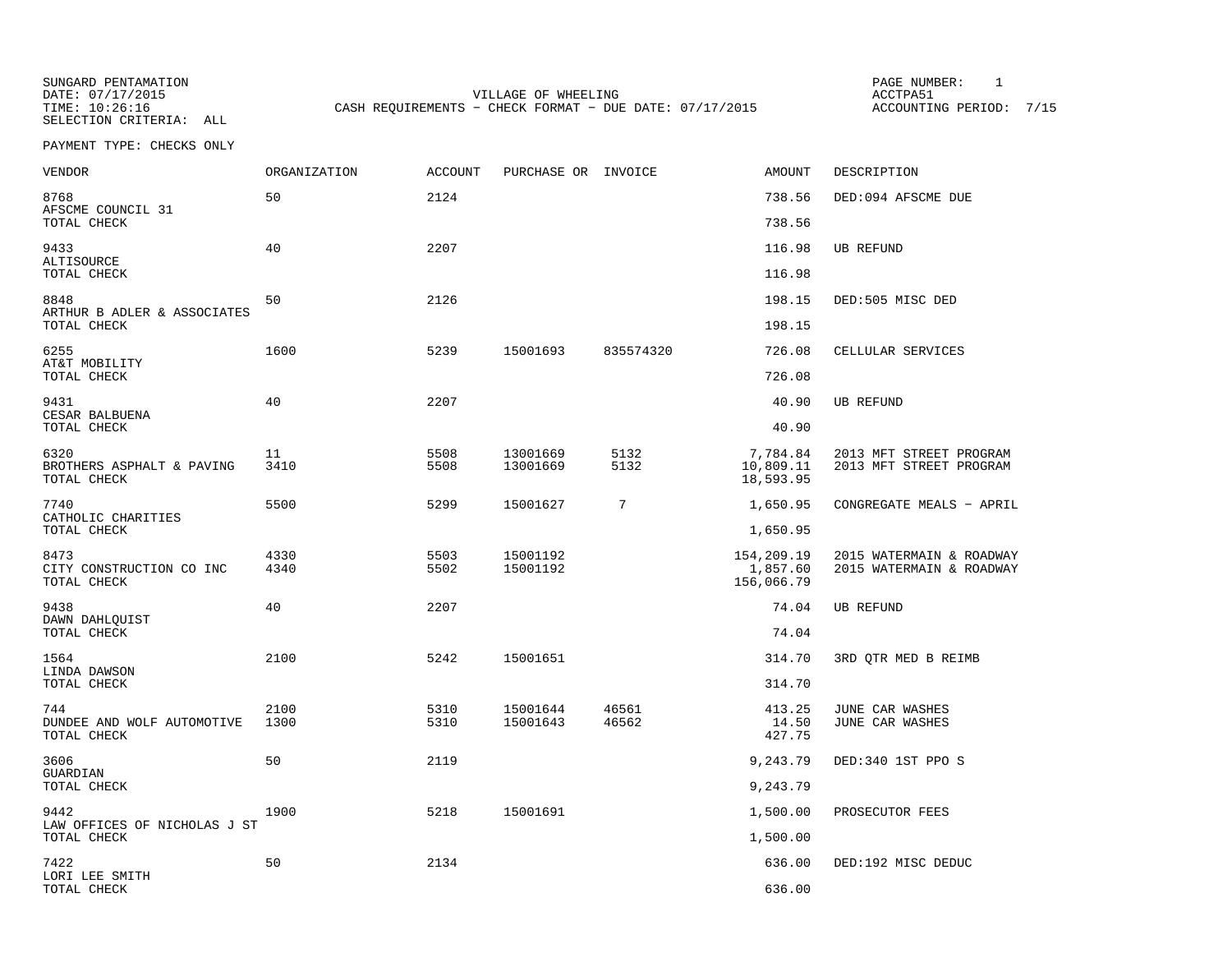SUNGARD PENTAMATION SUNGARD PENTAMATION SUNG PAGE NUMBER: 2 SELECTION CRITERIA: ALL

DATE: 07/17/2015 VILLAGE OF WHEELING ACCTPA51CASH REQUIREMENTS - CHECK FORMAT - DUE DATE: 07/17/2015

ACCOUNTING PERIOD: 7/15

| <b>VENDOR</b>                          | <b>ORGANIZATION</b>                                                  | <b>ACCOUNT</b>                                                       | PURCHASE OR INVOICE                                                                                      |            | AMOUNT                                                                               | DESCRIPTION                                                                                                                                  |
|----------------------------------------|----------------------------------------------------------------------|----------------------------------------------------------------------|----------------------------------------------------------------------------------------------------------|------------|--------------------------------------------------------------------------------------|----------------------------------------------------------------------------------------------------------------------------------------------|
| 9455<br>MANSFIELD OIL COMPANY          | 01                                                                   | 1551                                                                 | 15001695                                                                                                 |            | 18,021.13                                                                            | FUEL FOR MUNI FLEET                                                                                                                          |
| TOTAL CHECK                            |                                                                      |                                                                      |                                                                                                          |            | 18,021.13                                                                            |                                                                                                                                              |
| 16<br>NCPERS-IL IMRF                   | 50                                                                   | 2110                                                                 |                                                                                                          |            | 560.00                                                                               | DED:052 NCPERS LIF                                                                                                                           |
| TOTAL CHECK                            |                                                                      |                                                                      |                                                                                                          |            | 560.00                                                                               |                                                                                                                                              |
| 5927<br>NICOR GAS                      | 1170<br>1320<br>1500<br>1600<br>2100<br>2200<br>3420<br>4100<br>4200 | 5209<br>5209<br>5209<br>5209<br>5209<br>5209<br>5209<br>5209<br>5209 | 15001642<br>15001642<br>15001642<br>15001642<br>15001642<br>15001642<br>15001642<br>15001642<br>15001642 |            | 19.90<br>80.39<br>263.52<br>1,624.13<br>548.18<br>306.03<br>52.41<br>127.59<br>89.49 | GAS SERVICES<br>GAS SERVICES<br>GAS SERVICES<br>GAS SERVICES<br>GAS SERVICES<br>GAS SERVICES<br>GAS SERVICES<br>GAS SERVICES<br>GAS SERVICES |
| TOTAL CHECK                            |                                                                      |                                                                      |                                                                                                          |            | 3,111.64                                                                             |                                                                                                                                              |
| 5495<br>OFFICE OF CHAPTER 13 TRUSTEE   | 50                                                                   | 2138                                                                 |                                                                                                          |            | 157.00                                                                               | DED:191 MISC DEDUC                                                                                                                           |
| TOTAL CHECK                            |                                                                      |                                                                      |                                                                                                          |            | 157.00                                                                               |                                                                                                                                              |
| 2003<br>ORANGE CRUSH, L.L.C.           | 3410                                                                 | 5508                                                                 | 15001283                                                                                                 | $5004 - 1$ | 579,811.50                                                                           | 2015 PATCHING AND RESURFA                                                                                                                    |
| TOTAL CHECK                            |                                                                      |                                                                      |                                                                                                          |            | 579,811.50                                                                           |                                                                                                                                              |
| 9432<br>MARIANA RYABENKO               | 40                                                                   | 2207                                                                 |                                                                                                          |            | 69.10                                                                                | <b>UB REFUND</b>                                                                                                                             |
| TOTAL CHECK                            |                                                                      |                                                                      |                                                                                                          |            | 69.10                                                                                |                                                                                                                                              |
| 2291<br>SAM'S CLUB DIRECT              | 1320                                                                 | 5297                                                                 | 15001631                                                                                                 |            | 18.94                                                                                | 50/90 PARTY SUPPLIES                                                                                                                         |
| TOTAL CHECK                            |                                                                      |                                                                      |                                                                                                          |            | 18.94                                                                                |                                                                                                                                              |
| 7252<br>SCHROEDER & SCHROEDER INC      | 3900                                                                 | 5506                                                                 | 14001828                                                                                                 |            | 22, 474.93                                                                           | NEW SIDEWALK PROGRAM                                                                                                                         |
| TOTAL CHECK                            |                                                                      |                                                                      |                                                                                                          |            | 22, 474.93                                                                           |                                                                                                                                              |
| 2335<br>SECRETARY OF STATE             | 2100                                                                 | 5310                                                                 | 15001687                                                                                                 |            | 101.00                                                                               | LICENSE RENEWAL UNIT # I-                                                                                                                    |
| TOTAL CHECK                            |                                                                      |                                                                      |                                                                                                          |            | 101.00                                                                               |                                                                                                                                              |
| 2440                                   | 50                                                                   | 2140                                                                 |                                                                                                          |            | 332.00                                                                               | DED:198 MISC DEDUC                                                                                                                           |
| STATE DISBURSEMENT UNIT<br>TOTAL CHECK |                                                                      |                                                                      |                                                                                                          |            | 332.00                                                                               |                                                                                                                                              |
| 2441                                   | 50                                                                   | 2136                                                                 |                                                                                                          |            | 527.00                                                                               | DED:193 MISC DEDUC                                                                                                                           |
| STATE DISBURSEMENT UNIT<br>TOTAL CHECK |                                                                      |                                                                      |                                                                                                          |            | 527.00                                                                               |                                                                                                                                              |
| 2443<br>STATE DISBURSEMENT UNIT        | 50                                                                   | 2139                                                                 |                                                                                                          |            | 722.49                                                                               | DED:197 MISC DEDUC                                                                                                                           |
| TOTAL CHECK                            |                                                                      |                                                                      |                                                                                                          |            | 722.49                                                                               |                                                                                                                                              |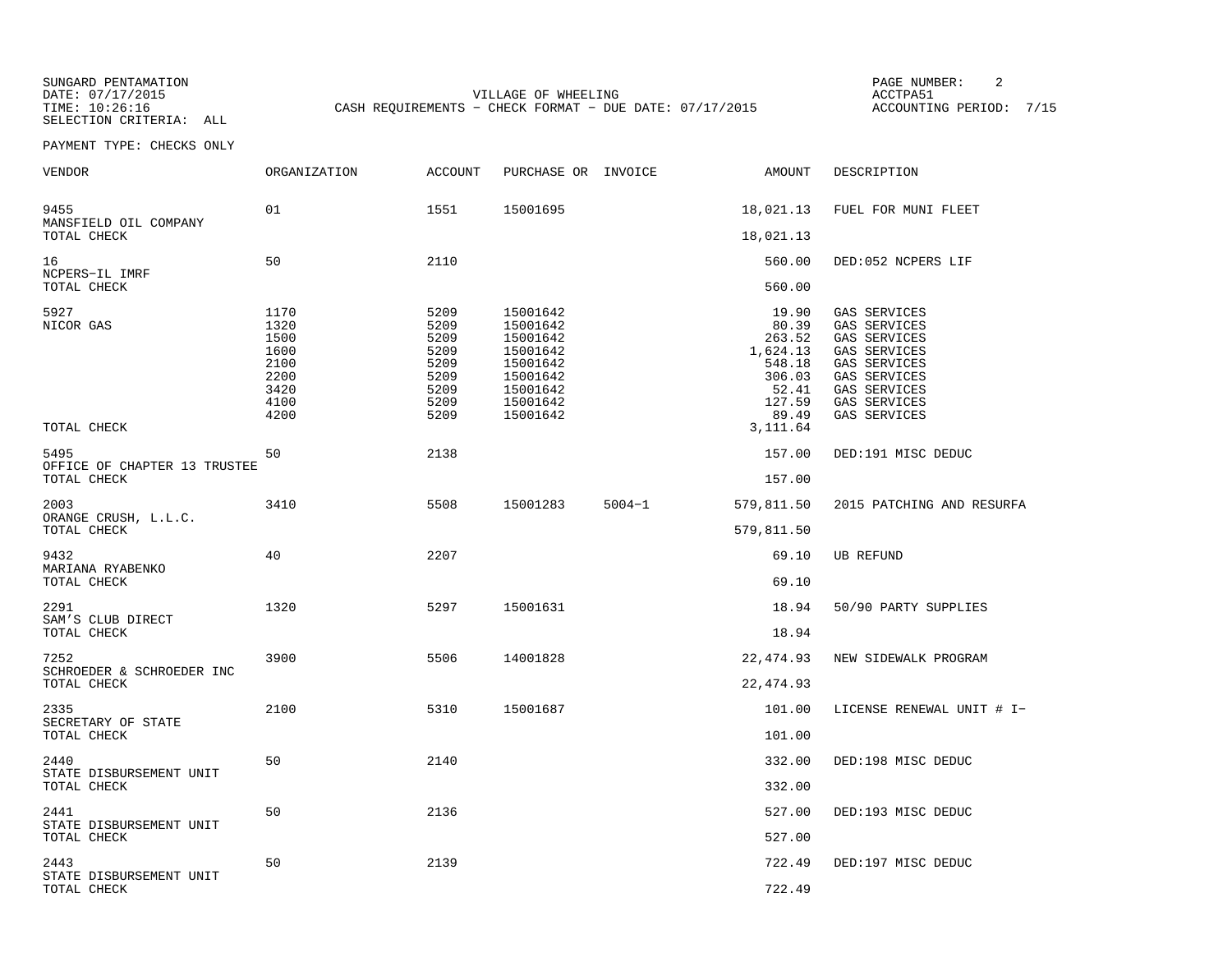SUNGARD PENTAMATION PAGE NUMBER: 3

DATE: 07/17/2015 VILLAGE OF WHEELING ACCTPA51TIME: 10:26:16 CASH REQUIREMENTS - CHECK FORMAT - DUE DATE: 07/17/2015

ACCOUNTING PERIOD: 7/15

SELECTION CRITERIA: ALLPAYMENT TYPE: CHECKS ONLY

| VENDOR                                                                                                    | ORGANIZATION         | ACCOUNT              | PURCHASE OR                      | INVOICE                 | AMOUNT                    | DESCRIPTION                                                       |
|-----------------------------------------------------------------------------------------------------------|----------------------|----------------------|----------------------------------|-------------------------|---------------------------|-------------------------------------------------------------------|
| 2444<br>STATE DISBURSEMENT UNIT<br>TOTAL CHECK                                                            | 50                   | 2136                 |                                  |                         | 408.44<br>408.44          | DED:502 MISC DEDUC                                                |
| 2447<br>STATE DISBURSEMENT UNIT                                                                           | 50                   | 2136                 |                                  |                         | 494.77                    | DED:194 MISC DEDUC                                                |
| TOTAL CHECK                                                                                               |                      |                      |                                  |                         | 494.77                    |                                                                   |
| 8200<br>STATE DISBURSEMENT UNIT                                                                           | 50                   | 2136                 |                                  |                         | 703.85                    | DED:504 MISC DED                                                  |
| TOTAL CHECK                                                                                               |                      |                      |                                  |                         | 703.85                    |                                                                   |
| 2573<br>THIRD MILLENNIUM ASSOCIATES                                                                       | 1160<br>4100<br>4200 | 5228<br>5228<br>5228 | 15000041<br>15000041<br>15000041 | 18356<br>18356<br>18356 | 24.64<br>714.32<br>139.92 | WATER BILL PRINTING<br>WATER BILL PRINTING<br>WATER BILL PRINTING |
| TOTAL CHECK                                                                                               |                      |                      |                                  |                         | 878.88                    |                                                                   |
| 2666<br><b>UPS</b>                                                                                        | 1600                 | 5227                 | 15000040                         |                         | 4.09                      | OVERNIGHT DELIVERY                                                |
| TOTAL CHECK                                                                                               |                      |                      |                                  |                         | 4.09                      |                                                                   |
| TOTAL CASHABLE CHECKS<br>TOTAL EFT VOUCHERS                                                               |                      |                      |                                  |                         | 818,725.40<br>.00         |                                                                   |
| TOTAL REPORT<br>TOTAL NUMBER OF CHECKS TO BE ISSUED - 31<br>TOTAL NUMBER OF EFT VOUCHERS TO BE ISSUED - 0 |                      |                      |                                  |                         | 818,725.40                |                                                                   |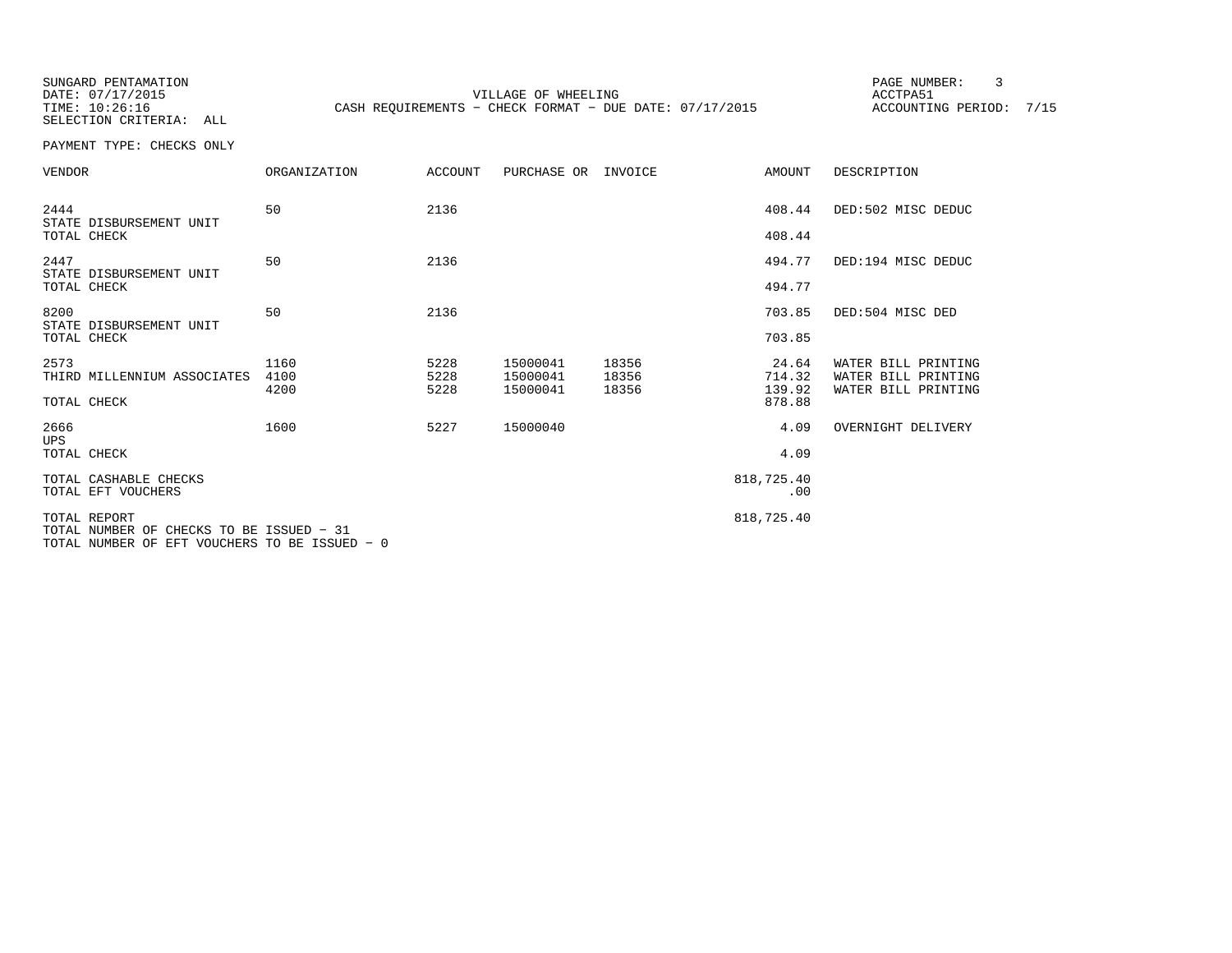SUNGARD PENTAMATION SUNGARD PENTAMATION SUNG PAGE NUMBER: 1 DATE: 07/02/2015 VILLAGE OF WHEELING ACCTPA51CASH REQUIREMENTS - CHECK FORMAT - DUE DATE: 07/03/2015

ACCOUNTING PERIOD: 7/15

PAYMENT TYPE: EFT ONLY

| <b>VENDOR</b>                                         | ORGANIZATION | <b>ACCOUNT</b> | PURCHASE OR INVOICE  | <b>AMOUNT</b>           | DESCRIPTION                |
|-------------------------------------------------------|--------------|----------------|----------------------|-------------------------|----------------------------|
| 5487<br>DEAN ARGIRIS<br>TOTAL VOUCHER                 | 1600         | 5239           | 15000037             | 60.00<br>60.00          | CELL PHONE REIMB           |
|                                                       |              |                |                      |                         |                            |
| 554<br>COMBINED COUNTIES POLICE ASN<br>TOTAL VOUCHER  | 50           | 2108           |                      | 1,046.00<br>1,046.00    | DED:090 CCPA DUES          |
| 4972<br>DIVERSIFIED 457 INVESTMENT A                  | 50           | 2115           |                      | 4,248.40                | DED:042 DIVERS 457         |
| TOTAL VOUCHER                                         |              |                |                      | 4,248.40                |                            |
| 8922<br><b>MATT HAYES</b><br>TOTAL VOUCHER            | 1420<br>1430 | 5106<br>5106   | 15001521<br>15001521 | 37.50<br>37.50<br>75.00 | BOOT REIMB.<br>BOOT REIMB. |
| 3460<br>SHARI MATTHEWS HUIZAR, LCSW                   | 5500         | 5299           | 15001485             | 40.00                   | PARKING REIMBURSEMENT      |
| TOTAL VOUCHER                                         |              |                |                      | 40.00                   |                            |
| 1106<br>I C M A RETIREMENT TRUST-457<br>TOTAL VOUCHER | 50           | 2101           |                      | 14,717.70<br>14,717.70  | DED:030 457 ICMA           |
| 6327<br>JENNIFER KANCHES                              | 50           | 2136           |                      | 584.07                  | DED:199 MISC DEDUC         |
| TOTAL VOUCHER                                         |              |                |                      | 584.07                  |                            |
| 9409<br>ANDREW LANG                                   | 1220         | 5106           | 15001523             | 75.00                   | BOOT REIMB.                |
| TOTAL VOUCHER                                         |              |                |                      | 75.00                   |                            |
| 1593<br>LUIS MAGANA<br>TOTAL VOUCHER                  | 4100<br>4200 | 5105<br>5105   | 15001495<br>15001495 | 15.00<br>15.00<br>30.00 | CDL RENEWAL<br>CDL RENEWAL |
| 9412<br>KYLE MEIER                                    | 1220         | 5106           | 15001518             | 75.00                   | BOOT REIM.                 |
| TOTAL VOUCHER                                         |              |                |                      | 75.00                   |                            |
| 1869<br>NATIONWIDE RETIREMENT SOLUTI                  | 50           | 2112           |                      | 17,107.86               | DED:040 457 NTWIDE         |
| TOTAL VOUCHER                                         |              |                |                      | 17,107.86               |                            |
| 9410<br>ANDREW PTACK<br>TOTAL VOUCHER                 | 4100<br>4200 | 5106<br>5106   | 15001520<br>15001520 | 27.22<br>27.21<br>54.43 | BOOT REIMB.<br>BOOT REIMB. |
| 9411<br>DANIEL PTACK<br>TOTAL VOUCHER                 | 1420<br>1430 | 5106<br>5106   | 15001519<br>15001519 | 27.22<br>27.21<br>54.43 | BOOT REIM.<br>BOOT REIM.   |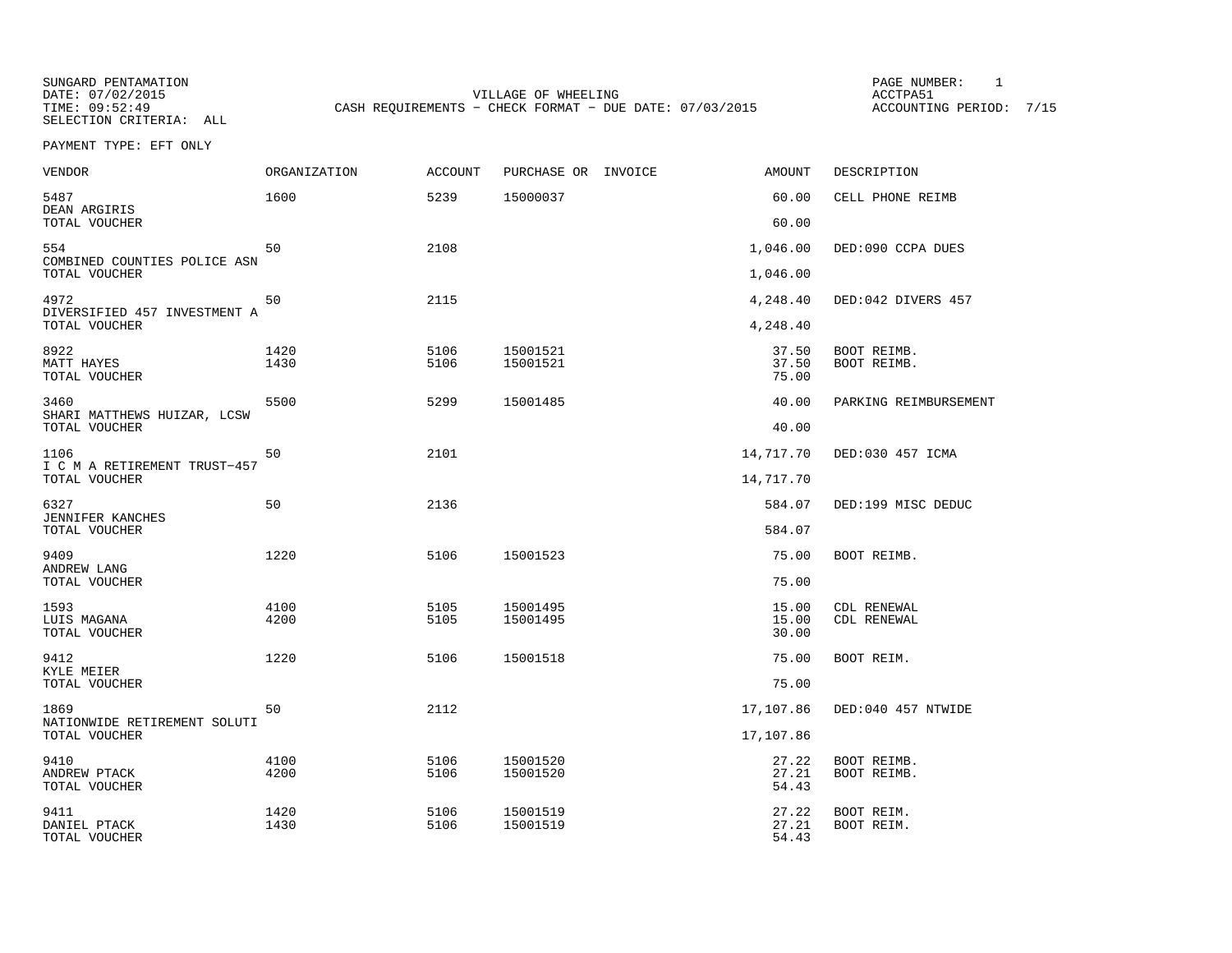SUNGARD PENTAMATION SUNGARD PENTAMATION SUNG PAGE NUMBER: 2 VILLAGE OF WHEELING **ACCTPA51** TIME: 09:52:49 CASH REQUIREMENTS - CHECK FORMAT - DUE DATE: 07/03/2015

ACCOUNTING PERIOD: 7/15

PAYMENT TYPE: EFT ONLY

| <b>VENDOR</b>                                           | <b>ORGANIZATION</b> | <b>ACCOUNT</b> | PURCHASE OR<br>INVOICE | <b>AMOUNT</b>           | DESCRIPTION                |
|---------------------------------------------------------|---------------------|----------------|------------------------|-------------------------|----------------------------|
| 9408<br>CONNOR REID<br>TOTAL VOUCHER                    | 4100<br>4200        | 5106<br>5106   | 15001524<br>15001524   | 27.24<br>27.24<br>54.48 | BOOT REIMB.<br>BOOT REIMB. |
| 7451<br>MARTIN SEAY<br>TOTAL VOUCHER                    | 1600                | 5105           | 15001564               | 79.99<br>79.99          | REFRESHMENTS FOR 6/15 BOA  |
| 466<br>CHARLES SPRATT<br>TOTAL VOUCHER                  | 1240                | 5205           | 15001544               | 66.00<br>66.00          | MEAL EXPENSE               |
| 732<br>DORANN SWANSON<br>TOTAL VOUCHER                  | 2100                | 5205           | 15001447               | 44.10<br>44.10          | FUEL PURCHASE              |
| 4670<br>DAVE VOGEL<br>TOTAL VOUCHER                     | 1140                | 5317           | 15001530               | 728.87<br>728.87        | EMPLOYEE PICNIC REIMBURSE  |
| 2735<br>WHEELING FIRE PENSION FUND<br>TOTAL VOUCHER     | 50                  | 2107           |                        | 17,635.34<br>17,635.34  | DED:012 FIRE PENS          |
| 2792<br>WHEELING FIREFIGHTER'S ASSN<br>TOTAL VOUCHER    | 50                  | 2111           |                        | 2,179.80<br>2,179.80    | DED:091 FIRE ASC           |
| 2736<br>WHEELING POLICE PENSION FUND<br>TOTAL VOUCHER   | 50                  | 2106           |                        | 21,995.58<br>21,995.58  | DED:011 POL PENS           |
| TOTAL CASHABLE CHECKS<br>TOTAL EFT VOUCHERS             |                     |                |                        | .00<br>80,952.05        |                            |
| TOTAL REPORT<br>TOTAL NUMBER OF CHECKS TO BE ISSUED - 0 |                     |                |                        | 80,952.05               |                            |

TOTAL NUMBER OF EFT VOUCHERS TO BE ISSUED − 21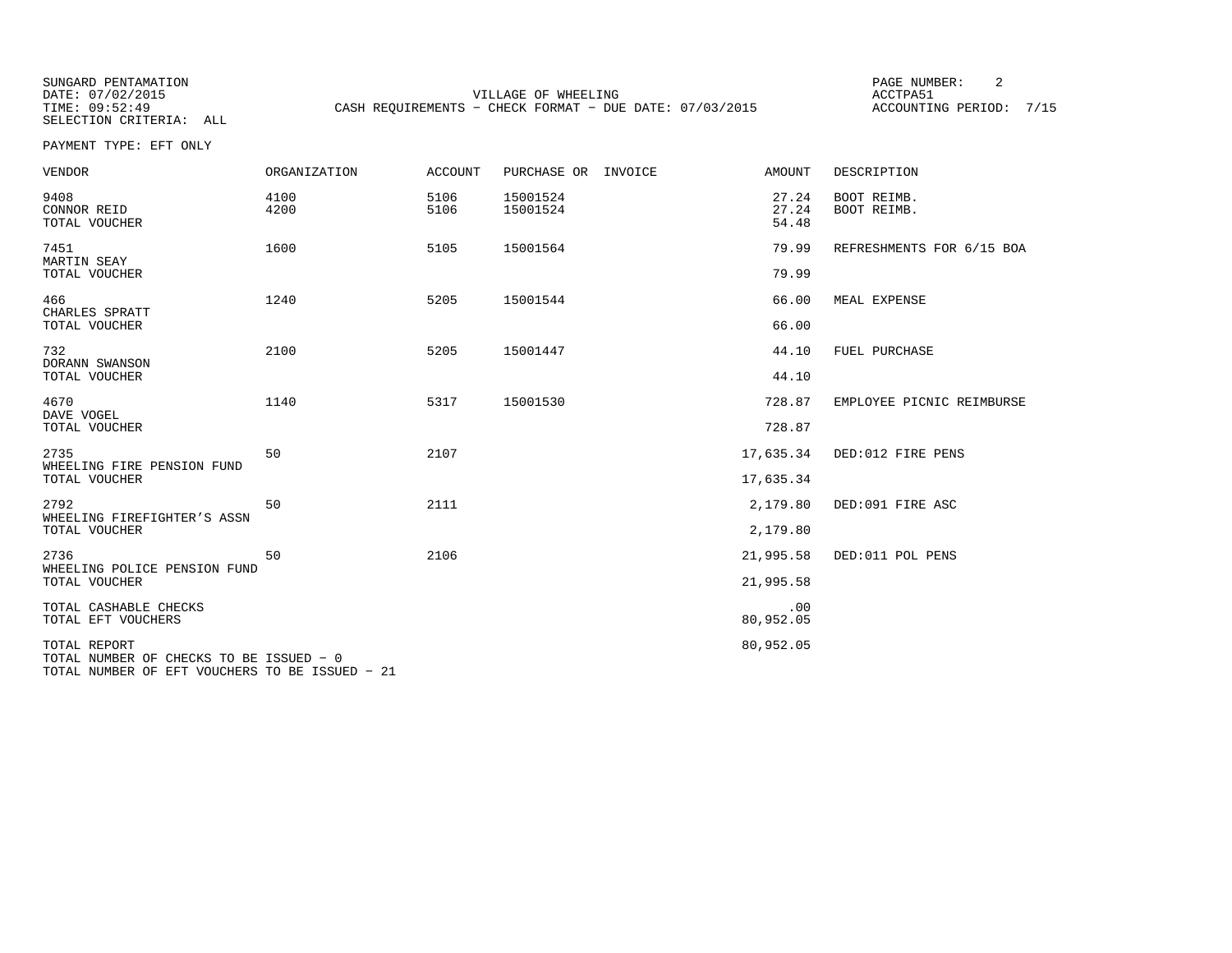SUNGARD PENTAMATION SUNGARD PENTAMATION SUNG PAGE NUMBER: 1 DATE: 07/17/2015 VILLAGE OF WHEELING ACCTPA51CASH REQUIREMENTS - CHECK FORMAT - DUE DATE: 07/17/2015

ACCOUNTING PERIOD: 7/15

PAYMENT TYPE: EFT ONLY

| <b>VENDOR</b>                                 | ORGANIZATION | <b>ACCOUNT</b> | PURCHASE OR INVOICE | AMOUNT           | DESCRIPTION         |
|-----------------------------------------------|--------------|----------------|---------------------|------------------|---------------------|
| 291<br><b>BART BURNS</b>                      | 2200         | 5242           | 15001649            | 314.70           | 3RD QTR MED B REIMB |
| TOTAL VOUCHER                                 |              |                |                     | 314.70           |                     |
| 554<br>COMBINED COUNTIES POLICE ASN           | 50           | 2108           |                     | 1,031.00         | DED:090 CCPA DUES   |
| TOTAL VOUCHER                                 |              |                |                     | 1,031.00         |                     |
| 2577<br>THOMAS COUNLEY<br>TOTAL VOUCHER       | 2200         | 5242           | 15001650            | 314.70<br>314.70 | 3RD QTR MED B REIMB |
| 642                                           | 2200         | 5242           | 15001652            | 314.70           |                     |
| DAN DIETER<br>TOTAL VOUCHER                   |              |                |                     | 314.70           | 3RD QTR MED B REIMB |
| 4972                                          | 50           | 2115           |                     | 4,245.46         | DED:042 DIVERS 457  |
| DIVERSIFIED 457 INVESTMENT A<br>TOTAL VOUCHER |              |                |                     | 4,245.46         |                     |
| 2599                                          | 2200         | 5242           | 15001653            | 314.70           | 3RD QTR MED B REIMB |
| TIMOTHY DOYLE<br>TOTAL VOUCHER                |              |                |                     | 314.70           |                     |
| 2579<br>THOMAS FOUNTAINE                      | 2200         | 5242           | 15001654            | 314.70           | 3RD QTR MED B REIMB |
| TOTAL VOUCHER                                 |              |                |                     | 314.70           |                     |
| 2240<br>ROBERT HOOS                           | 2200         | 5242           | 15001656            | 314.70           | 3RD QTR MED B REIMB |
| TOTAL VOUCHER                                 |              |                |                     | 314.70           |                     |
| 1106<br>I C M A RETIREMENT TRUST-457          | 50           | 2101           |                     | 14,594.36        | DED:030 457 ICMA    |
| TOTAL VOUCHER                                 |              |                |                     | 14,594.36        |                     |
| 6327<br>JENNIFER KANCHES                      | 50           | 2136           |                     | 584.07           | DED:199 MISC DEDUC  |
| TOTAL VOUCHER                                 |              |                |                     | 584.07           |                     |
| 1309<br><b>JAMES JOHNSON</b>                  | 2200         | 5242           | 15001657            | 314.70           | 3RD QTR MED B REIMB |
| TOTAL VOUCHER                                 |              |                |                     | 314.70           |                     |
| 950<br>GERALD KOEPPEN                         | 2200         | 5242           | 15001658            | 314.70           | 3RD OTR MED B REIMB |
| TOTAL VOUCHER                                 |              |                |                     | 314.70           |                     |
| 1321                                          | 2200         | 5106           | 15001626            | 163.50           | UNIFORM ALLOWANCE   |
| <b>JASON MACAULEY</b><br>TOTAL VOUCHER        |              |                |                     | 163.50           |                     |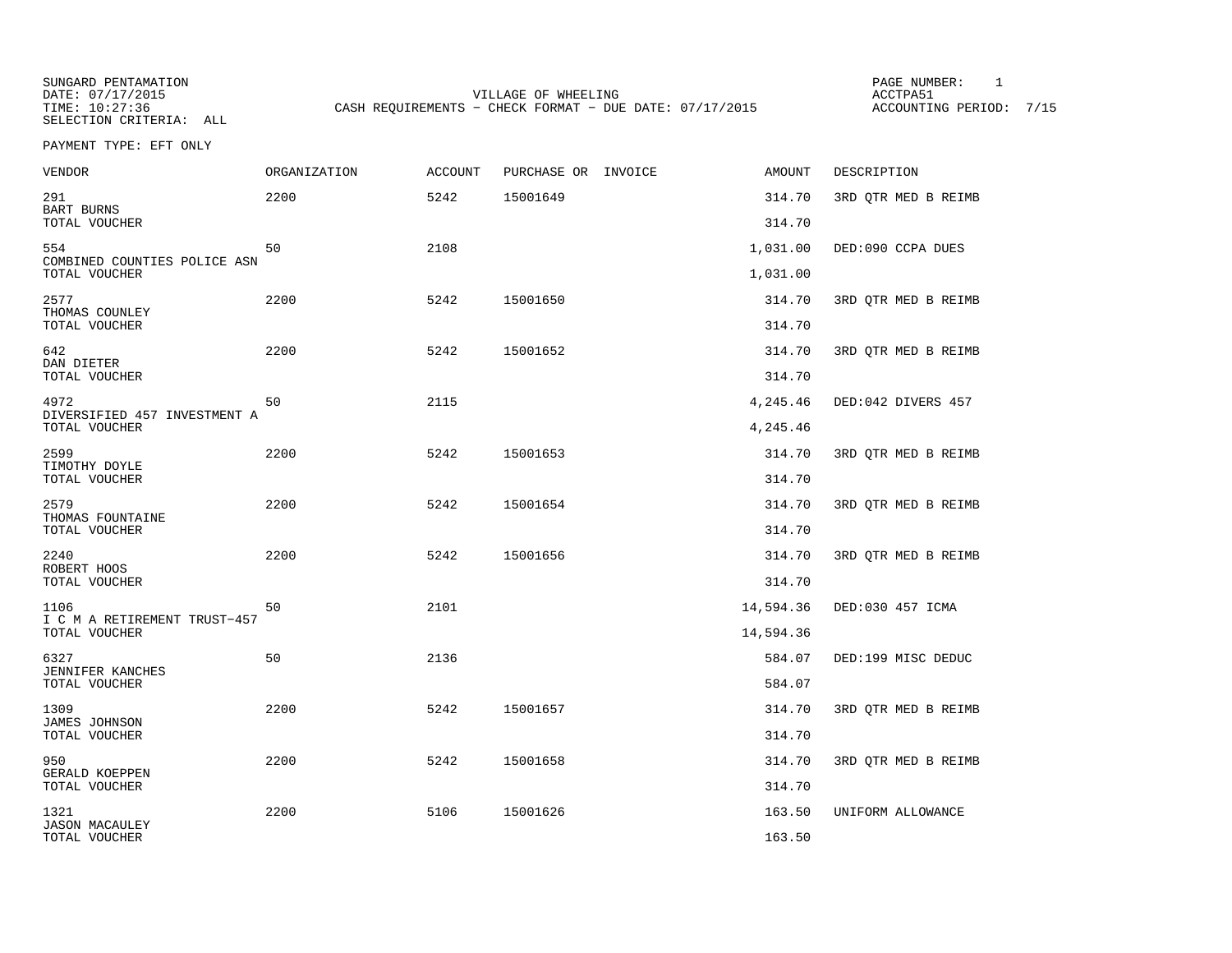SUNGARD PENTAMATION PAGE NUMBER: 2SELECTION CRITERIA: ALL

DATE: 07/17/2015 VILLAGE OF WHEELING ACCTPA51TIME: 10:27:36 CASH REQUIREMENTS - CHECK FORMAT - DUE DATE: 07/17/2015

ACCOUNTING PERIOD: 7/15

PAYMENT TYPE: EFT ONLY

| VENDOR                                                                                                    | ORGANIZATION | ACCOUNT      | PURCHASE OR INVOICE  | AMOUNT                  | DESCRIPTION                      |
|-----------------------------------------------------------------------------------------------------------|--------------|--------------|----------------------|-------------------------|----------------------------------|
| 9441<br>JEREMY MICHAELS<br>TOTAL VOUCHER                                                                  | 1420<br>1430 | 5106<br>5106 | 15001682<br>15001682 | 37.50<br>37.50<br>75.00 | BOOT REIMB.<br>BOOT REIMB.       |
| 1869<br>NATIONWIDE RETIREMENT SOLUTI                                                                      | 50           | 2112         |                      | 17,039.30               | DED:040 457 NTWIDE               |
| TOTAL VOUCHER                                                                                             |              |              |                      | 17,039.30               |                                  |
| 2164<br>RALPH PERRICONE<br>TOTAL VOUCHER                                                                  | 2200         | 5242         | 15001659             | 314.70<br>314.70        | 3RD OTR MED B REIMB              |
|                                                                                                           |              |              |                      |                         |                                  |
| 4199<br>ISAAC SANTOS<br>TOTAL VOUCHER                                                                     | 4100<br>4200 | 5106<br>5106 | 15001683<br>15001683 | 28.76<br>28.77<br>57.53 | UNIFORM REIMB.<br>UNIFORM REIMB. |
| 995<br>GREG SCHULZ<br>TOTAL VOUCHER                                                                       | 4100<br>4200 | 5106<br>5106 | 15001639<br>15001639 | 32.19<br>32.18<br>64.37 | UNIFORM ITEMS<br>UNIFORM ITEMS   |
| 2228<br>RICHARD THEOBALD<br>TOTAL VOUCHER                                                                 | 2200         | 5242         | 15001660             | 314.70<br>314.70        | 3RD QTR MED B REIMB              |
|                                                                                                           | 50           | 2107         |                      |                         |                                  |
| 2735<br>WHEELING FIRE PENSION FUND<br>TOTAL VOUCHER                                                       |              |              |                      | 17,637.71<br>17,637.71  | DED:012 FIRE PENS                |
| 2792                                                                                                      | 50           | 2111         |                      | 2,179.80                | DED:091 FIRE ASC                 |
| WHEELING FIREFIGHTER'S ASSN<br>TOTAL VOUCHER                                                              |              |              |                      | 2,179.80                |                                  |
| 2736                                                                                                      | 50           | 2106         |                      | 22,349.10               | DED:011 POL PENS                 |
| WHEELING POLICE PENSION FUND<br>TOTAL VOUCHER                                                             |              |              |                      | 22,349.10               |                                  |
| 4268<br>WILLIAM HENRY                                                                                     | 2200         | 5242         | 15001655             | 314.70                  | 3RD QTR MED B REIMB              |
| TOTAL VOUCHER                                                                                             |              |              |                      | 314.70                  |                                  |
| TOTAL CASHABLE CHECKS<br>TOTAL EFT VOUCHERS                                                               |              |              |                      | .00<br>83,482.90        |                                  |
| TOTAL REPORT<br>TOTAL NUMBER OF CHECKS TO BE ISSUED - 0<br>TOTAL NUMBER OF EFT VOUCHERS TO BE ISSUED - 23 |              |              |                      | 83,482.90               |                                  |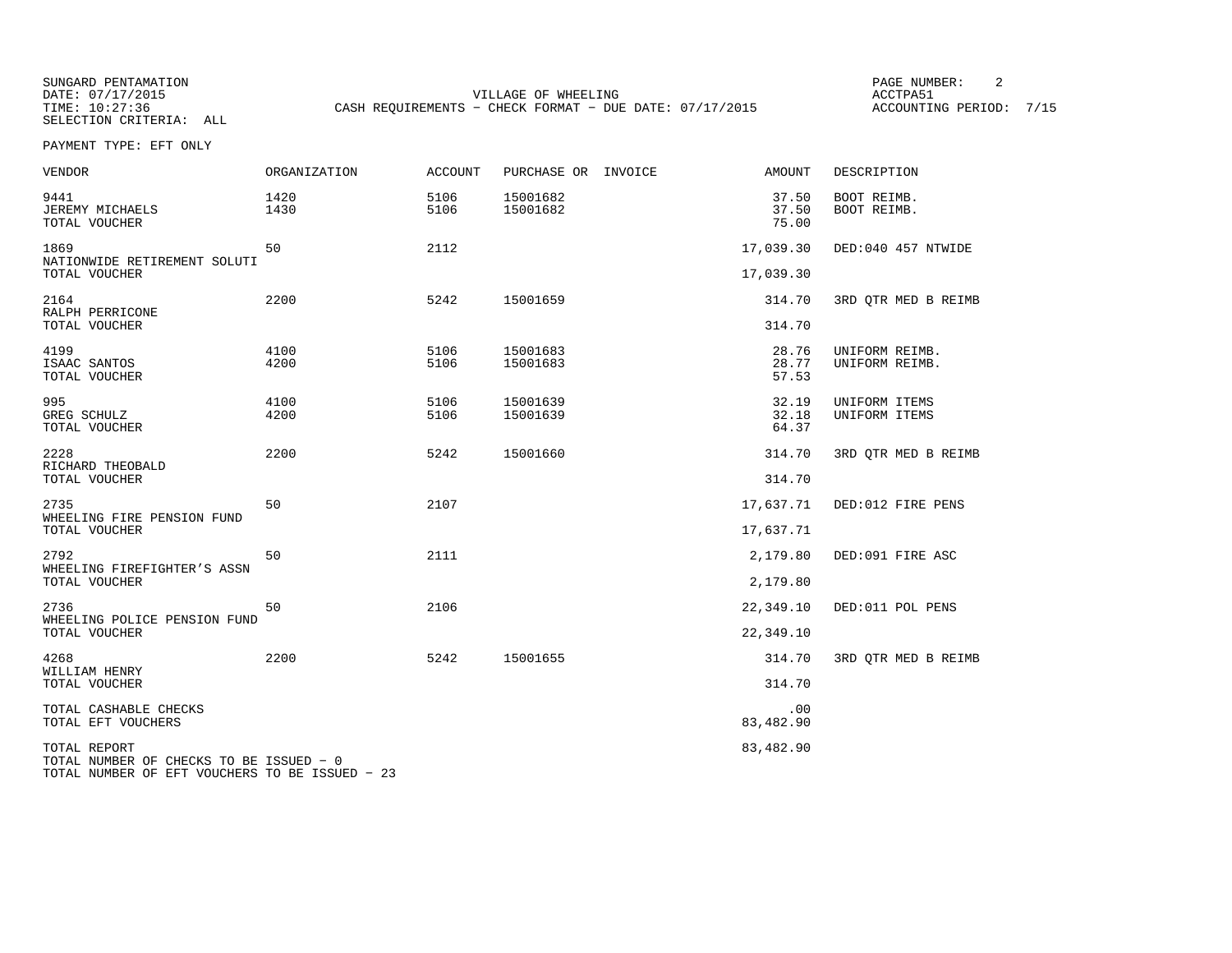SUNGARD PENTAMATION PAGE NUMBER: 1 DATE: 07/22/2015 VILLAGE OF WHEELING DAILY51

SELECTION CRITERIA:ACCOUNTING PERIOD: 6/15

FUND − 01 − GENERAL FUND

| ORGANIZATION                                                               | <b>ACCOUNT</b><br>CONTROL | <b>VENDOR</b><br>DESCRIPTION                                  |         | 1099 PURCHASE ORDE TRANSACT PROJ/TAS CASH ACCT<br>T/C INVOICE | CHK DATE ACCOUNT     | CHECK NO        |              | SALES TAX<br>USE TAX | DISC DATE<br>DISC AMT | CHECK AMT<br>NET PAYABLE |
|----------------------------------------------------------------------------|---------------------------|---------------------------------------------------------------|---------|---------------------------------------------------------------|----------------------|-----------------|--------------|----------------------|-----------------------|--------------------------|
| 01                                                                         | 2011<br><b>RBS0615</b>    | <b>IPBC</b><br>JUNE INSURANCE PREM 20                         | N       |                                                               | 06/01/15<br>06/01/15 | 1071<br>2015084 |              | 0.00<br>0.00         | 0.00                  | 100201.33<br>100201.33   |
| TOTAL GENERAL FUND CHECK AMT<br>TOTAL GENERAL FUND NET PAYABLE             |                           |                                                               |         |                                                               |                      |                 |              |                      |                       | 100201.33<br>100201.33   |
| 1160                                                                       | 5227<br><b>RBS0615</b>    | POSTMASTER PERMIT 3 N<br>JUNE WATER BILLS                     | 20      |                                                               | 06/30/15<br>06/30/15 | 1003<br>2015097 |              | 0.00<br>0.00         | 0.00                  | 46.72<br>46.72           |
| 1160                                                                       | 5231<br><b>RBS0615</b>    | MB FINANCIAL BANK<br>JUNE SWANCC FEES                         | N<br>20 |                                                               | 06/17/15<br>06/17/15 | 1003<br>2015090 |              | 0.00<br>0.00         | 0.00                  | 40004.29<br>40004.29     |
| TOTAL SOLID WASTE SYSTEM CHECK AMT<br>TOTAL SOLID WASTE SYSTEM NET PAYABLE |                           |                                                               |         |                                                               |                      |                 |              |                      |                       | 40051.01<br>40051.01     |
| 1220                                                                       | 5311                      | C&H DISTRIBUTORS LLC N 15001266-01<br>AMM06/16 MOURNING FLAGS |         | 20 13646                                                      | 06/17/15<br>06/16/15 | 1003<br>32261   | $\mathbf{V}$ | 0.00<br>0.00         | 06/10/15<br>0.00      | $-770.22$<br>$-770.22$   |
| TOTAL BUILDING SERVICES CHECK AMT<br>TOTAL BUILDING SERVICES NET PAYABLE   |                           |                                                               |         |                                                               |                      |                 |              |                      |                       | $-770.22$<br>$-770.22$   |
| 1600                                                                       | 5227                      | POSTMASTER PERMIT 3 N<br>RBS0615 VILLAGE NEWSLETTER P 20      |         |                                                               | 06/19/15<br>06/19/15 | 1003<br>2015091 |              | 0.00<br>0.00         | 0.00                  | 2672.48<br>2672.48       |
| TOTAL ADMIN & BOT CHECK AMT<br>TOTAL ADMIN & BOT NET PAYABLE               |                           |                                                               |         |                                                               |                      |                 |              |                      |                       | 2672.48<br>2672.48       |
| 1700                                                                       | 5299                      | DISCOVERY BENEFITS<br>RBS0615 JUNE PROCESSING FEE 20          | N       |                                                               | 06/25/15<br>06/25/15 | 1003<br>2015095 |              | 0.00<br>0.00         | 0.00                  | 333.00<br>333.00         |
| TOTAL FINANCE DEPARTMENT CHECK AMT<br>TOTAL FINANCE DEPARTMENT NET PAYABLE |                           |                                                               |         |                                                               |                      |                 |              |                      |                       | 333.00<br>333.00         |
| TOTAL GENERAL FUND CHECK AMT<br>TOTAL GENERAL FUND NET PAYABLE             |                           |                                                               |         |                                                               |                      |                 |              |                      |                       | 142487.60<br>142487.60   |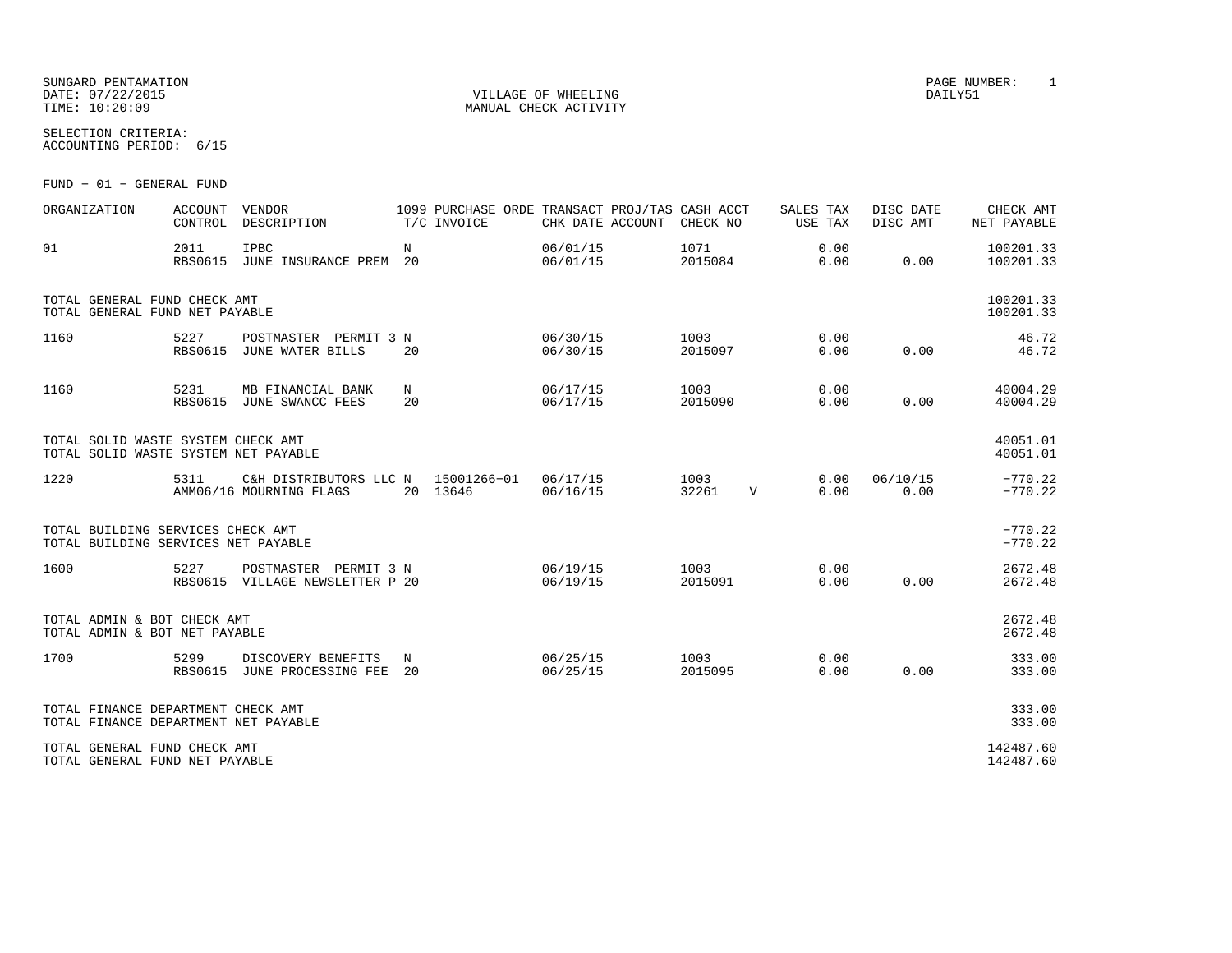DATE: 07/22/2015 VILLAGE OF WHEELING DAILY51

MANUAL CHECK ACTIVITY

SUNGARD PENTAMATION PAGE NUMBER: 2

SELECTION CRITERIA:ACCOUNTING PERIOD: 6/15

FUND − 22 − 2008 GEN OBLIG BOND FUND

| ORGANIZATION                             | ACCOUNT<br>CONTROL | VENDOR<br>DESCRIPTION                             | T/C INVOICE | CHK DATE ACCOUNT     | 1099 PURCHASE ORDE TRANSACT PROJ/TAS CASH ACCT<br>CHECK NO | SALES TAX<br>USE TAX | DISC DATE<br>DISC AMT | CHECK AMT<br>NET PAYABLE |
|------------------------------------------|--------------------|---------------------------------------------------|-------------|----------------------|------------------------------------------------------------|----------------------|-----------------------|--------------------------|
| 22                                       | 5624<br>RBS0601    | BANK OF AMERICA, CHA N<br>SWAP INT 2008 GO BON 20 |             | 06/01/15<br>06/01/15 | 1003<br>2015083                                            | 0.00<br>0.00         | 0.00                  | 289520.67<br>289520.67   |
| TOTAL 2008 GEN OBLIG BOND FUND CHECK AMT |                    | TOTAL 2008 GEN OBLIG BOND FUND NET PAYABLE        |             |                      |                                                            |                      |                       | 289520.67<br>289520.67   |
| TOTAL 2008 GEN OBLIG BOND FUND CHECK AMT |                    | TOTAL 2008 GEN OBLIG BOND FUND NET PAYABLE        |             |                      |                                                            |                      |                       | 289520.67<br>289520.67   |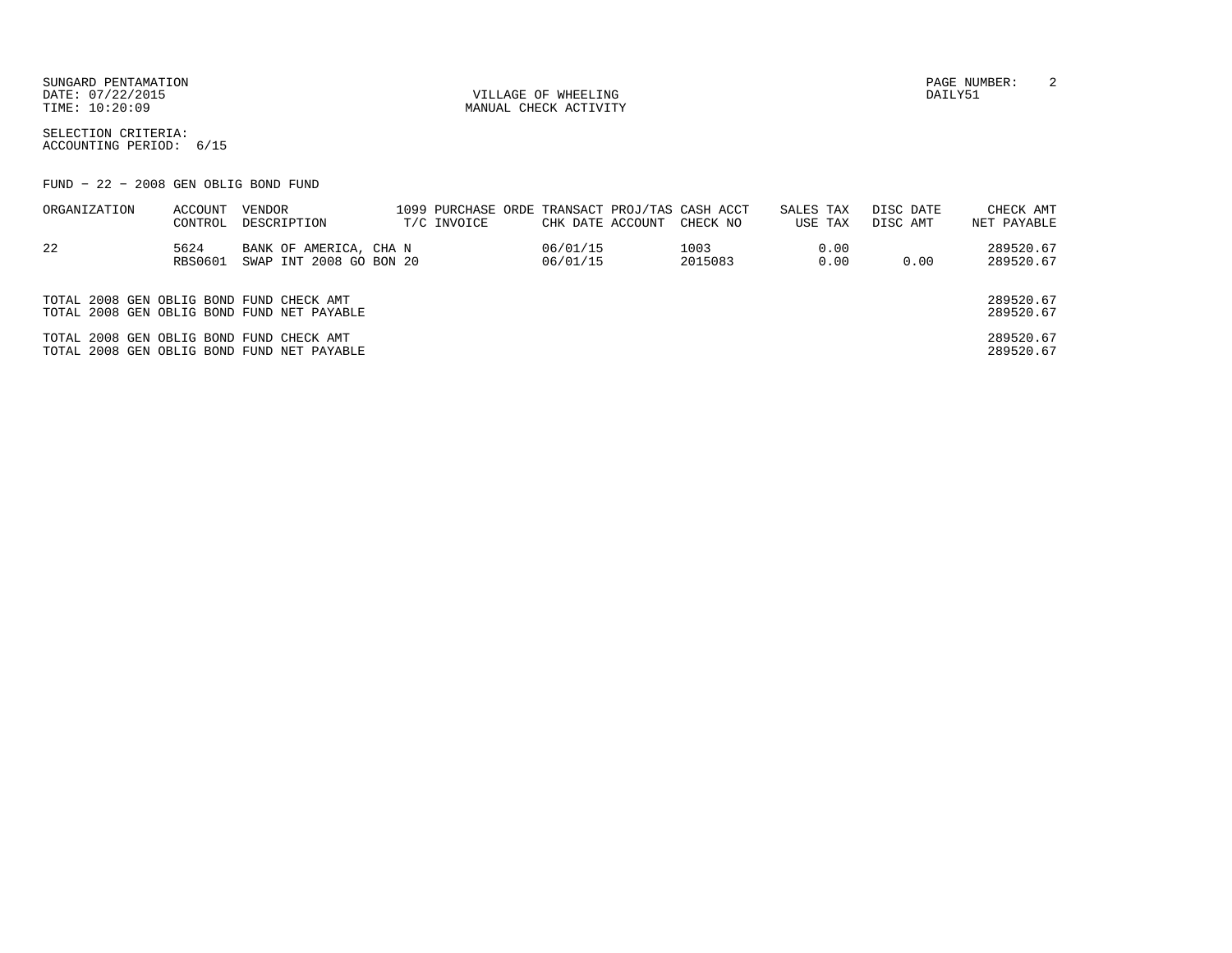SUNGARD PENTAMATION PAGE NUMBER: 3DATE:  $07/22/2015$  DAILY51

TIME:  $10:20:09$  MANUAL CHECK ACTIVITY

SELECTION CRITERIA:ACCOUNTING PERIOD: 6/15

FUND − 23 − 2009 GEN OBLIG BOND FUND

| ORGANIZATION                             | ACCOUNT | VENDOR                                     | 1099 PURCHASE ORDE TRANSACT PROJ/TAS CASH ACCT |                  |          | SALES TAX | DISC DATE | CHECK AMT   |
|------------------------------------------|---------|--------------------------------------------|------------------------------------------------|------------------|----------|-----------|-----------|-------------|
|                                          | CONTROL | DESCRIPTION                                | T/C INVOICE                                    | CHK DATE ACCOUNT | CHECK NO | USE TAX   | DISC AMT  | NET PAYABLE |
| -23                                      | 5624    | BANK OF AMERICA, CHI N                     |                                                | 06/01/15         | 1003     | 0.00      |           | 27609.49    |
|                                          | RBS0601 | SWAP PAYMENT JUNE 15 20                    |                                                | 06/01/15         | 2015082  | 0.00      | 0.00      | 27609.49    |
|                                          |         |                                            |                                                |                  |          |           |           |             |
| TOTAL 2009 GEN OBLIG BOND FUND CHECK AMT |         |                                            |                                                |                  |          |           |           | 27609.49    |
|                                          |         | TOTAL 2009 GEN OBLIG BOND FUND NET PAYABLE |                                                |                  |          |           |           | 27609.49    |
| TOTAL 2009 GEN OBLIG BOND FUND CHECK AMT |         |                                            |                                                |                  |          |           |           | 27609.49    |
|                                          |         | TOTAL 2009 GEN OBLIG BOND FUND NET PAYABLE |                                                |                  |          |           |           | 27609.49    |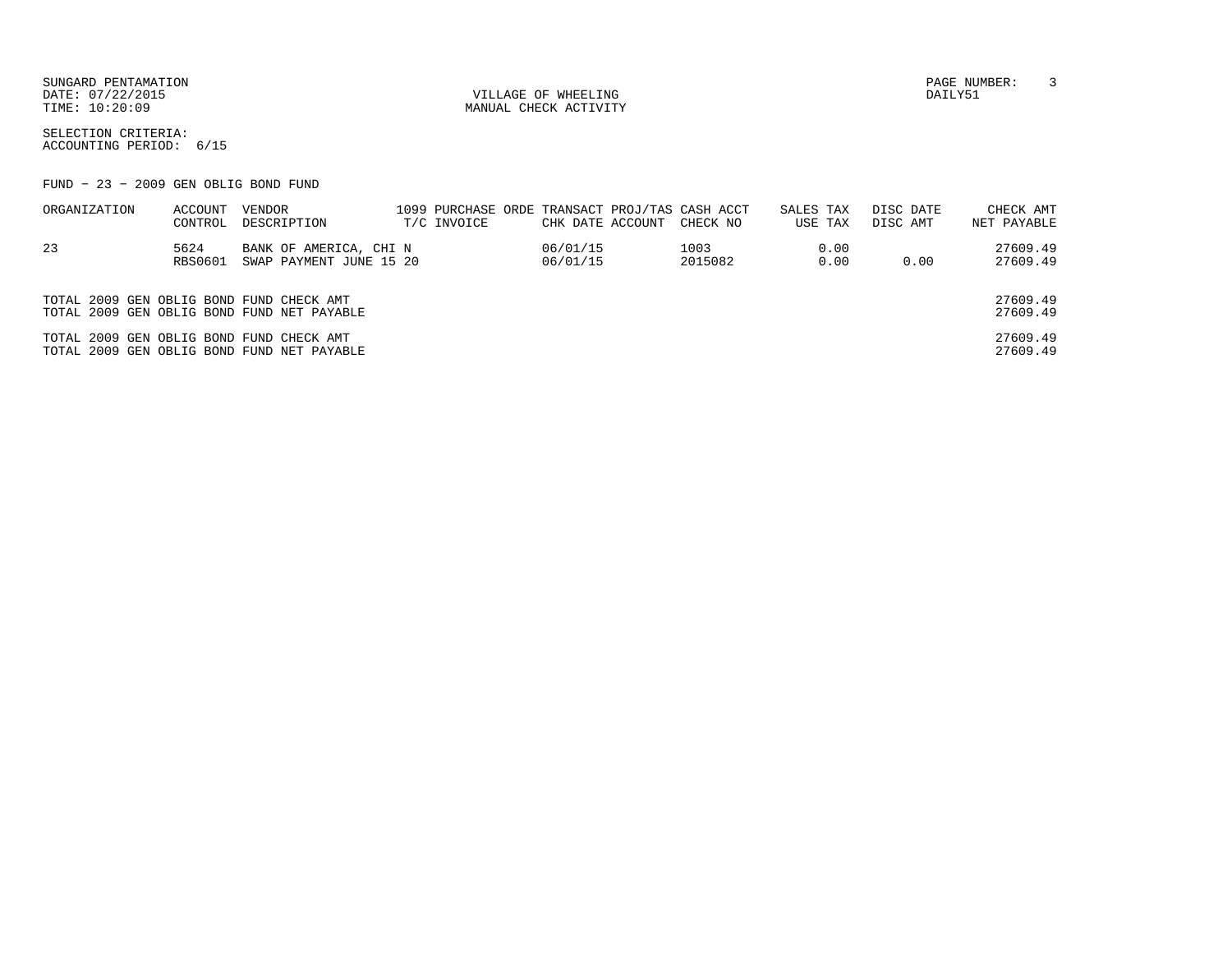SUNGARD PENTAMATION PAGE NUMBER: 4 DATE: 07/22/2015 VILLAGE OF WHEELING DAILY51

MANUAL CHECK ACTIVITY

SELECTION CRITERIA:ACCOUNTING PERIOD: 6/15

FUND − 34 − CAPITAL PROJECTS FUND

| ORGANIZATION                                                                     | ACCOUNT<br>CONTROL | VENDOR<br>DESCRIPTION                                                                    |      | T/C INVOICE | CHK DATE ACCOUNT |                        | 1099 PURCHASE ORDE TRANSACT PROJ/TAS CASH ACCT<br>CHECK NO | SALES TAX | USE TAX      | DISC DATE<br>DISC AMT |      | CHECK AMT<br>NET PAYABLE |
|----------------------------------------------------------------------------------|--------------------|------------------------------------------------------------------------------------------|------|-------------|------------------|------------------------|------------------------------------------------------------|-----------|--------------|-----------------------|------|--------------------------|
| 3420                                                                             | 5624               | AMALGAMATED BANK OF N<br>MM061115 2011 GO BONDS INT.                                     | - 20 |             | 06/11/15 5624    | 06/11/15 2011-024 1071 | 2015088                                                    |           | 0.00<br>0.00 |                       | 0.00 | 48273.21<br>48273.21     |
|                                                                                  |                    | TOTAL NON-INFRASTRUCTURE IMPROV CHECK AMT<br>TOTAL NON-INFRASTRUCTURE IMPROV NET PAYABLE |      |             |                  |                        |                                                            |           |              |                       |      | 48273.21<br>48273.21     |
| TOTAL CAPITAL PROJECTS FUND CHECK AMT<br>TOTAL CAPITAL PROJECTS FUND NET PAYABLE |                    |                                                                                          |      |             |                  |                        |                                                            |           |              |                       |      | 48273.21<br>48273.21     |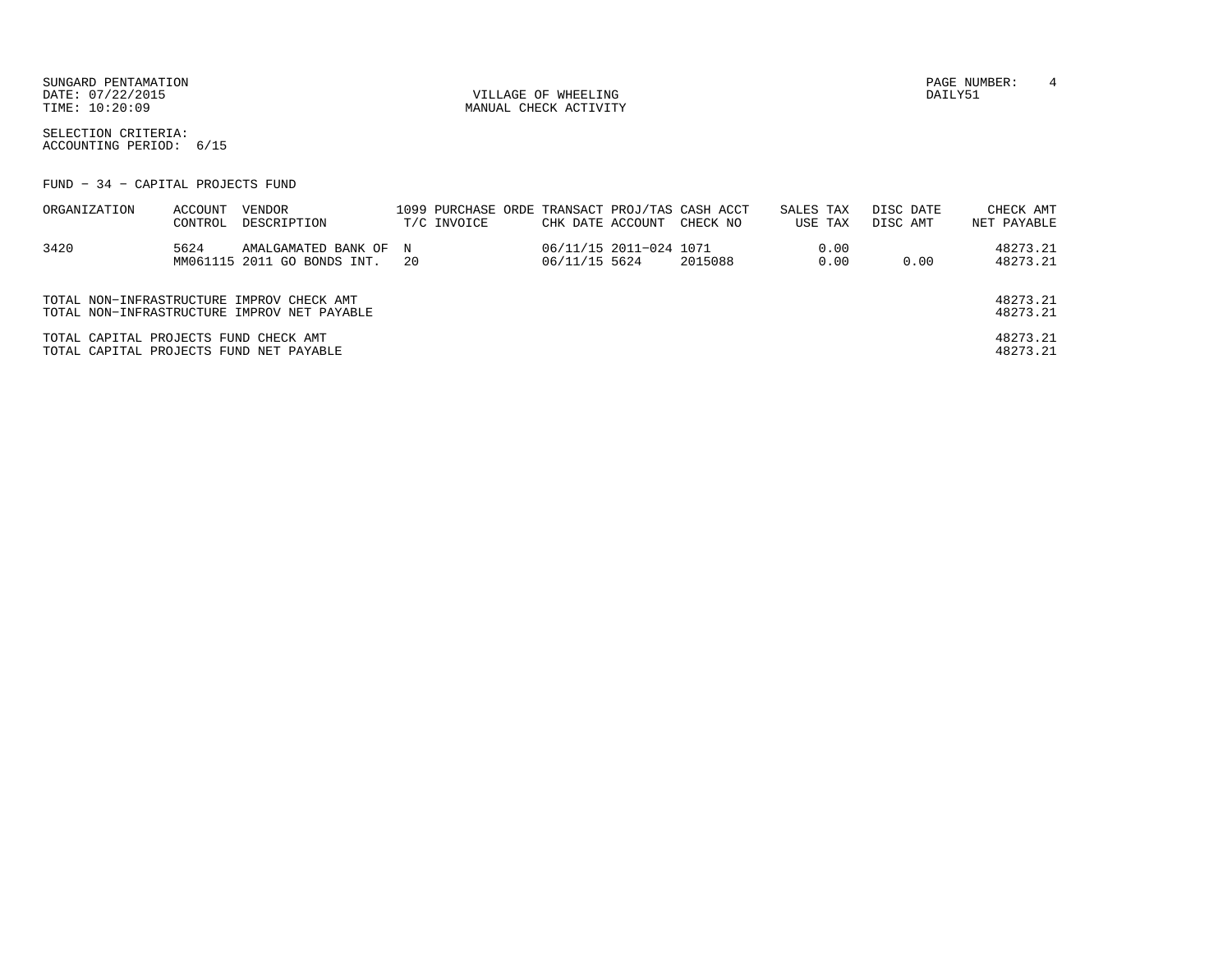| SUNGARD PENTAMATION |
|---------------------|
| DATE: 07/22/2015    |
| TIME: 10:20:09      |

VILLAGE OF WHEELING **DAILY51** MANUAL CHECK ACTIVITY

SELECTION CRITERIA:ACCOUNTING PERIOD: 6/15

FUND − 39 − LAKE COOK/MILW TIF FUND

| ORGANIZATION                                                                         | ACCOUNT<br>CONTROL | VENDOR<br>DESCRIPTION                              |         | T/C INVOICE | CHK DATE ACCOUNT                        | 1099 PURCHASE ORDE TRANSACT PROJ/TAS CASH ACCT<br>CHECK NO | SALES TAX<br>USE TAX | DISC DATE<br>DISC AMT | CHECK AMT<br>NET PAYABLE |
|--------------------------------------------------------------------------------------|--------------------|----------------------------------------------------|---------|-------------|-----------------------------------------|------------------------------------------------------------|----------------------|-----------------------|--------------------------|
| 39                                                                                   | 1073<br>RBS0615    | BNY MIDWEST TRUST CO N<br>2005 REVENUE BONDS       | 20      |             | 06/17/15<br>06/16/15                    | 1003<br>2015089                                            | 0.00<br>0.00         | 0.00                  | 460350.00<br>460350.00   |
| TOTAL LAKE COOK/MILW TIF FUND CHECK AMT<br>TOTAL LAKE COOK/MILW TIF FUND NET PAYABLE |                    |                                                    |         |             |                                         |                                                            |                      |                       | 460350.00<br>460350.00   |
| 3900                                                                                 | 5624               | AMALGAMATED BANK OF<br>MM061115 2011 GO BONDS INT. | N<br>20 |             | 06/11/15 2011-024 1071<br>06/11/15 5624 | 2015088                                                    | 0.00<br>0.00         | 0.00                  | 28963.92<br>28963.92     |
| TOTAL NORTH TIF DISTRICT CHECK AMT<br>TOTAL NORTH TIF DISTRICT NET PAYABLE           |                    |                                                    |         |             |                                         |                                                            |                      |                       | 28963.92<br>28963.92     |
| TOTAL LAKE COOK/MILW TIF FUND CHECK AMT<br>TOTAL LAKE COOK/MILW TIF FUND NET PAYABLE |                    |                                                    |         |             |                                         |                                                            |                      |                       | 489313.92<br>489313.92   |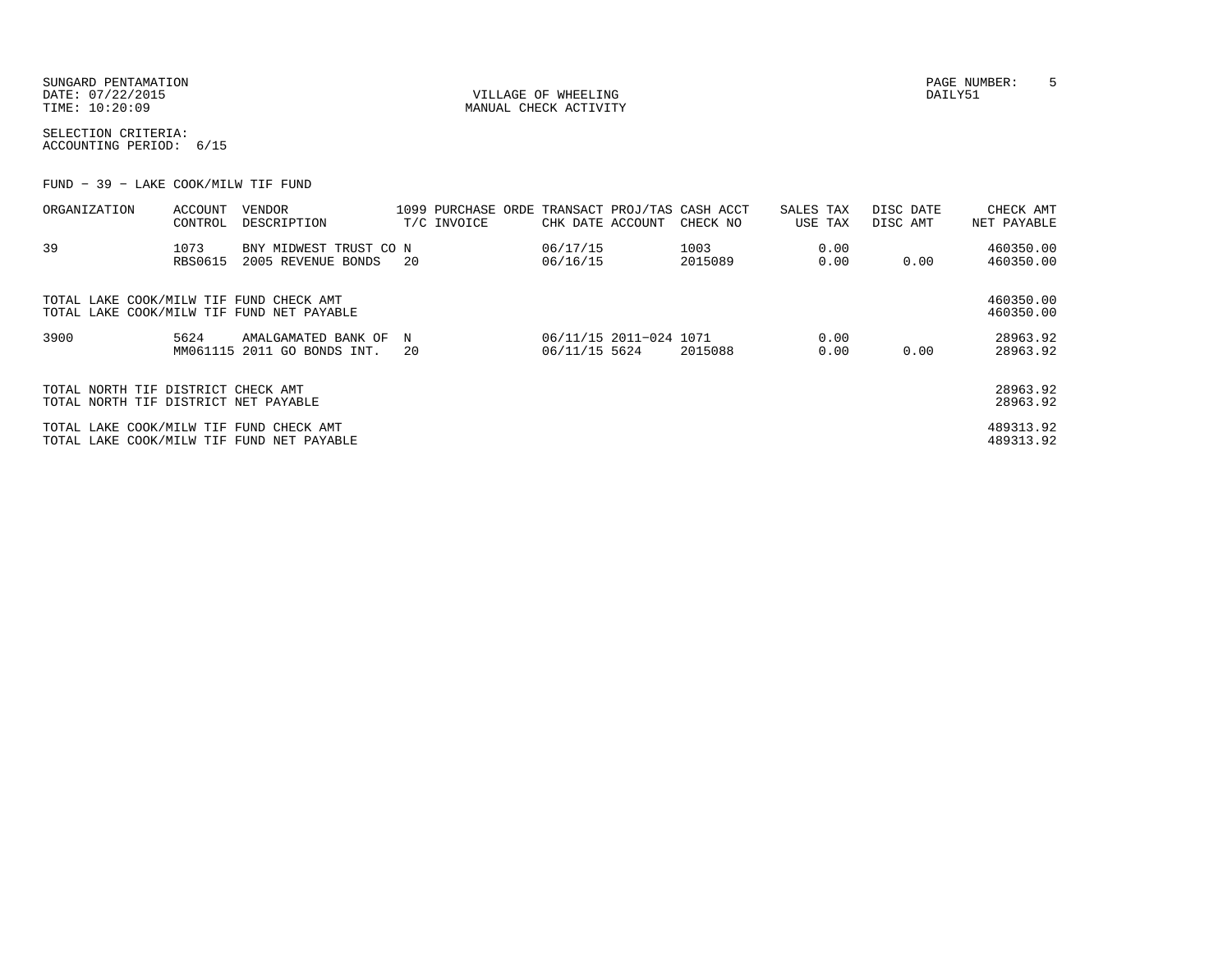| SUNGARD PENTAMATION |
|---------------------|
| DATE: 07/22/2015    |
| TIME: 10:20:09      |

VILLAGE OF WHEELING **DAILY51** MANUAL CHECK ACTIVITY

SELECTION CRITERIA:ACCOUNTING PERIOD: 6/15

FUND − 40 − WATER AND SEWER FUND

| ORGANIZATION                                                                           | <b>ACCOUNT</b><br>CONTROL | VENDOR<br>DESCRIPTION                              |            |         | 1099 PURCHASE ORDE<br>T/C INVOICE | CHK DATE ACCOUNT     |                        | TRANSACT PROJ/TAS CASH ACCT<br>CHECK NO | SALES TAX<br>USE TAX | DISC DATE<br>DISC AMT | CHECK AMT<br>NET PAYABLE |
|----------------------------------------------------------------------------------------|---------------------------|----------------------------------------------------|------------|---------|-----------------------------------|----------------------|------------------------|-----------------------------------------|----------------------|-----------------------|--------------------------|
| 4100                                                                                   | 5227<br><b>RBS0615</b>    | POSTMASTER<br>JUNE WATER BILLS                     | PERMIT 3 N | 20      |                                   | 06/30/15<br>06/30/15 |                        | 1003<br>2015097                         | 0.00<br>0.00         | 0.00                  | 1245.83<br>1245.83       |
| TOTAL WATER DIVISION CHECK AMT<br>TOTAL WATER DIVISION NET PAYABLE                     |                           |                                                    |            |         |                                   |                      |                        |                                         |                      |                       | 1245.83<br>1245.83       |
| 4200                                                                                   | 5227<br><b>RBS0615</b>    | POSTMASTER<br>JUNE WATER BILLS                     | PERMIT 3 N | 20      |                                   | 06/30/15<br>06/30/15 |                        | 1003<br>2015097                         | 0.00<br>0.00         | 0.00                  | 264.74<br>264.74         |
| TOTAL SEWER DIVISION CHECK AMT<br>TOTAL SEWER DIVISION NET PAYABLE                     |                           |                                                    |            |         |                                   |                      |                        |                                         |                      |                       | 264.74<br>264.74         |
| 4310                                                                                   | 5624                      | AMALGAMATED BANK OF<br>MM061115 2011 GO BONDS INT. |            | N<br>20 |                                   | 06/11/15 5624        | 06/11/15 2011-024 1071 | 2015088                                 | 0.00<br>0.00         | 0.00                  | 10412.87<br>10412.87     |
| TOTAL WATER SYSTEM IMPROVEMENT CHECK AMT<br>TOTAL WATER SYSTEM IMPROVEMENT NET PAYABLE |                           |                                                    |            |         |                                   |                      |                        |                                         |                      |                       | 10412.87<br>10412.87     |
| TOTAL WATER AND SEWER FUND CHECK AMT<br>TOTAL WATER AND SEWER FUND NET PAYABLE         |                           |                                                    |            |         |                                   |                      |                        |                                         |                      |                       | 11923.44<br>11923.44     |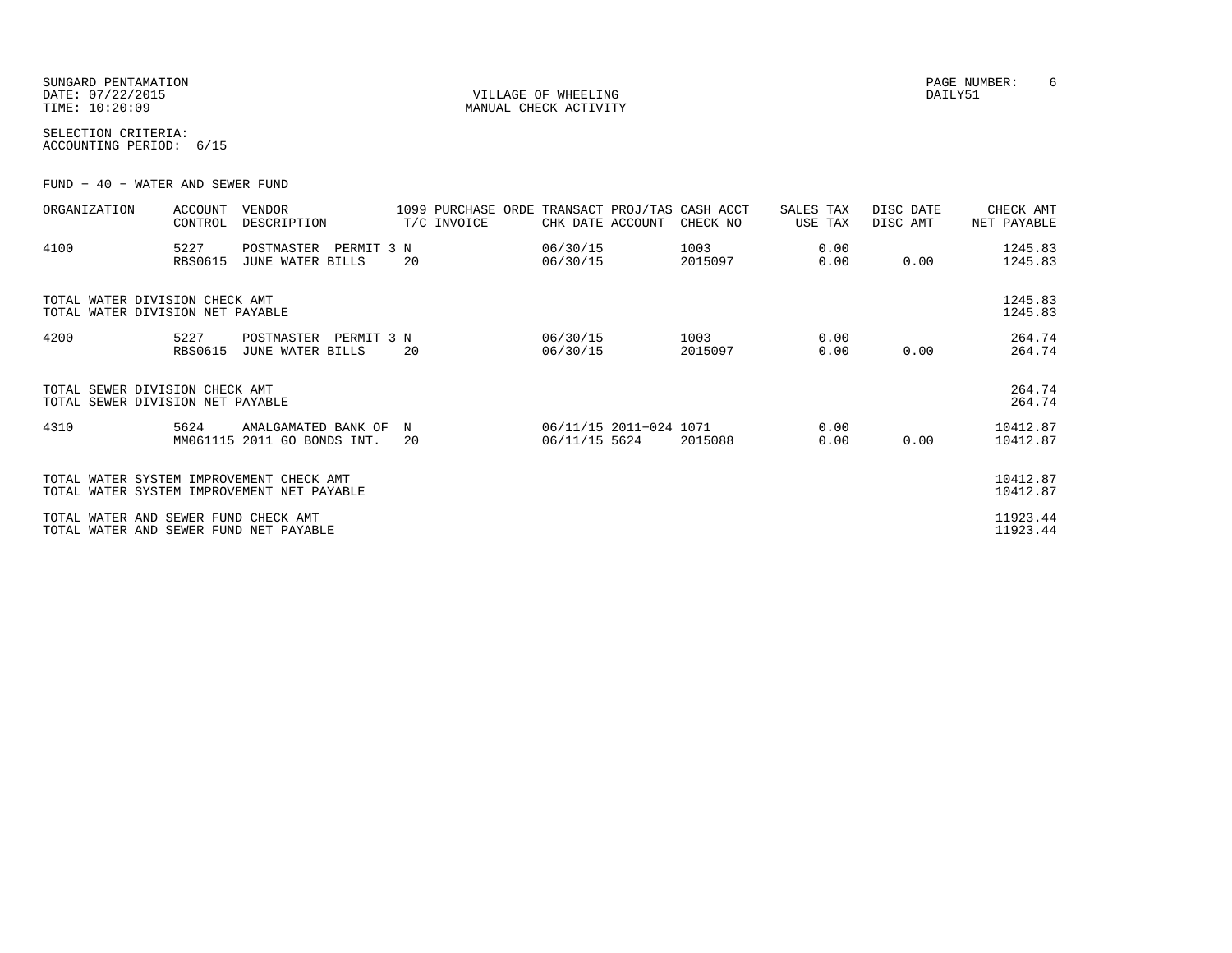#### SUNGARD PENTAMATION<br>
SUNGARD PENTAMATION<br>
DATE: 07/22/2015 DATE: 07/22/2015 VILLAGE OF WHEELING DAILY51

MANUAL CHECK ACTIVITY

SELECTION CRITERIA:ACCOUNTING PERIOD: 6/15

FUND − 50 − PAYROLL FUND

| ORGANIZATION                                                   | ACCOUNT<br>CONTROL     | VENDOR<br>DESCRIPTION                                     | 1099 PURCHASE ORDE TRANSACT PROJ/TAS CASH ACCT<br>T/C INVOICE | CHK DATE ACCOUNT     | CHECK NO        | SALES TAX<br>USE TAX | DISC DATE<br>DISC AMT | CHECK AMT<br>NET PAYABLE |
|----------------------------------------------------------------|------------------------|-----------------------------------------------------------|---------------------------------------------------------------|----------------------|-----------------|----------------------|-----------------------|--------------------------|
| 50                                                             | 2104                   | ILLINOIS MUNICIPAL R N<br>RBS0615 PR DEDUCT 06/15         | 20                                                            | 06/26/15<br>06/26/15 | 1003<br>2015096 | 0.00<br>0.00         | 0.00                  | 127096.31<br>127096.31   |
| 50                                                             | 2105<br>RBS0615        | INTERNAL REVENUE SER N<br>PAYROLL DEDUCT 06051 20         |                                                               | 06/05/15<br>06/05/15 | 1003<br>2015085 | 0.00<br>0.00         | 0.00                  | 71447.06<br>71447.06     |
| 50                                                             | 2102<br><b>RBS0615</b> | INTERNAL REVENUE SER N<br>PAYROLL DEDUCT 06051 20         |                                                               | 06/05/15<br>06/05/15 | 1003<br>2015085 | 0.00<br>0.00         | 0.00                  | 110876.42<br>110876.42   |
| 50                                                             | 2102<br><b>RBS0615</b> | INTERNAL REVENUE SER N<br>PAYROLL DEDUCT 06/19 20         |                                                               | 06/19/15<br>06/19/15 | 1003<br>2015092 | 0.00<br>0.00         | 0.00                  | 109431.79<br>109431.79   |
| 50                                                             | 2105                   | INTERNAL REVENUE SER N<br>RBS0615 PAYROLL DEDUCT 06/19 20 |                                                               | 06/19/15<br>06/19/15 | 1003<br>2015092 | 0.00<br>0.00         | 0.00                  | 73374.78<br>73374.78     |
| TOTAL VENDOR CHECK AMT<br>TOTAL VENDOR NET PAYABLE             |                        |                                                           |                                                               |                      |                 |                      |                       | 365130.05<br>365130.05   |
| 50                                                             | 2103                   | ILLINOIS DEPARTMENT N<br>RBS0615 P/R DEDUCT 060515        | 20                                                            | 06/08/15<br>06/08/15 | 1003<br>2015087 | 0.00<br>0.00         | 0.00                  | 27145.19<br>27145.19     |
| 50                                                             | 2103<br>RBS0615        | ILLINOIS DEPARTMENT<br>PR DEDUCTION 061915 20             | $_{\rm N}$                                                    | 06/23/15<br>06/23/15 | 1003<br>2015094 | 0.00<br>0.00         | 0.00                  | 26362.22<br>26362.22     |
| TOTAL VENDOR CHECK AMT<br>TOTAL VENDOR NET PAYABLE             |                        |                                                           |                                                               |                      |                 |                      |                       | 53507.41<br>53507.41     |
| 50                                                             | 2117<br><b>RBS0615</b> | <b>IPBC</b><br>JUNE INSURANCE PREM 20                     | N                                                             | 06/01/15<br>06/01/15 | 1071<br>2015084 | 0.00<br>0.00         | 0.00                  | 126928.15<br>126928.15   |
| 50                                                             | 2118<br>RBS0615        | <b>IPBC</b><br>JUNE INSURANCE PREM 20                     | N                                                             | 06/01/15<br>06/01/15 | 1071<br>2015084 | 0.00<br>0.00         | 0.00                  | 194603.24<br>194603.24   |
| TOTAL VENDOR CHECK AMT<br>TOTAL VENDOR NET PAYABLE             |                        |                                                           |                                                               |                      |                 |                      |                       | 321531.39<br>321531.39   |
| 50                                                             | 2109                   | WISCONSIN DEPARTMENT N<br>RBS0615 JUNE PR DEDUCTION       | 20                                                            | 06/22/15<br>06/22/15 | 1003<br>2015093 | 0.00<br>0.00         | 0.00                  | 604.85<br>604.85         |
| TOTAL PAYROLL FUND CHECK AMT<br>TOTAL PAYROLL FUND NET PAYABLE |                        |                                                           |                                                               |                      |                 |                      |                       | 867870.01<br>867870.01   |
| TOTAL PAYROLL FUND CHECK AMT<br>TOTAL PAYROLL FUND NET PAYABLE |                        |                                                           |                                                               |                      |                 |                      |                       | 867870.01<br>867870.01   |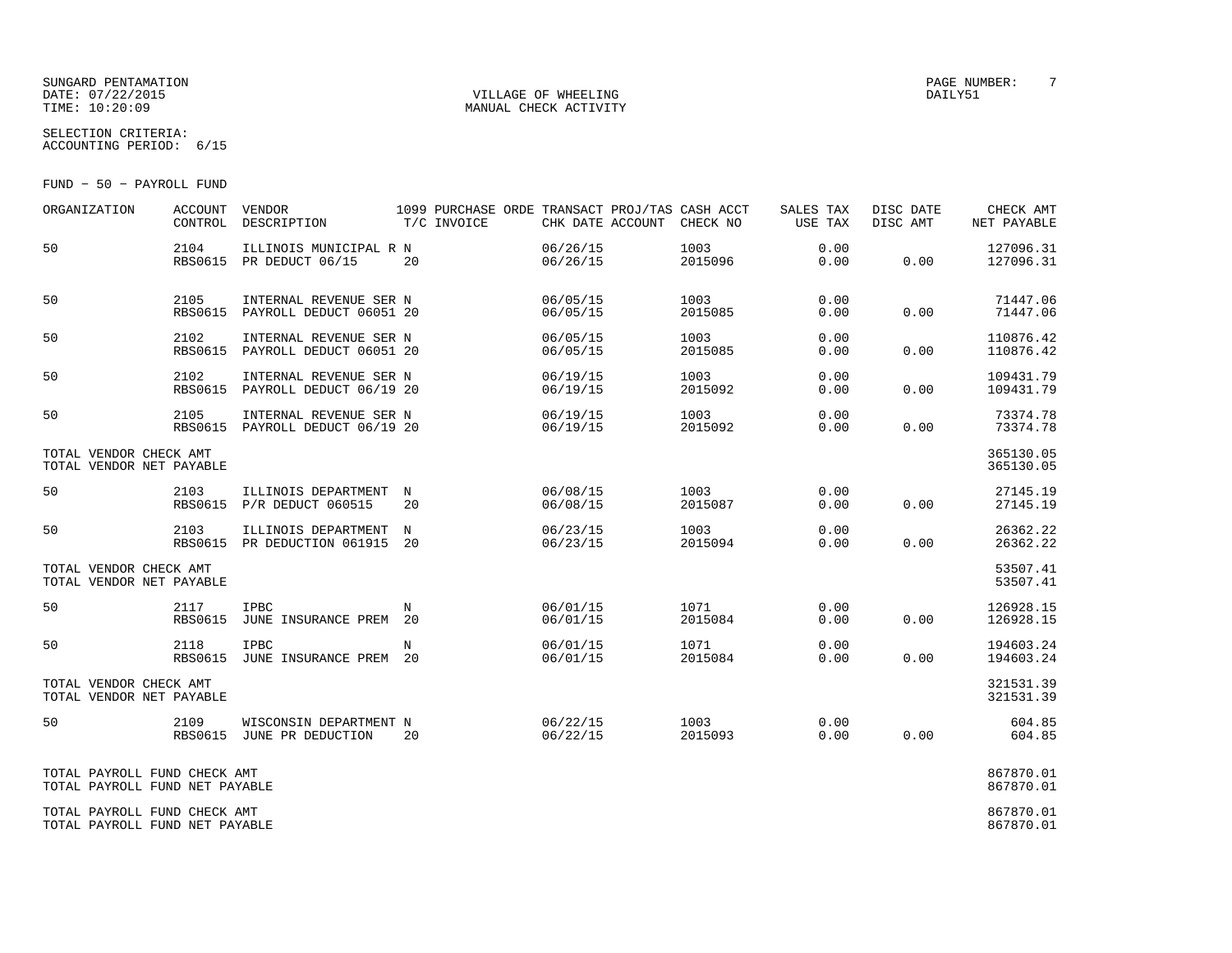SUNGARD PENTAMATION PAGE NUMBER: 8DATE: 07/22/2015 VILLAGE OF WHEELING DAILY51

MANUAL CHECK ACTIVITY

SELECTION CRITERIA:ACCOUNTING PERIOD: 6/15

FUND − 51 − LIABILITY INSURANCE FUND

| ORGANIZATION                                       | ACCOUNT<br>CONTROL     | VENDOR<br>DESCRIPTION                            |     | T/C INVOICE | CHK DATE ACCOUNT     | 1099 PURCHASE ORDE TRANSACT PROJ/TAS CASH ACCT<br>CHECK NO | SALES TAX<br>USE TAX | DISC DATE<br>DISC AMT | CHECK AMT<br>NET PAYABLE |
|----------------------------------------------------|------------------------|--------------------------------------------------|-----|-------------|----------------------|------------------------------------------------------------|----------------------|-----------------------|--------------------------|
| 51                                                 | 1002<br><b>RBS0615</b> | ALTERNATE SERVICE CO N<br>MAY ESCROW FUNDING     | -20 |             | 06/08/15<br>06/08/15 | 1003<br>2015086                                            | 0.00<br>0.00         | 0.00                  | 17588.01<br>17588.01     |
| 51                                                 | 1002<br><b>RBS0615</b> | ALTERNATE SERVICE CO N<br>JUNE ESCROW FUNDING 20 |     |             | 06/29/15<br>06/29/15 | 1003<br>2015105                                            | 0.00<br>0.00         | 0.00                  | 45000.00<br>45000.00     |
| TOTAL VENDOR CHECK AMT<br>TOTAL VENDOR NET PAYABLE |                        |                                                  |     |             |                      |                                                            |                      |                       | 62588.01<br>62588.01     |
| TOTAL LIABILITY INSURANCE FUND CHECK AMT           |                        | TOTAL LIABILITY INSURANCE FUND NET PAYABLE       |     |             |                      |                                                            |                      |                       | 62588.01<br>62588.01     |
| TOTAL LIABILITY INSURANCE FUND CHECK AMT           |                        | TOTAL LIABILITY INSURANCE FUND NET PAYABLE       |     |             |                      |                                                            |                      |                       | 62588.01<br>62588.01     |
| TOTAL REPORT CHECK AMT<br>TOTAL REPORT NET PAYABLE |                        |                                                  |     |             |                      |                                                            |                      |                       | 1939586.35<br>1939586.35 |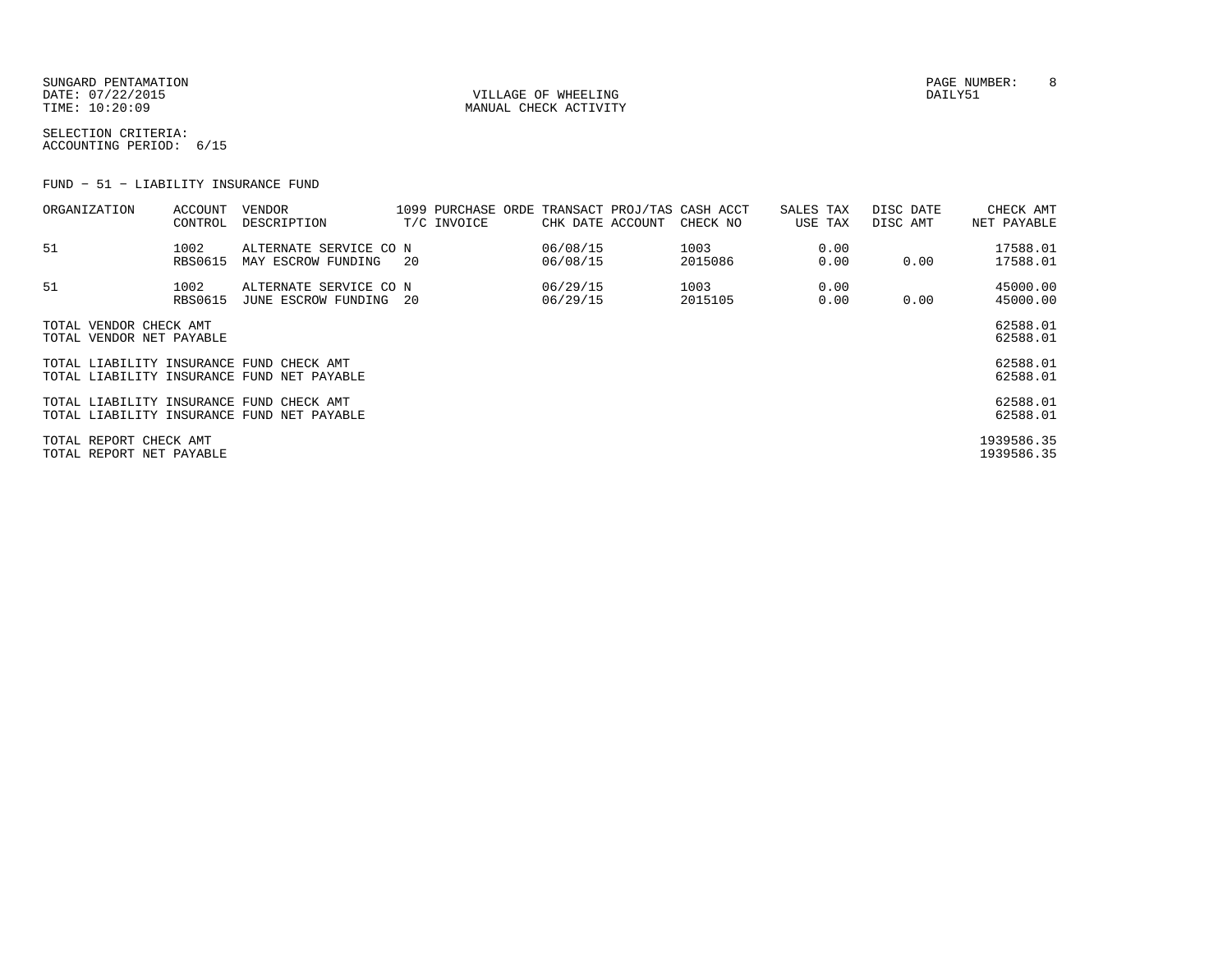# PURCHASE CARD REPORT April, 2015

**(04/05/2015 through 05/04/2015)**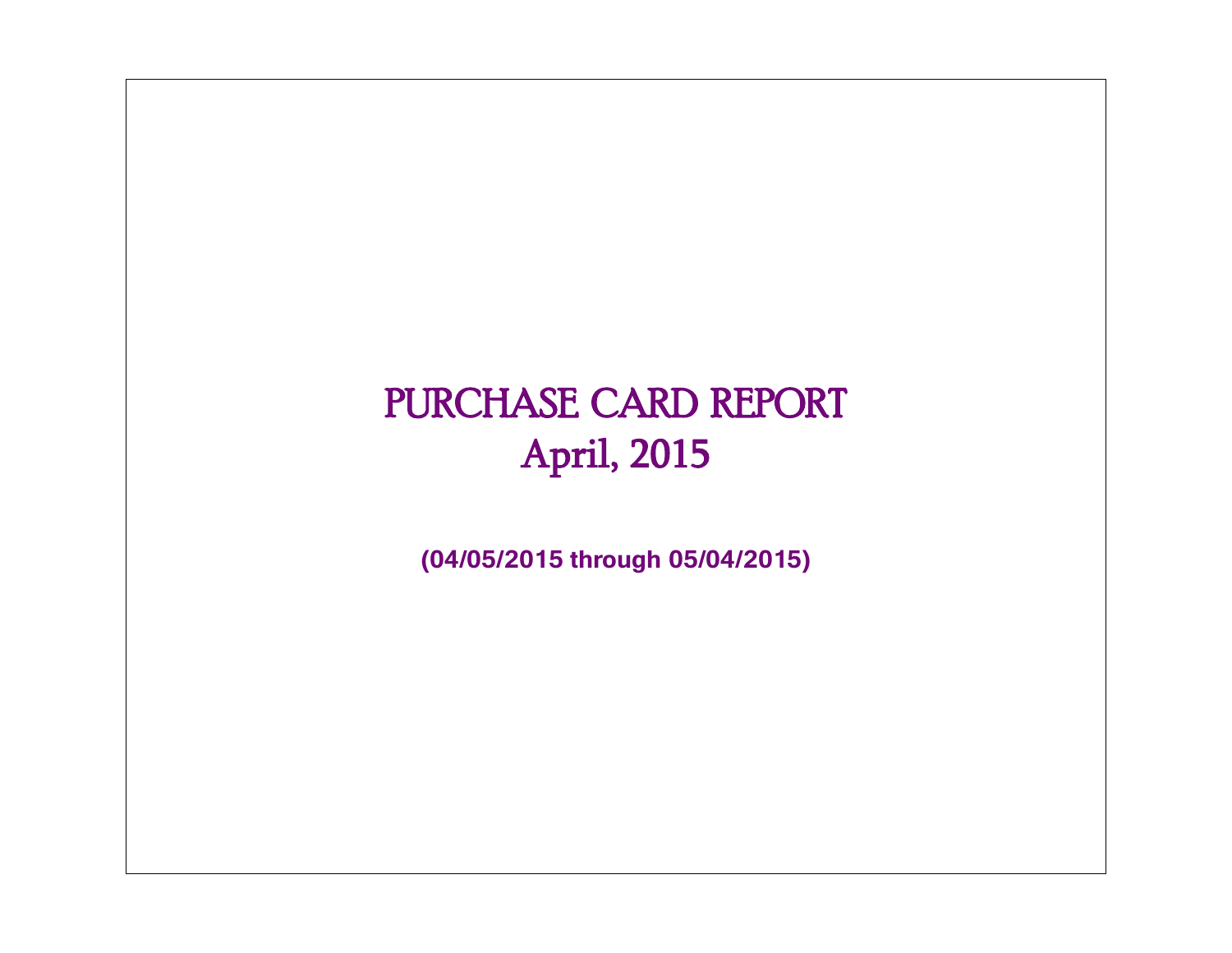### Account Statement

Posting Date: 04/05/2015 - 05/04/2015

|                            | <b>Transaction</b> | <b>Transaction</b> |
|----------------------------|--------------------|--------------------|
| <b>Account Name</b>        | Count              | <b>Amount</b>      |
| ALYSIA MILLER GOLDSTEIN    | 6                  | 2,144.22           |
| <b>ANGELA MORRIS</b>       | $\overline{6}$     | 11,007.58          |
| <b>CHRISTIE REVELAND</b>   | $\overline{7}$     | 847.72             |
| <b>CHUCK SPRATT</b>        | 27                 | 2,260.70           |
| <b>DARLA CALLANAN</b>      | 6                  | 1,101.45           |
| <b>DEAN ARGIRIS</b>        | 3                  | 344.37             |
| <b>DERRYL SHAPIRO</b>      | 18                 | 9,824.33           |
| DONALD WENNERSTROM         | $\overline{2}$     | 596.37             |
| <b>DRUCILLA GARCIA</b>     | 13                 | 2,699.85           |
| <b>JEFF WOLFGRAM</b>       | $\overline{1}$     | 31.88              |
| <b>JOHN MELANIPHY III</b>  | $\overline{7}$     | 1,372.60           |
| <b>JOHNNY PEREZ</b>        | $\overline{9}$     | 1,464.26           |
| <b>JON SFONDILIS</b>       | $\overline{4}$     | 249.20             |
| <b>LANA RUDNIK</b>         | 5                  | 337.55             |
| <b>LINA COLUNGA</b>        | $\overline{9}$     | 1,547.52           |
| <b>LORI HAZLEWOOD</b>      | $\overline{3}$     | 1,257.14           |
| <b>LOUIS MAGURNO</b>       | 1                  | 199.00             |
| <b>LUCA URSAN</b>          | $\overline{33}$    | 9,147.25           |
| <b>MELODY BONK</b>         | 5                  | 620.00             |
| MICHAEL BLIEFERNICH        | 6                  | 7,199.15           |
| <b>MICHAEL CROTTY</b>      | 7                  | 1,584.83           |
| MICHAEL MONDSCHAIN         | $\overline{2}$     | 454.50             |
| <b>MICHAEL SCHROEDER</b>   | $\overline{5}$     | 2,316.88           |
| PETER RODGERS              | $\overline{2}$     | 34.75              |
| <b>ROSE LEMANIS</b>        | 10                 | 607.02             |
| <b>SCOTT WILSON</b>        | 4                  | 696.09             |
| <b>SEAN LINDSAY</b>        | $\overline{3}$     | 2,464.04           |
| SHARI MATTHEWS HUIZAR      | 1                  | 31.62              |
| <b>THOMAS LUEDERS</b>      | $\overline{2}$     | 2,406.56           |
| <b>TY JOHNSON</b>          | $\overline{4}$     | 4,626.73           |
| <b>VILLAGE OF WHEELING</b> | 0                  | 0.00               |
| <b>VINCENT HOFFMAN</b>     | $\overline{6}$     | 618.99             |
| <b>Report Totals</b>       | 217                | 70.094.15          |

Report Run By: Nancy Hoppe (NHOPPE, Company Program Administrator) © 1994-2015. MasterCard. All rights reserved.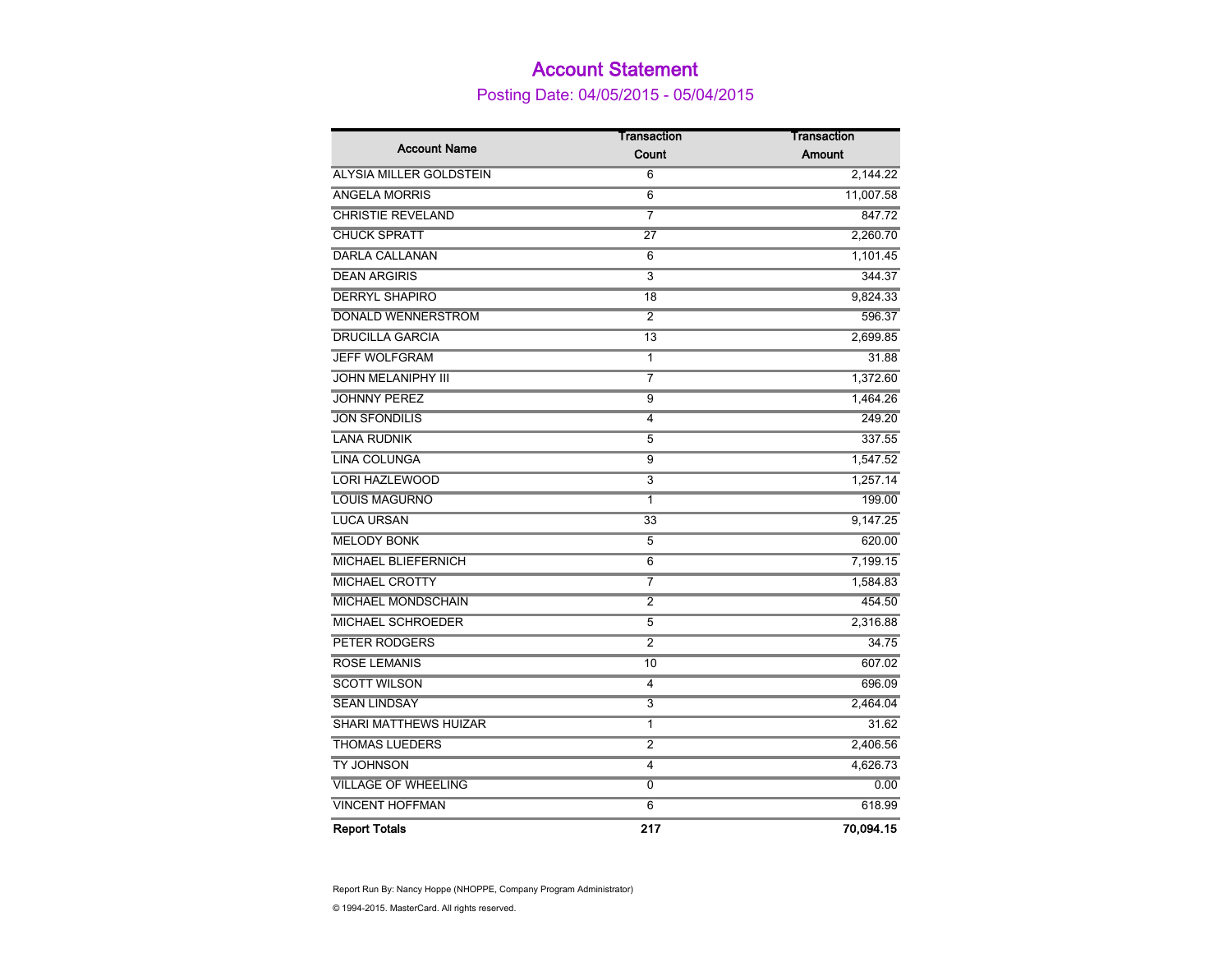### Expense Report

Posting Date: 04/05/2015 - 05/04/2015

#### ALYSIA MILLER GOLDSTEIN

Card Transactions

| Posting                                                    | <b>Transaction</b>            |                                               | Receipt                  | <b>Expense</b> |          |
|------------------------------------------------------------|-------------------------------|-----------------------------------------------|--------------------------|----------------|----------|
| <b>Date</b>                                                | Date                          | <b>Description</b>                            | Amount                   | Amount         | Reviewed |
| 04/22/2015                                                 | 04/21/2015                    | DRURY LANE THEATRE-630-530-0111, IL, 60515    | 675.00                   | 675.00         | ✓        |
| Expense Description: Bal Billy Elliott Tickets             |                               |                                               |                          |                |          |
| FUND/PROGRAM:                                              | 1320 SENIOR CITIZENS SERVICES | <b>EXPENDITURE ACCOUNTS:</b>                  | 5297 PROGRAMS/ACTIVITIES |                |          |
| PROJECT#:                                                  |                               |                                               |                          |                |          |
| 04/23/2015                                                 | 04/22/2015                    | MANNYS TO GO-CHICAGO, IL, 60607               | 225.00                   | 225.00         | ✓        |
| <b>Expense Description: Trip Meals</b>                     |                               |                                               |                          |                |          |
| FUND/PROGRAM:                                              | 1320 SENIOR CITIZENS SERVICES | <b>EXPENDITURE ACCOUNTS:</b>                  | 5297 PROGRAMS/ACTIVITIES |                |          |
| PROJECT#:                                                  |                               |                                               |                          |                |          |
| 04/27/2015                                                 | 04/24/2015                    | PARTY CITY-ARLINGTON HEI, IL, 60004           | 110.59                   | 110.59         | ✓        |
| <b>Expense Description: Volunteer Party Supplies</b>       |                               |                                               |                          |                |          |
| FUND/PROGRAM:                                              | 1320 SENIOR CITIZENS SERVICES | <b>EXPENDITURE ACCOUNTS:</b>                  | 5297 PROGRAMS/ACTIVITIES |                |          |
| PROJECT#:                                                  |                               |                                               |                          |                |          |
| 04/29/2015                                                 | 04/28/2015                    | ARNIE SALERNOS PIZZERI-MT PROSPECT, IL, 60056 | 320.63                   | 320.63         |          |
|                                                            |                               |                                               |                          |                |          |
| Expense Description: Volunteer Party Food<br>FUND/PROGRAM: | 1320 SENIOR CITIZENS SERVICES | <b>EXPENDITURE ACCOUNTS:</b>                  | 5297 PROGRAMS/ACTIVITIES |                |          |
| PROJECT#:                                                  |                               |                                               |                          |                |          |
| 04/30/2015                                                 | 04/29/2015                    | MANNYS TO GO-CHICAGO, IL, 60607               | 225.00                   | 225.00         | ✓        |
| Expense Description: Senior Trip #2 Meals                  |                               |                                               |                          |                |          |
| FUND/PROGRAM:                                              | 1320 SENIOR CITIZENS SERVICES | <b>EXPENDITURE ACCOUNTS:</b>                  | 5297 PROGRAMS/ACTIVITIES |                |          |
| PROJECT#:                                                  |                               |                                               |                          |                |          |
|                                                            |                               |                                               |                          |                |          |
| 05/01/2015                                                 | 04/26/2015                    | CHICAGO ARCHITECTUR-03129223432, IL, 60604    | 588.00                   | 588.00         |          |
| Expense Description: River Cruise Deposit 8/24             |                               |                                               |                          |                |          |
| FUND/PROGRAM:                                              | 1320 SENIOR CITIZENS SERVICES | <b>EXPENDITURE ACCOUNTS:</b>                  | 5297 PROGRAMS/ACTIVITIES |                |          |
| PROJECT#:                                                  |                               |                                               |                          |                |          |
|                                                            |                               | <b>Card Subtotal</b>                          |                          | 2.144.22       |          |

#### ANGELA MORRIS

| Card T<br><u>I</u> ransactions |                                        |             |         |                |          |
|--------------------------------|----------------------------------------|-------------|---------|----------------|----------|
| Posting                        | Transaction<br>. . <del></del> <b></b> |             | Receipt | <b>Expense</b> |          |
| Date                           | Date                                   | Description | Amount  | Amount         | Reviewed |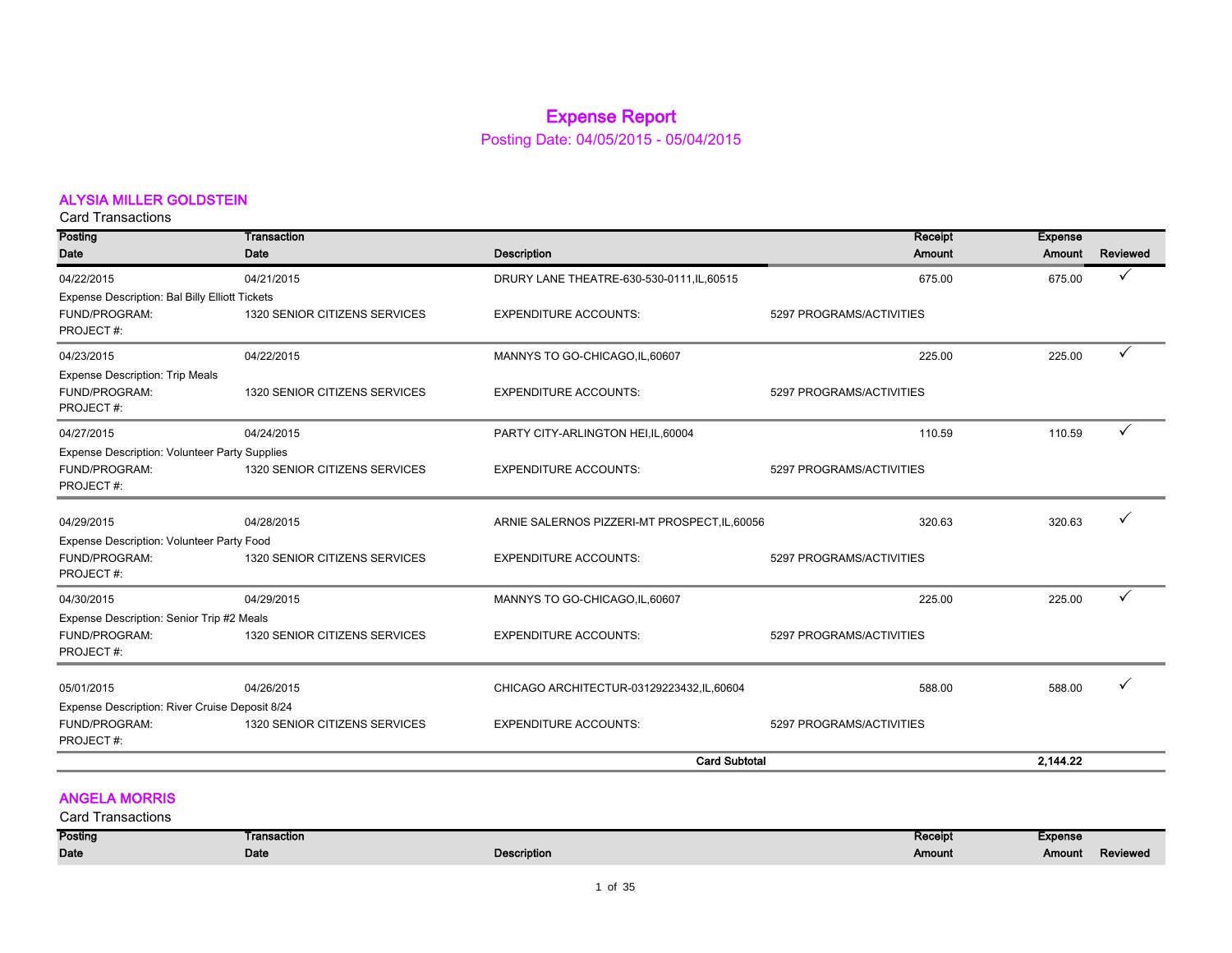| 04/07/2015                                                                  | 04/06/2015                                     | SOLARWINDS-866-530-8100, TX, 78746          | 2,323.00                                 | 2,323.00 | $\checkmark$ |
|-----------------------------------------------------------------------------|------------------------------------------------|---------------------------------------------|------------------------------------------|----------|--------------|
| Expense Description: Maint. Support Renewal                                 |                                                |                                             |                                          |          |              |
| FUND/PROGRAM:<br>PROJECT#:                                                  | 1750 INFORMATION SYSTEMS                       | <b>EXPENDITURE ACCOUNTS:</b>                | 5207 IS SERV & MAINT<br><b>AGREEMENT</b> |          |              |
| 04/14/2015                                                                  | 04/13/2015                                     | COMCAST-866-511-6489, PA, 19462             | 3.057.48                                 | 1,528.74 | ✓            |
| Expense Description: High Speed Internet                                    |                                                |                                             |                                          |          |              |
| FUND/PROGRAM:<br>PROJECT#:                                                  | <b>1750 INFORMATION SYSTEMS</b>                | <b>EXPENDITURE ACCOUNTS:</b>                | 5207 IS SERV & MAINT<br><b>AGREEMENT</b> |          |              |
| 04/14/2015                                                                  | 04/13/2015                                     | COMCAST-866-511-6489, PA, 19462             | 3,057.48                                 | 1,528.74 | ✓            |
| Expense Description: High Speed Internet                                    |                                                |                                             |                                          |          |              |
| FUND/PROGRAM:<br>PROJECT#:                                                  | 0015 EMERGENCY TELEPHONE SYS (911)<br>2014-037 | <b>EXPENDITURE ACCOUNTS:</b>                | 5207 IS SERV & MAINT<br><b>AGREEMENT</b> |          |              |
| 04/16/2015<br>Expense Description: Public Notice-Brew 38                    | 04/14/2015                                     | DAILYHERALD/TWNSQR/REF-847-4274300,IL,60005 | 41.25                                    | 41.25    | ✓            |
| FUND/PROGRAM:<br>PROJECT#:                                                  | 1600 ADMIN & BOT                               | <b>EXPENDITURE ACCOUNTS:</b>                | 5201 ADVERTISING & PUBLISHING            |          |              |
| 04/16/2015                                                                  | 04/14/2015                                     | VZWRLSS MY VZ VB P-ALPHARETTA, GA, 30004    | 5,410.80                                 | 5,410.80 | ✓            |
| <b>Expense Description: Cellular Services</b><br>FUND/PROGRAM:<br>PROJECT#: | 1600 ADMIN & BOT                               | <b>EXPENDITURE ACCOUNTS:</b>                | 5239 CELLULAR SERVICES                   |          |              |
| 04/16/2015<br>Expense Description: Bid Notice-Watermain                     | 04/14/2015                                     | DAILYHERALD/TWNSQR/REF-847-4274300,IL,60005 | 145.80                                   | 108.00   | ✓            |
| FUND/PROGRAM:<br>PROJECT#:                                                  | 1600 ADMIN & BOT                               | <b>EXPENDITURE ACCOUNTS:</b>                | 5201 ADVERTISING & PUBLISHING            |          |              |
| 04/16/2015<br>Expense Description: Notice-BOFPC Ammendments                 | 04/14/2015                                     | DAILYHERALD/TWNSQR/REF-847-4274300,IL,60005 | 145.80                                   | 37.80    |              |
| FUND/PROGRAM:<br>PROJECT#:                                                  | 1800 HUMAN RESOURCES DEPT                      | <b>EXPENDITURE ACCOUNTS:</b>                | 5201 ADVERTISING & PUBLISHING            |          |              |
| 04/20/2015<br>Expense Description: Public Hearing-Doc#2015-4                | 04/16/2015                                     | DAILYHERALD/TWNSQR/REF-847-4274300,IL,60005 | 29.25                                    | 29.25    |              |
| FUND/PROGRAM:<br>PROJECT#:                                                  | 1300 COMMUNITY DEVELOPMENT                     | <b>EXPENDITURE ACCOUNTS:</b>                | 5201 ADVERTISING & PUBLISHING            |          |              |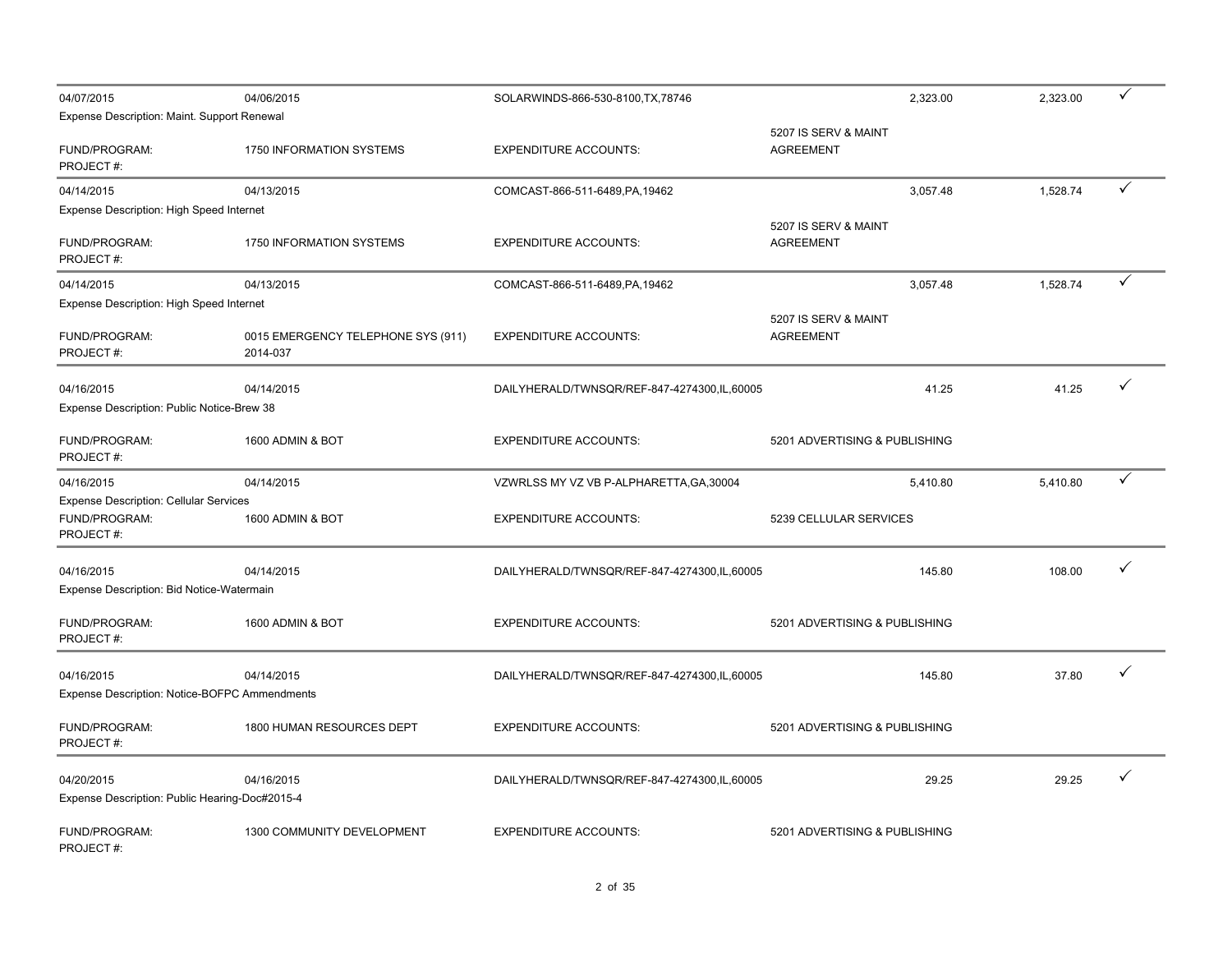| <b>Card Subtotal</b> | 11,007.58 |
|----------------------|-----------|
|                      |           |

#### CHRISTIE REVELAND

Card Transactions

**College** 

| Posting                                                    | Transaction                |                                                | Receipt                      | <b>Expense</b> |                 |
|------------------------------------------------------------|----------------------------|------------------------------------------------|------------------------------|----------------|-----------------|
| <b>Date</b>                                                | Date                       | <b>Description</b>                             | <b>Amount</b>                | Amount         | <b>Reviewed</b> |
| 04/15/2015                                                 | 04/13/2015                 | QUILL CORPORATION-08007898965.IL,60069         | 25.99                        | 25.99          | ✓               |
| <b>Expense Description: Office Supplies</b>                |                            |                                                |                              |                |                 |
| FUND/PROGRAM:                                              | 1300 COMMUNITY DEVELOPMENT | <b>EXPENDITURE ACCOUNTS:</b>                   | 5318 OFFICE SUPPLIES         |                |                 |
| PROJECT#:                                                  |                            |                                                |                              |                |                 |
| 04/16/2015                                                 | 04/15/2015                 | OFFICE DEPOT #1105-800-463-3768, IL, 60188     | 104.27                       | 104.27         | ✓               |
| Expense Description: Toner Cartridge                       |                            |                                                |                              |                |                 |
| FUND/PROGRAM:                                              | 1300 COMMUNITY DEVELOPMENT | <b>EXPENDITURE ACCOUNTS:</b>                   | 5317 MISC OPERATING SUPPLIES |                |                 |
| PROJECT#:                                                  |                            |                                                |                              |                |                 |
| 04/17/2015                                                 | 04/15/2015                 | QUILL CORPORATION-08007898965,IL,60069         | 175.97                       | 175.97         | ✓               |
| <b>Expense Description: Office Supplies</b>                |                            |                                                |                              |                |                 |
| FUND/PROGRAM:                                              | 1300 COMMUNITY DEVELOPMENT | <b>EXPENDITURE ACCOUNTS:</b>                   | 5317 MISC OPERATING SUPPLIES |                |                 |
| PROJECT#:                                                  |                            |                                                |                              |                |                 |
|                                                            |                            |                                                |                              | 33.80          |                 |
| 04/20/2015<br>Expense Description: Paper Delivery 4-15/6-9 | 04/17/2015                 | DAILYHERALD/TWNSQR/REF-847-4274300,IL,60005    | 33.80                        |                |                 |
|                                                            |                            |                                                |                              |                |                 |
| FUND/PROGRAM:                                              | 1300 COMMUNITY DEVELOPMENT | <b>EXPENDITURE ACCOUNTS:</b>                   | 5302 BOOKS & SUBSCRIPTIONS   |                |                 |
| PROJECT#:                                                  |                            |                                                |                              |                |                 |
| 04/22/2015                                                 | 04/21/2015                 | INT'L CODE COUNCIL INC-888-422-7233, IL, 60478 | 90.00                        | 90.00          | ✓               |
| Expense Description: Certification Renewal-JD              |                            |                                                |                              |                |                 |
| FUND/PROGRAM:                                              | 1300 COMMUNITY DEVELOPMENT | <b>EXPENDITURE ACCOUNTS:</b>                   | 5222 MEMBERSHIP DUES         |                |                 |
| PROJECT#:                                                  |                            |                                                |                              |                |                 |
| 04/24/2015                                                 | 04/23/2015                 | APA MEMBERSHIPS AND SU-03124319100,IL,60603    | 306.00                       | 306.00         |                 |
| Expense Description: Membership Dues-BF                    |                            |                                                |                              |                |                 |
| FUND/PROGRAM:                                              | 1300 COMMUNITY DEVELOPMENT | <b>EXPENDITURE ACCOUNTS:</b>                   | 5222 MEMBERSHIP DUES         |                |                 |
| PROJECT#:                                                  |                            |                                                |                              |                |                 |
| 04/28/2015                                                 | 04/27/2015                 | OFFICE DEPOT #1105-800-463-3768, IL, 60188     | 111.69                       | 111.69         | ✓               |
| <b>Expense Description: Office Supplies</b>                |                            |                                                |                              |                |                 |
| FUND/PROGRAM:                                              | 1300 COMMUNITY DEVELOPMENT | <b>EXPENDITURE ACCOUNTS:</b>                   | 5317 MISC OPERATING SUPPLIES |                |                 |
| PROJECT#:                                                  |                            |                                                |                              |                |                 |
|                                                            |                            | <b>Card Subtotal</b>                           |                              | 847.72         |                 |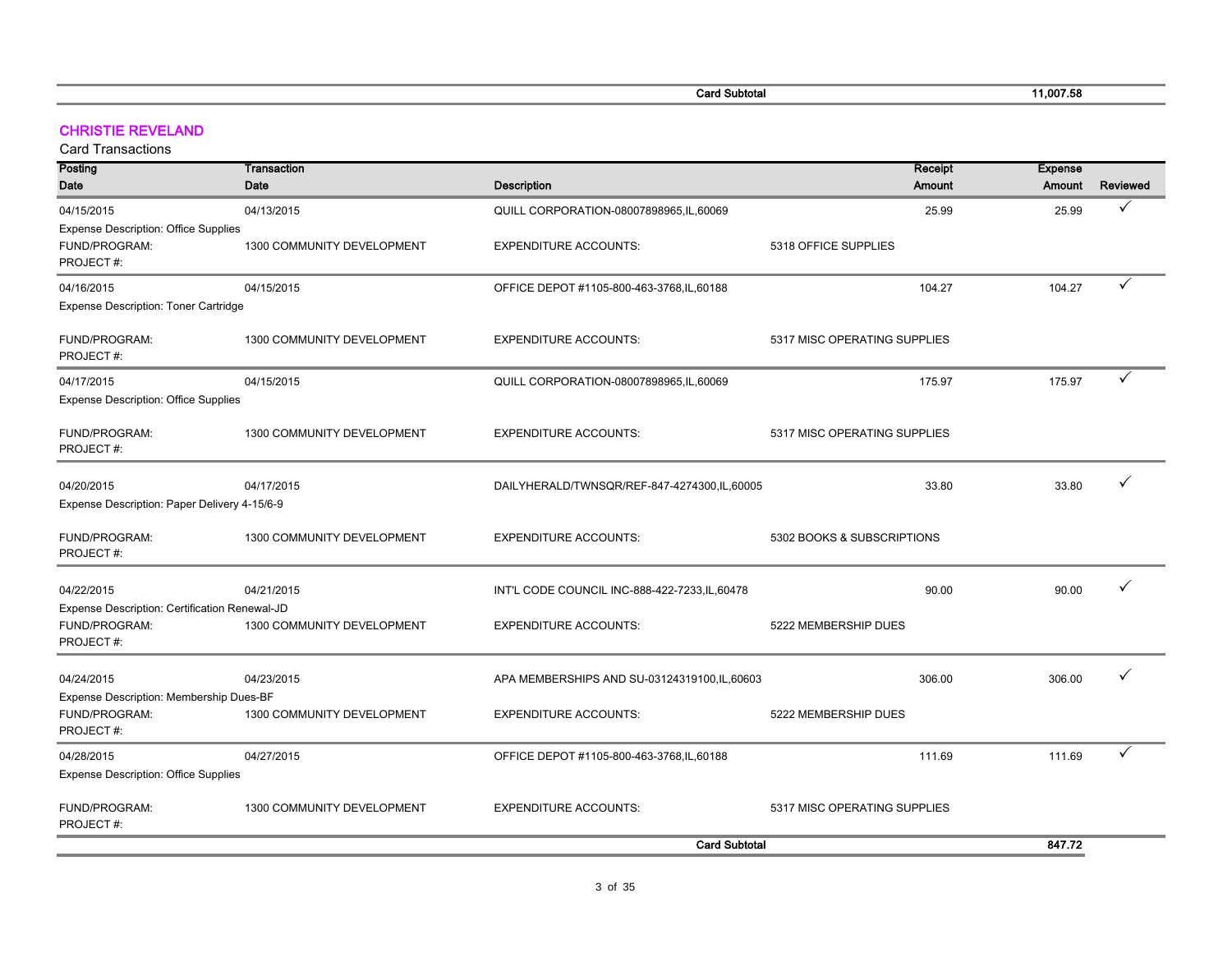#### CHUCK SPRATT

| Posting                                     | <b>Transaction</b>     | Receipt                                 | <b>Expense</b>           |               |              |
|---------------------------------------------|------------------------|-----------------------------------------|--------------------------|---------------|--------------|
| Date                                        | Date                   | <b>Description</b>                      | Amount                   | <b>Amount</b> | Reviewed     |
| 04/07/2015                                  | 04/06/2015             | CARQUEST 2780-WHEELING,IL,60090         | 83.94                    | 83.94         | $\checkmark$ |
| Expense Description: Oil & Air Filters      |                        |                                         |                          |               |              |
| FUND/PROGRAM:                               | 1240 FLEET SERVICES    | <b>EXPENDITURE ACCOUNTS:</b>            | 5310 VEHICLE MAINTENANCE |               |              |
| PROJECT#:                                   |                        |                                         |                          |               |              |
| 04/08/2015                                  | 04/06/2015             | AUTOZONE #3569-800-288-6966,IL,60090    | 10.91                    | 10.91         | $\checkmark$ |
| Expense Description: Seal-P53               |                        |                                         |                          |               |              |
| FUND/PROGRAM:                               | 2100 POLICE DEPARTMENT | <b>EXPENDITURE ACCOUNTS:</b>            | 5310 VEHICLE MAINTENANCE |               |              |
| PROJECT#:                                   |                        |                                         |                          |               |              |
| 04/08/2015                                  | 04/07/2015             | CARQUEST 2780-WHEELING,IL,60090         | 31.65                    | 31.65         | $\checkmark$ |
| Expense Description: Application Kit-P53    |                        |                                         |                          |               |              |
| FUND/PROGRAM:                               | 2100 POLICE DEPARTMENT | <b>EXPENDITURE ACCOUNTS:</b>            | 5310 VEHICLE MAINTENANCE |               |              |
| PROJECT#:                                   |                        |                                         |                          |               |              |
| 04/08/2015                                  | 04/07/2015             | PAYPAL FINDITPARTS-4029357733,CA,90013  | 59.86                    | 59.86         | $\checkmark$ |
| Expense Description: Repair Part #135       |                        |                                         |                          |               |              |
| FUND/PROGRAM:                               | 1420 STREETS DIVISION  | <b>EXPENDITURE ACCOUNTS:</b>            | 5310 VEHICLE MAINTENANCE |               |              |
| PROJECT#:                                   |                        |                                         |                          |               |              |
| 04/08/2015                                  | 04/07/2015             | AUTOZONE #3569-800-288-6966, IL, 60090  | 2.90                     | 2.90          | $\checkmark$ |
| Expense Description: Window Handle Clip-I35 |                        |                                         |                          |               |              |
| FUND/PROGRAM:                               | 1420 STREETS DIVISION  | <b>EXPENDITURE ACCOUNTS:</b>            | 5310 VEHICLE MAINTENANCE |               |              |
| PROJECT#:                                   |                        |                                         |                          |               |              |
| 04/09/2015                                  | 04/08/2015             | PAYPAL IST SOLAR-4029357733, CA, 95131  | 399.96                   | 399.96        | $\checkmark$ |
| <b>Expense Description: Solar Parts</b>     |                        |                                         |                          |               |              |
|                                             |                        |                                         | 5251 STREET LIGHT        |               |              |
| FUND/PROGRAM:                               | 1420 STREETS DIVISION  | <b>EXPENDITURE ACCOUNTS:</b>            | <b>MAINTENANCE</b>       |               |              |
| PROJECT#:                                   |                        |                                         |                          |               |              |
|                                             |                        | ULTRA STROBE COMMUNICA-CRYSTAL          |                          |               | ✓            |
| 04/10/2015                                  | 04/08/2015             | LAKE, IL, 60014                         | 60.00                    | 60.00         |              |
| Expense Description: Lightbar End Cap       |                        |                                         |                          |               |              |
| FUND/PROGRAM:                               | 4200 SEWER DIVISION    | <b>EXPENDITURE ACCOUNTS:</b>            | 5310 VEHICLE MAINTENANCE |               |              |
| PROJECT#:                                   |                        |                                         |                          |               |              |
| 04/13/2015                                  | 04/12/2015             | ARAMARK UNIFORM-800-504-0328, KY, 40509 | 404.70                   | 206.20        | $\checkmark$ |
| <b>Expense Description: Mat Service</b>     |                        |                                         |                          |               |              |
| FUND/PROGRAM:                               | 1240 FLEET SERVICES    | <b>EXPENDITURE ACCOUNTS:</b>            | 5106 UNIFORM ALLOWANCE   |               |              |
| PROJECT#:                                   |                        |                                         |                          |               |              |
| 04/13/2015                                  | 04/12/2015             | ARAMARK UNIFORM-800-504-0328,KY,40509   | 404.70                   | 198.50        | ✓            |
| <b>Expense Description: Uniform Service</b> |                        |                                         |                          |               |              |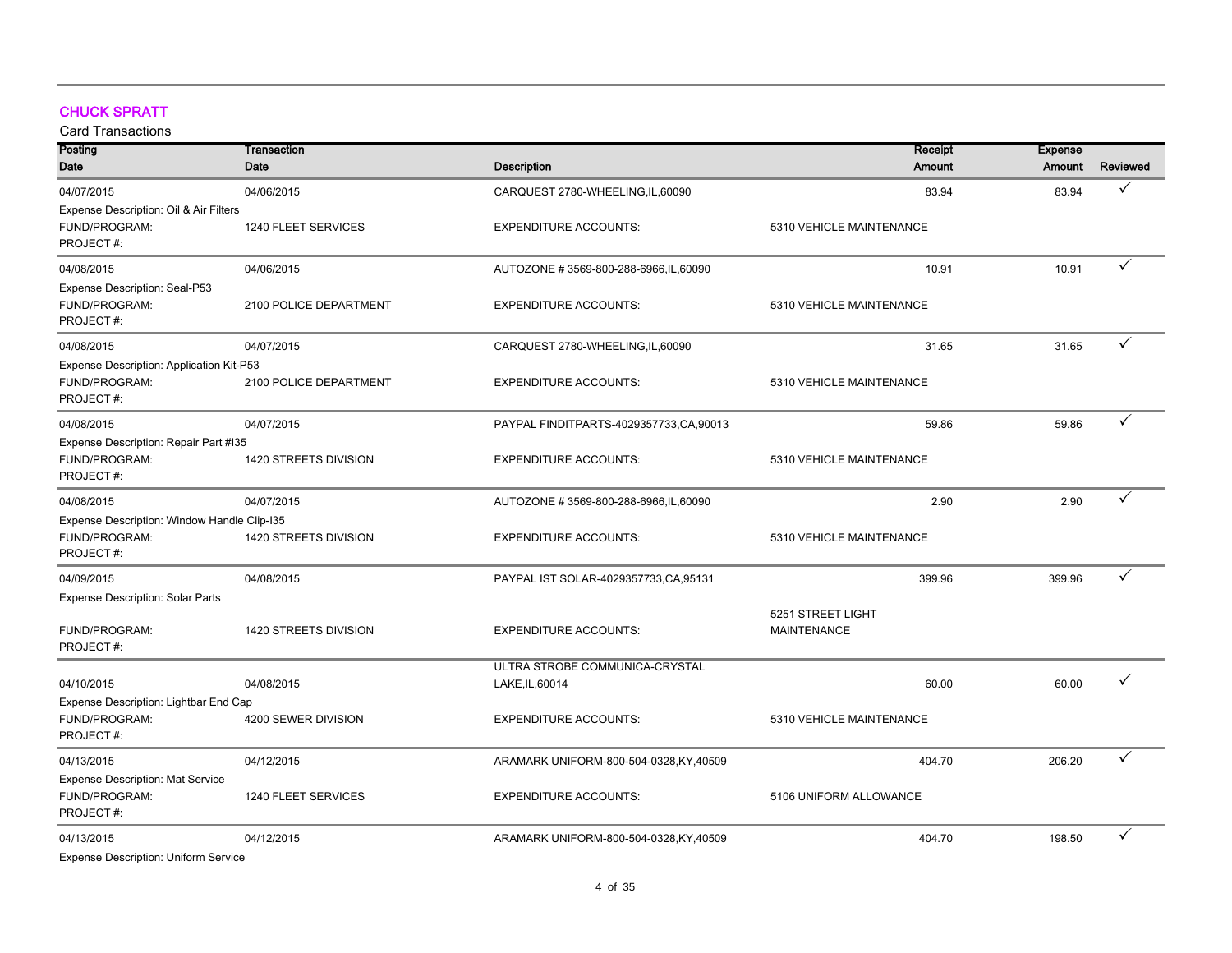| FUND/PROGRAM:<br>PROJECT#:                                                   | 1220 BUILDING SERVICES | <b>EXPENDITURE ACCOUNTS:</b>                       | 5215 JANITORIAL SERVICES                |          |   |
|------------------------------------------------------------------------------|------------------------|----------------------------------------------------|-----------------------------------------|----------|---|
| 04/15/2015                                                                   | 04/14/2015             | HUSKYLINERS-WINFIELD, KS, 67156                    | 124.95                                  | 124.95   | ✓ |
| <b>Expense Description: Front Floor Liners</b><br>FUND/PROGRAM:<br>PROJECT#: | 2100 POLICE DEPARTMENT | <b>EXPENDITURE ACCOUNTS:</b>                       | 5310 VEHICLE MAINTENANCE                |          |   |
| 04/16/2015                                                                   | 04/14/2015             | JOHN M. ELLSWORTH CO I-<br>JOAN@JMESALES, WI,53224 | 66.86                                   | 66.86    | ✓ |
| Expense Description: Squeegee w/Handle                                       |                        |                                                    |                                         |          |   |
| FUND/PROGRAM:<br>PROJECT#:                                                   | 1220 BUILDING SERVICES | <b>EXPENDITURE ACCOUNTS:</b>                       | 5311 BLDG/GROUNDS<br><b>MAINTENANCE</b> |          |   |
| 04/17/2015                                                                   | 04/16/2015             | BILL STASEK CHEVROLET-WHEELING, IL, 60090          | 51.59                                   | 51.59    | ✓ |
| Expense Description: Hose-A81<br>FUND/PROGRAM:<br>PROJECT#:                  | 2100 POLICE DEPARTMENT | <b>EXPENDITURE ACCOUNTS:</b>                       | 5310 VEHICLE MAINTENANCE                |          |   |
| 04/17/2015                                                                   | 04/16/2015             | BILL STASEK CHEVROLET-WHEELING, IL, 60090          | 10.25                                   | 10.25    | ✓ |
| Expense Description: Handle<br>FUND/PROGRAM:<br>PROJECT#:                    | 1600 ADMIN & BOT       | <b>EXPENDITURE ACCOUNTS:</b>                       | 5310 VEHICLE MAINTENANCE                |          |   |
| 04/17/2015                                                                   | 04/16/2015             | CARQUEST 2780-WHEELING,IL,60090                    | (158.00)                                | (158.00) | ✓ |
| <b>Expense Description: Friction Caliper</b><br>FUND/PROGRAM:<br>PROJECT#:   | 1420 STREETS DIVISION  | <b>EXPENDITURE ACCOUNTS:</b>                       | 5310 VEHICLE MAINTENANCE                |          |   |
| 04/20/2015                                                                   | 04/17/2015             | AUTOZONE #3569-800-288-6966, IL, 60090             | 17.45                                   | 17.45    | ✓ |
| Expense Description: Window Handle-914<br>FUND/PROGRAM:<br>PROJECT#:         | 4200 SEWER DIVISION    | <b>EXPENDITURE ACCOUNTS:</b>                       | 5310 VEHICLE MAINTENANCE                |          |   |
| 04/21/2015<br><b>Expense Description: Capsule</b>                            | 04/20/2015             | OREILLY AUTO 00034157-BUFFALO<br>GROVE, IL, 60089  | 23.94                                   | 23.94    | ✓ |
| FUND/PROGRAM:<br>PROJECT#:                                                   | 2100 POLICE DEPARTMENT | <b>EXPENDITURE ACCOUNTS:</b>                       | 5310 VEHICLE MAINTENANCE                |          |   |
| 04/21/2015                                                                   | 04/20/2015             | AUTOZONE #3569-800-288-6966, IL, 60090             | 125.96                                  | 125.96   | ✓ |
| Expense Description: Radiator-#345<br>FUND/PROGRAM:<br>PROJECT#:             | 1240 FLEET SERVICES    | <b>EXPENDITURE ACCOUNTS:</b>                       | 5310 VEHICLE MAINTENANCE                |          |   |
|                                                                              |                        | OREILLY AUTO 00034157-BUFFALO                      |                                         |          | ✓ |
| 04/21/2015<br>Expense Description: Refund Capsule Return                     | 04/20/2015             | GROVE, IL, 60089                                   | (23.94)                                 | (23.94)  |   |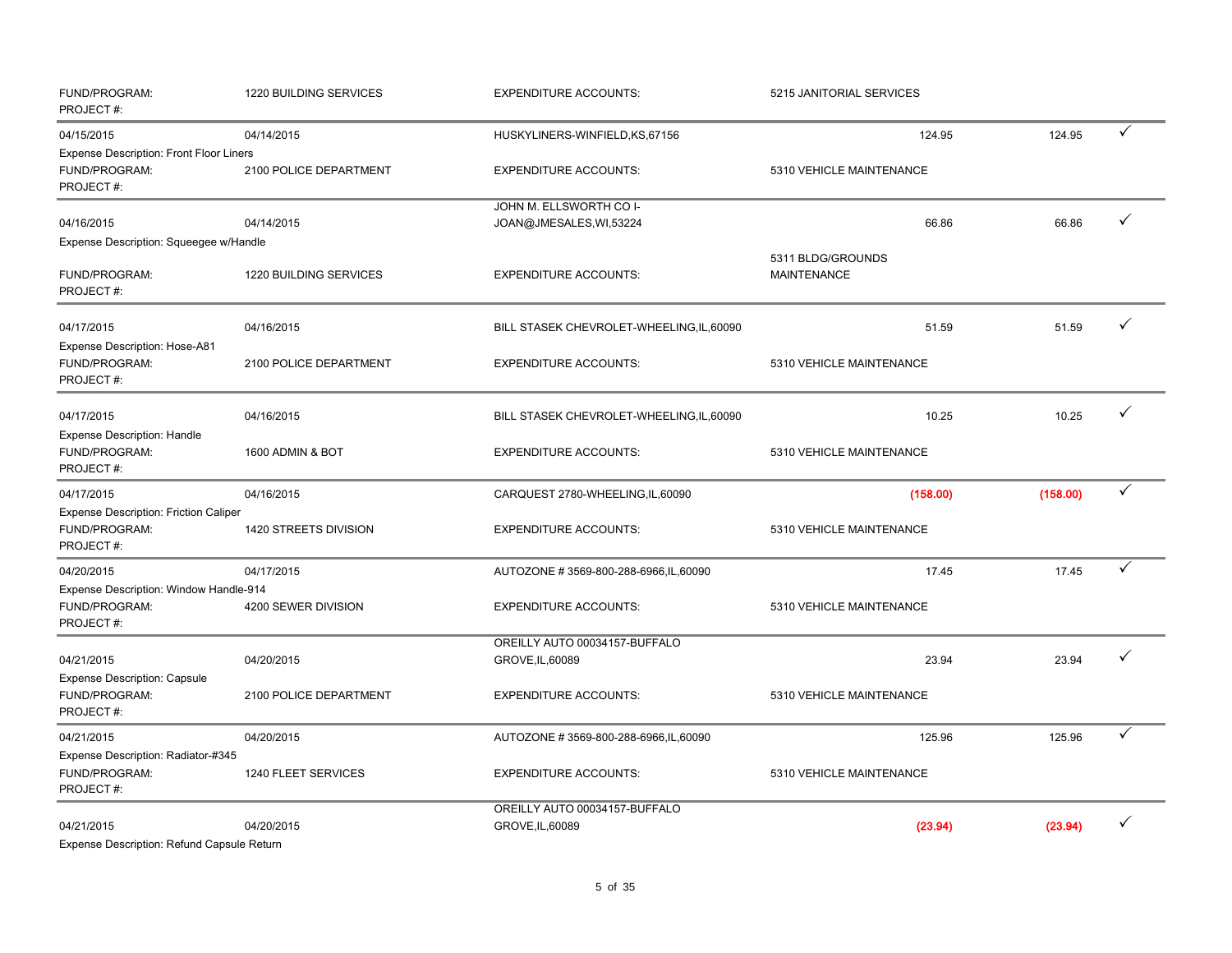| FUND/PROGRAM:<br>PROJECT#:                                                 | 2100 POLICE DEPARTMENT            | <b>EXPENDITURE ACCOUNTS:</b>                                              | 5310 VEHICLE MAINTENANCE           |        |              |
|----------------------------------------------------------------------------|-----------------------------------|---------------------------------------------------------------------------|------------------------------------|--------|--------------|
| 04/21/2015                                                                 | 04/20/2015                        | CARQUEST 2780-WHEELING,IL,60090                                           | 23.72                              | 23.72  | ✓            |
| Expense Description: Socket Head<br>FUND/PROGRAM:<br>PROJECT#:             | 2200 FIRE DEPARTMENT              | <b>EXPENDITURE ACCOUNTS:</b>                                              | 5310 VEHICLE MAINTENANCE           |        |              |
| 04/22/2015                                                                 | 04/21/2015                        | CARQUEST 2780-WHEELING,IL,60090                                           | 55.98                              | 55.98  | ✓            |
| Expense Description: Wide Blade Saddle<br>FUND/PROGRAM:<br>PROJECT #:      | 1420 STREETS DIVISION             | <b>EXPENDITURE ACCOUNTS:</b>                                              | 5310 VEHICLE MAINTENANCE           |        |              |
| 04/23/2015                                                                 | 04/22/2015                        | CARQUEST 2780-WHEELING,IL,60090                                           | 5.96                               | 5.96   | ✓            |
| Expense Description: Copper Spark Plugs<br>FUND/PROGRAM:<br>PROJECT#:      | 1420 STREETS DIVISION             | <b>EXPENDITURE ACCOUNTS:</b>                                              | 5310 VEHICLE MAINTENANCE           |        |              |
| 04/24/2015                                                                 | 04/23/2015                        | PAYPAL GOPARTS-4029357733, CA, 95131                                      | 55.85                              | 55.85  | ✓            |
| Expense Description: Impala Side View Mirror<br>FUND/PROGRAM:<br>PROJECT#: | 2100 POLICE DEPARTMENT            | <b>EXPENDITURE ACCOUNTS:</b>                                              | 5310 VEHICLE MAINTENANCE           |        |              |
| 04/24/2015                                                                 | 04/23/2015                        | FASTENAL COMPANY01-WHEELING,IL,60090                                      | 63.02                              | 63.02  | ✓            |
| <b>Expense Description: Misc Repair Parts</b>                              |                                   |                                                                           |                                    |        |              |
| FUND/PROGRAM:<br>PROJECT#:                                                 | 1240 FLEET SERVICES               | <b>EXPENDITURE ACCOUNTS:</b>                                              | 5317 MISC OPERATING SUPPLIES       |        |              |
| 04/24/2015                                                                 | 04/23/2015                        | PAYPAL ADAMSONINDU-4029357733,CA,95131                                    | 558.02                             | 558.02 | ✓            |
| Expense Description: Idle Reduction System                                 |                                   |                                                                           |                                    |        |              |
| FUND/PROGRAM:<br>PROJECT#:                                                 | 2100 POLICE DEPARTMENT            | <b>EXPENDITURE ACCOUNTS:</b>                                              | 5310 VEHICLE MAINTENANCE           |        |              |
| 04/27/2015                                                                 | 04/24/2015                        | AUTOZONE #3569-800-288-6966, IL, 60090                                    | 5.17                               | 5.17   | $\checkmark$ |
| Expense Description: Nylon Rivet-#345                                      |                                   |                                                                           |                                    |        |              |
| FUND/PROGRAM:<br>PROJECT#:                                                 | 1240 FLEET SERVICES               | <b>EXPENDITURE ACCOUNTS:</b>                                              | 5310 VEHICLE MAINTENANCE           |        |              |
| 04/27/2015                                                                 | 04/24/2015                        | AUTOZONE #3569-800-288-6966,IL,60090                                      | 67.18                              | 67.18  | ✓            |
| Expense Description: Ester w/IC-#611<br>FUND/PROGRAM:<br>PROJECT#:         | 2200 FIRE DEPARTMENT              | <b>EXPENDITURE ACCOUNTS:</b>                                              | 5310 VEHICLE MAINTENANCE           |        |              |
| 04/29/2015<br>Expense Description: Lift Moore Cable-#931<br>FUND/PROGRAM:  | 04/28/2015<br>4200 SEWER DIVISION | NORTHLAND EQUIPMENT-06087546604, WI,53546<br><b>EXPENDITURE ACCOUNTS:</b> | 103.06<br>5310 VEHICLE MAINTENANCE | 103.06 |              |
| PROJECT#:                                                                  |                                   |                                                                           |                                    |        |              |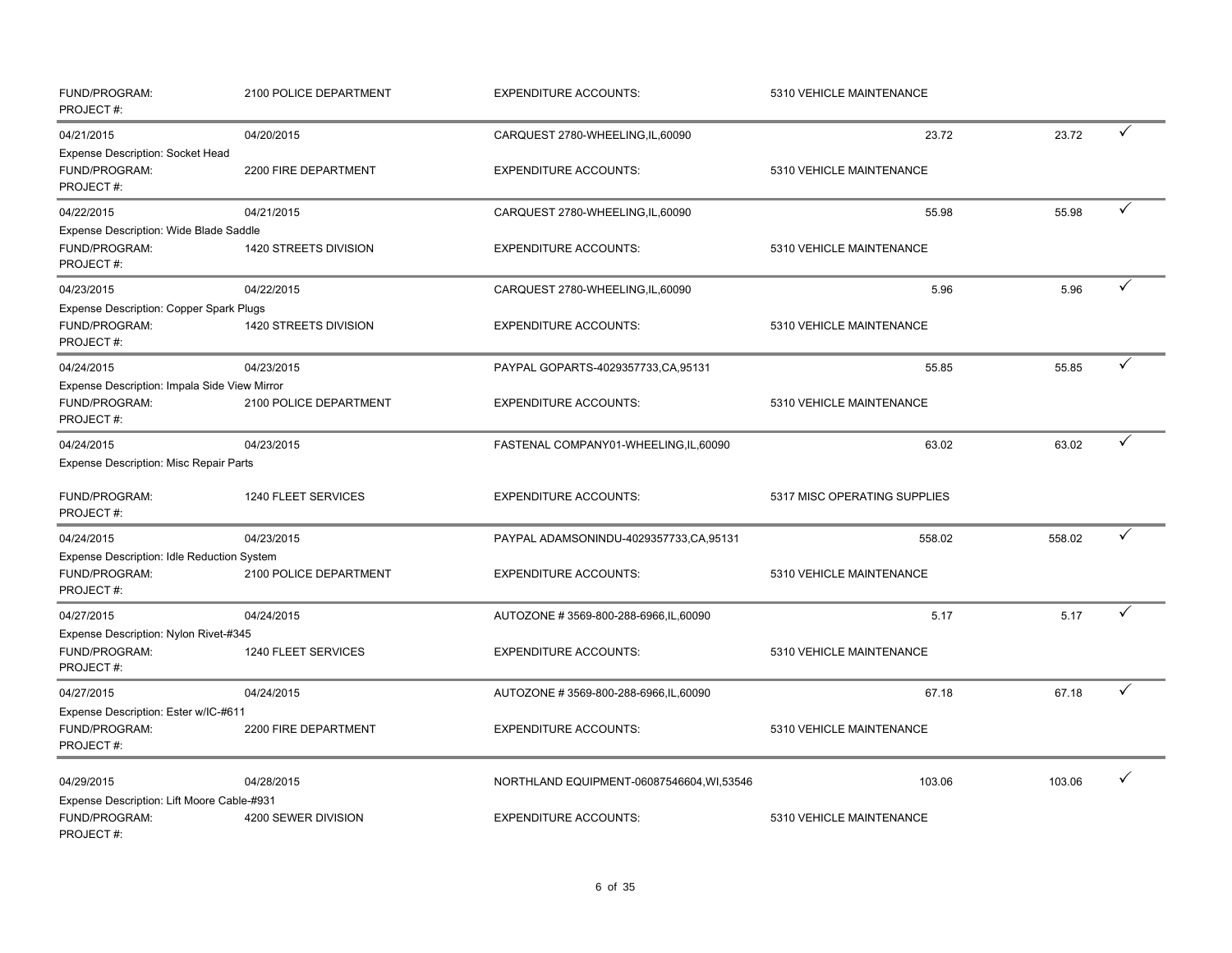| 04/30/2015                                                     | 04/28/2015            | THE HOME DEPOT 1913-MT PROSPECT, IL, 60056 | 29.76                    | 29.76    |  |
|----------------------------------------------------------------|-----------------------|--------------------------------------------|--------------------------|----------|--|
| Expense Description: Antifreeze<br>FUND/PROGRAM:<br>PROJECT #: | 1420 STREETS DIVISION | EXPENDITURE ACCOUNTS:                      | 5310 VEHICLE MAINTENANCE |          |  |
|                                                                |                       | <b>Card Subtotal</b>                       |                          | 2.260.70 |  |

#### DARLA CALLANAN

| Posting                                      | <b>Transaction</b>   |                                                    |                                         | Receipt       | <b>Expense</b> |          |
|----------------------------------------------|----------------------|----------------------------------------------------|-----------------------------------------|---------------|----------------|----------|
| Date                                         | Date                 | <b>Description</b>                                 |                                         | <b>Amount</b> | Amount         | Reviewed |
| 04/14/2015                                   | 04/13/2015           | ILLINOIS FIRE CHIEFS A-847-9660786, IL, 60077-1527 |                                         | 130.00        | 130.00         |          |
| Expense Description: Conf Reg-AU             |                      |                                                    |                                         |               |                |          |
|                                              |                      |                                                    | 5205 CONFERENCES &                      |               |                |          |
| FUND/PROGRAM:<br>PROJECT#:                   | 2200 FIRE DEPARTMENT | <b>EXPENDITURE ACCOUNTS:</b>                       | <b>MEETINGS</b>                         |               |                |          |
|                                              |                      | THE WEBSTAURANT STORE-717-392-                     |                                         |               |                |          |
| 04/17/2015                                   | 04/14/2015           | 7472, PA, 17602                                    |                                         | 78.78         | 78.78          |          |
| Expense Description: Bunn Glass Decanter     |                      |                                                    |                                         |               |                |          |
| FUND/PROGRAM:<br>PROJECT#:                   | 2200 FIRE DEPARTMENT | <b>EXPENDITURE ACCOUNTS:</b>                       | 5317 MISC OPERATING SUPPLIES            |               |                |          |
| 04/21/2015                                   | 04/20/2015           | D'AGOSTINO'S WHEELING-WHEELING,IL,60090            |                                         | 93.44         | 93.44          |          |
| Expense Description: RED Center Meeting 4/20 |                      |                                                    |                                         |               |                |          |
| FUND/PROGRAM:<br>PROJECT#:                   | 2200 FIRE DEPARTMENT | <b>EXPENDITURE ACCOUNTS:</b>                       | 5105 TRAINING                           |               |                |          |
|                                              |                      | AMAZON MKTPLACE PMTS-                              |                                         |               |                |          |
| 04/27/2015                                   | 04/24/2015           | AMZN.COM/BILL, WA, 98109                           |                                         | 161.97        | 161.97         |          |
| Expense Description: FPB Camera w/Case       |                      |                                                    |                                         |               |                |          |
| FUND/PROGRAM:                                | 2200 FIRE DEPARTMENT | <b>EXPENDITURE ACCOUNTS:</b>                       | 5220 MAINT OFF/SPEC<br><b>EQUIPMENT</b> |               |                |          |
| PROJECT#:                                    |                      |                                                    |                                         |               |                |          |
| 04/27/2015                                   | 04/24/2015           | WM SUPERCENTER #1735-WHEELING,IL,60090             |                                         | 35.88         | 35.88          |          |
| Expense Description: Vehicle Maintenance     |                      |                                                    |                                         |               |                |          |
| FUND/PROGRAM:                                | 2200 FIRE DEPARTMENT | <b>EXPENDITURE ACCOUNTS:</b>                       | 5310 VEHICLE MAINTENANCE                |               |                |          |
| PROJECT#:                                    |                      |                                                    |                                         |               |                |          |
| 04/27/2015                                   | 04/25/2015           | WINGATE INN-INDIANAPOLIS, IN, 46224                |                                         | 601.38        | 601.38         |          |
| Expense Description: IFCA Conf Lodging-AU    |                      |                                                    |                                         |               |                |          |
| FUND/PROGRAM:                                | 2200 FIRE DEPARTMENT | <b>EXPENDITURE ACCOUNTS:</b>                       | 5205 CONFERENCES &<br><b>MEETINGS</b>   |               |                |          |
|                                              |                      |                                                    |                                         |               |                |          |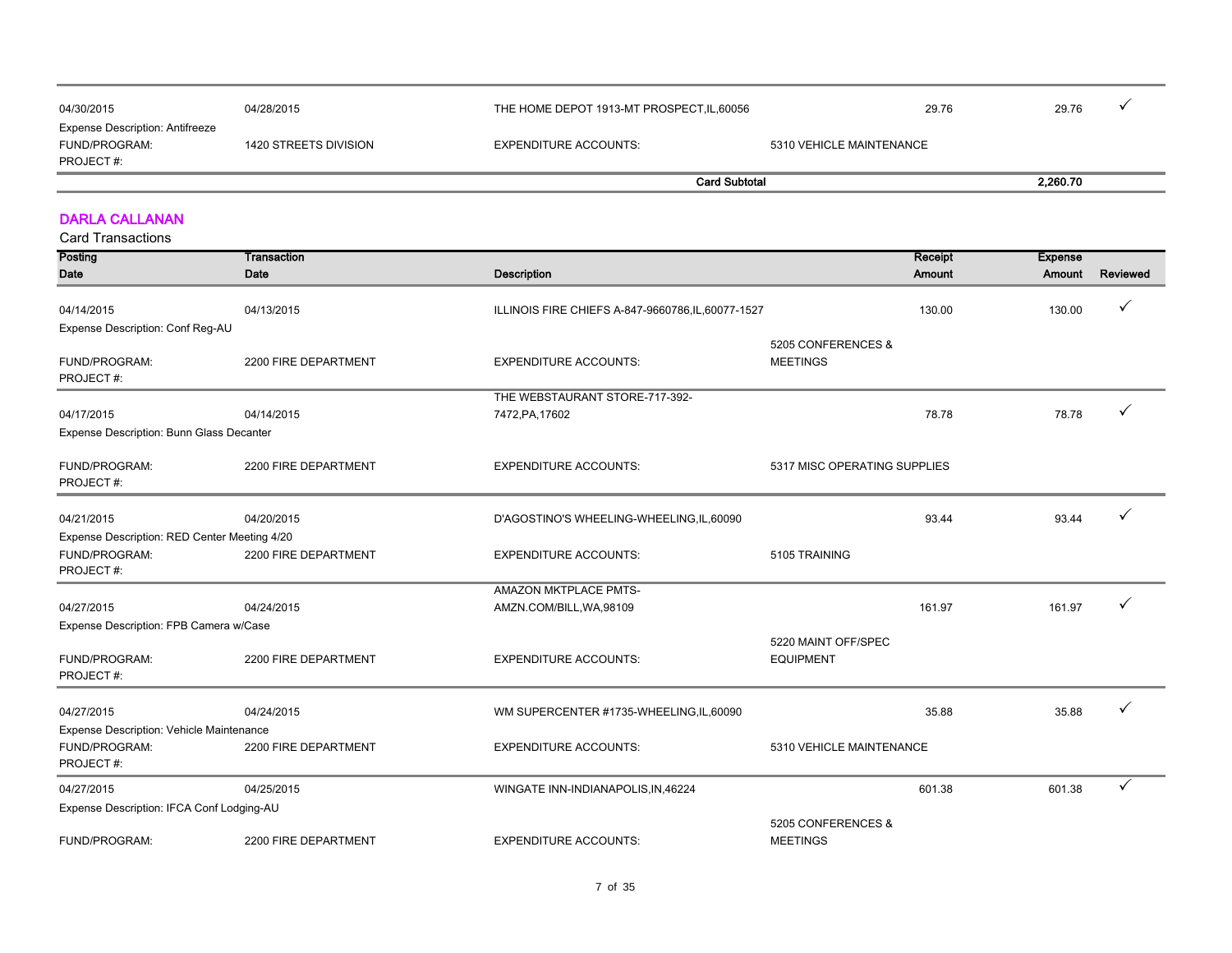| <b>Card Subtotal</b> | 1,101.45 |
|----------------------|----------|

#### DEAN ARGIRIS

Card Transactions

| <b>Posting</b>                                      | Transaction      |                                            |                      | Receipt | <b>Expense</b> |          |
|-----------------------------------------------------|------------------|--------------------------------------------|----------------------|---------|----------------|----------|
| <b>Date</b>                                         | Date             | <b>Description</b>                         |                      | Amount  | Amount         | Reviewed |
|                                                     |                  | METRA MOUNT PROSPECT-MOUNT                 |                      |         |                |          |
| 04/10/2015                                          | 04/09/2015       | PROSPEC, IL, 60056                         |                      | 11.00   | 11.00          |          |
| <b>Expense Description: NWMC Transportation Mtg</b> |                  |                                            |                      |         |                |          |
| FUND/PROGRAM:                                       | 1600 ADMIN & BOT | <b>EXPENDITURE ACCOUNTS:</b>               | 5105 TRAINING        |         |                |          |
| PROJECT#:                                           |                  |                                            |                      |         |                |          |
| 04/14/2015                                          | 04/13/2015       | SCHOLARSHIP ASSISTANCE-WHEELING, IL, 60090 |                      | 240.00  | 240.00         |          |
|                                                     |                  |                                            |                      |         |                |          |
| Expense Description: Dollars for Scholars Dinn      |                  |                                            |                      |         |                |          |
| FUND/PROGRAM:                                       | 1600 ADMIN & BOT | <b>EXPENDITURE ACCOUNTS:</b>               | 5105 TRAINING        |         |                |          |
| PROJECT#:                                           |                  |                                            |                      |         |                |          |
| 04/16/2015                                          | 04/14/2015       | PETTERINO/DO-RITE DONU-CHICAGO,IL,60601    |                      | 93.37   | 93.37          |          |
| <b>Expense Description: VP Meeting</b>              |                  |                                            |                      |         |                |          |
| <b>FUND/PROGRAM:</b>                                | 1600 ADMIN & BOT | <b>EXPENDITURE ACCOUNTS:</b>               | 5105 TRAINING        |         |                |          |
| <b>PROJECT#:</b>                                    |                  |                                            |                      |         |                |          |
|                                                     |                  |                                            | <b>Card Subtotal</b> |         | 344.37         |          |

#### DERRYL SHAPIRO

| <b>Posting</b>                                                            | Transaction             |                                           |                        | Receipt | <b>Expense</b> |          |
|---------------------------------------------------------------------------|-------------------------|-------------------------------------------|------------------------|---------|----------------|----------|
| Date                                                                      | Date                    | <b>Description</b>                        |                        | Amount  | Amount         | Reviewed |
| 04/06/2015                                                                | 04/02/2015              | GENESIS TECHNOLOGIES,-NORTHBROOK,IL,60062 |                        | 138.00  | 138.00         |          |
| Expense Description: Toner LJ3800 Finance<br>FUND/PROGRAM:<br>PROJECT#:   | 1700 FINANCE DEPARTMENT | <b>EXPENDITURE ACCOUNTS:</b>              | 5318 OFFICE SUPPLIES   |         |                |          |
| 04/06/2015                                                                | 04/03/2015              | AT&T DATA-08003310500, GA, 30004          |                        | 25.00   | 25.00          |          |
| Expense Description: Wireless Data Services<br>FUND/PROGRAM:<br>PROJECT#: | 1600 ADMIN & BOT        | <b>EXPENDITURE ACCOUNTS:</b>              | 5239 CELLULAR SERVICES |         |                |          |
| 04/06/2015                                                                | 04/03/2015              | AT&T DATA-08003310500, GA, 30004          |                        | 14.99   | 14.99          |          |
| Expense Description: Wireless Data Services                               |                         |                                           |                        |         |                |          |
| <b>FUND/PROGRAM:</b><br>PROJECT#:                                         | 1600 ADMIN & BOT        | <b>EXPENDITURE ACCOUNTS:</b>              | 5239 CELLULAR SERVICES |         |                |          |
| 04/06/2015                                                                | 04/03/2015              | AT&T DATA-08003310500, GA, 30004          |                        | 25.00   | 25.00          |          |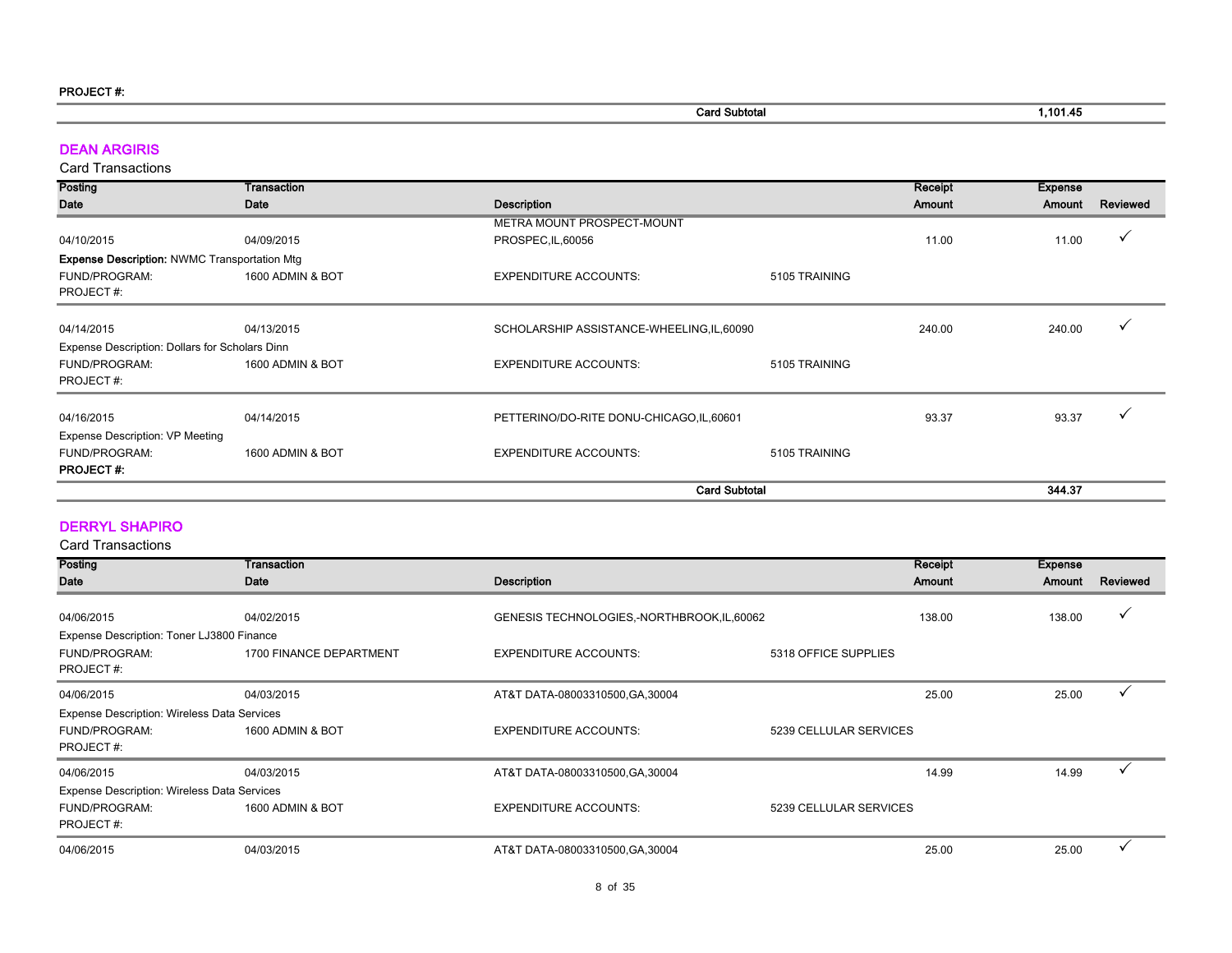| <b>Expense Description: Wireless Data Services</b> |                                 |                                        |                                         |                    |   |
|----------------------------------------------------|---------------------------------|----------------------------------------|-----------------------------------------|--------------------|---|
| FUND/PROGRAM:<br>PROJECT#:                         | 1600 ADMIN & BOT                | <b>EXPENDITURE ACCOUNTS:</b>           | 5239 CELLULAR SERVICES                  |                    |   |
| 04/06/2015                                         | 04/03/2015                      | AT&T DATA-08003310500, GA, 30004       |                                         | 30.00<br>30.00     | ✓ |
| <b>Expense Description: Wireless Data Services</b> |                                 |                                        |                                         |                    |   |
| FUND/PROGRAM:<br>PROJECT#:                         | 1600 ADMIN & BOT                | <b>EXPENDITURE ACCOUNTS:</b>           | 5239 CELLULAR SERVICES                  |                    |   |
| 04/07/2015                                         | 04/06/2015                      | AT&T DATA-08003310500, GA, 30004       |                                         | 14.99<br>14.99     | ✓ |
| <b>Expense Description: Wireless Data Services</b> |                                 |                                        |                                         |                    |   |
| FUND/PROGRAM:<br>PROJECT#:                         | 1600 ADMIN & BOT                | <b>EXPENDITURE ACCOUNTS:</b>           | 5239 CELLULAR SERVICES                  |                    |   |
| 04/07/2015                                         | 04/06/2015                      | AT&T DATA-08003310500, GA, 30004       |                                         | 14.99<br>14.99     | ✓ |
| <b>Expense Description: Wireless Data Services</b> |                                 |                                        |                                         |                    |   |
| FUND/PROGRAM:<br>PROJECT#:                         | 1600 ADMIN & BOT                | <b>EXPENDITURE ACCOUNTS:</b>           | 5239 CELLULAR SERVICES                  |                    |   |
| 04/07/2015                                         | 04/06/2015                      | WAREHOUSE DIRECT-8479521925, IL, 60056 |                                         | 146.08<br>1,189.52 | ✓ |
| Expense Description: Copies Feb 2015               |                                 |                                        |                                         |                    |   |
|                                                    |                                 |                                        | 5220 MAINT OFF/SPEC                     |                    |   |
| FUND/PROGRAM:<br>PROJECT#:                         | 2100 POLICE DEPARTMENT          | <b>EXPENDITURE ACCOUNTS:</b>           | <b>EQUIPMENT</b>                        |                    |   |
| 04/07/2015                                         | 04/06/2015                      | WAREHOUSE DIRECT-8479521925,IL,60056   |                                         | 298.11<br>1,189.52 | ✓ |
| Expense Description: Copies Feb 2015               |                                 |                                        |                                         |                    |   |
|                                                    |                                 |                                        | 5220 MAINT OFF/SPEC                     |                    |   |
| FUND/PROGRAM:<br>PROJECT#:                         | 1300 COMMUNITY DEVELOPMENT      | <b>EXPENDITURE ACCOUNTS:</b>           | <b>EQUIPMENT</b>                        |                    |   |
| 04/07/2015                                         | 04/06/2015                      | WAREHOUSE DIRECT-8479521925, IL, 60056 |                                         | 33.12<br>1,189.52  | ✓ |
| Expense Description: Copies Feb 2015               |                                 |                                        |                                         |                    |   |
|                                                    |                                 |                                        | 5220 MAINT OFF/SPEC                     |                    |   |
| FUND/PROGRAM:<br>PROJECT#:                         | <b>1750 INFORMATION SYSTEMS</b> | <b>EXPENDITURE ACCOUNTS:</b>           | <b>EQUIPMENT</b>                        |                    |   |
| 04/07/2015                                         | 04/06/2015                      | WAREHOUSE DIRECT-8479521925,IL,60056   |                                         | 1,189.52<br>120.77 | ✓ |
| Expense Description: Copies Feb 2015               |                                 |                                        |                                         |                    |   |
|                                                    |                                 |                                        | 5220 MAINT OFF/SPEC                     |                    |   |
| FUND/PROGRAM:<br>PROJECT#:                         | 2200 FIRE DEPARTMENT            | <b>EXPENDITURE ACCOUNTS:</b>           | <b>EQUIPMENT</b>                        |                    |   |
| 04/07/2015                                         | 04/06/2015                      | WAREHOUSE DIRECT-8479521925,IL,60056   |                                         | 1,189.52<br>133.96 | ✓ |
| Expense Description: Copies Feb 2015               |                                 |                                        |                                         |                    |   |
| FUND/PROGRAM:<br>PROJECT#:                         | 1600 ADMIN & BOT                | <b>EXPENDITURE ACCOUNTS:</b>           | 5220 MAINT OFF/SPEC<br><b>EQUIPMENT</b> |                    |   |
| 04/07/2015                                         | 04/06/2015                      | WAREHOUSE DIRECT-8479521925, IL, 60056 |                                         | 1,189.52<br>11.01  | ✓ |
|                                                    |                                 |                                        |                                         |                    |   |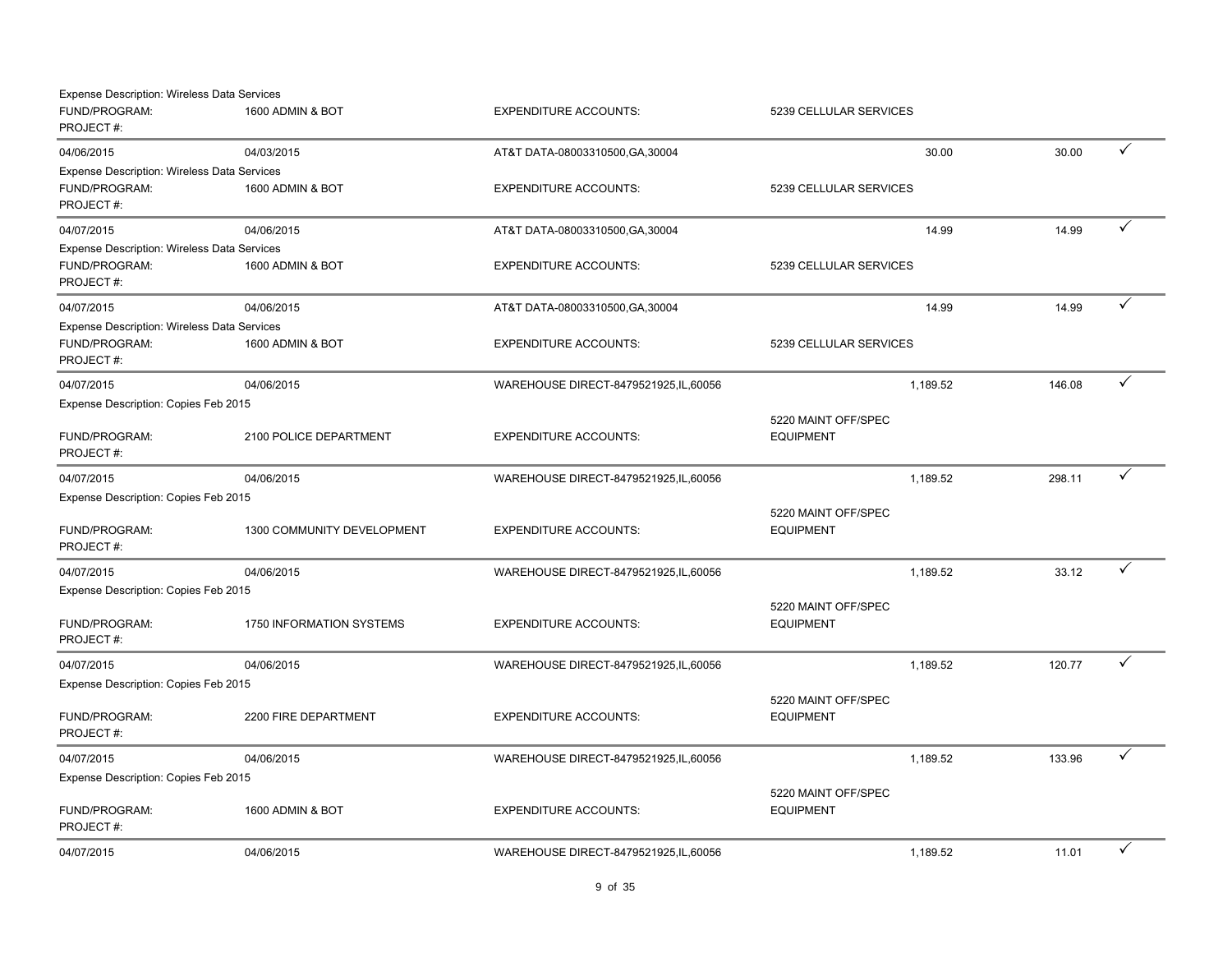Expense Description: Copies Feb 2015

| FUND/PROGRAM:<br>PROJECT#:                 | <b>1500 PUBLIC WORKS ADMINISTRATI</b> | <b>EXPENDITURE ACCOUNTS:</b>              | 5220 MAINT OFF/SPEC<br><b>EQUIPMENT</b>  |          |          |   |
|--------------------------------------------|---------------------------------------|-------------------------------------------|------------------------------------------|----------|----------|---|
| 04/07/2015                                 | 04/06/2015                            | WAREHOUSE DIRECT-8479521925,IL,60056      |                                          | 1,189.52 | 125.25   | ✓ |
| Expense Description: Copies Feb 2015       |                                       |                                           |                                          |          |          |   |
| FUND/PROGRAM:<br>PROJECT#:                 | 1320 SENIOR CITIZENS SERVICES         | <b>EXPENDITURE ACCOUNTS:</b>              | 5220 MAINT OFF/SPEC<br><b>EQUIPMENT</b>  |          |          |   |
| 04/07/2015                                 | 04/06/2015                            | WAREHOUSE DIRECT-8479521925,IL,60056      |                                          | 1,189.52 | 66.36    | ✓ |
| Expense Description: Copies Feb 2015       |                                       |                                           |                                          |          |          |   |
| FUND/PROGRAM:<br>PROJECT#:                 | 1700 FINANCE DEPARTMENT               | <b>EXPENDITURE ACCOUNTS:</b>              | 5220 MAINT OFF/SPEC<br><b>EQUIPMENT</b>  |          |          |   |
| 04/07/2015                                 | 04/06/2015                            | WAREHOUSE DIRECT-8479521925,IL,60056      |                                          | 1,189.52 | 165.41   | ✓ |
| Expense Description: Copies Feb 2015       |                                       |                                           |                                          |          |          |   |
| FUND/PROGRAM:<br>PROJECT#:                 | 2100 POLICE DEPARTMENT                | <b>EXPENDITURE ACCOUNTS:</b>              | 5220 MAINT OFF/SPEC<br><b>EQUIPMENT</b>  |          |          |   |
| 04/07/2015                                 | 04/06/2015                            | WAREHOUSE DIRECT-8479521925,IL,60056      |                                          | 1,189.52 | 29.82    | ✓ |
| Expense Description: Copies Feb 2015       |                                       |                                           |                                          |          |          |   |
| FUND/PROGRAM:<br>PROJECT#:                 | <b>1500 PUBLIC WORKS ADMINISTRATI</b> | <b>EXPENDITURE ACCOUNTS:</b>              | 5207 IS SERV & MAINT<br><b>AGREEMENT</b> |          |          |   |
| 04/07/2015                                 | 04/06/2015                            | WAREHOUSE DIRECT-8479521925, IL, 60056    |                                          | 1,189.52 | 29.82    | ✓ |
| Expense Description: Copies Feb 2015       |                                       |                                           |                                          |          |          |   |
| FUND/PROGRAM:<br>PROJECT#:                 | 4100 WATER DIVISION                   | <b>EXPENDITURE ACCOUNTS:</b>              | 5207 IS SERV & MAINT<br><b>AGREEMENT</b> |          |          |   |
| 04/07/2015                                 | 04/06/2015                            | WAREHOUSE DIRECT-8479521925, IL, 60056    |                                          | 1,189.52 | 29.81    | ✓ |
| Expense Description: Copies Feb 2015       |                                       |                                           |                                          |          |          |   |
| FUND/PROGRAM:<br>PROJECT#:                 | 4200 SEWER DIVISION                   | <b>EXPENDITURE ACCOUNTS:</b>              | 5207 IS SERV & MAINT<br><b>AGREEMENT</b> |          |          |   |
| 04/08/2015                                 | 04/07/2015                            | CDW GOVERNMENT-800-750-4239,IL,60061      |                                          | 79.38    | 79.38    | ✓ |
| <b>Expense Description: Monitor Cables</b> |                                       |                                           |                                          |          |          |   |
| FUND/PROGRAM:<br>PROJECT#:                 | 1750 INFORMATION SYSTEMS              | <b>EXPENDITURE ACCOUNTS:</b>              | 5313 IS MISC EQPT & SUPPLIES             |          |          |   |
| 04/10/2015                                 | 04/10/2015                            | ATT BUS PHONE PMT-888-235-7602, TX, 75202 |                                          | 6,897.13 | 6,897.13 |   |
| Expense Description: Cisco Support Upgrade |                                       |                                           |                                          |          |          |   |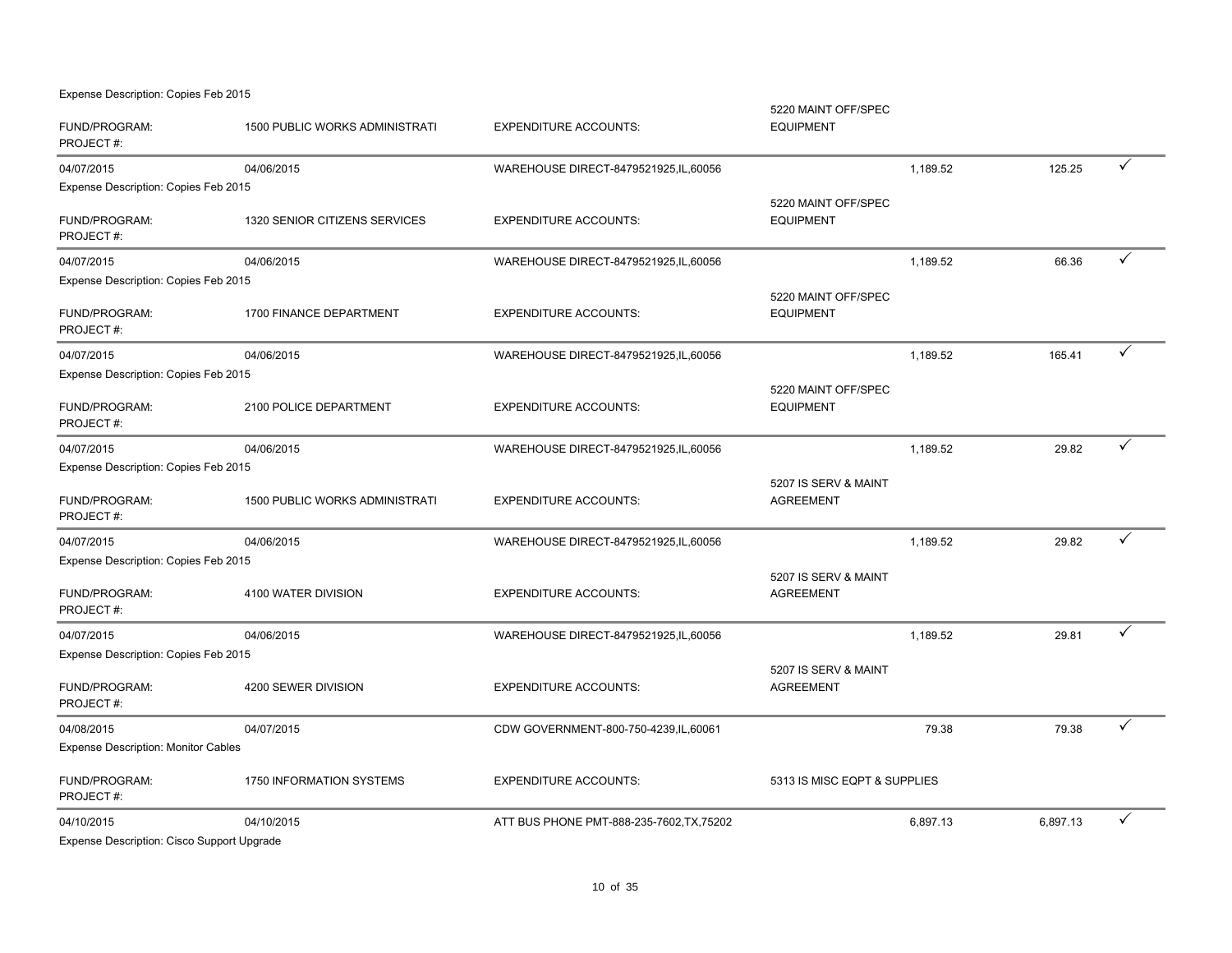| FUND/PROGRAM:<br>PROJECT#:                                                       | 1750 INFORMATION SYSTEMS        | <b>EXPENDITURE ACCOUNTS:</b>               | 5207 IS SERV & MAINT<br><b>AGREEMENT</b> |          |              |
|----------------------------------------------------------------------------------|---------------------------------|--------------------------------------------|------------------------------------------|----------|--------------|
| 04/16/2015                                                                       | 04/16/2015                      | DMI DELL K-12/GOVT-800-981-3355, TX, 78682 | 1,260.37                                 | 1,260.37 | $\checkmark$ |
| <b>Expense Description: Server Maint Agrmnt Renew</b>                            |                                 |                                            |                                          |          |              |
| FUND/PROGRAM:<br>PROJECT#:                                                       | <b>1750 INFORMATION SYSTEMS</b> | <b>EXPENDITURE ACCOUNTS:</b>               | 5207 IS SERV & MAINT<br><b>AGREEMENT</b> |          |              |
| 05/04/2015                                                                       | 05/01/2015                      | AT&T DATA-08003310500, GA, 30004           | 14.99                                    | 14.99    | ✓            |
| Expense Description: Wireless Data Services                                      |                                 |                                            |                                          |          |              |
| FUND/PROGRAM:<br>PROJECT#:                                                       | 1600 ADMIN & BOT                | <b>EXPENDITURE ACCOUNTS:</b>               | 5239 CELLULAR SERVICES                   |          |              |
| 05/04/2015                                                                       | 05/01/2015                      | AT&T DATA-08003310500, GA, 30004           | 25.00                                    | 25.00    | ✓            |
| Expense Description: Wireless Data Services<br>FUND/PROGRAM:<br>PROJECT#:        | 1600 ADMIN & BOT                | <b>EXPENDITURE ACCOUNTS:</b>               | 5239 CELLULAR SERVICES                   |          |              |
| 05/04/2015                                                                       | 05/01/2015                      | AT&T DATA-08003310500, GA, 30004           | 14.99                                    | 14.99    | ✓            |
| Expense Description: Wireless Data Services                                      |                                 |                                            |                                          |          |              |
| FUND/PROGRAM:<br>PROJECT#:                                                       | 1600 ADMIN & BOT                | <b>EXPENDITURE ACCOUNTS:</b>               | 5239 CELLULAR SERVICES                   |          |              |
| 05/04/2015                                                                       | 05/01/2015                      | AT&T DATA-08003310500, GA, 30004           | 14.99                                    | 14.99    | ✓            |
| <b>Expense Description: Wireless Data Services</b>                               |                                 |                                            |                                          |          |              |
| FUND/PROGRAM:<br>PROJECT#:                                                       | 1600 ADMIN & BOT                | <b>EXPENDITURE ACCOUNTS:</b>               | 5239 CELLULAR SERVICES                   |          |              |
| 05/04/2015                                                                       | 05/03/2015                      | AT&T DATA-08003310500, GA, 30004           | 25.00                                    | 25.00    | ✓            |
| Expense Description: Wireless Data Services                                      |                                 |                                            |                                          |          |              |
| FUND/PROGRAM:<br>PROJECT#:                                                       | 1600 ADMIN & BOT                | <b>EXPENDITURE ACCOUNTS:</b>               | 5239 CELLULAR SERVICES                   |          |              |
| 05/04/2015                                                                       | 05/03/2015                      | AT&T DATA-08003310500, GA, 30004           | 25.00                                    | 25.00    | ✓            |
| Expense Description: Wireless Data Services                                      |                                 |                                            |                                          |          |              |
| FUND/PROGRAM:<br>PROJECT#:                                                       | 1600 ADMIN & BOT                | <b>EXPENDITURE ACCOUNTS:</b>               | 5239 CELLULAR SERVICES                   |          |              |
| 05/04/2015                                                                       | 05/03/2015                      | AT&T DATA-08003310500, GA, 30004           | 14.99                                    | 14.99    | ✓            |
| Expense Description: Wireless Data Services<br>FUND/PROGRAM:<br><b>PROJECT#:</b> | 1600 ADMIN & BOT                | <b>EXPENDITURE ACCOUNTS:</b>               | 5239 CELLULAR SERVICES                   |          |              |
|                                                                                  |                                 | <b>Card Subtotal</b>                       |                                          | 9.824.33 |              |

DONALD WENNERSTROM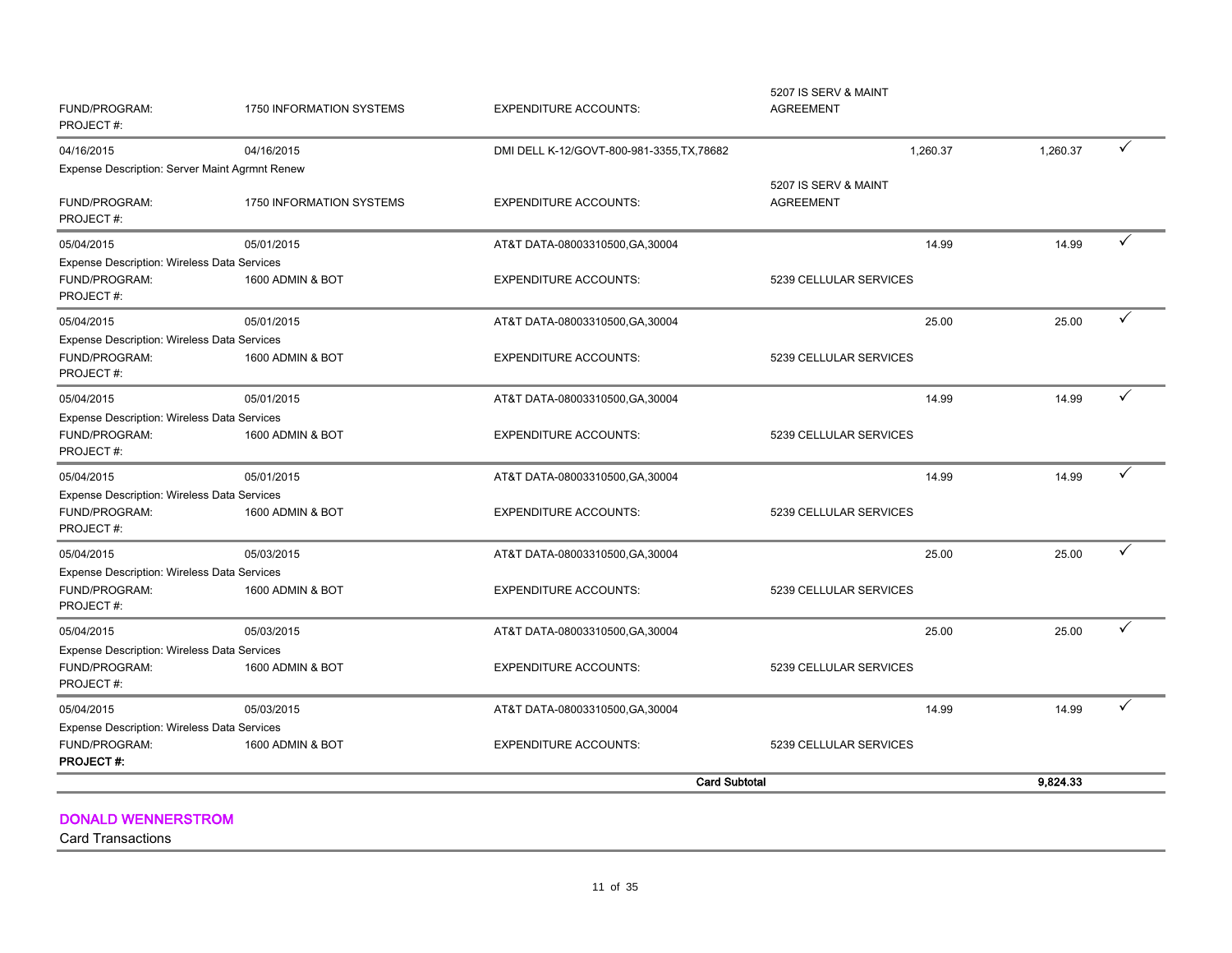| Posting<br>Date                                      | Transaction<br>Date | <b>Description</b>                         | Receipt<br>Amount                       | <b>Expense</b><br>Amount | Reviewed |
|------------------------------------------------------|---------------------|--------------------------------------------|-----------------------------------------|--------------------------|----------|
| 04/07/2015<br><b>Expense Description: Grass Seed</b> | 04/06/2015          | ARTHUR CLESEN - MA-LINCOLNSHIRE, IL, 60069 | 570.00                                  | 570.00                   |          |
| FUND/PROGRAM:<br>PROJECT#:                           | 4100 WATER DIVISION | <b>EXPENDITURE ACCOUNTS:</b>               | 5344 WATER MAIN MAINTENANCE             |                          |          |
| 04/24/2015                                           | 04/23/2015          | JOHN DEERE LANDSCAPES0-WHEELING, IL, 60090 | 26.37                                   | 26.37                    |          |
| <b>Expense Description: Solenoid Valve</b>           |                     |                                            |                                         |                          |          |
| FUND/PROGRAM:<br><b>PROJECT#:</b>                    | 4100 WATER DIVISION | <b>EXPENDITURE ACCOUNTS:</b>               | 5311 BLDG/GROUNDS<br><b>MAINTENANCE</b> |                          |          |
|                                                      |                     | <b>Card Subtotal</b>                       |                                         | 596.37                   |          |

#### DRUCILLA GARCIA

| Posting                                        | Transaction      |                                               | Receipt                    | <b>Expense</b> |          |
|------------------------------------------------|------------------|-----------------------------------------------|----------------------------|----------------|----------|
| Date                                           | Date             | <b>Description</b>                            | Amount                     | Amount         | Reviewed |
| 04/06/2015                                     | 04/02/2015       | JW MARRIOTT CHICAGO-CHICAGO, IL, 60603        | 28.00                      | 28.00          |          |
| Expense Description: Parking: DG at Bisnow Evt |                  |                                               |                            |                |          |
| FUND/PROGRAM:<br>PROJECT#:                     | 1600 ADMIN & BOT | <b>EXPENDITURE ACCOUNTS:</b>                  | 5105 TRAINING              |                |          |
| 04/06/2015                                     | 04/03/2015       | BISNOW-818-284-5558,DC,20036                  | 80.00                      | 80.00          |          |
| Expense Description: Reg Fee Bisnow Ind Evt    |                  |                                               |                            |                |          |
| FUND/PROGRAM:<br>PROJECT#:                     | 1600 ADMIN & BOT | <b>EXPENDITURE ACCOUNTS:</b>                  | 5105 TRAINING              |                |          |
| 04/07/2015                                     | 04/06/2015       | URBAN LAND INSTITUTE-08003215011, DC, 20007   | 25.00                      | 25.00          |          |
| Expense Description: Reg ULI Hsg Devt Evnt     |                  |                                               |                            |                |          |
| FUND/PROGRAM:<br>PROJECT#:                     | 1600 ADMIN & BOT | <b>EXPENDITURE ACCOUNTS:</b>                  | 5105 TRAINING              |                |          |
| 04/13/2015                                     | 04/10/2015       | COSTAR GROUP INC-08884141243, DC, 20005       | 1,100.58                   | 1,100.58       | ✓        |
| Expense Description: Mar & Apr Mthly Sbscptn   |                  |                                               |                            |                |          |
| FUND/PROGRAM:<br>PROJECT#:                     | 1600 ADMIN & BOT | <b>EXPENDITURE ACCOUNTS:</b>                  | 5302 BOOKS & SUBSCRIPTIONS |                |          |
| 04/16/2015                                     | 04/14/2015       | ILLINOIS DEVELOPMENT C-SPRINGFIELD, IL, 62704 | 250.00                     | 250.00         |          |
| Expense Description: ED Member Dues IEDA       |                  |                                               |                            |                |          |
| FUND/PROGRAM:<br>PROJECT#:                     | 1600 ADMIN & BOT | <b>EXPENDITURE ACCOUNTS:</b>                  | 5222 MEMBERSHIP DUES       |                |          |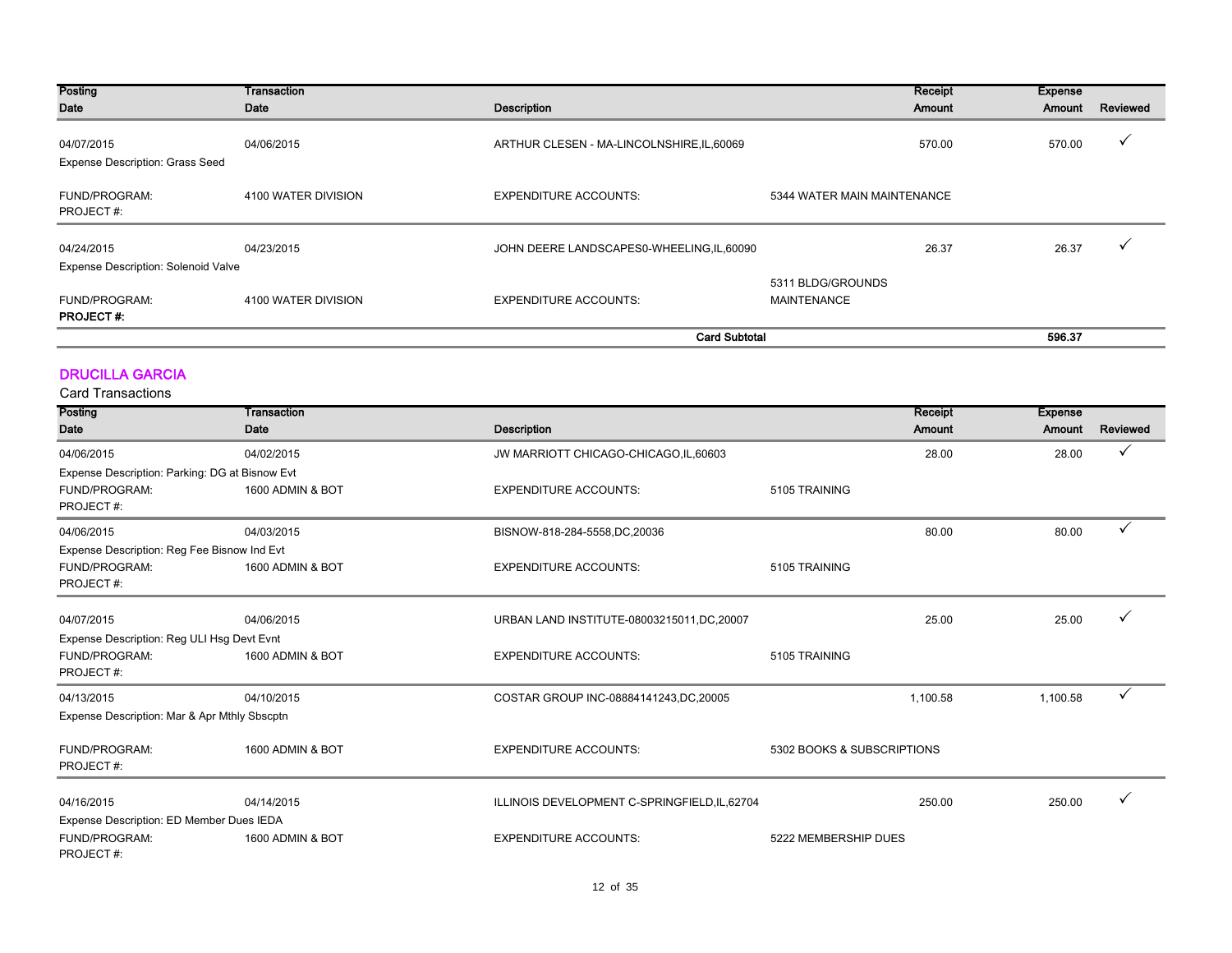| 04/16/2015<br>Expense Description: N.gate Const Photos               | 04/15/2015                                | PAYPAL ROGER ROGER-4029357733, CA, 95131    |                                       | 41.60   | 41.60   |              |
|----------------------------------------------------------------------|-------------------------------------------|---------------------------------------------|---------------------------------------|---------|---------|--------------|
| FUND/PROGRAM:<br>PROJECT#:                                           | 1600 ADMIN & BOT                          | <b>EXPENDITURE ACCOUNTS:</b>                | 5333 BUSINESS RECRUITMENT             |         |         |              |
| 04/20/2015                                                           | 04/17/2015                                | EB BRINGING THE WORLD-8888102063, CA, 94107 |                                       | 43.19   | 43.19   | ✓            |
| Expense Description: Reg ISCA 2015 Cnf<br>FUND/PROGRAM:<br>PROJECT#: | 1600 ADMIN & BOT                          | <b>EXPENDITURE ACCOUNTS:</b>                | 5105 TRAINING                         |         |         |              |
| 04/20/2015                                                           | 04/17/2015                                | UNITED AIRLINES-800-932-2732, TX, 77002     |                                       | 466.20  | 77.70   | $\checkmark$ |
| Expense Description: DG FIt to LV, ICS                               |                                           |                                             | 5205 CONFERENCES &                    |         |         |              |
| FUND/PROGRAM:<br>PROJECT#:                                           | 1600 ADMIN & BOT<br>2015-016              | <b>EXPENDITURE ACCOUNTS:</b>                | <b>MEETINGS</b>                       |         |         |              |
| 04/20/2015                                                           | 04/17/2015                                | UNITED AIRLINES-800-932-2732, TX, 77002     |                                       | 466.20  | 77.70   | ✓            |
| Expense Description: DG FIt to LV, ICS<br>FUND/PROGRAM:<br>PROJECT#: | 3100 CROSSROAD TIF IMPLEMENT.<br>2015-016 | <b>EXPENDITURE ACCOUNTS:</b>                | 5205 CONFERENCES &<br><b>MEETINGS</b> |         |         |              |
| 04/20/2015                                                           | 04/17/2015                                | UNITED AIRLINES-800-932-2732, TX, 77002     |                                       | 466.20  | 77.70   | ✓            |
| Expense Description: DG FIt to LV, ICS                               |                                           |                                             |                                       |         |         |              |
| FUND/PROGRAM:<br>PROJECT#:                                           | 3200 SOUTH TIF DISTRICT<br>2015-016       | <b>EXPENDITURE ACCOUNTS:</b>                | 5205 CONFERENCES &<br><b>MEETINGS</b> |         |         |              |
| 04/20/2015                                                           | 04/17/2015                                | UNITED AIRLINES-800-932-2732, TX, 77002     |                                       | 466.20  | 77.70   | ✓            |
| Expense Description: DG Flt to LV, ICS<br>FUND/PROGRAM:<br>PROJECT#: | 3500 Town Center 2 TIF<br>2015-016        | <b>EXPENDITURE ACCOUNTS:</b>                | 5205 CONFERENCES &<br><b>MEETINGS</b> |         |         |              |
| 04/20/2015                                                           | 04/17/2015                                | UNITED AIRLINES-800-932-2732, TX, 77002     |                                       | 466.20  | 77.70   | ✓            |
| Expense Description: DG Flt to LV, ICS                               |                                           |                                             |                                       |         |         |              |
| FUND/PROGRAM:<br>PROJECT#:                                           | 3600 Southeast 2 TIF<br>2015-016          | <b>EXPENDITURE ACCOUNTS:</b>                | 5205 CONFERENCES &<br><b>MEETINGS</b> |         |         |              |
| 04/20/2015                                                           | 04/17/2015                                | UNITED AIRLINES-800-932-2732, TX, 77002     |                                       | 466.20  | 77.70   |              |
| Expense Description: DG FIt to LV, ICS                               |                                           |                                             |                                       |         |         |              |
| FUND/PROGRAM:<br>PROJECT#:                                           | 3900 NORTH TIF DISTRICT<br>2015-016       | <b>EXPENDITURE ACCOUNTS:</b>                | 5205 CONFERENCES &<br><b>MEETINGS</b> |         |         |              |
| 04/20/2015                                                           | 04/18/2015                                | UNITED AIRLINES-800-932-2732, TX, 77002     |                                       | (30.00) | (30.00) | ✓            |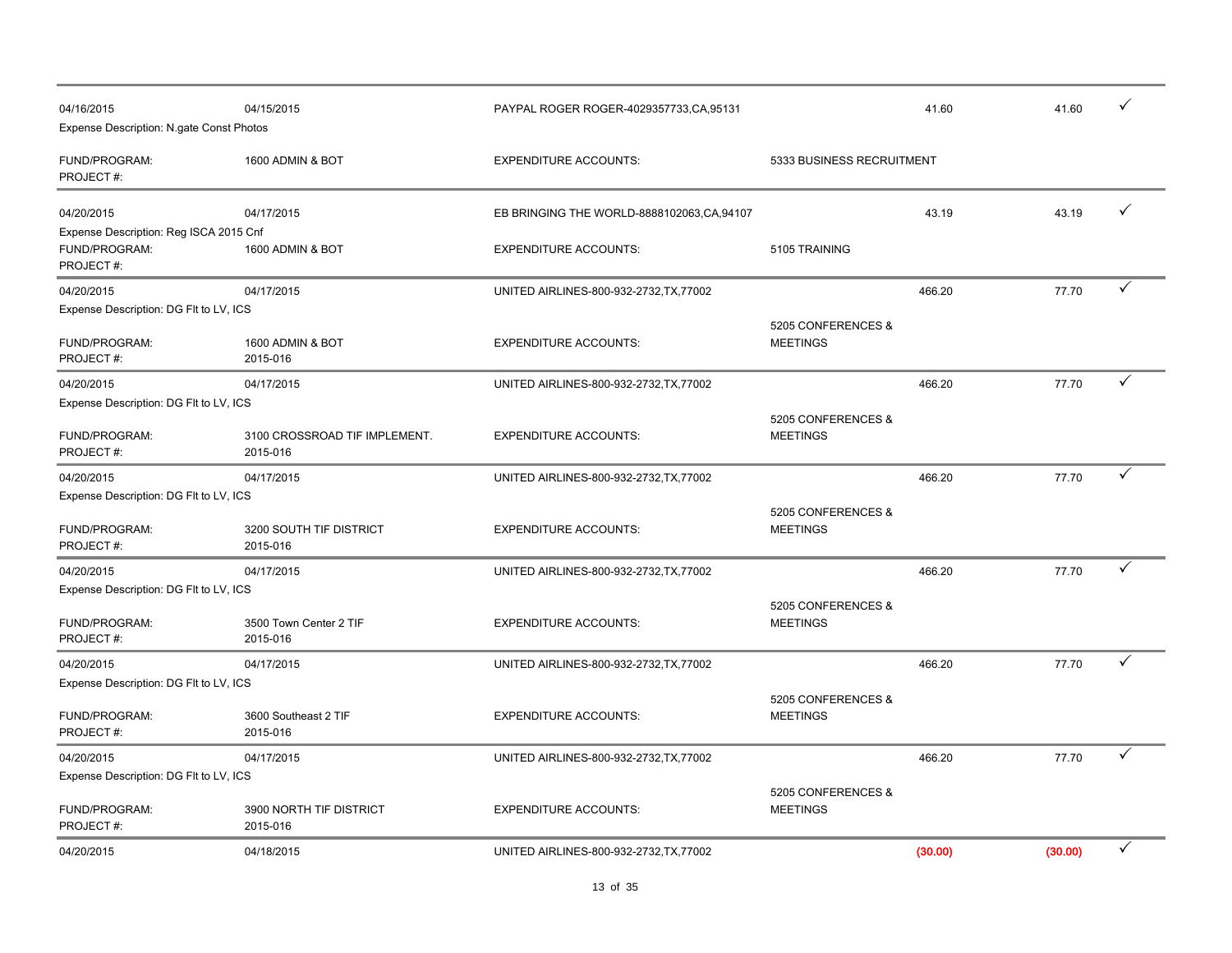Expense Description: Fare Refund Date Chge

FUND/PROGRAM: 1600 ADMIN & BOT THE EXPENDITURE ACCOUNTS: 5205 CONFERENCES & MEETINGS PROJECT #: 04/22/2015 04/20/2015 SOUTH LOOP-CHICAGO,IL,60604 39.00 39.00 P FUND/PROGRAM: 1600 ADMIN & BOT EXPENDITURE ACCOUNTS: 5105 TRAINING PROJECT #:  $04/24/2015$   $04/24/2015$   $04/24/2015$   $04/24/2015$   $04/24/2015$   $04/24/2015$   $04/24/2015$   $04/24/2015$   $04/24/2015$   $04/24/2015$   $04/24/2015$   $04/24/2015$   $04/24/2015$   $04/24/2015$   $04/24/2015$   $04/24/2015$   $04/24/2015$  FUND/PROGRAM: 1600 ADMIN & BOT EXPENDITURE ACCOUNTS: 5302 BOOKS & SUBSCRIPTIONS PROJECT #: 05/04/2015 05/01/2015 COSTAR GROUP INC-08884141243,DC,20005 550.29 550.29 P FUND/PROGRAM: 1600 ADMIN & BOT EXPENDITURE ACCOUNTS: 5302 BOOKS & SUBSCRIPTIONS PROJECT #: 05/04/2015 05/01/2015 BISNOW-818-284-5558,DC,20036 90.00 90.00 P FUND/PROGRAM: 1600 ADMIN & BOT EXPENDITURE ACCOUNTS: 5105 TRAINING PROJECT #: Expense Description: May Mthly Fee Listngs Svc Expense Description: Reg JCM Bisnow Ind Evnt Card Subtotal 2,699.85 Expense Description: Parking DG at IEDA Evnt Expense Description: Bulk File Svc Mthly Fee

#### JEFF WOLFGRAM

Card Transactions

| Posting                                     | Transaction         |                                          | Receipt                  | Expense |          |
|---------------------------------------------|---------------------|------------------------------------------|--------------------------|---------|----------|
| Date                                        | Date                | Description                              | Amount                   | Amount  | Reviewed |
| 04/27/2015                                  | 04/23/2015          | FULLIFE SAFETY CENTER-ROSELLE, IL, 60172 | 31.88                    | 31.88   |          |
| Expense Description: Barricade Caution Tape |                     |                                          |                          |         |          |
| FUND/PROGRAM:                               | 4100 WATER DIVISION | <b>EXPENDITURE ACCOUNTS:</b>             | 5319 PROTECTIVE CLOTHING |         |          |
| PROJECT#:                                   |                     |                                          |                          |         |          |
|                                             |                     |                                          | <b>Card Subtotal</b>     | 31.88   |          |

#### JOHN MELANIPHY

| <b>Posting</b><br>Transaction           |            |                                           | Receipt | Expense |          |
|-----------------------------------------|------------|-------------------------------------------|---------|---------|----------|
| <b>Date</b>                             | Date       | Description                               | Amount  | Amount  | Reviewed |
|                                         |            |                                           |         |         |          |
| 04/15/2015                              | 04/14/2015 | EB CHICAGOS NORTH SHO-8888102063,CA,94107 | 35.00   | 35.00   |          |
| <b>Expense Description: CVB Meeting</b> |            |                                           |         |         |          |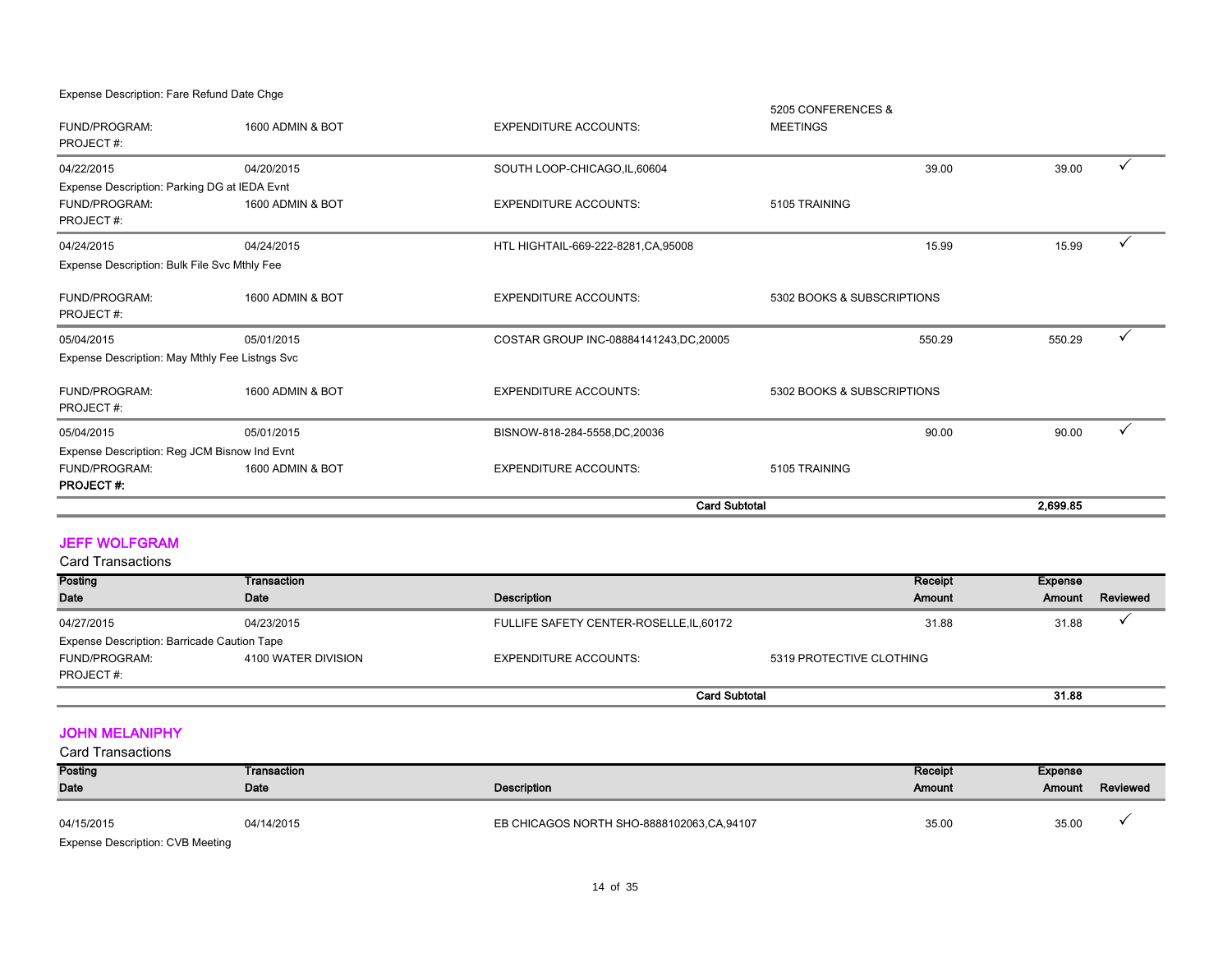| FUND/PROGRAM:<br>PROJECT#:                          | 1600 ADMIN & BOT              | <b>EXPENDITURE ACCOUNTS:</b>                  | 5205 CONFERENCES &<br><b>MEETINGS</b> |        |        |              |
|-----------------------------------------------------|-------------------------------|-----------------------------------------------|---------------------------------------|--------|--------|--------------|
| 04/15/2015                                          | 04/14/2015                    | WHEELING PROSPECT HEIG-847-5410170, IL, 60090 |                                       | 20.00  | 20.00  | ✓            |
| Expense Description: Chamber Meeting - IMC          |                               |                                               |                                       |        |        |              |
| FUND/PROGRAM:<br>PROJECT#:                          | 1600 ADMIN & BOT              | <b>EXPENDITURE ACCOUNTS:</b>                  | 5205 CONFERENCES &<br><b>MEETINGS</b> |        |        |              |
| 04/15/2015                                          | 04/14/2015                    | WHEELING PROSPECT HEIG-847-5410170, IL, 60090 |                                       | 300.00 | 300.00 | ✓            |
| Expense Description: Chamber Golf Outing            |                               |                                               |                                       |        |        |              |
| FUND/PROGRAM:<br>PROJECT#:                          | 1600 ADMIN & BOT              | <b>EXPENDITURE ACCOUNTS:</b>                  | 5205 CONFERENCES &<br><b>MEETINGS</b> |        |        |              |
| 04/16/2015                                          | 04/15/2015                    | CRAIN COMMUNICATIONS-DETROIT, MI, 48207       |                                       | 79.00  | 79.00  | ✓            |
| Expense Description: Crain's Subscription           |                               |                                               |                                       |        |        |              |
| FUND/PROGRAM:<br>PROJECT#:                          | 1600 ADMIN & BOT              | <b>EXPENDITURE ACCOUNTS:</b>                  | 5302 BOOKS & SUBSCRIPTIONS            |        |        |              |
| 04/20/2015                                          | 04/17/2015                    | UNITED AIRLINES-800-932-2732, TX, 77002       |                                       | 341.20 | 68.24  | ✓            |
| Expense Description: Airfare-ICSC Mtg               |                               |                                               |                                       |        |        |              |
| FUND/PROGRAM:<br>PROJECT#:                          | 3600 Southeast 2 TIF          | <b>EXPENDITURE ACCOUNTS:</b>                  | 5205 CONFERENCES &<br><b>MEETINGS</b> |        |        |              |
| 04/20/2015                                          | 04/17/2015                    | UNITED AIRLINES-800-932-2732, TX, 77002       |                                       | 341.20 | 68.24  |              |
| Expense Description: Airfare-ICSC Mtg               |                               |                                               |                                       |        |        |              |
| FUND/PROGRAM:<br>PROJECT#:                          | 3500 Town Center 2 TIF        | <b>EXPENDITURE ACCOUNTS:</b>                  | 5205 CONFERENCES &<br><b>MEETINGS</b> |        |        |              |
| 04/20/2015                                          | 04/17/2015                    | UNITED AIRLINES-800-932-2732, TX, 77002       |                                       | 341.20 | 68.24  | $\checkmark$ |
| Expense Description: Aifare-ICSC Mtg                |                               |                                               |                                       |        |        |              |
| FUND/PROGRAM:<br>PROJECT#:                          | 3900 NORTH TIF DISTRICT       | <b>EXPENDITURE ACCOUNTS:</b>                  | 5205 CONFERENCES &<br><b>MEETINGS</b> |        |        |              |
| 04/20/2015                                          | 04/17/2015                    | UNITED AIRLINES-800-932-2732, TX, 77002       |                                       | 341.20 | 68.24  |              |
| Expense Description: Airfare-ICSC Mtg               |                               |                                               |                                       |        |        |              |
| FUND/PROGRAM:<br>PROJECT#:                          | 3100 CROSSROAD TIF IMPLEMENT. | <b>EXPENDITURE ACCOUNTS:</b>                  | 5205 CONFERENCES &<br><b>MEETINGS</b> |        |        |              |
| 04/20/2015<br>Expense Description: Airfare-ICSC Mtg | 04/17/2015                    | UNITED AIRLINES-800-932-2732, TX, 77002       |                                       | 341.20 | 68.24  | $\checkmark$ |

15 of 35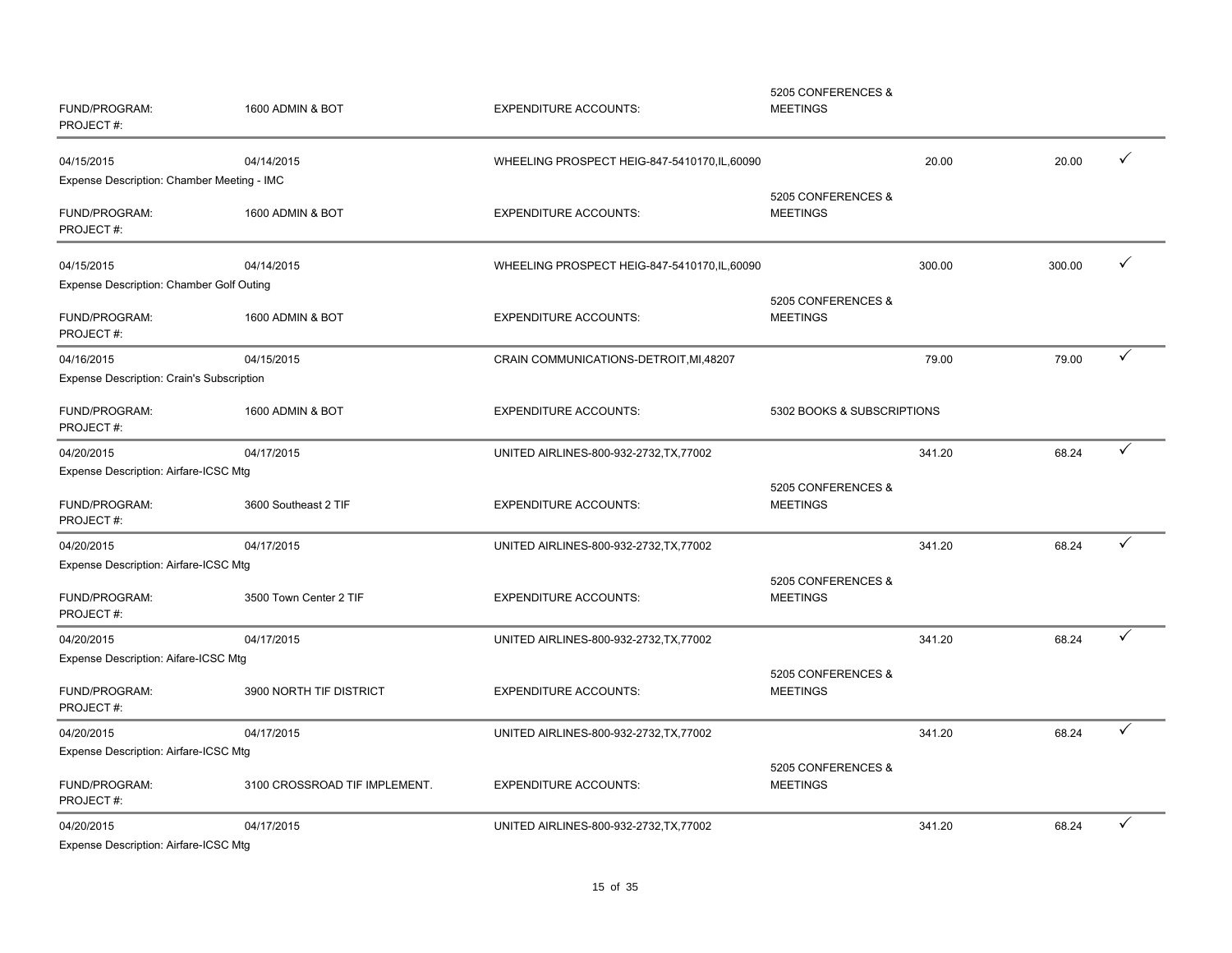|                                                   |                         | <b>Card Subtotal</b>                      |                                       | 1,372.60 |   |
|---------------------------------------------------|-------------------------|-------------------------------------------|---------------------------------------|----------|---|
| FUND/PROGRAM:<br><b>PROJECT#:</b>                 | 1600 ADMIN & BOT        | <b>EXPENDITURE ACCOUNTS:</b>              | 5201 ADVERTISING & PUBLISHING         |          |   |
| Expense Description: ICSC Mkg Promo               |                         |                                           |                                       |          |   |
| 05/04/2015                                        | 05/02/2015              | PROLINE SUPPLY COMPANY-HOUSTON, TX, 77092 | 558.40                                | 111.68   |   |
| FUND/PROGRAM:<br>PROJECT#:                        | 1600 ADMIN & BOT        | <b>EXPENDITURE ACCOUNTS:</b>              | 5201 ADVERTISING & PUBLISHING         |          |   |
| Expense Description: ICSC Mkg Promo               |                         |                                           |                                       |          |   |
| 05/04/2015                                        | 05/02/2015              | PROLINE SUPPLY COMPANY-HOUSTON, TX, 77092 | 558.40                                | 111.68   |   |
| FUND/PROGRAM:<br>PROJECT#:                        | 1600 ADMIN & BOT        | <b>EXPENDITURE ACCOUNTS:</b>              | 5201 ADVERTISING & PUBLISHING         |          |   |
| 05/04/2015<br>Expense Description: ICSC Mkg Promo | 05/02/2015              | PROLINE SUPPLY COMPANY-HOUSTON, TX, 77092 | 558.40                                | 111.68   | ✓ |
| FUND/PROGRAM:<br>PROJECT#:                        | 1600 ADMIN & BOT        | <b>EXPENDITURE ACCOUNTS:</b>              | 5201 ADVERTISING & PUBLISHING         |          |   |
| Expense Description: ICSC Mkg Promo               |                         |                                           |                                       |          |   |
| 05/04/2015                                        | 05/02/2015              | PROLINE SUPPLY COMPANY-HOUSTON, TX, 77092 | 558.40                                | 111.68   |   |
| FUND/PROGRAM:<br>PROJECT#:                        | 1600 ADMIN & BOT        | <b>EXPENDITURE ACCOUNTS:</b>              | 5201 ADVERTISING & PUBLISHING         |          |   |
| 05/04/2015<br>Expense Description: ICSC Mkg Promo | 05/02/2015              | PROLINE SUPPLY COMPANY-HOUSTON, TX, 77092 | 558.40                                | 111.68   |   |
| FUND/PROGRAM:<br>PROJECT#:                        | 1600 ADMIN & BOT        | <b>EXPENDITURE ACCOUNTS:</b>              | <b>MEETINGS</b>                       |          |   |
| Expense Description: ILEDA Pkg                    |                         |                                           | 5205 CONFERENCES &                    |          |   |
| 04/22/2015                                        | 04/20/2015              | SOUTH LOOP-CHICAGO, IL, 60604             | 39.00                                 | 39.00    | ✓ |
| FUND/PROGRAM:<br>PROJECT#:                        | 3200 SOUTH TIF DISTRICT | <b>EXPENDITURE ACCOUNTS:</b>              | 5205 CONFERENCES &<br><b>MEETINGS</b> |          |   |

#### JOHNNY PEREZ

| <b>Card Transactions</b> |             |                    |         |                |          |
|--------------------------|-------------|--------------------|---------|----------------|----------|
| Posting                  | Transaction |                    | Receipt | <b>Expense</b> |          |
| Date                     | Date        | <b>Description</b> | Amount  | <b>Amount</b>  | Reviewed |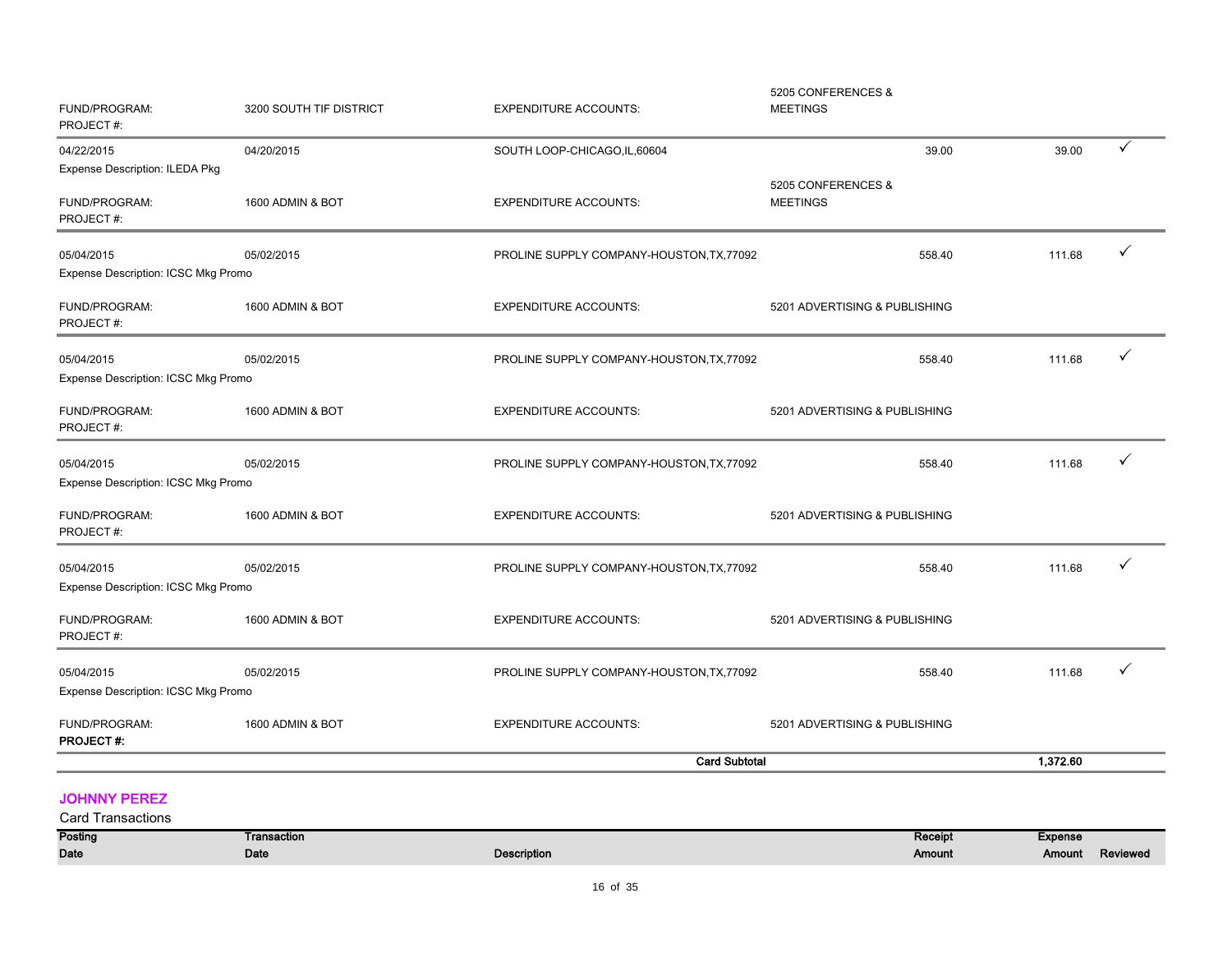| 04/06/2015                                    | 04/03/2015                    | WW GRAINGER-877-2022594, PA, 15201-1416    |                                         | 27.44  | 27.44  | ✓ |
|-----------------------------------------------|-------------------------------|--------------------------------------------|-----------------------------------------|--------|--------|---|
| Expense Description: Smoke alarm              |                               |                                            |                                         |        |        |   |
| FUND/PROGRAM:<br>PROJECT#:                    | 4100 WATER DIVISION           | <b>EXPENDITURE ACCOUNTS:</b>               | 5243 PUMPHOUSE MAINTENANCE              |        |        |   |
| 04/16/2015                                    | 04/15/2015                    | WW GRAINGER-877-2022594, PA, 15201-1416    |                                         | 75.56  | 75.56  | ✓ |
| Expense Description: Splice Kit & Power Cable |                               |                                            |                                         |        |        |   |
| FUND/PROGRAM:<br>PROJECT#:                    | 1220 BUILDING SERVICES        | <b>EXPENDITURE ACCOUNTS:</b>               | 5311 BLDG/GROUNDS<br><b>MAINTENANCE</b> |        |        |   |
| 04/22/2015                                    | 04/21/2015                    | GLADIATOR-LTNG-8005818705,CO,80016         |                                         | 319.99 | 319.99 | ✓ |
| <b>Expense Description: Bulbs</b>             |                               |                                            |                                         |        |        |   |
| FUND/PROGRAM:<br>PROJECT#:                    | 1430 FORESTRY DIVISION        | <b>EXPENDITURE ACCOUNTS:</b>               | 5311 BLDG/GROUNDS<br><b>MAINTENANCE</b> |        |        |   |
| 04/22/2015                                    | 04/21/2015                    | WW GRAINGER-877-2022594, PA, 15201-1416    |                                         | 135.75 | 135.75 | ✓ |
| Expense Description: LED Lights               |                               |                                            |                                         |        |        |   |
| FUND/PROGRAM:<br>PROJECT#:                    | 1220 BUILDING SERVICES        | <b>EXPENDITURE ACCOUNTS:</b>               | 5311 BLDG/GROUNDS<br><b>MAINTENANCE</b> |        |        |   |
| 04/23/2015                                    | 04/22/2015                    | WW GRAINGER-877-2022594, PA, 15201-1416    |                                         | 350.62 | 350.62 | ✓ |
| Expense Description: Light Sensor             |                               |                                            |                                         |        |        |   |
| FUND/PROGRAM:<br>PROJECT#:                    | <b>1220 BUILDING SERVICES</b> | <b>EXPENDITURE ACCOUNTS:</b>               | 5311 BLDG/GROUNDS<br><b>MAINTENANCE</b> |        |        |   |
| 04/27/2015                                    | 04/24/2015                    | WW GRAINGER-877-2022594, PA, 15201-1416    |                                         | 74.06  | 74.06  | ✓ |
| <b>Expense Description: LED Light</b>         |                               |                                            |                                         |        |        |   |
| FUND/PROGRAM:<br>PROJECT#:                    | 1220 BUILDING SERVICES        | <b>EXPENDITURE ACCOUNTS:</b>               | 5311 BLDG/GROUNDS<br><b>MAINTENANCE</b> |        |        |   |
| 04/27/2015                                    | 04/24/2015                    | HENRICHSENS FIRE AND S-WHEELING, IL, 60090 |                                         | 28.50  | 28.50  | ✓ |
| Expense Description: Fire Extinguisher Maint. |                               |                                            |                                         |        |        |   |
| FUND/PROGRAM:<br>PROJECT#:                    | 1220 BUILDING SERVICES        | <b>EXPENDITURE ACCOUNTS:</b>               | 5220 MAINT OFF/SPEC<br><b>EQUIPMENT</b> |        |        |   |
| 04/28/2015                                    | 04/27/2015                    | WW GRAINGER-877-2022594, PA, 15201-1416    |                                         | 154.36 | 154.36 | ✓ |
| Expense Description: Sand Paper               |                               |                                            |                                         |        |        |   |
| FUND/PROGRAM:<br>PROJECT#:                    | <b>1220 BUILDING SERVICES</b> | <b>EXPENDITURE ACCOUNTS:</b>               | 5315 SMALL TOOLS &<br><b>EQUIPMENT</b>  |        |        |   |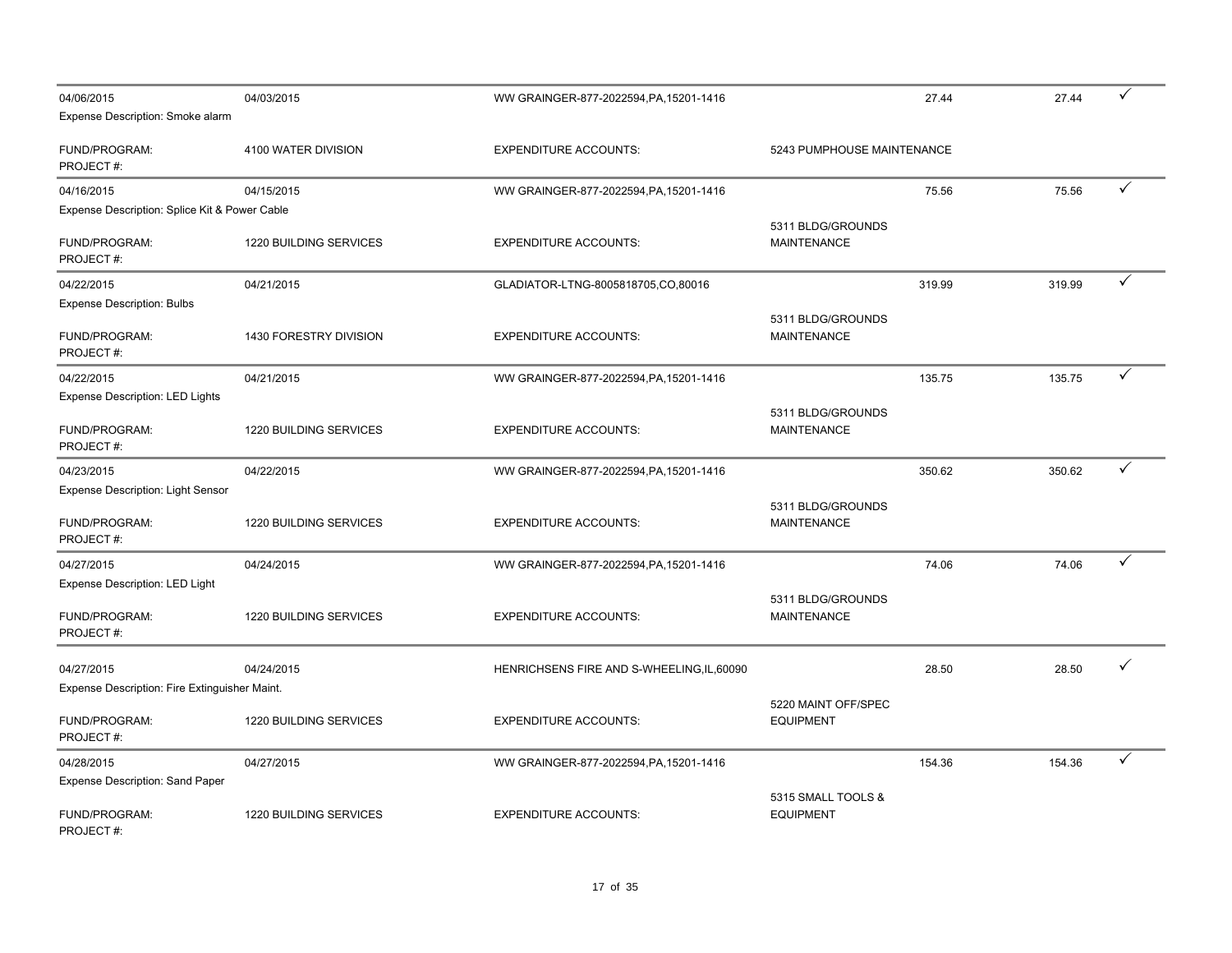|                                        |                        |                              | <b>Card Subtotal</b>                          |  | 1.464.26 |  |
|----------------------------------------|------------------------|------------------------------|-----------------------------------------------|--|----------|--|
| FUND/PROGRAM:<br><b>PROJECT#:</b>      | 1220 BUILDING SERVICES | <b>EXPENDITURE ACCOUNTS:</b> | 5311 BLDG/GROUNDS<br>MAINTENANCE              |  |          |  |
| Expense Description: Floor Drain Cover |                        |                              |                                               |  |          |  |
| 04/30/2015                             | 04/29/2015             |                              | CITY PLUMBING & ELECTR-07705324123, GA, 30501 |  | 297.98   |  |

JON SFONDILIS

| Posting                                        | Transaction      |                                            | Receipt                      | <b>Expense</b> |              |
|------------------------------------------------|------------------|--------------------------------------------|------------------------------|----------------|--------------|
| Date                                           | Date             | <b>Description</b>                         | Amount                       | Amount         | Reviewed     |
| 04/20/2015                                     | 04/17/2015       | JIMMY JOHNS - 1629 - E-WHEELING, IL, 60090 | 61.75                        | 61.75          | $\checkmark$ |
| <b>Expense Description: Staff Meeting</b>      |                  |                                            |                              |                |              |
| <b>FUND/PROGRAM:</b>                           | 1600 ADMIN & BOT | <b>EXPENDITURE ACCOUNTS:</b>               | 5105 TRAINING                |                |              |
| PROJECT#:                                      |                  |                                            |                              |                |              |
|                                                |                  | OFFICEMAX/OFFICE DEPOT-HOFFMAN             |                              |                |              |
| 04/23/2015                                     | 04/22/2015       | ESTAT, IL, 60192                           | 30.48                        | 30.48          |              |
| <b>Expense Description: Office Supplies</b>    |                  |                                            |                              |                |              |
| <b>FUND/PROGRAM:</b>                           | 1600 ADMIN & BOT | <b>EXPENDITURE ACCOUNTS:</b>               | 5318 OFFICE SUPPLIES         |                |              |
| PROJECT#:                                      |                  |                                            |                              |                |              |
|                                                |                  |                                            |                              |                |              |
| 05/01/2015                                     | 04/30/2015       | RAM RESTAURANT WHEELI-WHEELING, IL, 60090  | 63.77                        | 63.77          |              |
| Expense Description: Stormwater Fee Discussion |                  |                                            |                              |                |              |
| <b>FUND/PROGRAM:</b>                           | 1600 ADMIN & BOT | <b>EXPENDITURE ACCOUNTS:</b>               | 5105 TRAINING                |                |              |
| PROJECT#:                                      |                  |                                            |                              |                |              |
| 05/04/2015                                     | 05/01/2015       | DUNDEE DONUTS-WHEELING, IL, 60090          | 93.20                        | 93.20          |              |
| Expense Description: IDOT Listening Tour       |                  |                                            |                              |                |              |
|                                                |                  |                                            |                              |                |              |
| FUND/PROGRAM:                                  | 1600 ADMIN & BOT | <b>EXPENDITURE ACCOUNTS:</b>               | 5317 MISC OPERATING SUPPLIES |                |              |
| <b>PROJECT#:</b>                               |                  |                                            |                              |                |              |
|                                                |                  | <b>Card Subtotal</b>                       |                              | 249.20         |              |

#### LANA RUDNIK

| Posting                                     | Transaction          |                                        |                      | Receipt | Expense |          |
|---------------------------------------------|----------------------|----------------------------------------|----------------------|---------|---------|----------|
| Date                                        | Date                 | <b>Description</b>                     |                      | Amount  | Amount  | Reviewed |
| 04/10/2015                                  | 04/08/2015           | QUILL CORPORATION-08007898965.IL,60069 |                      | 151.34  | 151.34  |          |
| <b>Expense Description: Office Supplies</b> |                      |                                        |                      |         |         |          |
| FUND/PROGRAM:                               | 1400 CIP ENGINEERING | <b>EXPENDITURE ACCOUNTS:</b>           | 5318 OFFICE SUPPLIES |         |         |          |
| PROJECT#:                                   |                      |                                        |                      |         |         |          |
| 04/13/2015                                  | 04/09/2015           | QUILL CORPORATION-08007898965.IL,60069 |                      | 18.78   | 18.78   |          |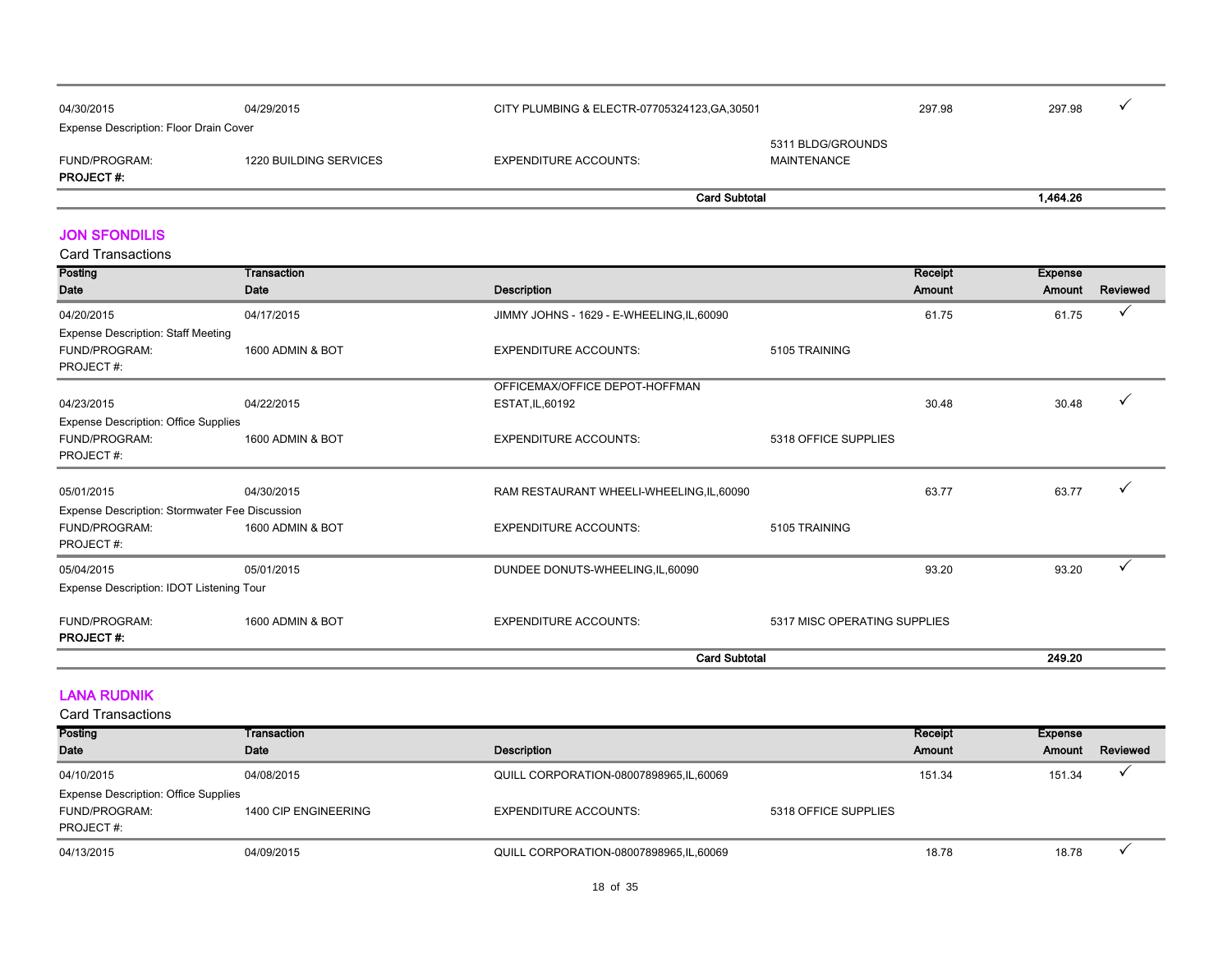|                                                                  |                      | <b>Card Subtotal</b>                       |                                        | 337.55 |
|------------------------------------------------------------------|----------------------|--------------------------------------------|----------------------------------------|--------|
| FUND/PROGRAM:<br>PROJECT#:                                       | 1400 CIP ENGINEERING | <b>EXPENDITURE ACCOUNTS:</b>               | 5228 PRINTING & BINDING                |        |
| Expense Description: Brochure Paper                              |                      |                                            |                                        |        |
| 04/24/2015                                                       | 04/23/2015           | OFFICE DEPOT #1105-800-463-3768, IL, 60188 | 21.54                                  | 21.54  |
| FUND/PROGRAM:<br>PROJECT#:                                       | 1400 CIP ENGINEERING | <b>EXPENDITURE ACCOUNTS:</b>               | 5315 SMALL TOOLS &<br><b>EQUIPMENT</b> |        |
| Expense Description: Measuring Wheel                             |                      |                                            |                                        |        |
| 04/24/2015                                                       | 04/23/2015           | WW GRAINGER-877-2022594, PA, 15201-1416    | 131.40                                 | 131.40 |
| <b>Expense Description: Sorter</b><br>FUND/PROGRAM:<br>PROJECT#: | 1400 CIP ENGINEERING | <b>EXPENDITURE ACCOUNTS:</b>               | 5318 OFFICE SUPPLIES                   |        |
| 04/24/2015                                                       | 04/23/2015           | OFFICE DEPOT #1105-800-463-3768, IL, 60188 | 14.49                                  | 14.49  |
| Expense Description: Label Tape<br>FUND/PROGRAM:<br>PROJECT#:    | 1400 CIP ENGINEERING | <b>EXPENDITURE ACCOUNTS:</b>               | 5228 PRINTING & BINDING                |        |

#### LINA COLUNGA

| Posting                                       | Transaction            |                                             | Receipt                    | <b>Expense</b> |              |
|-----------------------------------------------|------------------------|---------------------------------------------|----------------------------|----------------|--------------|
| Date                                          | Date                   | <b>Description</b>                          | <b>Amount</b>              | Amount         | Reviewed     |
| 04/06/2015                                    | 04/04/2015             | LEXINGTON CLEANERS-WHEELING,IL,60090        | 54.07                      | 54.07          | ✓            |
| Expense Description: Clean Honor Grd Uniforms |                        |                                             |                            |                |              |
| <b>FUND/PROGRAM:</b>                          | 2100 POLICE DEPARTMENT | <b>EXPENDITURE ACCOUNTS:</b>                | 5106 UNIFORM ALLOWANCE     |                |              |
| PROJECT#:                                     |                        |                                             |                            |                |              |
| 04/10/2015                                    | 04/09/2015             | THE UPS STORE 0698-MECHANICSBURG, PA, 17050 | 85.44                      | 85.44          |              |
| Expense Description: Package Postage          |                        |                                             |                            |                |              |
| FUND/PROGRAM:                                 | 1600 ADMIN & BOT       | <b>EXPENDITURE ACCOUNTS:</b>                | 5227 POSTAGE               |                |              |
| PROJECT#:                                     |                        |                                             |                            |                |              |
| 04/14/2015                                    | 04/13/2015             |                                             | 1,100.40                   | 1,100.40       |              |
|                                               |                        | B&H PHOTO, 800-606-696-800-2215743,NY,10001 |                            |                |              |
| Expense Description: Metra Cameras            |                        |                                             |                            |                |              |
|                                               |                        |                                             | 5311 BLDG/GROUNDS          |                |              |
| <b>FUND/PROGRAM:</b><br>PROJECT#:             | 1170 COMMUTER PARKING  | <b>EXPENDITURE ACCOUNTS:</b>                | <b>MAINTENANCE</b>         |                |              |
| 04/16/2015                                    | 04/14/2015             | PDR NETWORK LLC-800-678-5689,NJ,07645       | 59.95                      | 59.95          | $\checkmark$ |
| Expense Description: Physician Desk Reference |                        |                                             |                            |                |              |
| FUND/PROGRAM:<br>PROJECT#:                    | 2100 POLICE DEPARTMENT | <b>EXPENDITURE ACCOUNTS:</b>                | 5302 BOOKS & SUBSCRIPTIONS |                |              |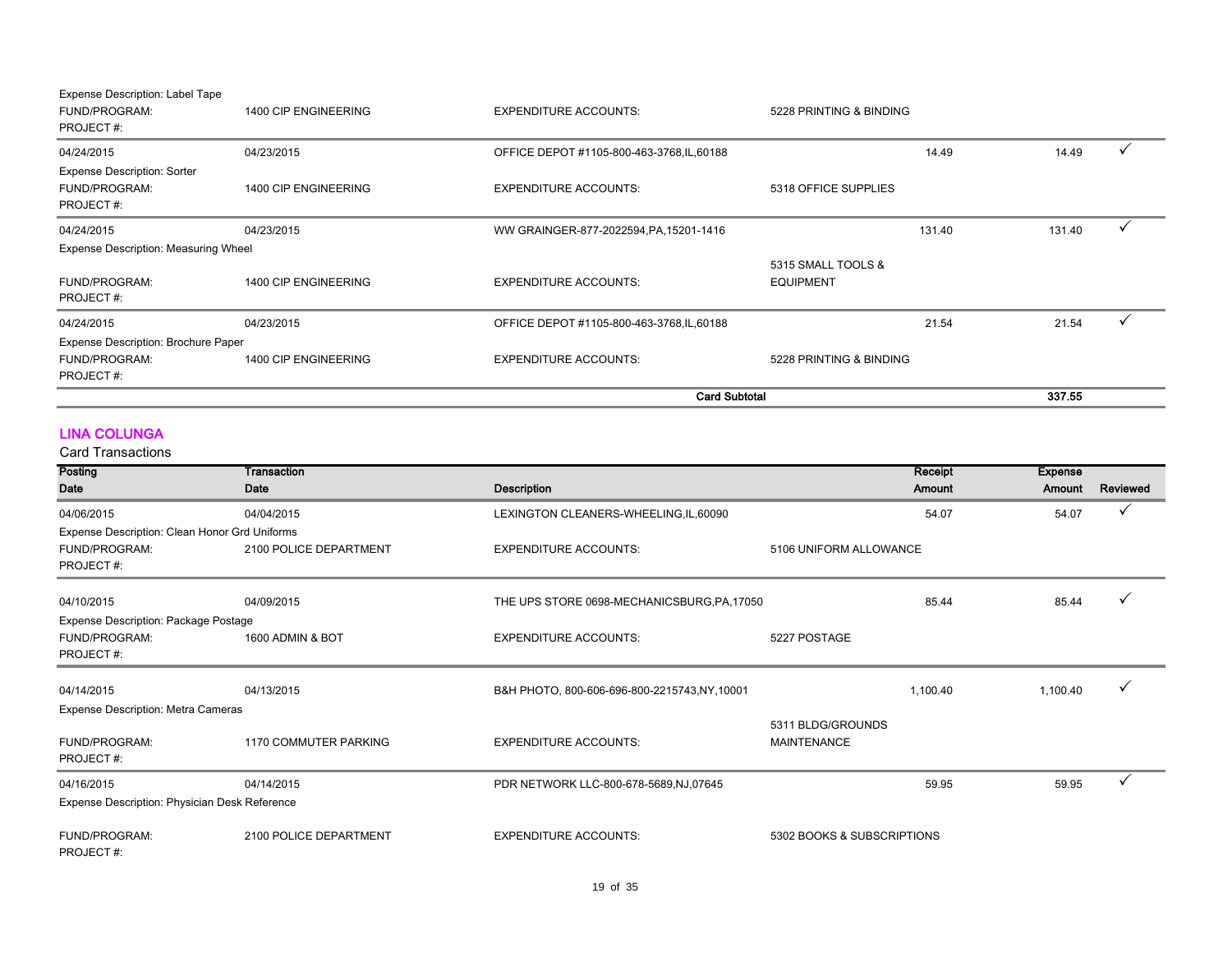|                                                                    |                                    | <b>Card Subtotal</b>                        |                              | 1,547.52   |  |
|--------------------------------------------------------------------|------------------------------------|---------------------------------------------|------------------------------|------------|--|
| FUND/PROGRAM:<br><b>PROJECT#:</b>                                  | 2100 POLICE DEPARTMENT             | <b>EXPENDITURE ACCOUNTS:</b>                | 5213 GEN LIABILITY INSURANCE |            |  |
| Expense Description: ID Card Supplies                              |                                    |                                             |                              |            |  |
| 04/28/2015                                                         | 04/27/2015                         | SPECIALIST ID INC.-3052205500, FL, 33155    | 17.51                        | ✓<br>17.51 |  |
| FUND/PROGRAM:<br>PROJECT#:                                         | 2100 POLICE DEPARTMENT             | <b>EXPENDITURE ACCOUNTS:</b>                | 5313 IS MISC EQPT & SUPPLIES |            |  |
| Expense Description: ID Card Supplies                              |                                    |                                             |                              |            |  |
| 04/27/2015                                                         | 04/24/2015                         | SPECIALIST ID INC.-3052205500, FL, 33155    | 47.76                        | ✓<br>47.76 |  |
| Expense Description: IOS Training-IO<br>FUND/PROGRAM:<br>PROJECT#: | 2100 POLICE DEPARTMENT             | <b>EXPENDITURE ACCOUNTS:</b>                | 5105 TRAINING                |            |  |
| 04/23/2015                                                         | 04/22/2015                         | PAYPAL PATC-4029357733, IN, 46241           | 99.00                        | ✓<br>99.00 |  |
| FUND/PROGRAM:<br>PROJECT#:                                         | 2100 POLICE DEPARTMENT             | <b>EXPENDITURE ACCOUNTS:</b>                | 5317 MISC OPERATING SUPPLIES |            |  |
| 04/20/2015<br>Expense Description: Wisnewski Phone Case            | 04/18/2015                         | VZWRLSS MW M5761-01-800-922-0204, GA, 30004 | 37.49                        | 37.49      |  |
| FUND/PROGRAM:<br>PROJECT#:                                         | 0015 EMERGENCY TELEPHONE SYS (911) | <b>EXPENDITURE ACCOUNTS:</b>                | 5323 AWARDS/DECORATIONS      |            |  |
| Expense Description: Dispatch Recogn Feast                         |                                    |                                             |                              |            |  |
| 04/20/2015                                                         | 04/17/2015                         | NINOS PIZZERIA INC-BUFFALO GROVE, IL, 60089 | 45.90                        | 45.90      |  |

#### LORI HAZLEWOOD

| Posting                                       | Transaction            |                                              | Receipt                                  | <b>Expense</b> |              |
|-----------------------------------------------|------------------------|----------------------------------------------|------------------------------------------|----------------|--------------|
| Date                                          | Date                   | Description                                  | Amount                                   | Amount         | Reviewed     |
| 04/08/2015                                    | 04/07/2015             | IN THE MULCH CENTER L-847-4597200, IL, 60015 | 690.00                                   | 690.00         | $\checkmark$ |
| Expense Description: Dump Fee - Logs/Chips    |                        |                                              |                                          |                |              |
| FUND/PROGRAM:<br>PROJECT#:                    | 1430 FORESTRY DIVISION | <b>EXPENDITURE ACCOUNTS:</b>                 | 5208 DEBRIS DUMP CHARGES                 |                |              |
| 04/08/2015                                    | 04/07/2015             | SAINT FRANCIS GROUP-WOOD DALE, IL, 601910000 | 490.00                                   | 490.00         | $\cdot$      |
| Expense Description: Deceased Animal Disposal |                        |                                              |                                          |                |              |
| FUND/PROGRAM:<br>PROJECT#:                    | 1420 STREETS DIVISION  | <b>EXPENDITURE ACCOUNTS:</b>                 | 5299 MISC CONTRACTUAL<br><b>SERVICES</b> |                |              |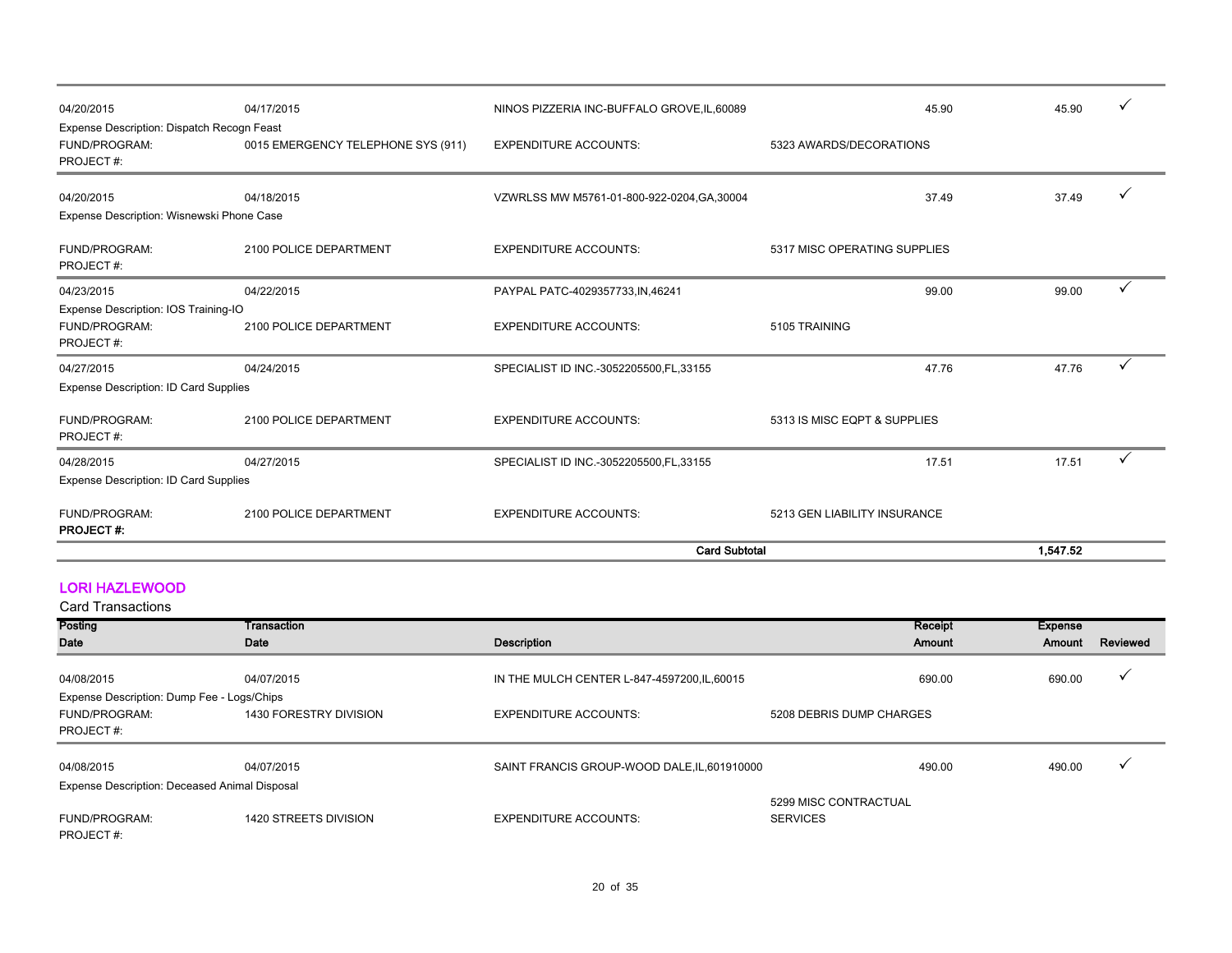| 04/20/2015                                    | 04/17/2015 | WW GRAINGER-877-2022594, PA, 15201-1416 | 77.14                            | 77.14 |
|-----------------------------------------------|------------|-----------------------------------------|----------------------------------|-------|
| <b>Expense Description: Streetlight Bulbs</b> |            |                                         |                                  |       |
| FUND/PROGRAM:                                 | 0011 MFT   | <b>EXPENDITURE ACCOUNTS:</b>            | 5251 STREET LIGHT<br>MAINTENANCE |       |
| PROJECT#:                                     |            |                                         |                                  |       |
|                                               |            | <b>Card Subtotal</b>                    |                                  |       |

#### LOUIS MAGURNO

Card Transactions

| Posting                                    | Transaction          |                           | Receipt           | Expense |          |
|--------------------------------------------|----------------------|---------------------------|-------------------|---------|----------|
| Date                                       | Date                 | <b>Description</b>        | Amount            | Amount  | Reviewed |
|                                            |                      | MENARDS MOUNT PROSPECT-MT |                   |         |          |
| 04/06/2015                                 | 04/03/2015           | PROSPECT, IL, 60056       | 199.00            | 199.00  |          |
| Expense Description: Moen High Neck Facuet |                      |                           |                   |         |          |
|                                            |                      |                           | 5311 BLDG/GROUNDS |         |          |
| FUND/PROGRAM:                              | 2200 FIRE DEPARTMENT | EXPENDITURE ACCOUNTS:     | MAINTENANCE       |         |          |
| PROJECT#:                                  |                      |                           |                   |         |          |
|                                            |                      | <b>Card Subtotal</b>      |                   | 199.00  |          |

#### LUCA URSAN

Card Transactions

| Posting                                     | Transaction              |                                               |                        | Receipt | <b>Expense</b> |          |
|---------------------------------------------|--------------------------|-----------------------------------------------|------------------------|---------|----------------|----------|
| Date                                        | Date                     | <b>Description</b>                            |                        | Amount  | Amount         | Reviewed |
|                                             |                          |                                               |                        |         |                |          |
| 04/07/2015                                  | 04/06/2015               | LEAVER&CO / MEDIASERVE-6154428300, TN, 37066  |                        | 60.00   | 60.00          |          |
| Expense Description: Webcasting Fees        |                          |                                               |                        |         |                |          |
|                                             |                          |                                               | 5207 IS SERV & MAINT   |         |                |          |
| FUND/PROGRAM:                               | 1750 INFORMATION SYSTEMS | <b>EXPENDITURE ACCOUNTS:</b>                  | <b>AGREEMENT</b>       |         |                |          |
| PROJECT#:                                   |                          |                                               |                        |         |                |          |
|                                             |                          |                                               |                        |         |                |          |
| 04/08/2015                                  | 04/08/2015               | COMCAST CHICAGO CS 1X-800-266-2278, IL, 60173 |                        | 449.80  | 449.80         |          |
| Expense Description: HighSpeed Internet Svc |                          |                                               |                        |         |                |          |
|                                             |                          |                                               | 5207 IS SERV & MAINT   |         |                |          |
| FUND/PROGRAM:                               | 1750 INFORMATION SYSTEMS | <b>EXPENDITURE ACCOUNTS:</b>                  | <b>AGREEMENT</b>       |         |                |          |
| PROJECT#:                                   |                          |                                               |                        |         |                |          |
| 04/09/2015                                  | 04/07/2015               | AT&T DATA-08003310500, GA, 30004              |                        | 30.00   | 30.00          | ✓        |
| Expense Description: Wireless Data Svcs     |                          |                                               |                        |         |                |          |
| FUND/PROGRAM:                               | 1600 ADMIN & BOT         | <b>EXPENDITURE ACCOUNTS:</b>                  | 5239 CELLULAR SERVICES |         |                |          |
| PROJECT#:                                   |                          |                                               |                        |         |                |          |
| 04/09/2015                                  | 04/08/2015               | AT&T DATA-08003310500, GA, 30004              |                        | 14.99   | 14.99          |          |
| Expense Description: Wireless Data Svcs     |                          |                                               |                        |         |                |          |
| <b>FUND/PROGRAM:</b>                        | 1600 ADMIN & BOT         | <b>EXPENDITURE ACCOUNTS:</b>                  | 5239 CELLULAR SERVICES |         |                |          |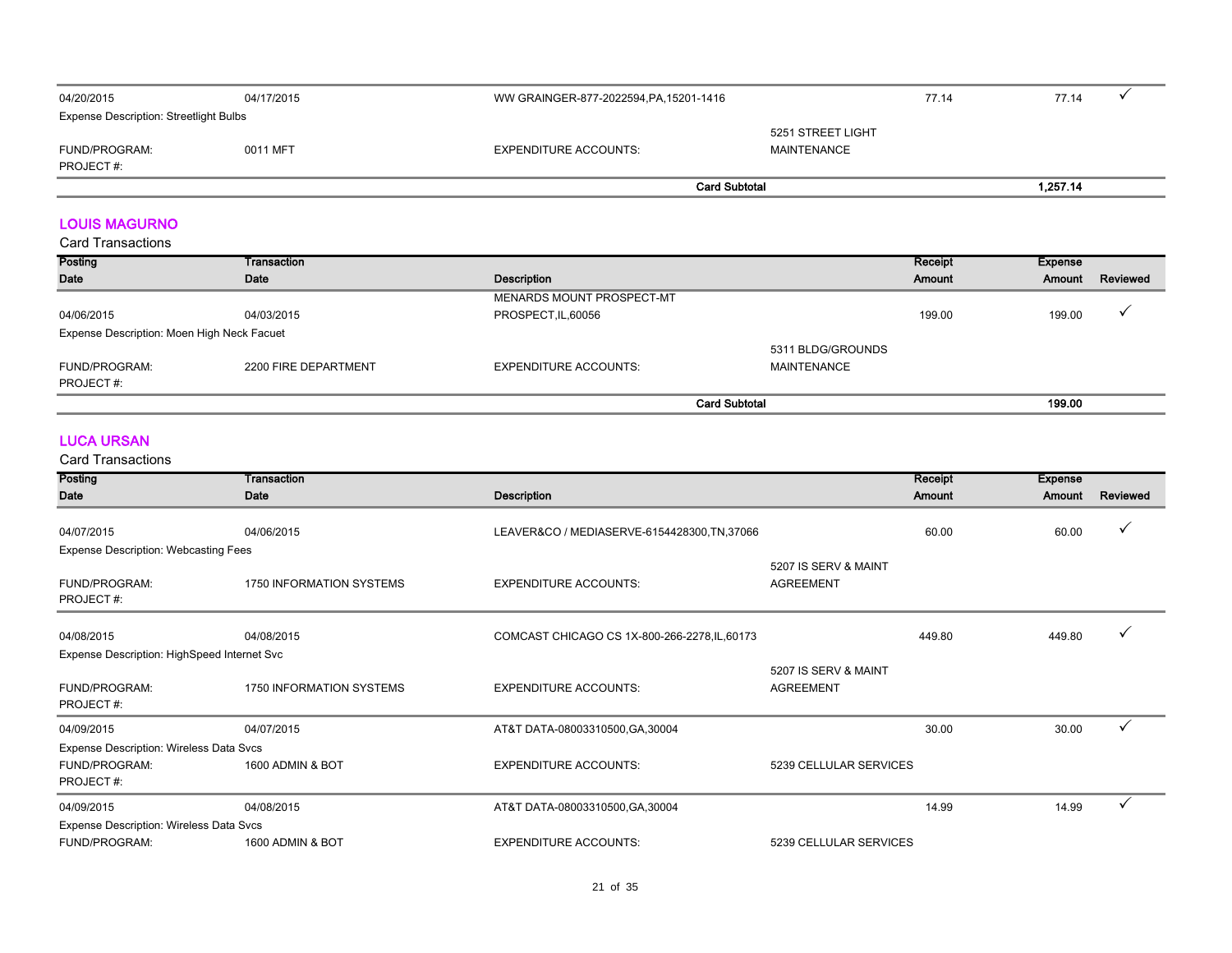PROJECT #:

| 04/09/2015                                               | 04/08/2015                      | ATT BILL PAYMENT-800-288-2020, TX, 75202  | 50.00                                    | 50.00    | ✓ |
|----------------------------------------------------------|---------------------------------|-------------------------------------------|------------------------------------------|----------|---|
| Expense Description: Uverse Internet Svc                 |                                 |                                           |                                          |          |   |
| FUND/PROGRAM:<br>PROJECT#:                               | 1750 INFORMATION SYSTEMS        | <b>EXPENDITURE ACCOUNTS:</b>              | 5207 IS SERV & MAINT<br><b>AGREEMENT</b> |          |   |
|                                                          |                                 | SERVER CENTRAL NETWORK-312-829-           |                                          |          |   |
| 04/09/2015                                               | 04/09/2015                      | 1111, IL, 60604                           | 394.00                                   | 394.00   | ✓ |
| <b>Expense Description: Website Hosting Svcs</b>         |                                 |                                           |                                          |          |   |
| FUND/PROGRAM:<br>PROJECT#:                               | 1750 INFORMATION SYSTEMS        | <b>EXPENDITURE ACCOUNTS:</b>              | 5207 IS SERV & MAINT<br><b>AGREEMENT</b> |          |   |
| 04/10/2015                                               | 04/07/2015                      | WWW.1AND1.COM-TEL8774612631,PA,19087      | 88.99                                    | 88.99    | ✓ |
| Expense Description: Hosting Svcs                        |                                 |                                           |                                          |          |   |
| FUND/PROGRAM:<br>PROJECT#:                               | 1750 INFORMATION SYSTEMS        | <b>EXPENDITURE ACCOUNTS:</b>              | 5207 IS SERV & MAINT<br><b>AGREEMENT</b> |          |   |
| 04/10/2015                                               | 04/09/2015                      | AT&T DATA-08003310500, GA, 30004          | 14.99                                    | 14.99    | ✓ |
| Expense Description: Wireless Data Svcs                  |                                 |                                           |                                          |          |   |
| FUND/PROGRAM:<br>PROJECT#:                               | 1600 ADMIN & BOT                | <b>EXPENDITURE ACCOUNTS:</b>              | 5239 CELLULAR SERVICES                   |          |   |
| 04/10/2015                                               | 04/10/2015                      | ATT BUS PHONE PMT-888-235-7602, TX, 75202 | 6,897.13                                 | 6,897.13 | ✓ |
| Expense Description: Cisco Support Upgrade               |                                 |                                           |                                          |          |   |
| FUND/PROGRAM:<br>PROJECT#:                               | <b>1750 INFORMATION SYSTEMS</b> | <b>EXPENDITURE ACCOUNTS:</b>              | 5207 IS SERV & MAINT<br><b>AGREEMENT</b> |          |   |
| 04/10/2015                                               | 04/10/2015                      | COMCAST CHICAGO-800-COMCAST, IL, 60173    | 237.85                                   | 237.85   | ✓ |
| Expense Description: HighSpeed Internet Svc              |                                 |                                           |                                          |          |   |
| FUND/PROGRAM:<br>PROJECT#:                               | 1750 INFORMATION SYSTEMS        | <b>EXPENDITURE ACCOUNTS:</b>              | 5207 IS SERV & MAINT<br><b>AGREEMENT</b> |          |   |
| 04/14/2015                                               | 04/13/2015                      | AT&T DATA-08003310500, GA, 30004          | 14.99                                    | 14.99    | ✓ |
| Expense Description: Wireless Data Svcs                  |                                 |                                           |                                          |          |   |
| FUND/PROGRAM:<br>PROJECT#:                               | 1600 ADMIN & BOT                | <b>EXPENDITURE ACCOUNTS:</b>              | 5239 CELLULAR SERVICES                   |          |   |
| 04/14/2015                                               | 04/13/2015                      | AT&T DATA-08003310500, GA, 30004          | 14.99                                    | 14.99    | ✓ |
| Expense Description: Wireless Data Svcs                  |                                 |                                           |                                          |          |   |
| FUND/PROGRAM:<br>PROJECT#:                               | 1600 ADMIN & BOT                | <b>EXPENDITURE ACCOUNTS:</b>              | 5239 CELLULAR SERVICES                   |          |   |
| 04/15/2015<br>Expense Description: Annual Membership Fee | 04/13/2015                      | GMIS INTERNAT'L-512-220-1497, TX, 78759   | 250.00                                   | 250.00   | ✓ |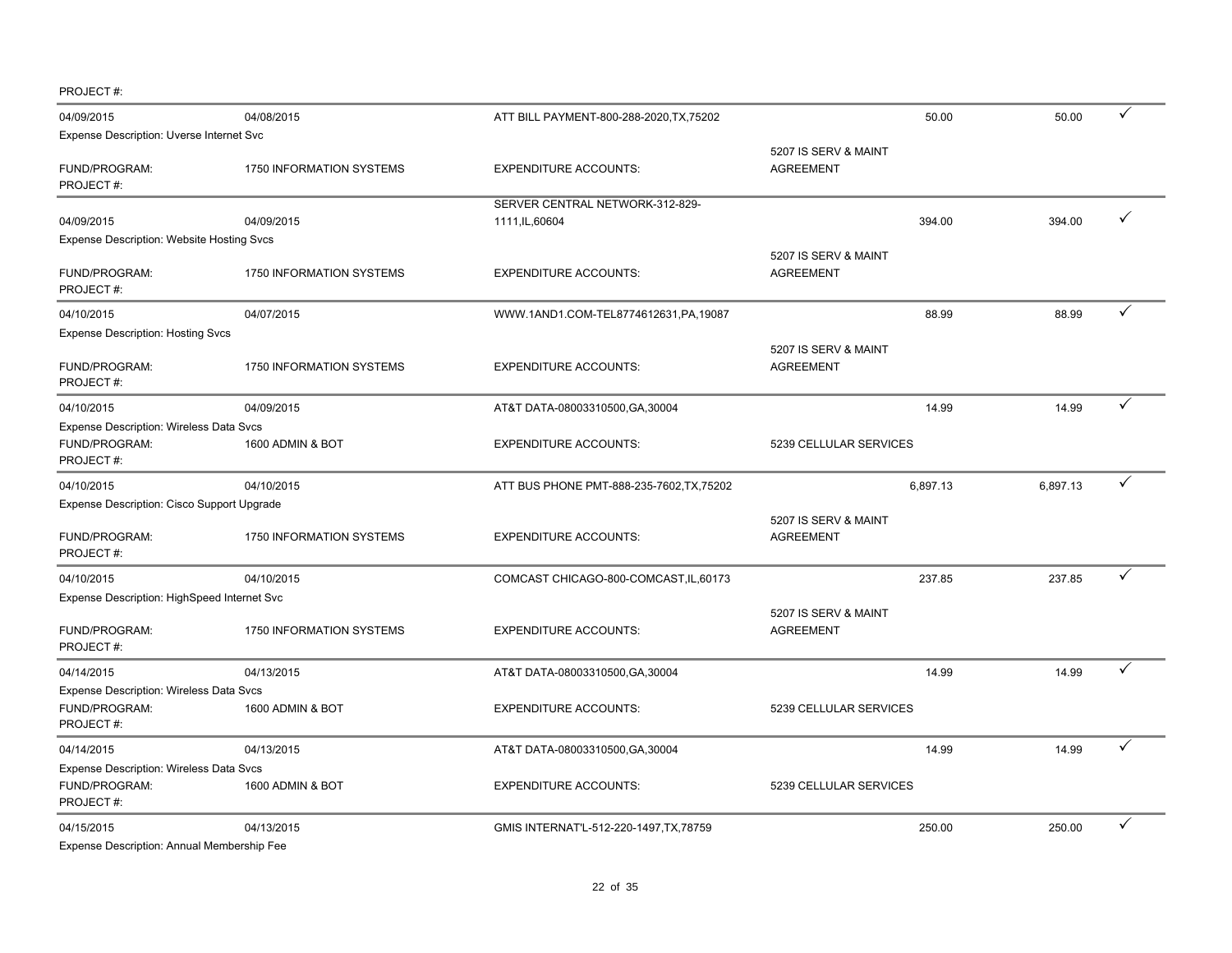| FUND/PROGRAM:<br>PROJECT#:                                                   | 1750 INFORMATION SYSTEMS        | <b>EXPENDITURE ACCOUNTS:</b>                             | 5222 MEMBERSHIP DUES         |       |   |
|------------------------------------------------------------------------------|---------------------------------|----------------------------------------------------------|------------------------------|-------|---|
| 04/16/2015                                                                   | 04/15/2015                      | AT&T DATA-08003310500, GA, 30004                         | 14.99                        | 14.99 | ✓ |
| Expense Description: Wireless Data Svcs<br>FUND/PROGRAM:<br>PROJECT#:        | 1600 ADMIN & BOT                | <b>EXPENDITURE ACCOUNTS:</b>                             | 5239 CELLULAR SERVICES       |       |   |
| 04/16/2015                                                                   | 04/15/2015                      | AMAZON MKTPLACE PMTS-<br>AMZN.COM/BILL, WA, 98109        | 8.97                         | 8.97  |   |
| Expense Description: IT misc supplies                                        |                                 |                                                          |                              |       |   |
| FUND/PROGRAM:<br>PROJECT#:                                                   | <b>1750 INFORMATION SYSTEMS</b> | <b>EXPENDITURE ACCOUNTS:</b>                             | 5317 MISC OPERATING SUPPLIES |       |   |
| 04/17/2015                                                                   | 04/16/2015                      | AT&T DATA-08003310500, GA, 30004                         | 14.99                        | 14.99 | ✓ |
| <b>Expense Description: Wireless Data Svcs</b><br>FUND/PROGRAM:<br>PROJECT#: | 1600 ADMIN & BOT                | <b>EXPENDITURE ACCOUNTS:</b>                             | 5239 CELLULAR SERVICES       |       |   |
| 04/17/2015                                                                   | 04/16/2015                      | AT&T DATA-08003310500, GA, 30004                         | 14.99                        | 14.99 | ✓ |
| Expense Description: Wireless Data Svcs<br>FUND/PROGRAM:<br>PROJECT#:        | 1600 ADMIN & BOT                | <b>EXPENDITURE ACCOUNTS:</b>                             | 5239 CELLULAR SERVICES       |       |   |
| 04/20/2015                                                                   | 04/17/2015                      | AT&T DATA-08003310500, GA, 30004                         | 14.99                        | 14.99 | ✓ |
| Expense Description: Wireless Data Svcs<br>FUND/PROGRAM:<br>PROJECT#:        | 1600 ADMIN & BOT                | <b>EXPENDITURE ACCOUNTS:</b>                             | 5239 CELLULAR SERVICES       |       |   |
| 04/20/2015                                                                   | 04/18/2015                      | <b>AMAZON MKTPLACE PMTS-</b><br>AMZN.COM/BILL, WA, 98109 | 43.65                        | 43.65 |   |
| <b>Expense Description: IT Misc Supplies</b>                                 |                                 |                                                          |                              |       |   |
| FUND/PROGRAM:<br>PROJECT#:                                                   | <b>1750 INFORMATION SYSTEMS</b> | <b>EXPENDITURE ACCOUNTS:</b>                             | 5317 MISC OPERATING SUPPLIES |       |   |
| 04/20/2015                                                                   | 04/19/2015                      | AT&T DATA-08003310500, GA, 30004                         | 25.00                        | 25.00 |   |
| <b>Expense Description: Wireless Data Svcs</b><br>FUND/PROGRAM:<br>PROJECT#: | 1600 ADMIN & BOT                | <b>EXPENDITURE ACCOUNTS:</b>                             | 5239 CELLULAR SERVICES       |       |   |
| 04/21/2015                                                                   | 04/19/2015                      | AT&T DATA-08003310500, GA, 30004                         | 25.00                        | 25.00 |   |
| Expense Description: Wireless Data Svcs<br>FUND/PROGRAM:<br>PROJECT#:        | 1600 ADMIN & BOT                | <b>EXPENDITURE ACCOUNTS:</b>                             | 5239 CELLULAR SERVICES       |       |   |
| 04/21/2015                                                                   | 04/20/2015                      | AT&T DATA-08003310500, GA, 30004                         | 14.99                        | 14.99 |   |
| Expense Description: Wireless Data Svcs<br>FUND/PROGRAM:                     | 1600 ADMIN & BOT                | <b>EXPENDITURE ACCOUNTS:</b>                             | 5239 CELLULAR SERVICES       |       |   |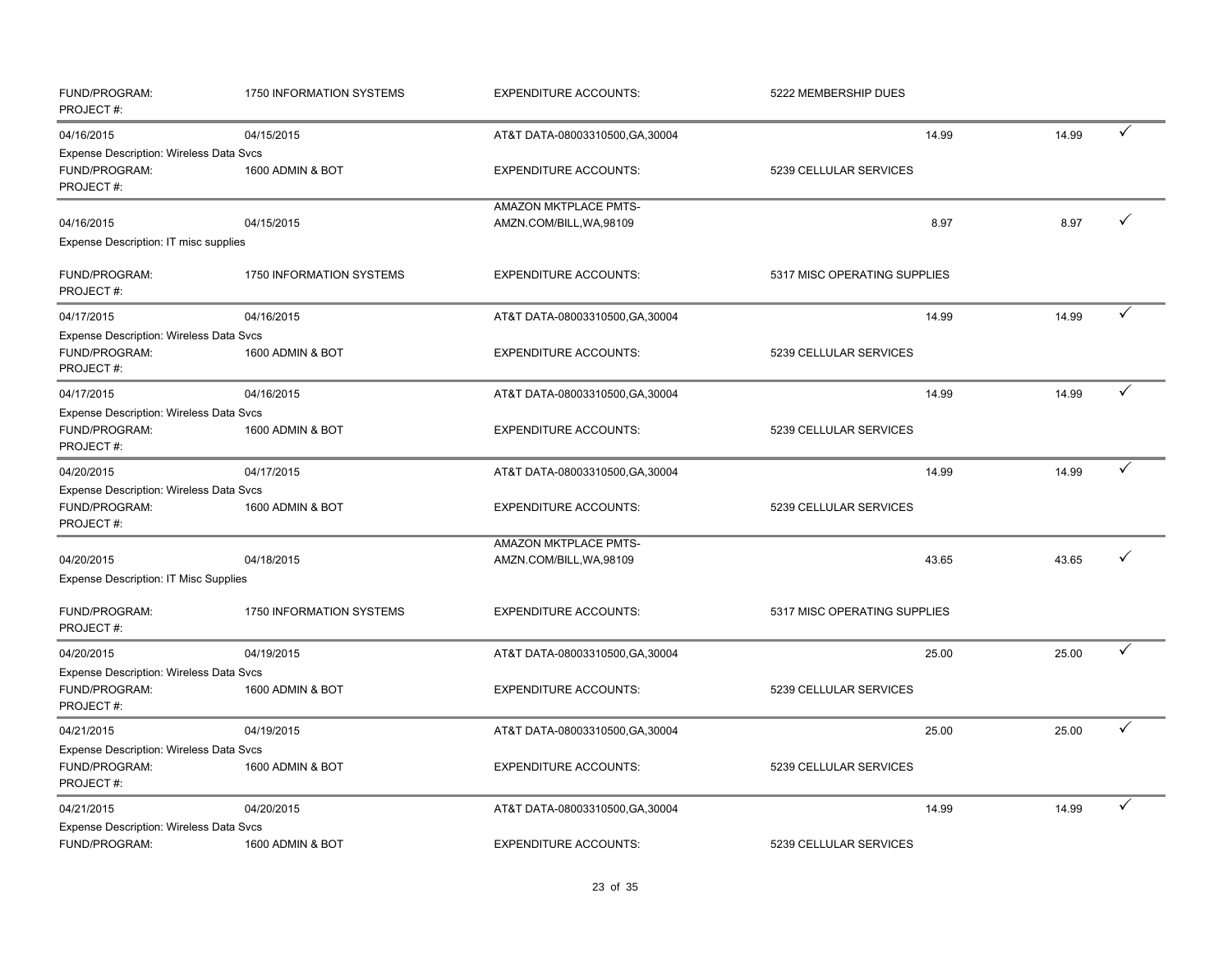PROJECT #:

| 04/22/2015                                                             | 04/20/2015               | AT&T DATA-08003310500, GA, 30004                  |                                          | 30.00  | 30.00  | ✓ |
|------------------------------------------------------------------------|--------------------------|---------------------------------------------------|------------------------------------------|--------|--------|---|
| Expense Description: Wireless Data Svcs<br>FUND/PROGRAM:<br>PROJECT#:  | 1600 ADMIN & BOT         | <b>EXPENDITURE ACCOUNTS:</b>                      | 5239 CELLULAR SERVICES                   |        |        |   |
| 04/22/2015                                                             | 04/21/2015               | AT&T DATA-08003310500, GA, 30004                  |                                          | 14.99  | 14.99  | ✓ |
| Expense Description: Wireless Data Svcs<br>FUND/PROGRAM:<br>PROJECT#:  | 1600 ADMIN & BOT         | <b>EXPENDITURE ACCOUNTS:</b>                      | 5239 CELLULAR SERVICES                   |        |        |   |
| 04/22/2015                                                             | 04/21/2015               | AT&T DATA-08003310500, GA, 30004                  |                                          | 25.00  | 25.00  | ✓ |
| Expense Description: Wireless Data Svcs<br>FUND/PROGRAM:<br>PROJECT#:  | 1600 ADMIN & BOT         | <b>EXPENDITURE ACCOUNTS:</b>                      | 5239 CELLULAR SERVICES                   |        |        |   |
| 04/23/2015                                                             | 04/21/2015               | AT&T DATA-08003310500, GA, 30004                  |                                          | 25.00  | 25.00  | ✓ |
| Expense Description: Wireless Data Svcs<br>FUND/PROGRAM:<br>PROJECT#:  | 1600 ADMIN & BOT         | <b>EXPENDITURE ACCOUNTS:</b>                      | 5239 CELLULAR SERVICES                   |        |        |   |
| 04/24/2015                                                             | 04/22/2015               | AT&T DATA-08003310500, GA, 30004                  |                                          | 14.99  | 14.99  | ✓ |
| Expense Description: Wireless Data Svcs<br>FUND/PROGRAM:<br>PROJECT#:  | 1600 ADMIN & BOT         | <b>EXPENDITURE ACCOUNTS:</b>                      | 5239 CELLULAR SERVICES                   |        |        |   |
| 04/29/2015                                                             | 04/28/2015               | HSW HOSTWAY.COM-866-4678929, IL, 60606            |                                          | 126.00 | 126.00 | ✓ |
| <b>Expense Description: Hosting Svcs</b><br>FUND/PROGRAM:<br>PROJECT#: | 1750 INFORMATION SYSTEMS | <b>EXPENDITURE ACCOUNTS:</b>                      | 5207 IS SERV & MAINT<br><b>AGREEMENT</b> |        |        |   |
|                                                                        |                          |                                                   |                                          |        |        | ✓ |
| 04/30/2015<br><b>Expense Description: Hosting Svcs</b>                 | 04/27/2015               | WWW.1AND1.COM-TEL8774612631,PA,19087              |                                          | 88.99  | 88.99  |   |
| FUND/PROGRAM:<br>PROJECT#:                                             | 1750 INFORMATION SYSTEMS | <b>EXPENDITURE ACCOUNTS:</b>                      | 5207 IS SERV & MAINT<br><b>AGREEMENT</b> |        |        |   |
| 04/30/2015                                                             | 04/28/2015               | AT&T DATA-08003310500, GA, 30004                  |                                          | 25.00  | 25.00  | ✓ |
| Expense Description: Wireless Data Svcs<br>FUND/PROGRAM:<br>PROJECT#:  | 1600 ADMIN & BOT         | <b>EXPENDITURE ACCOUNTS:</b>                      | 5239 CELLULAR SERVICES                   |        |        |   |
| 04/30/2015                                                             | 04/29/2015               | AT&T DATA-08003310500, GA, 30004                  |                                          | 25.00  | 25.00  | ✓ |
| Expense Description: Wireless Data Svcs<br>FUND/PROGRAM:<br>PROJECT#:  | 1600 ADMIN & BOT         | <b>EXPENDITURE ACCOUNTS:</b>                      | 5239 CELLULAR SERVICES                   |        |        |   |
| 04/30/2015                                                             | 04/30/2015               | AMAZON MKTPLACE PMTS-<br>AMZN.COM/BILL, WA, 98109 |                                          | 16.98  | 16.98  |   |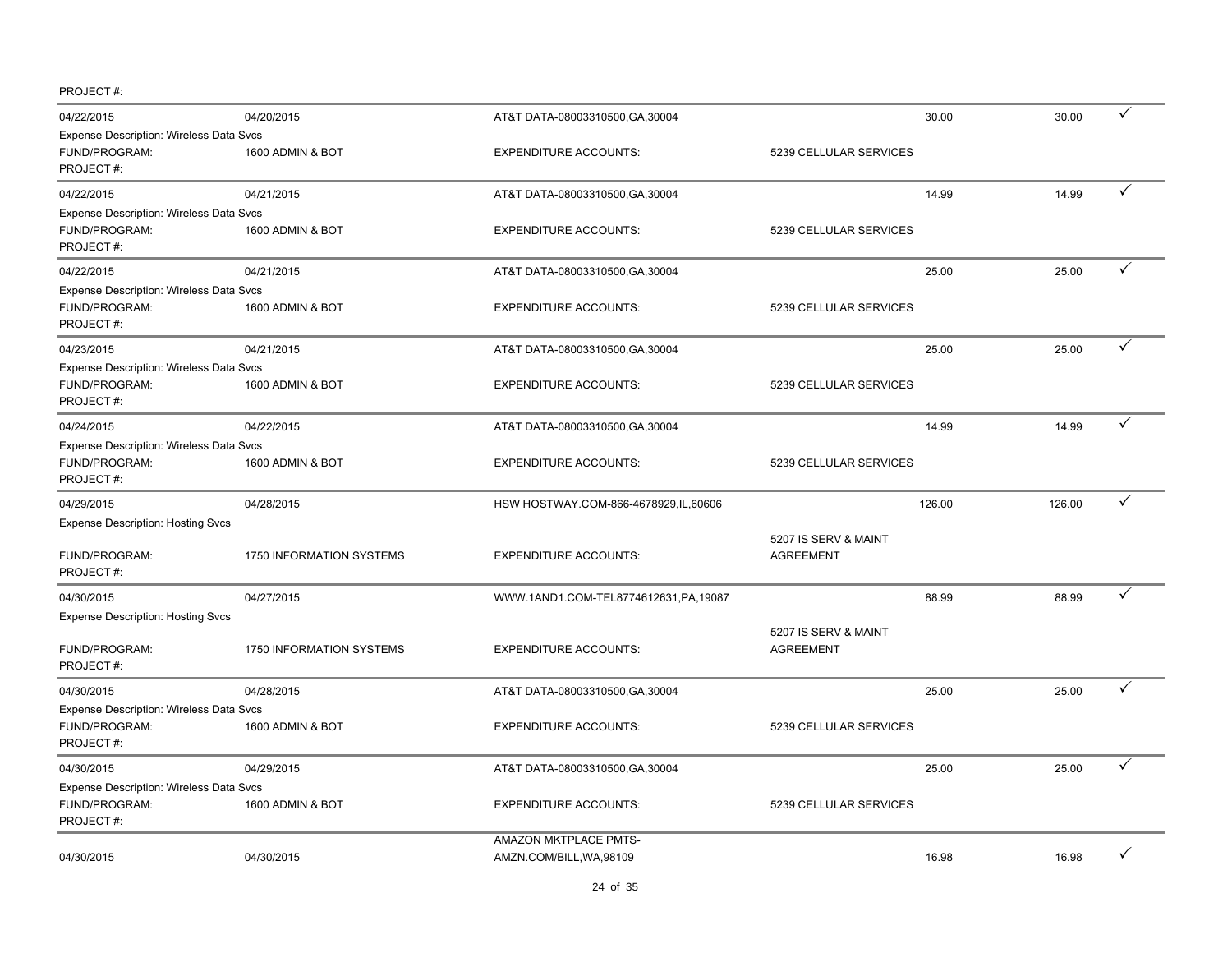#### Expense Description: Misc Supplies

| FUND/PROGRAM:<br>PROJECT#:                                | 1600 ADMIN & BOT         | <b>EXPENDITURE ACCOUNTS:</b>                 | 5317 MISC OPERATING SUPPLIES             |          |
|-----------------------------------------------------------|--------------------------|----------------------------------------------|------------------------------------------|----------|
| 05/04/2015<br><b>Expense Description: Webcasting Fees</b> | 04/30/2015               | LEAVER&CO / MEDIASERVE-6154428300, TN, 37066 | 60.00                                    | 60.00    |
| FUND/PROGRAM:<br><b>PROJECT#:</b>                         | 1750 INFORMATION SYSTEMS | EXPENDITURE ACCOUNTS:                        | 5207 IS SERV & MAINT<br><b>AGREEMENT</b> |          |
|                                                           |                          | <b>Card Subtotal</b>                         |                                          | 9.147.25 |

#### MELODY BONK

| Posting                                       | Transaction            |                                          |                    | Receipt  | <b>Expense</b> |          |
|-----------------------------------------------|------------------------|------------------------------------------|--------------------|----------|----------------|----------|
| Date                                          | Date                   | <b>Description</b>                       |                    | Amount   | Amount         | Reviewed |
| 04/22/2015                                    | 04/21/2015             | PAYPAL ILLINOISLAW-4029357733,CA,95131   |                    | (100.00) | (100.00)       | ✓        |
| Expense Description: ILEAS Reg Part Refund-WB |                        |                                          |                    |          |                |          |
|                                               |                        |                                          | 5205 CONFERENCES & |          |                |          |
| FUND/PROGRAM:                                 | 2100 POLICE DEPARTMENT | <b>EXPENDITURE ACCOUNTS:</b>             | <b>MEETINGS</b>    |          |                |          |
| PROJECT#:                                     |                        |                                          |                    |          |                |          |
| 04/27/2015                                    | 04/24/2015             | PAYPAL ILLINOISASS-4029357733,CA,95131   |                    | 360.00   | 360.00         |          |
| Expense Description: ILACP Conf Reg-TW        |                        |                                          |                    |          |                |          |
|                                               |                        |                                          | 5205 CONFERENCES & |          |                |          |
| FUND/PROGRAM:                                 | 2100 POLICE DEPARTMENT | <b>EXPENDITURE ACCOUNTS:</b>             | <b>MEETINGS</b>    |          |                |          |
| PROJECT#:                                     |                        |                                          |                    |          |                |          |
| 04/27/2015                                    | 04/24/2015             | PAYPAL ILLINOISASS-4029357733,CA,95131   |                    | 360.00   | 360.00         | ✓        |
| Expense Description: ILACP Conf Reg-WB        |                        |                                          |                    |          |                |          |
|                                               |                        |                                          | 5205 CONFERENCES & |          |                |          |
| FUND/PROGRAM:                                 | 2100 POLICE DEPARTMENT | <b>EXPENDITURE ACCOUNTS:</b>             | <b>MEETINGS</b>    |          |                |          |
| PROJECT#:                                     |                        |                                          |                    |          |                |          |
|                                               |                        |                                          |                    |          |                |          |
| 04/30/2015                                    | 04/28/2015             | CANDLEWOOD SUITES-SPRINGFIELD, IL, 62703 |                    | 156.80   | 156.80         |          |
| Expense Description: ILEAS Conf Lodging-TW    |                        |                                          | 5205 CONFERENCES & |          |                |          |
| FUND/PROGRAM:                                 | 2100 POLICE DEPARTMENT | <b>EXPENDITURE ACCOUNTS:</b>             | <b>MEETINGS</b>    |          |                |          |
| PROJECT#:                                     |                        |                                          |                    |          |                |          |
|                                               |                        |                                          |                    |          |                |          |
| 04/30/2015                                    | 04/28/2015             | CANDLEWOOD SUITES-SPRINGFIELD, IL, 62703 |                    | (156.80) | (156.80)       | ✓        |
| Expense Description: ILEAS Lodging Refund-WB  |                        |                                          |                    |          |                |          |
|                                               |                        |                                          | 5205 CONFERENCES & |          |                |          |
| FUND/PROGRAM:                                 | 2100 POLICE DEPARTMENT | <b>EXPENDITURE ACCOUNTS:</b>             | <b>MEETINGS</b>    |          |                |          |
| PROJECT#:                                     |                        |                                          |                    |          |                |          |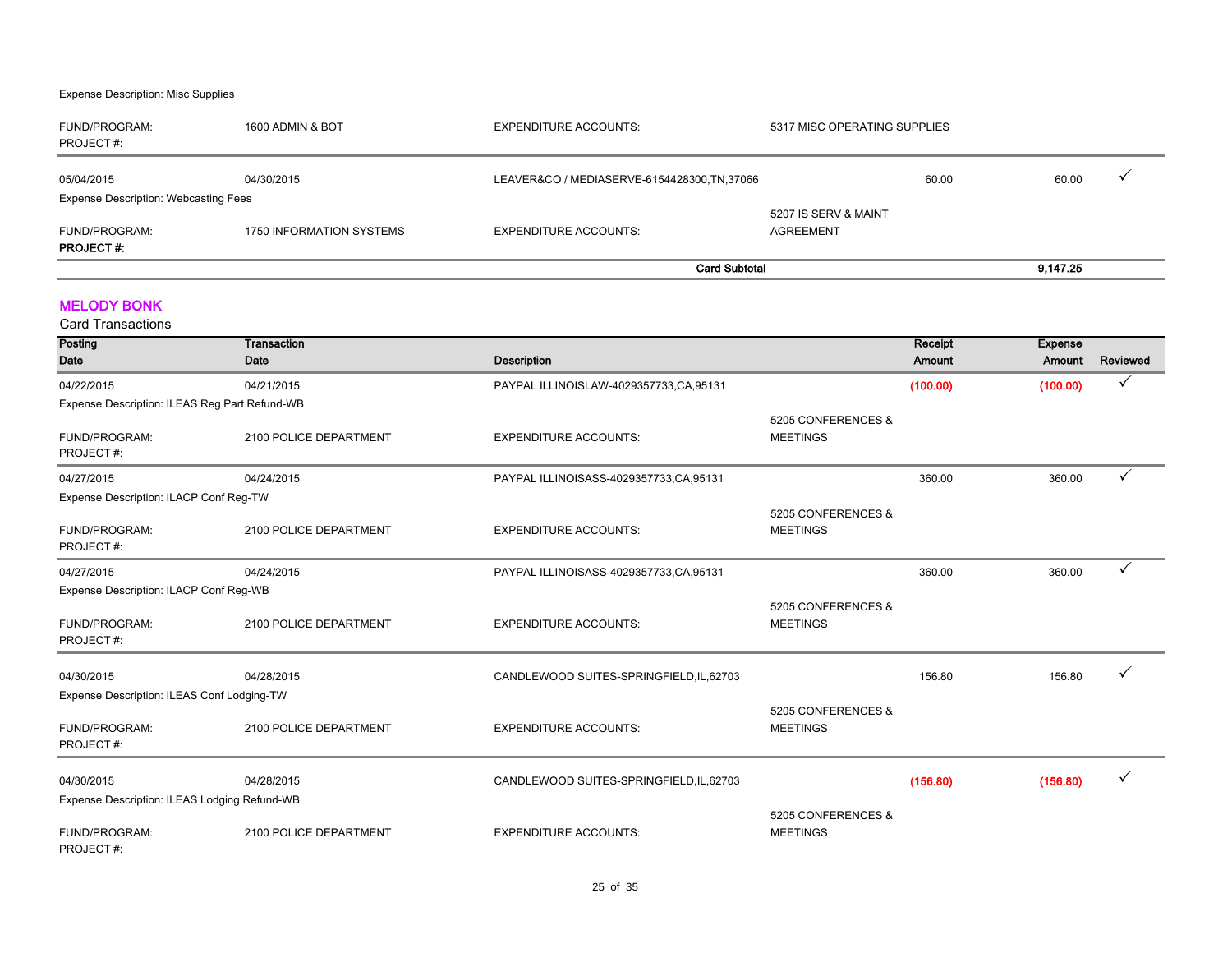Card Subtotal 620.00

#### MICHAEL BLIEFERNICH

Card Transactions

| Posting                                            | Transaction            |                                             | Receipt                  | <b>Expense</b> |              |
|----------------------------------------------------|------------------------|---------------------------------------------|--------------------------|----------------|--------------|
| Date                                               | Date                   | <b>Description</b>                          | <b>Amount</b>            | Amount         | Reviewed     |
| 04/06/2015                                         | 04/03/2015             | FULLIFE SAFETY CENTER-ROSELLE, IL, 60172    | 48.80                    | 48.80          | ✓            |
| Expense Description: Safety Vests                  |                        |                                             |                          |                |              |
| FUND/PROGRAM:                                      | 1220 BUILDING SERVICES | <b>EXPENDITURE ACCOUNTS:</b>                | 5319 PROTECTIVE CLOTHING |                |              |
| PROJECT#:                                          |                        |                                             |                          |                |              |
| 04/06/2015                                         | 04/03/2015             | FULLIFE SAFETY CENTER-ROSELLE,IL,60172      | 318.25                   | 318.25         | ✓            |
| <b>Expense Description: Meter Recertifications</b> |                        |                                             |                          |                |              |
|                                                    |                        |                                             | 5220 MAINT OFF/SPEC      |                |              |
| FUND/PROGRAM:                                      | 1220 BUILDING SERVICES | <b>EXPENDITURE ACCOUNTS:</b>                | <b>EQUIPMENT</b>         |                |              |
| PROJECT#:                                          |                        |                                             |                          |                |              |
| 04/10/2015                                         | 04/09/2015             | THE TRANE COMPANY-08888325266, WI,54601     | 4,638.00                 | 4,638.00       | $\checkmark$ |
| Expense Description: HVAC Trane Agreement 301      |                        |                                             |                          |                |              |
|                                                    |                        |                                             | 5299 MISC CONTRACTUAL    |                |              |
| FUND/PROGRAM:                                      | 1220 BUILDING SERVICES | <b>EXPENDITURE ACCOUNTS:</b>                | <b>SERVICES</b>          |                |              |
| PROJECT#:                                          |                        |                                             |                          |                |              |
| 04/13/2015                                         | 04/10/2015             | AMERICAN DOOR & DOCK-SCHAUMBURG, IL, 60173  | 893.10                   | 893.10         |              |
| Expense Description: 233 Overhead Door Repair      |                        |                                             |                          |                |              |
|                                                    |                        |                                             | 5299 MISC CONTRACTUAL    |                |              |
| FUND/PROGRAM:                                      | 1220 BUILDING SERVICES | <b>EXPENDITURE ACCOUNTS:</b>                | <b>SERVICES</b>          |                |              |
| PROJECT#:                                          | 2009-032               |                                             |                          |                |              |
|                                                    |                        |                                             | 1,250.00                 | 1,250.00       |              |
| 04/15/2015<br>Expense Description: HVAC Repair     | 04/14/2015             | SQ SUN MECHANICAL SYS-ST CHARLES, IL, 60174 |                          |                |              |
|                                                    |                        |                                             | 5299 MISC CONTRACTUAL    |                |              |
| FUND/PROGRAM:                                      | 1220 BUILDING SERVICES | <b>EXPENDITURE ACCOUNTS:</b>                | <b>SERVICES</b>          |                |              |
| PROJECT#:                                          | 2009-032               |                                             |                          |                |              |
| 04/27/2015                                         | 04/23/2015             | FULLIFE SAFETY CENTER-ROSELLE, IL, 60172    | 51.00                    | 51.00          | $\checkmark$ |
| Expense Description: 2 Flashlights (LED)           |                        |                                             |                          |                |              |
|                                                    |                        |                                             | 5315 SMALL TOOLS &       |                |              |
| FUND/PROGRAM:                                      | 1220 BUILDING SERVICES | <b>EXPENDITURE ACCOUNTS:</b>                | <b>EQUIPMENT</b>         |                |              |
| PROJECT#:                                          |                        |                                             |                          |                |              |
|                                                    |                        | <b>Card Subtotal</b>                        |                          | 7,199.15       |              |
|                                                    |                        |                                             |                          |                |              |
| <b>MICHAEL CROTTY</b>                              |                        |                                             |                          |                |              |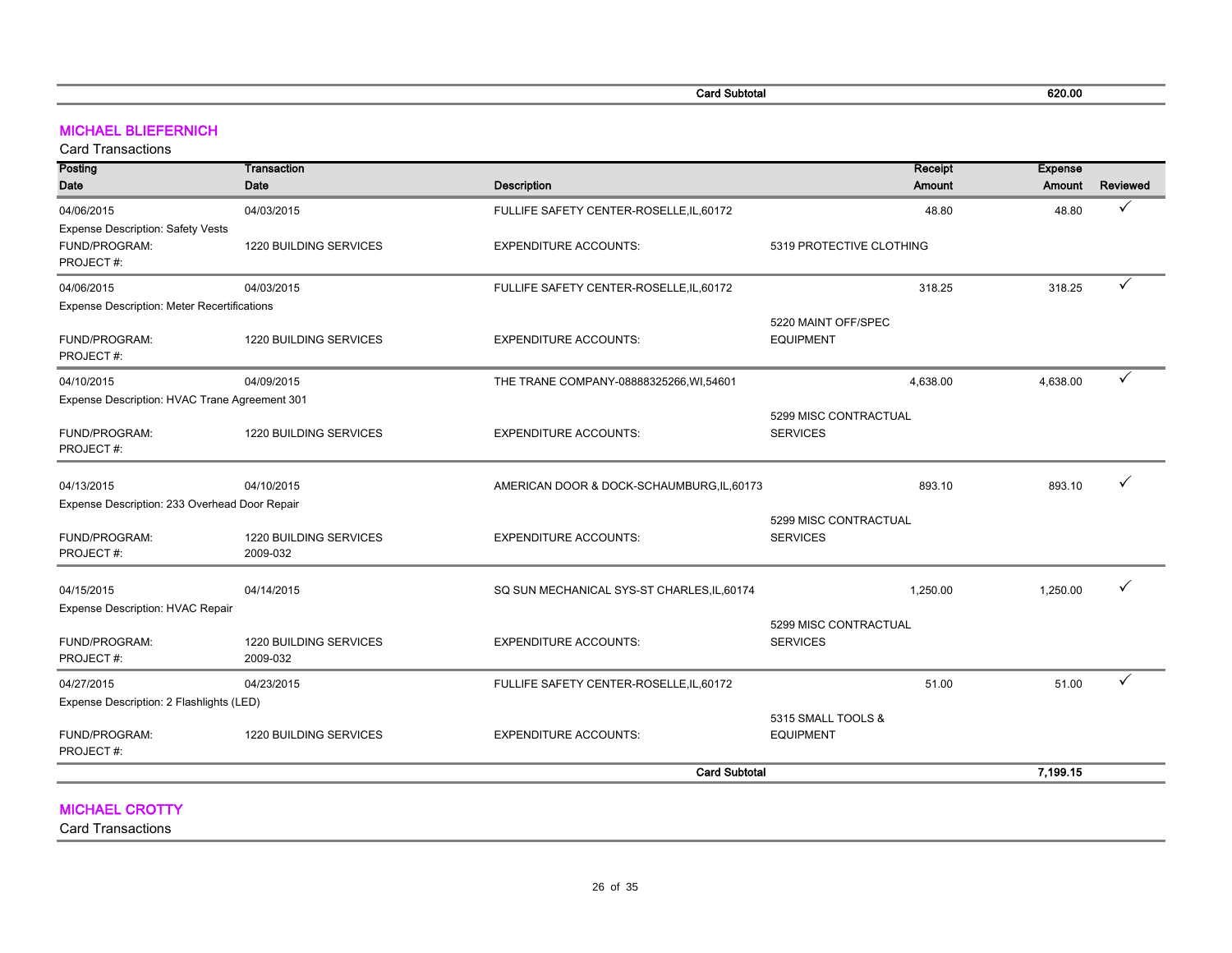| Posting                                        | Transaction               |                                          | Receipt                               | <b>Expense</b> |                 |
|------------------------------------------------|---------------------------|------------------------------------------|---------------------------------------|----------------|-----------------|
| Date                                           | Date                      | <b>Description</b>                       | <b>Amount</b>                         | Amount         | <b>Reviewed</b> |
| 04/06/2015                                     | 04/02/2015                | UNITED AIRLINES-800-932-2732, TX, 77002  | 25.00                                 | 25.00          | ✓               |
| Expense Description: NPELRA Conference Bag Fee |                           |                                          |                                       |                |                 |
| FUND/PROGRAM:                                  | 1800 HUMAN RESOURCES DEPT | <b>EXPENDITURE ACCOUNTS:</b>             | 5205 CONFERENCES &<br><b>MEETINGS</b> |                |                 |
| PROJECT#:                                      |                           |                                          |                                       |                |                 |
| 04/06/2015                                     | 04/03/2015                | BOXWOOD TECH-8884918833, MD, 21031       | 350.00                                | 350.00         | ✓               |
| Expense Description: IAEI Inspector Ad         |                           |                                          |                                       |                |                 |
| FUND/PROGRAM:<br>PROJECT#:                     | 1800 HUMAN RESOURCES DEPT | <b>EXPENDITURE ACCOUNTS:</b>             | 5201 ADVERTISING & PUBLISHING         |                |                 |
| 04/06/2015                                     | 04/03/2015                | HYATT HOTELS-SAVANNAH, GA, 31401         | 767.88                                | 767.88         | ✓               |
| Expense Description: NPELRA Conference Hotel   |                           |                                          |                                       |                |                 |
| FUND/PROGRAM:<br>PROJECT#:                     | 1800 HUMAN RESOURCES DEPT | <b>EXPENDITURE ACCOUNTS:</b>             | 5205 CONFERENCES &<br><b>MEETINGS</b> |                |                 |
| 04/07/2015                                     | 04/06/2015                | ZIPRECRUITER, INC.-8772521062, CA, 90401 | 99.00                                 | 99.00          | ✓               |
| Expense Description: Finance and CD Ads        |                           |                                          |                                       |                |                 |
| FUND/PROGRAM:<br>PROJECT#:                     | 1800 HUMAN RESOURCES DEPT | <b>EXPENDITURE ACCOUNTS:</b>             | 5205 CONFERENCES &<br><b>MEETINGS</b> |                |                 |
| 04/09/2015                                     | 04/07/2015                | WHEELING FLOWERS-WHEELING,IL,60090       | 148.95                                | 148.95         | ✓               |
| Expense Description: Funeral Flowers Kolssak   |                           |                                          |                                       |                |                 |
| FUND/PROGRAM:<br>PROJECT#:                     | 1800 HUMAN RESOURCES DEPT | <b>EXPENDITURE ACCOUNTS:</b>             | 5323 AWARDS/DECORATIONS               |                |                 |
| 04/27/2015                                     | 04/25/2015                | FIRERECRUIT-04159628327, CA, 94111       | 49.00                                 | 49.00          | ✓               |
| Expense Description: Fire Exam Ad              |                           |                                          |                                       |                |                 |
| FUND/PROGRAM:<br>PROJECT#:                     | 1800 HUMAN RESOURCES DEPT | <b>EXPENDITURE ACCOUNTS:</b>             | 5201 ADVERTISING & PUBLISHING         |                |                 |
| 04/28/2015                                     | 04/27/2015                | TEMPLEPUBLI-7035271901, VA, 22201        | 145.00                                | 145.00         | ✓               |
| Expense Description: Fire Exam Ad              |                           |                                          |                                       |                |                 |
| FUND/PROGRAM:<br>PROJECT#:                     | 1800 HUMAN RESOURCES DEPT | <b>EXPENDITURE ACCOUNTS:</b>             | 5201 ADVERTISING & PUBLISHING         |                |                 |
|                                                |                           | <b>Card Subtotal</b>                     |                                       | 1.584.83       |                 |
|                                                |                           |                                          |                                       |                |                 |

MICHAEL MONDSCHAIN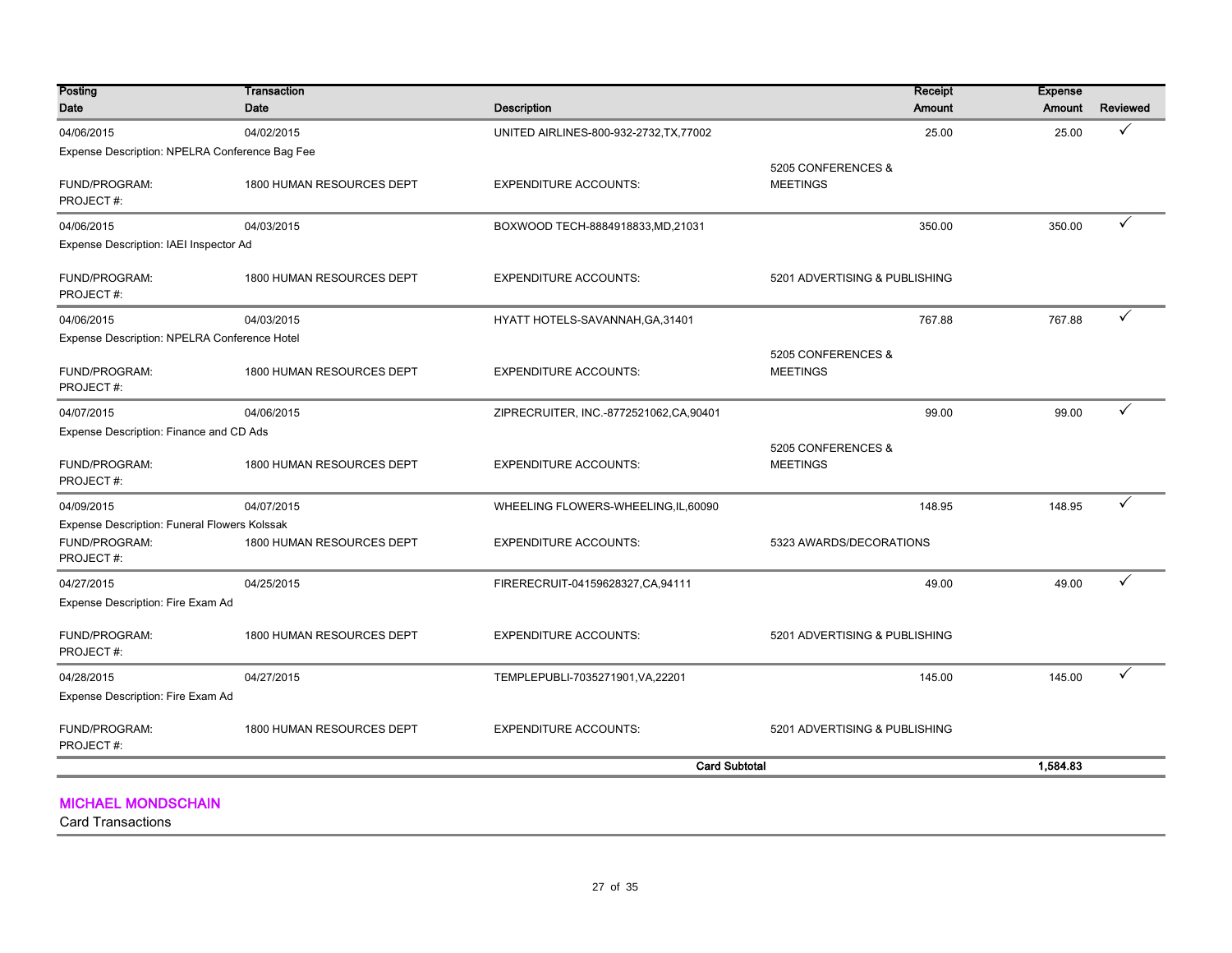| Posting                                  | Transaction             |                                            | Receipt                 | Expense |          |
|------------------------------------------|-------------------------|--------------------------------------------|-------------------------|---------|----------|
| Date                                     | Date                    | <b>Description</b>                         | Amount                  | Amount  | Reviewed |
| 04/23/2015                               | 04/22/2015              | JIMMY JOHNS - 1629 - M-WHEELING, IL, 60090 | 29.50                   | 29.50   |          |
| Expense Description: UB Interviews/Lunch |                         |                                            |                         |         |          |
| FUND/PROGRAM:                            | 1700 FINANCE DEPARTMENT | <b>EXPENDITURE ACCOUNTS:</b>               | 5105 TRAINING           |         |          |
| PROJECT#:                                |                         |                                            |                         |         |          |
|                                          |                         |                                            |                         |         |          |
| 04/24/2015                               | 04/23/2015              | GOVERNMENT FINANCE-312-977-9700,IL,60601   | 425.00                  | 425.00  |          |
| Expense Description: GFOA Budget Award   |                         |                                            |                         |         |          |
| FUND/PROGRAM:                            | 1700 FINANCE DEPARTMENT | <b>EXPENDITURE ACCOUNTS:</b>               | 5323 AWARDS/DECORATIONS |         |          |
| PROJECT#:                                |                         |                                            |                         |         |          |
|                                          |                         | <b>Card Subtotal</b>                       |                         | 454.50  |          |

#### MICHAEL SCHROEDER

| Posting                                                               | Transaction            |                                            |                                         | Receipt  | <b>Expense</b> |          |
|-----------------------------------------------------------------------|------------------------|--------------------------------------------|-----------------------------------------|----------|----------------|----------|
| Date                                                                  | Date                   | <b>Description</b>                         |                                         | Amount   | Amount         | Reviewed |
|                                                                       |                        | <b>MENARDS MOUNT PROSPECT-MT</b>           |                                         |          |                |          |
| 04/10/2015                                                            | 04/09/2015             | PROSPECT, IL, 60056                        |                                         | 413.45   | 413.45         |          |
| Expense Description: Window Shade & Cooler<br><b>Accounting Codes</b> |                        |                                            |                                         |          |                |          |
|                                                                       |                        |                                            | 5311 BLDG/GROUNDS                       |          |                |          |
| FUND/PROGRAM:<br>PROJECT#:                                            | 1220 BUILDING SERVICES | <b>EXPENDITURE ACCOUNTS:</b>               | <b>MAINTENANCE</b>                      |          |                |          |
| 04/13/2015                                                            | 04/11/2015             | ZORO TOOLS INC-855-2899676, IL, 60089      |                                         | 242.12   | 242.12         | ✓        |
| Expense Description: Wall Hydrant Repair Kit                          |                        |                                            |                                         |          |                |          |
| FUND/PROGRAM:<br>PROJECT#:                                            | 2200 FIRE DEPARTMENT   | <b>EXPENDITURE ACCOUNTS:</b>               | 5311 BLDG/GROUNDS<br><b>MAINTENANCE</b> |          |                |          |
|                                                                       |                        |                                            |                                         |          |                |          |
| 04/15/2015                                                            | 04/14/2015             | SHERWIN WILLIAMS #3711-WHEELING, IL, 60090 |                                         | 180.35   | 180.35         |          |
| Expense Description: 5 Gallons Paint                                  |                        |                                            |                                         |          |                |          |
| FUND/PROGRAM:<br>PROJECT#:                                            | 1220 BUILDING SERVICES | <b>EXPENDITURE ACCOUNTS:</b>               | 5311 BLDG/GROUNDS<br><b>MAINTENANCE</b> |          |                |          |
|                                                                       |                        | <b>MENARDS MOUNT PROSPECT-MT</b>           |                                         |          |                |          |
| 04/28/2015                                                            | 04/27/2015             | PROSPECT, IL, 60056                        |                                         | 23.48    | 23.48          |          |
| Expense Description: Paint & Finishes                                 |                        |                                            |                                         |          |                |          |
| FUND/PROGRAM:<br>PROJECT#:                                            | 1420 STREETS DIVISION  | <b>EXPENDITURE ACCOUNTS:</b>               | 5311 BLDG/GROUNDS<br><b>MAINTENANCE</b> |          |                |          |
| 05/04/2015                                                            | 04/30/2015             | AMERICAN DOOR & DOCK-SCHAUMBURG, IL, 60173 |                                         | 1.457.48 | 1.457.48       | ✓        |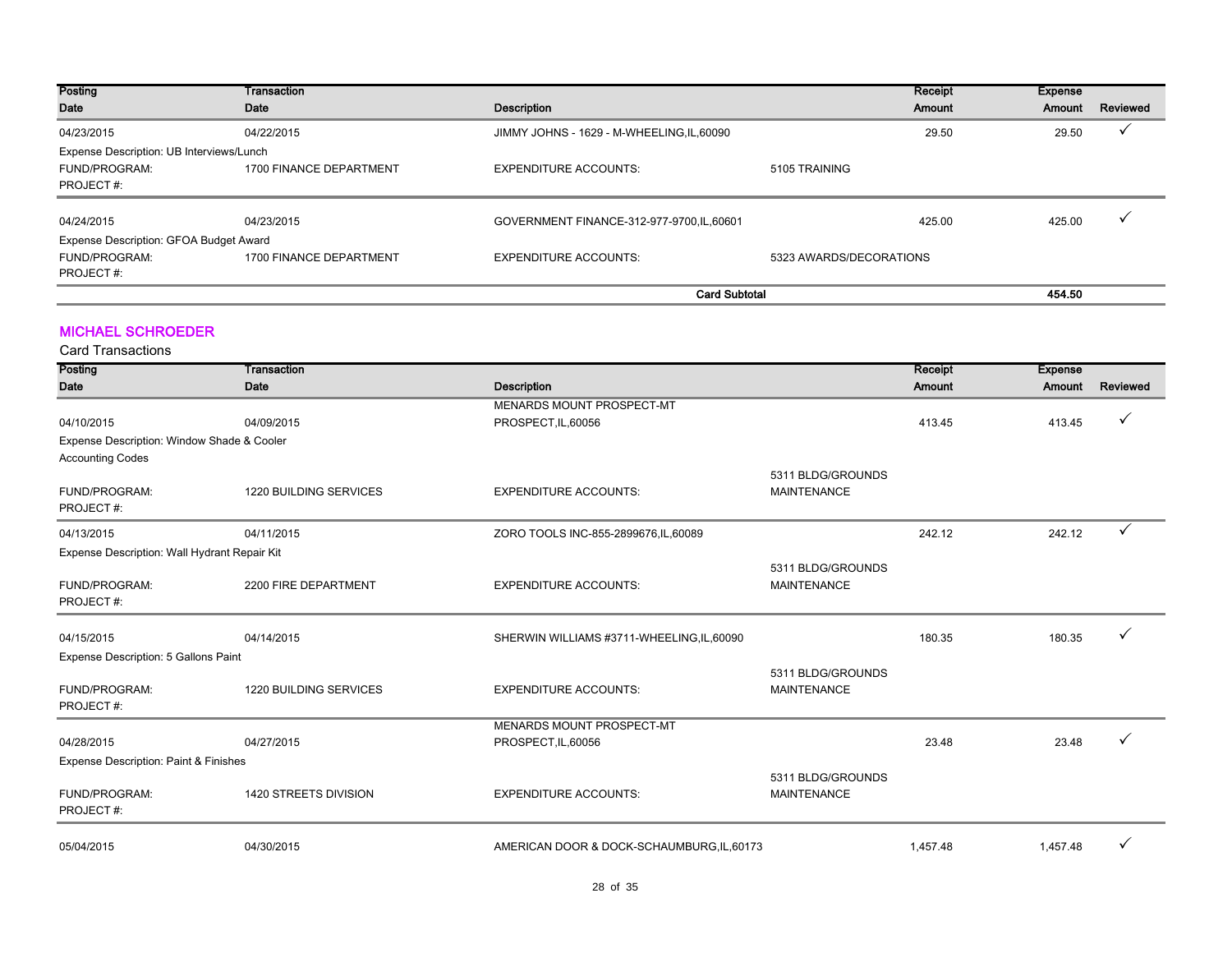Expense Description: Garage Door Repair

FUND/PROGRAM: 1220 BUILDING SERVICES EXPENDITURE ACCOUNTS: 5299 MISC CONTRACTUAL SERVICES

PROJECT #:

| <b>Card Subtotal</b><br>. | 2.316.88 |
|---------------------------|----------|

#### PETER RODGERS

Card Transactions

| Posting                                    | Transaction            |                                         | Receipt                      | <b>Expense</b> |          |
|--------------------------------------------|------------------------|-----------------------------------------|------------------------------|----------------|----------|
| Date                                       | Date                   | <b>Description</b>                      | Amount                       | Amount         | Reviewed |
|                                            |                        | ZIMMERMANN'S TRUE VALU-BUFFALO          |                              |                |          |
| 04/21/2015                                 | 04/20/2015             | GROVE, IL, 60089                        | 21.43                        | 21.43          |          |
| <b>Expense Description: Superglue</b>      |                        |                                         |                              |                |          |
| FUND/PROGRAM:                              | 2100 POLICE DEPARTMENT | <b>EXPENDITURE ACCOUNTS:</b>            | 5317 MISC OPERATING SUPPLIES |                |          |
| PROJECT#:                                  |                        |                                         |                              |                |          |
| 04/21/2015                                 | 04/20/2015             | WW GRAINGER-877-2022594, PA, 15201-1416 | 13.32                        | 13.32          |          |
| <b>Expense Description: Eyewash Bottle</b> |                        |                                         |                              |                |          |
| FUND/PROGRAM:                              | 2100 POLICE DEPARTMENT | <b>EXPENDITURE ACCOUNTS:</b>            | 5317 MISC OPERATING SUPPLIES |                |          |
| PROJECT#:                                  |                        |                                         |                              |                |          |
|                                            |                        | <b>Card Subtotal</b>                    |                              | 34.75          |          |

#### ROSE LEMANIS

| <b>Posting</b>                                | Transaction                   |                                               |                          | Receipt       | <b>Expense</b> |          |
|-----------------------------------------------|-------------------------------|-----------------------------------------------|--------------------------|---------------|----------------|----------|
| Date                                          | Date                          | Description                                   |                          | <b>Amount</b> | Amount         | Reviewed |
|                                               |                               | <b>AMAZON MKTPLACE PMTS-</b>                  |                          |               |                |          |
| 04/08/2015                                    | 04/08/2015                    | AMZN.COM/BILL, WA, 98109                      |                          | 29.96         | 29.96          | ✓        |
| <b>Expense Description: Retaining Clips</b>   |                               |                                               |                          |               |                |          |
|                                               |                               |                                               | 5311 BLDG/GROUNDS        |               |                |          |
| <b>FUND/PROGRAM:</b>                          | 1220 BUILDING SERVICES        | <b>EXPENDITURE ACCOUNTS:</b>                  | <b>MAINTENANCE</b>       |               |                |          |
| PROJECT#:                                     |                               |                                               |                          |               |                |          |
|                                               |                               |                                               |                          |               |                |          |
| 04/15/2015                                    | 04/14/2015                    | AMERICAN WATER WORKS A-866-5213595, IL, 60174 |                          | 144.00        | 144.00         |          |
| Expense Description: Distributn Conf-JW;JW;SK |                               |                                               |                          |               |                |          |
| FUND/PROGRAM:                                 | 4100 WATER DIVISION           | <b>EXPENDITURE ACCOUNTS:</b>                  | 5105 TRAINING            |               |                |          |
| PROJECT#:                                     |                               |                                               |                          |               |                |          |
|                                               |                               |                                               |                          |               |                |          |
| 04/16/2015                                    | 04/15/2015                    | GIH GLOBALINDUSTRIALEQ-800-645-2986,FL,33144  |                          | 26.31         | 26.31          |          |
| Expense Description: Biohazard Bags           |                               |                                               |                          |               |                |          |
| <b>FUND/PROGRAM:</b>                          | <b>1220 BUILDING SERVICES</b> | <b>EXPENDITURE ACCOUNTS:</b>                  | 5319 PROTECTIVE CLOTHING |               |                |          |
| PROJECT#:                                     |                               |                                               |                          |               |                |          |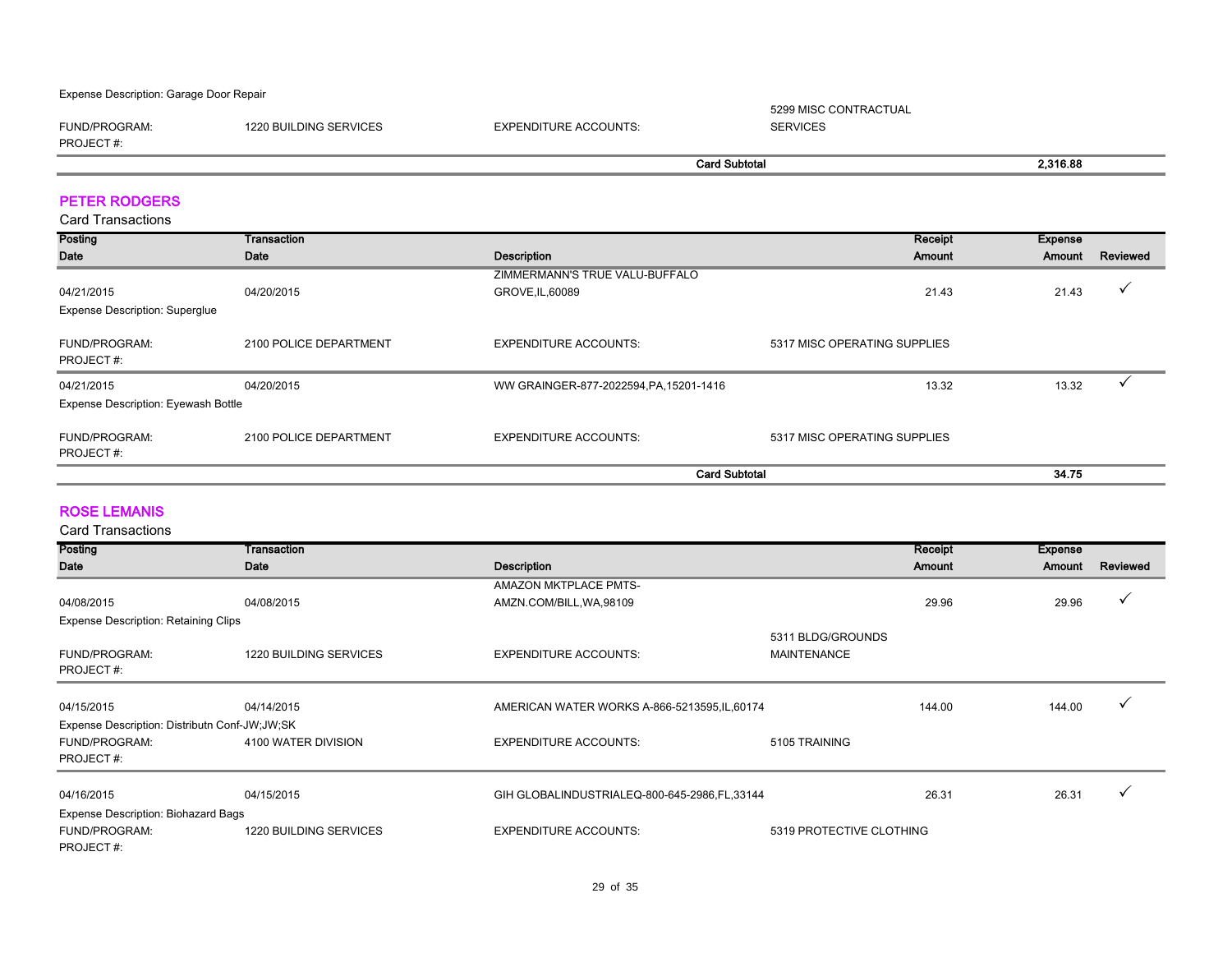| 04/17/2015<br>Expense Description: Biohazard Container                 | 04/16/2015             | GIH GLOBALINDUSTRIALEQ-800-645-2986,FL,33144 | 135.50                   | 27.10 | ✓            |
|------------------------------------------------------------------------|------------------------|----------------------------------------------|--------------------------|-------|--------------|
| FUND/PROGRAM:<br>PROJECT#:                                             | 1240 FLEET SERVICES    | <b>EXPENDITURE ACCOUNTS:</b>                 | 5319 PROTECTIVE CLOTHING |       |              |
| 04/17/2015                                                             | 04/16/2015             | GIH GLOBALINDUSTRIALEQ-800-645-2986,FL,33144 | 135.50                   | 27.10 | ✓            |
| Expense Description: Biohazard Container<br>FUND/PROGRAM:<br>PROJECT#: | 4100 WATER DIVISION    | <b>EXPENDITURE ACCOUNTS:</b>                 | 5319 PROTECTIVE CLOTHING |       |              |
| 04/17/2015                                                             | 04/16/2015             | GIH GLOBALINDUSTRIALEQ-800-645-2986,FL,33144 | 135.50                   | 27.10 | $\checkmark$ |
| Expense Description: Biohazard Container<br>FUND/PROGRAM:<br>PROJECT#: | 4200 SEWER DIVISION    | <b>EXPENDITURE ACCOUNTS:</b>                 | 5319 PROTECTIVE CLOTHING |       |              |
| 04/17/2015                                                             | 04/16/2015             | GIH GLOBALINDUSTRIALEQ-800-645-2986,FL,33144 | 135.50                   | 27.10 | $\checkmark$ |
| Expense Description: Biohazard Container<br>FUND/PROGRAM:<br>PROJECT#: | 1420 STREETS DIVISION  | <b>EXPENDITURE ACCOUNTS:</b>                 | 5319 PROTECTIVE CLOTHING |       |              |
| 04/17/2015                                                             | 04/16/2015             | GIH GLOBALINDUSTRIALEQ-800-645-2986,FL,33144 | 135.50                   | 27.10 | ✓            |
| Expense Description: Biohazard Container<br>FUND/PROGRAM:<br>PROJECT#: | 1430 FORESTRY DIVISION | <b>EXPENDITURE ACCOUNTS:</b>                 | 5319 PROTECTIVE CLOTHING |       |              |
| 04/20/2015                                                             | 04/17/2015             | SETON IDENTIFICATION P-02034888059.CT.06405  | 46.93                    | 7.82  | ✓            |
| <b>Expense Description: AED Signs</b><br>FUND/PROGRAM:<br>PROJECT#:    | 1220 BUILDING SERVICES | <b>EXPENDITURE ACCOUNTS:</b>                 | 5319 PROTECTIVE CLOTHING |       |              |
| 04/20/2015                                                             | 04/17/2015             | SETON IDENTIFICATION P-02034888059,CT,06405  | 46.93                    | 7.82  | ✓            |
| Expense Description: AED Signs<br>FUND/PROGRAM:<br>PROJECT#:           | 4200 SEWER DIVISION    | <b>EXPENDITURE ACCOUNTS:</b>                 | 5319 PROTECTIVE CLOTHING |       |              |
| 04/20/2015                                                             | 04/17/2015             | SETON IDENTIFICATION P-02034888059,CT,06405  | 46.93                    | 7.82  | $\checkmark$ |
| Expense Description: AED Signs<br>FUND/PROGRAM:<br>PROJECT#:           | 1240 FLEET SERVICES    | <b>EXPENDITURE ACCOUNTS:</b>                 | 5319 PROTECTIVE CLOTHING |       |              |
| 04/20/2015                                                             | 04/17/2015             | SETON IDENTIFICATION P-02034888059,CT,06405  | 46.93                    | 7.82  | ✓            |
| Expense Description: AED Signs<br>FUND/PROGRAM:                        | 4100 WATER DIVISION    | <b>EXPENDITURE ACCOUNTS:</b>                 | 5319 PROTECTIVE CLOTHING |       |              |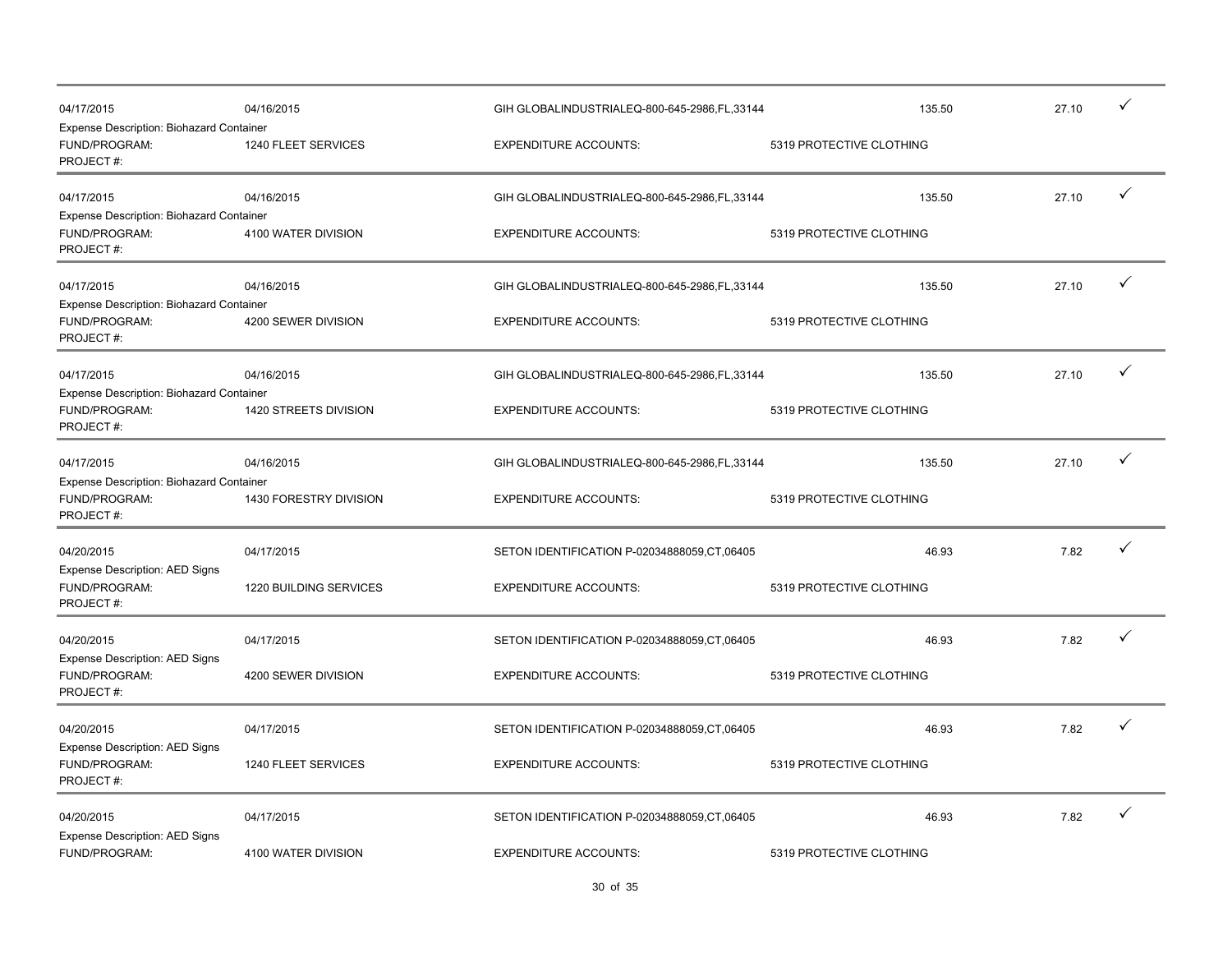PROJECT #:

| 04/20/2015<br><b>Expense Description: AED Signs</b>                       | 04/17/2015                            | SETON IDENTIFICATION P-02034888059,CT,06405       |                            | 46.93 | 7.82  |              |
|---------------------------------------------------------------------------|---------------------------------------|---------------------------------------------------|----------------------------|-------|-------|--------------|
| FUND/PROGRAM:<br>PROJECT#:                                                | 1420 STREETS DIVISION                 | <b>EXPENDITURE ACCOUNTS:</b>                      | 5319 PROTECTIVE CLOTHING   |       |       |              |
| 04/20/2015<br><b>Expense Description: AED Signs</b>                       | 04/17/2015                            | SETON IDENTIFICATION P-02034888059,CT,06405       |                            | 46.93 | 7.83  | ✓            |
| FUND/PROGRAM:<br>PROJECT#:                                                | 1430 FORESTRY DIVISION                | <b>EXPENDITURE ACCOUNTS:</b>                      | 5319 PROTECTIVE CLOTHING   |       |       |              |
| 04/20/2015<br>Expense Description: Cell Phone Case                        | 04/19/2015                            | AMAZON MKTPLACE PMTS-<br>AMZN.COM/BILL, WA, 98109 |                            | 14.55 | 14.55 | ✓            |
| FUND/PROGRAM:<br>PROJECT#:                                                | <b>1500 PUBLIC WORKS ADMINISTRATI</b> | <b>EXPENDITURE ACCOUNTS:</b>                      | 5221 MAINT RADIO EQUIPMENT |       |       |              |
| 04/21/2015                                                                | 04/20/2015                            | OFFICE DEPOT #1105-800-463-3768,IL,60188          |                            | 75.49 | 75.49 | $\checkmark$ |
| <b>Expense Description: Office Supplies</b><br>FUND/PROGRAM:<br>PROJECT#: | <b>1500 PUBLIC WORKS ADMINISTRATI</b> | <b>EXPENDITURE ACCOUNTS:</b>                      | 5318 OFFICE SUPPLIES       |       |       |              |
| 04/23/2015<br>Expense Description: Cell Phone Case                        | 04/23/2015                            | AMAZON MKTPLACE PMTS-<br>AMZN.COM/BILL, WA, 98109 |                            | 55.96 | 55.96 | ✓            |
| FUND/PROGRAM:<br>PROJECT#:                                                | 1500 PUBLIC WORKS ADMINISTRATI        | <b>EXPENDITURE ACCOUNTS:</b>                      | 5221 MAINT RADIO EQUIPMENT |       |       |              |
| 04/24/2015                                                                | 04/24/2015                            | AED SUPERSTORE-WOODRUFF, WI, 54568                |                            | 56.69 | 9.45  | ✓            |
| <b>Expense Description: CPR Masks</b><br>FUND/PROGRAM:<br>PROJECT#:       | 1220 BUILDING SERVICES                | <b>EXPENDITURE ACCOUNTS:</b>                      | 5319 PROTECTIVE CLOTHING   |       |       |              |
| 04/24/2015                                                                | 04/24/2015                            | AED SUPERSTORE-WOODRUFF, WI, 54568                |                            | 56.69 | 9.45  | ✓            |
| <b>Expense Description: CPR Masks</b><br>FUND/PROGRAM:<br>PROJECT#:       | 1240 FLEET SERVICES                   | <b>EXPENDITURE ACCOUNTS:</b>                      | 5319 PROTECTIVE CLOTHING   |       |       |              |
| 04/24/2015                                                                | 04/24/2015                            | AED SUPERSTORE-WOODRUFF, WI, 54568                |                            | 56.69 | 9.45  | ✓            |
| <b>Expense Description: CPR Masks</b><br>FUND/PROGRAM:<br>PROJECT#:       | 1420 STREETS DIVISION                 | <b>EXPENDITURE ACCOUNTS:</b>                      | 5319 PROTECTIVE CLOTHING   |       |       |              |
| 04/24/2015                                                                | 04/24/2015                            | AED SUPERSTORE-WOODRUFF, WI, 54568                |                            | 56.69 | 9.45  | ✓            |
| <b>Expense Description: CPR Masks</b><br>FUND/PROGRAM:                    | <b>1430 FORESTRY DIVISION</b>         | <b>EXPENDITURE ACCOUNTS:</b>                      | 5319 PROTECTIVE CLOTHING   |       |       |              |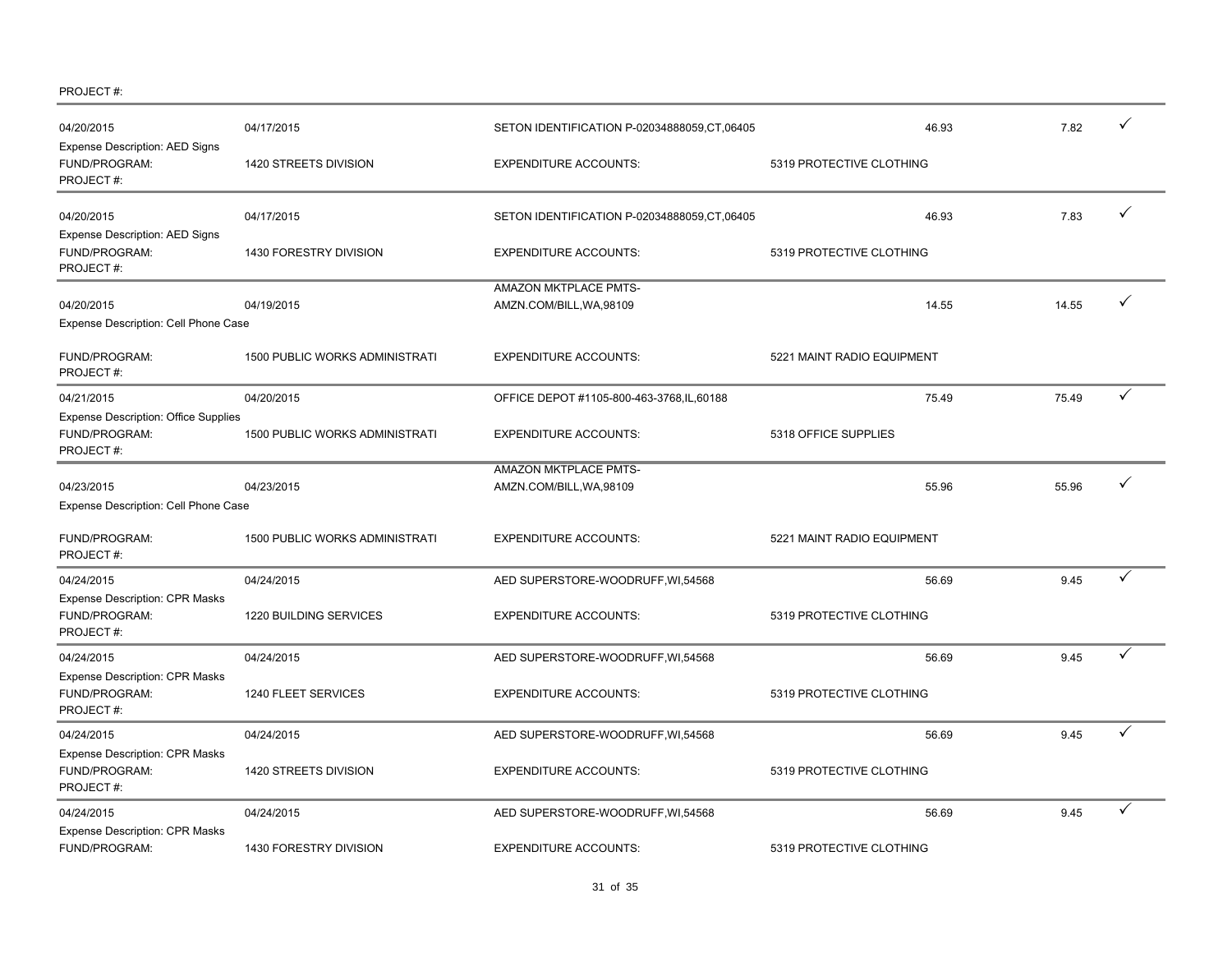#### PROJECT #:

| 04/24/2015                                                                       | 04/24/2015                            | AED SUPERSTORE-WOODRUFF, WI, 54568         |                          | 56.69 | 9.45   |  |
|----------------------------------------------------------------------------------|---------------------------------------|--------------------------------------------|--------------------------|-------|--------|--|
| <b>Expense Description: CPR Masks</b><br>FUND/PROGRAM:<br>PROJECT#:              | 4100 WATER DIVISION                   | <b>EXPENDITURE ACCOUNTS:</b>               | 5319 PROTECTIVE CLOTHING |       |        |  |
| 04/24/2015                                                                       | 04/24/2015                            | AED SUPERSTORE-WOODRUFF, WI, 54568         |                          | 56.69 | 9.44   |  |
| <b>Expense Description: CPR Masks</b><br>FUND/PROGRAM:<br>PROJECT#:              | 4200 SEWER DIVISION                   | <b>EXPENDITURE ACCOUNTS:</b>               | 5319 PROTECTIVE CLOTHING |       |        |  |
| 04/29/2015                                                                       | 04/28/2015                            | OFFICE DEPOT #1105-800-463-3768, IL, 60188 |                          | 21.63 | 21.63  |  |
| <b>Expense Description: Office Supplies</b><br>FUND/PROGRAM:<br><b>PROJECT#:</b> | <b>1500 PUBLIC WORKS ADMINISTRATI</b> | <b>EXPENDITURE ACCOUNTS:</b>               | 5318 OFFICE SUPPLIES     |       |        |  |
|                                                                                  |                                       | <b>Card Subtotal</b>                       |                          |       | 607.02 |  |

#### **SCOTT WILSON**

Card Transactions

| Posting                                            | <b>Transaction</b>     |                                | Receipt                  | <b>Expense</b> |          |
|----------------------------------------------------|------------------------|--------------------------------|--------------------------|----------------|----------|
| Date                                               | Date                   | <b>Description</b>             | Amount                   | Amount         | Reviewed |
|                                                    |                        | EL COR INDUSTRIES INC-PROSPECT |                          |                |          |
| 04/17/2015                                         | 04/15/2015             | <b>HEIG, IL, 60070</b>         | 88.20                    | 88.20          |          |
| Expense Description: Toggle Switch/Engine 42       |                        |                                |                          |                |          |
| FUND/PROGRAM:                                      | 2200 FIRE DEPARTMENT   | <b>EXPENDITURE ACCOUNTS:</b>   | 5310 VEHICLE MAINTENANCE |                |          |
| PROJECT#:                                          |                        |                                |                          |                |          |
|                                                    |                        | EL COR INDUSTRIES INC-PROSPECT |                          |                |          |
| 04/17/2015                                         | 04/15/2015             | <b>HEIG, IL, 60070</b>         | 326.39                   | 326.39         |          |
| <b>Expense Description: Electrical Supplies-PD</b> |                        |                                |                          |                |          |
| FUND/PROGRAM:                                      | 2100 POLICE DEPARTMENT | <b>EXPENDITURE ACCOUNTS:</b>   | 5310 VEHICLE MAINTENANCE |                |          |
| PROJECT#:                                          |                        |                                |                          |                |          |
|                                                    |                        | EL COR INDUSTRIES INC-PROSPECT |                          |                |          |
| 04/17/2015                                         | 04/15/2015             | <b>HEIG, IL, 60070</b>         | 202.26                   | 202.26         |          |
| Expense Description: Worklight for Ut Div.         |                        |                                |                          |                |          |
| FUND/PROGRAM:                                      | 4100 WATER DIVISION    | <b>EXPENDITURE ACCOUNTS:</b>   | 5310 VEHICLE MAINTENANCE |                |          |
| PROJECT#:                                          |                        |                                |                          |                |          |
|                                                    |                        | EL COR INDUSTRIES INC-PROSPECT |                          |                |          |
| 04/17/2015                                         | 04/15/2015             | <b>HEIG, IL, 60070</b>         | 79.24                    | 79.24          | v        |
| Expense Description: Master Bat Discnct Switch     |                        |                                |                          |                |          |
| FUND/PROGRAM:                                      | 2200 FIRE DEPARTMENT   | <b>EXPENDITURE ACCOUNTS:</b>   | 5310 VEHICLE MAINTENANCE |                |          |
| PROJECT#:                                          |                        |                                |                          |                |          |
|                                                    |                        |                                | <b>Card Subtotal</b>     | 696.09         |          |

**SEAN LINDSAY**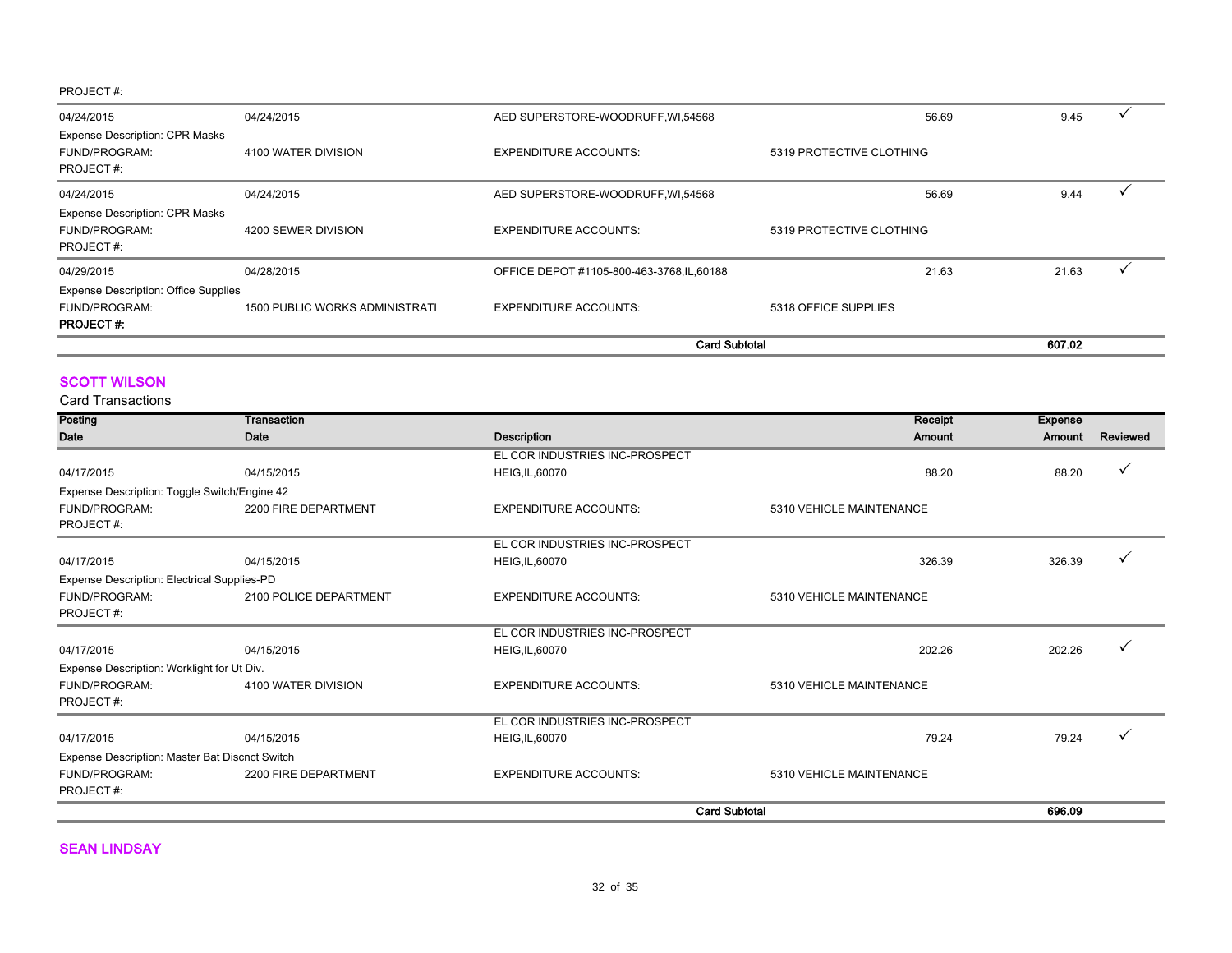#### Card Transactions

| Posting                                    | Transaction                   |                                                |                                         | Receipt       | <b>Expense</b> |          |
|--------------------------------------------|-------------------------------|------------------------------------------------|-----------------------------------------|---------------|----------------|----------|
| Date                                       | Date                          | <b>Description</b>                             |                                         | <b>Amount</b> | Amount         | Reviewed |
|                                            |                               |                                                |                                         |               |                |          |
| 04/23/2015                                 | 04/22/2015                    | CARRIER CORP - CML SVC-315-432-6206, NY, 13221 |                                         | 1,075.00      | 1,075.00       |          |
| Expense Description: Humidifier Repair #24 |                               |                                                |                                         |               |                |          |
| FUND/PROGRAM:<br>PROJECT#:                 | 2200 FIRE DEPARTMENT          | <b>EXPENDITURE ACCOUNTS:</b>                   | 5311 BLDG/GROUNDS<br><b>MAINTENANCE</b> |               |                |          |
| 04/23/2015                                 | 04/22/2015                    | BERLAND'S INC-LOMBARD, IL, 60148               |                                         | 249.99        | 249.99         |          |
| Expense Description: Core bit and adaptor  |                               |                                                |                                         |               |                |          |
| FUND/PROGRAM:<br>PROJECT#:                 | 1430 FORESTRY DIVISION        | <b>EXPENDITURE ACCOUNTS:</b>                   | 5311 BLDG/GROUNDS<br><b>MAINTENANCE</b> |               |                |          |
|                                            |                               | PIEDMONT PLASTICS CG #-                        |                                         |               |                |          |
| 05/01/2015                                 | 04/29/2015                    | WHEELING, IL, 600906434                        |                                         | 1,139.05      | 1,139.05       |          |
| <b>Expense Description: Bollard Lenses</b> |                               |                                                |                                         |               |                |          |
|                                            |                               |                                                | 5311 BLDG/GROUNDS                       |               |                |          |
| FUND/PROGRAM:<br>PROJECT#:                 | <b>1220 BUILDING SERVICES</b> | <b>EXPENDITURE ACCOUNTS:</b>                   | <b>MAINTENANCE</b>                      |               |                |          |
|                                            |                               |                                                | <b>Card Subtotal</b>                    |               | 2,464.04       |          |

#### SHARI MATTHEWS HUIZAR

| <b>Card Transactions</b>                       |                               |                                |                              |         |                          |
|------------------------------------------------|-------------------------------|--------------------------------|------------------------------|---------|--------------------------|
| Posting                                        | Transaction                   |                                | Receipt                      | Expense |                          |
| Date                                           | Date                          | Description                    | <b>Amount</b>                | Amount  | Reviewed                 |
|                                                |                               | THE WEBSTAURANT STORE-717-392- |                              |         |                          |
| 05/04/2015                                     | 05/01/2015                    | 7472, PA, 17602                | 31.62                        | 31.62   | $\overline{\phantom{a}}$ |
| Expense Description: Kitchen Food Thermometers |                               |                                |                              |         |                          |
| FUND/PROGRAM:<br>PROJECT#:                     | 1320 SENIOR CITIZENS SERVICES | <b>EXPENDITURE ACCOUNTS:</b>   | 5317 MISC OPERATING SUPPLIES |         |                          |
|                                                |                               |                                | <b>Card Subtotal</b>         | 31.62   |                          |

#### THOMAS LUEDERS

| <b>Posting</b><br><b>Date</b>                             | Transaction<br>Date | Description                                 | Receipt<br><b>Amount</b>  | Expense<br>Amount | Reviewed |
|-----------------------------------------------------------|---------------------|---------------------------------------------|---------------------------|-------------------|----------|
| 04/13/2015<br>Expense Description: Chemical Sprays & Lube | 04/09/2015          | CERTIFIED LABORATORIES-972-4380391,TX,75062 | 2.221.84                  | 2.221.84          |          |
| FUND/PROGRAM:                                             | 4100 WATER DIVISION | <b>EXPENDITURE ACCOUNTS:</b>                | 5301 AUTO PETROL PRODUCTS |                   |          |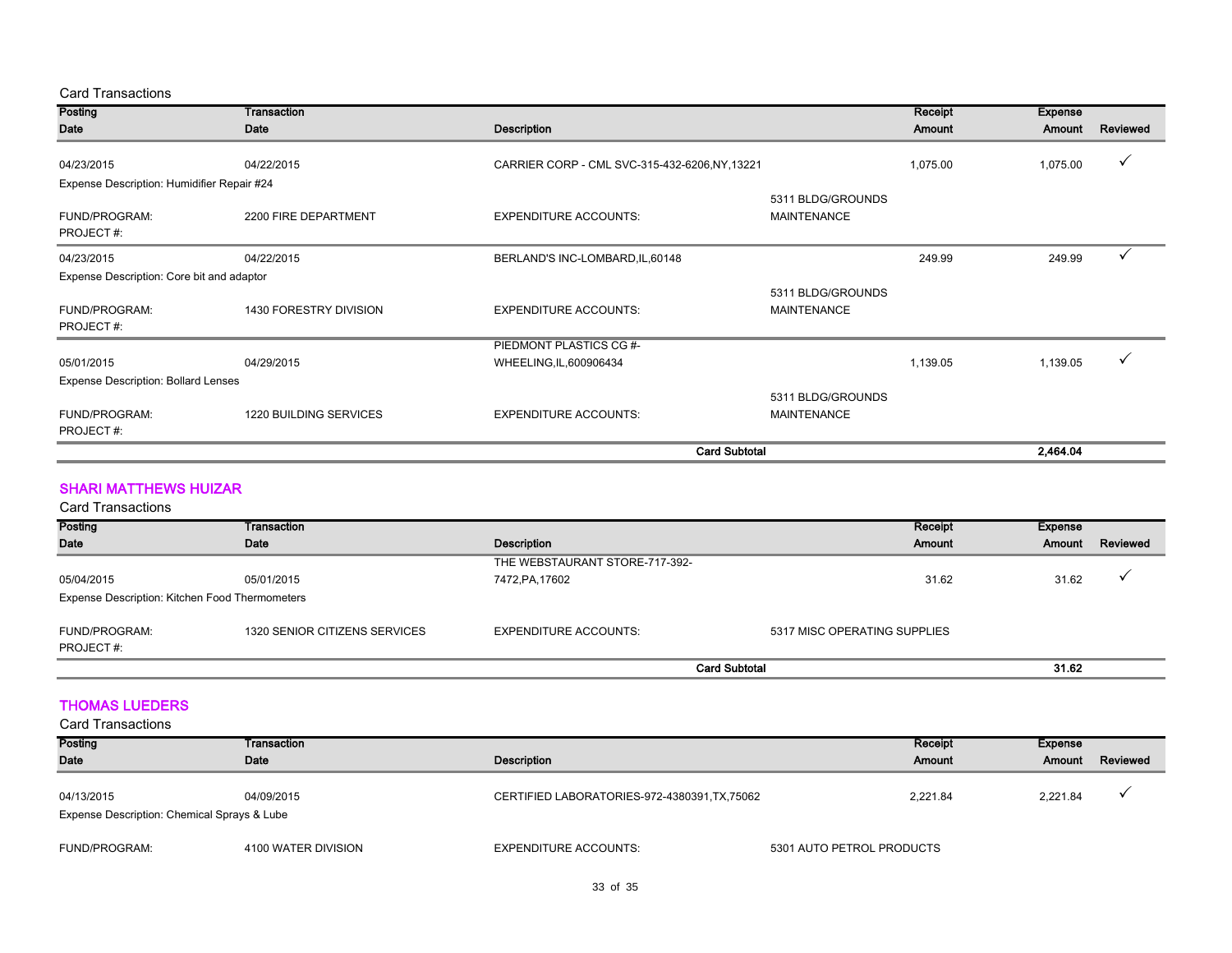#### PROJECT #:

| 04/16/2015                                     | 04/15/2015          | CERTIFIED LABORATORIES-972-4380391, TX, 75062 | 184.72                   | 184.72   |  |
|------------------------------------------------|---------------------|-----------------------------------------------|--------------------------|----------|--|
| <b>Expense Description: Technicians Gloves</b> |                     |                                               |                          |          |  |
| FUND/PROGRAM:                                  | 4200 SEWER DIVISION | <b>EXPENDITURE ACCOUNTS:</b>                  | 5319 PROTECTIVE CLOTHING |          |  |
| PROJECT#:                                      |                     |                                               |                          |          |  |
|                                                |                     | <b>Card Subtotal</b>                          |                          | 2.406.56 |  |

#### TY JOHNSON

Card Transactions

| Posting                                              | <b>Transaction</b>                 |                                             |                                          | Receipt       | <b>Expense</b> |          |
|------------------------------------------------------|------------------------------------|---------------------------------------------|------------------------------------------|---------------|----------------|----------|
| <b>Date</b>                                          | Date                               | <b>Description</b>                          |                                          | <b>Amount</b> | Amount         | Reviewed |
| 04/06/2015<br><b>Expense Description: Elec Parts</b> | 04/02/2015                         | HERBERT FLAKE CO LT-713-926-3200, TX, 77023 |                                          | 510.68        | 510.68         |          |
| <b>FUND/PROGRAM:</b><br>PROJECT#:                    | 2100 POLICE DEPARTMENT             | <b>EXPENDITURE ACCOUNTS:</b>                | 5220 MAINT OFF/SPEC<br><b>EQUIPMENT</b>  |               |                |          |
|                                                      |                                    | BANNER PLUMBING SUPPLY-BUFFALO              |                                          |               |                |          |
| 04/13/2015                                           | 04/10/2015                         | GROVE, IL, 60089                            |                                          | 139.97        | 139.97         |          |
| <b>Expense Description: Plumbing Supplies</b>        |                                    |                                             |                                          |               |                |          |
| FUND/PROGRAM:<br>PROJECT#:                           | 1220 BUILDING SERVICES             | <b>EXPENDITURE ACCOUNTS:</b>                | 5311 BLDG/GROUNDS<br><b>MAINTENANCE</b>  |               |                |          |
| 04/27/2015                                           | 04/24/2015                         | HERBERT FLAKE CO LT-713-926-3200, TX, 77023 |                                          | 151.08        | 151.08         |          |
| <b>Expense Description: Exit Alarm</b>               |                                    |                                             |                                          |               |                |          |
| FUND/PROGRAM:<br>PROJECT#:                           | 1220 BUILDING SERVICES             | <b>EXPENDITURE ACCOUNTS:</b>                | 5311 BLDG/GROUNDS<br><b>MAINTENANCE</b>  |               |                |          |
| 04/30/2015                                           | 04/28/2015                         | AMERICAN DOOR & DOCK-SCHAUMBURG, IL, 60173  |                                          | 3,825.00      | 3,825.00       |          |
| Expense Description: Overhead Garage Door            |                                    |                                             |                                          |               |                |          |
| FUND/PROGRAM:<br>PROJECT#:                           | 1220 BUILDING SERVICES<br>2009-032 | <b>EXPENDITURE ACCOUNTS:</b>                | 5299 MISC CONTRACTUAL<br><b>SERVICES</b> |               |                |          |
|                                                      |                                    | <b>Card Subtotal</b>                        |                                          |               | 4,626.73       |          |

#### VINCENT HOFFMAN

| Posting    | Transaction |                                         | Receipt | <b>Expense</b> |          |
|------------|-------------|-----------------------------------------|---------|----------------|----------|
| Date       | Date        | <b>Description</b>                      | Amount  | Amount         | Reviewed |
| 04/06/2015 | 04/03/2015  | WW GRAINGER-877-2022594, PA, 15201-1416 | 43.84   | 43.84          |          |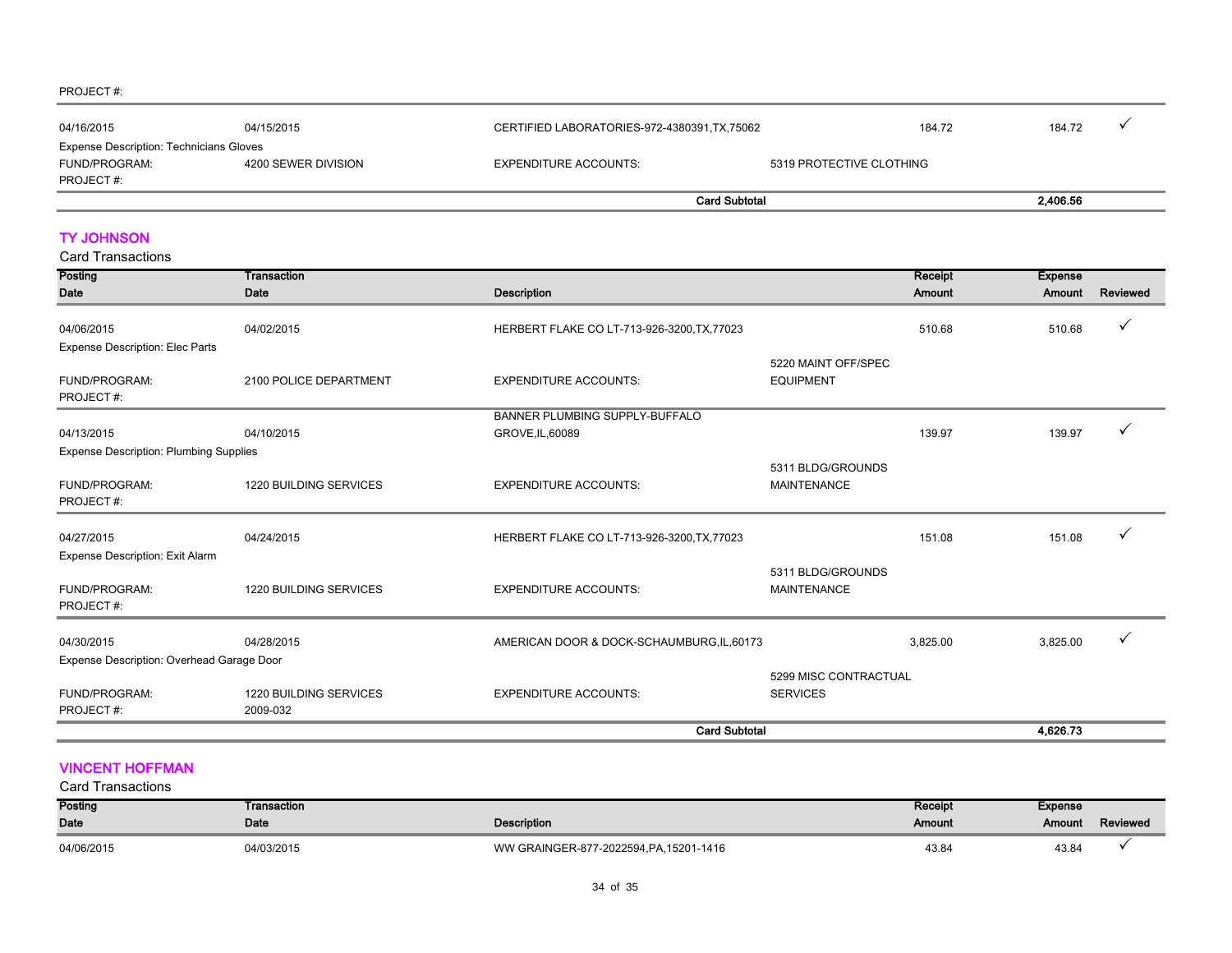Expense Description: Streetlight Bulbs

|                                                                         |                               | <b>Card Subtotal</b>                              |                                         |        | 618.99 |              |
|-------------------------------------------------------------------------|-------------------------------|---------------------------------------------------|-----------------------------------------|--------|--------|--------------|
| FUND/PROGRAM:<br>PROJECT#:                                              | 1430 FORESTRY DIVISION        | <b>EXPENDITURE ACCOUNTS:</b>                      | 5311 BLDG/GROUNDS<br><b>MAINTENANCE</b> |        |        |              |
| 04/15/2015<br><b>Expense Description: Grass Seed</b>                    | 04/14/2015                    | ARTHUR CLESEN - MA-LINCOLNSHIRE, IL, 60069        |                                         | 200.00 | 200.00 | $\checkmark$ |
| FUND/PROGRAM:<br>PROJECT#:                                              | 1430 FORESTRY DIVISION        | <b>EXPENDITURE ACCOUNTS:</b>                      | 5317 MISC OPERATING SUPPLIES            |        |        |              |
| 04/14/2015<br>Expense Description: Seedling Trees-Arbor Day             | 04/13/2015                    | RED'S GARDEN CENTER, I-NORTHBROOK, IL, 60062      |                                         | 178.50 | 178.50 | ✓            |
| <b>Expense Description: Mail Box Post</b><br>FUND/PROGRAM:<br>PROJECT#: | 0051 LIABILITY INSURANCE FUND | <b>EXPENDITURE ACCOUNTS:</b>                      | 5272 INSURANCE CLAIMS                   |        |        |              |
| 04/10/2015                                                              | 04/08/2015                    | THE HOME DEPOT 1913-MT<br>PROSPECT, IL, 600560000 |                                         | 8.97   | 8.97   |              |
| FUND/PROGRAM:<br>PROJECT#:                                              | 1430 FORESTRY DIVISION        | <b>EXPENDITURE ACCOUNTS:</b>                      | 5311 BLDG/GROUNDS<br><b>MAINTENANCE</b> |        |        |              |
| 04/08/2015<br><b>Expense Description: Grass Seed</b>                    | 04/07/2015                    | ARTHUR CLESEN - MA-LINCOLNSHIRE, IL, 60069        |                                         | 100.00 | 100.00 |              |
| FUND/PROGRAM:<br>PROJECT#:                                              | 0011 MFT                      | <b>EXPENDITURE ACCOUNTS:</b>                      | 5251 STREET LIGHT<br><b>MAINTENANCE</b> |        |        |              |
| 04/06/2015<br><b>Expense Description: Streetlight Bulbs</b>             | 04/03/2015                    | WW GRAINGER-877-2022594, PA, 15201-1416           |                                         | 87.68  | 87.68  | $\checkmark$ |
| FUND/PROGRAM:<br>PROJECT#:                                              | 0011 MFT                      | <b>EXPENDITURE ACCOUNTS:</b>                      | <b>MAINTENANCE</b>                      |        |        |              |
|                                                                         |                               |                                                   | 5251 STREET LIGHT                       |        |        |              |

Report Run By: Nancy Hoppe (NHOPPE, Company Program Administrator)

© 1994-2015. MasterCard. All rights reserved.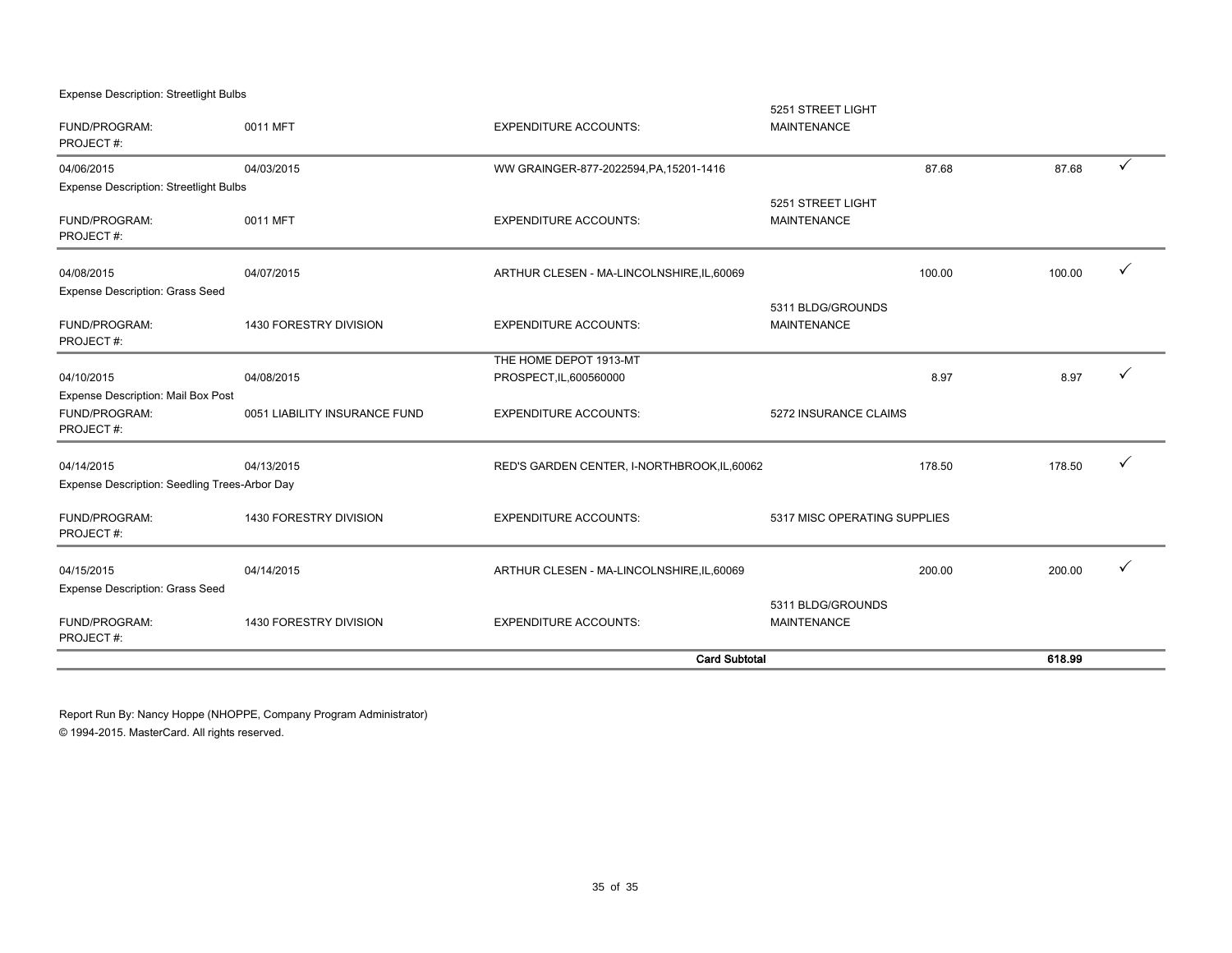# **Village of Wheeling Payroll Summary**

## **Pay Period Ended 07/03/2015**

| <b>Fund Number</b> | Fund                            | <b>Salaries</b> | <b>Benefits</b> | <b>Total Payroll</b> |
|--------------------|---------------------------------|-----------------|-----------------|----------------------|
|                    |                                 |                 |                 |                      |
| 01                 | <b>General Fund</b>             | 773,009.73      | 67,516.35       | 840,526.08           |
| 31                 | Crossroad TIF                   | 649.08          | 128.22          | 777.30               |
| 32                 | South 2 TIF                     | 649.10          | 128.19          | 777.29               |
| 35                 | <b>Town Center 2 TIF</b>        | 649.08          | 128.22          | 777.30               |
| 36                 | Southeast 2 TIF                 | 649.08          | 128.22          | 777.30               |
| 39                 | North TIF                       | 649.08          | 128.22          | 777.30               |
| 40                 | Water & Sewer Fund              | 57,405.74       | 10,864.07       | 68,269.81            |
| 55                 | <b>Grant Fund</b>               | 3,793.54        | 698.78          | 4,492.32             |
|                    |                                 |                 |                 |                      |
|                    | <b>Total Gross Payroll</b>      | 837,454.43      | 79,720.27       | 917,174.70           |
|                    |                                 |                 |                 |                      |
|                    | <b>Total Payroll Deductions</b> | 280, 257. 32    | 79,720.27       | 359,977.59           |
|                    |                                 |                 |                 |                      |
|                    | <b>Total Net Payroll</b>        | 557, 197. 11    | 0.00            | 557,197.11           |
|                    |                                 |                 |                 |                      |
|                    |                                 |                 |                 |                      |
|                    | <b>Payroll Checks</b>           | 0.00            |                 |                      |
|                    |                                 |                 |                 |                      |
|                    | <b>Direct Deposits</b>          | 557,197.11      |                 |                      |
|                    |                                 |                 |                 |                      |
|                    | <b>Total Net Payroll</b>        | 557, 197. 11    |                 |                      |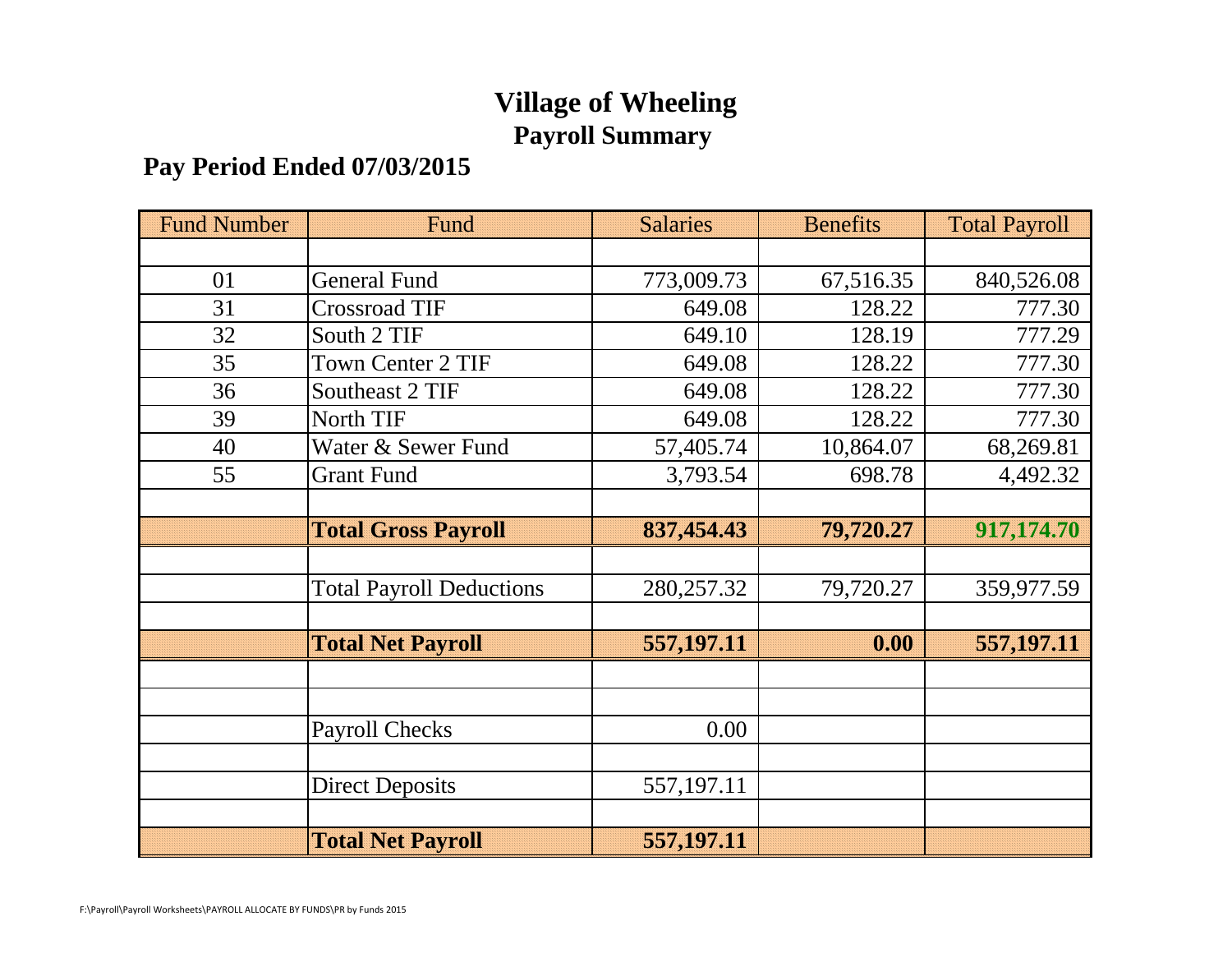# **Village of Wheeling Payroll Summary**

# **Pay Period Ended 07/17/2015**

| <b>Fund Number</b> | Fund                            | <b>Salaries</b> | <b>Benefits</b> | <b>Total Payroll</b> |
|--------------------|---------------------------------|-----------------|-----------------|----------------------|
|                    |                                 |                 |                 |                      |
| 01                 | <b>General Fund</b>             | 770,908.53      | 323,266.29      | 1,094,174.82         |
| 31                 | <b>Crossroad TIF</b>            | 649.08          | 304.93          | 954.01               |
| 32                 | South 2 TIF                     | 649.10          | 304.92          | 954.02               |
| 35                 | Town Center 2 TIF               | 649.08          | 304.93          | 954.01               |
| 36                 | Southeast 2 TIF                 | 649.08          | 304.93          | 954.01               |
| 39                 | North TIF                       | 649.08          | 304.93          | 954.01               |
| 40                 | Water & Sewer Fund              | 58,226.40       | 32,138.40       | 90,364.80            |
| 55                 | <b>Grant Fund</b>               | 11,784.15       | 2,341.52        | 14,125.67            |
|                    |                                 |                 |                 |                      |
|                    | <b>Total Gross Payroll</b>      | 844,164.50      | 359,270.85      | 1,203,435.35         |
|                    |                                 |                 |                 |                      |
|                    | <b>Total Payroll Deductions</b> | 313,053.08      | 359,270.85      | 672,323.93           |
|                    |                                 |                 |                 |                      |
|                    | <b>Total Net Payroll</b>        | 531,111.42      | 0.00            | 531,111.42           |
|                    |                                 |                 |                 |                      |
|                    |                                 |                 |                 |                      |
|                    | <b>Payroll Checks</b>           | 0.00            |                 |                      |
|                    |                                 |                 |                 |                      |
|                    | <b>Direct Deposits</b>          | 531,111.42      |                 |                      |
|                    |                                 |                 |                 |                      |
|                    | <b>Total Net Payroll</b>        | 531,111.42      |                 |                      |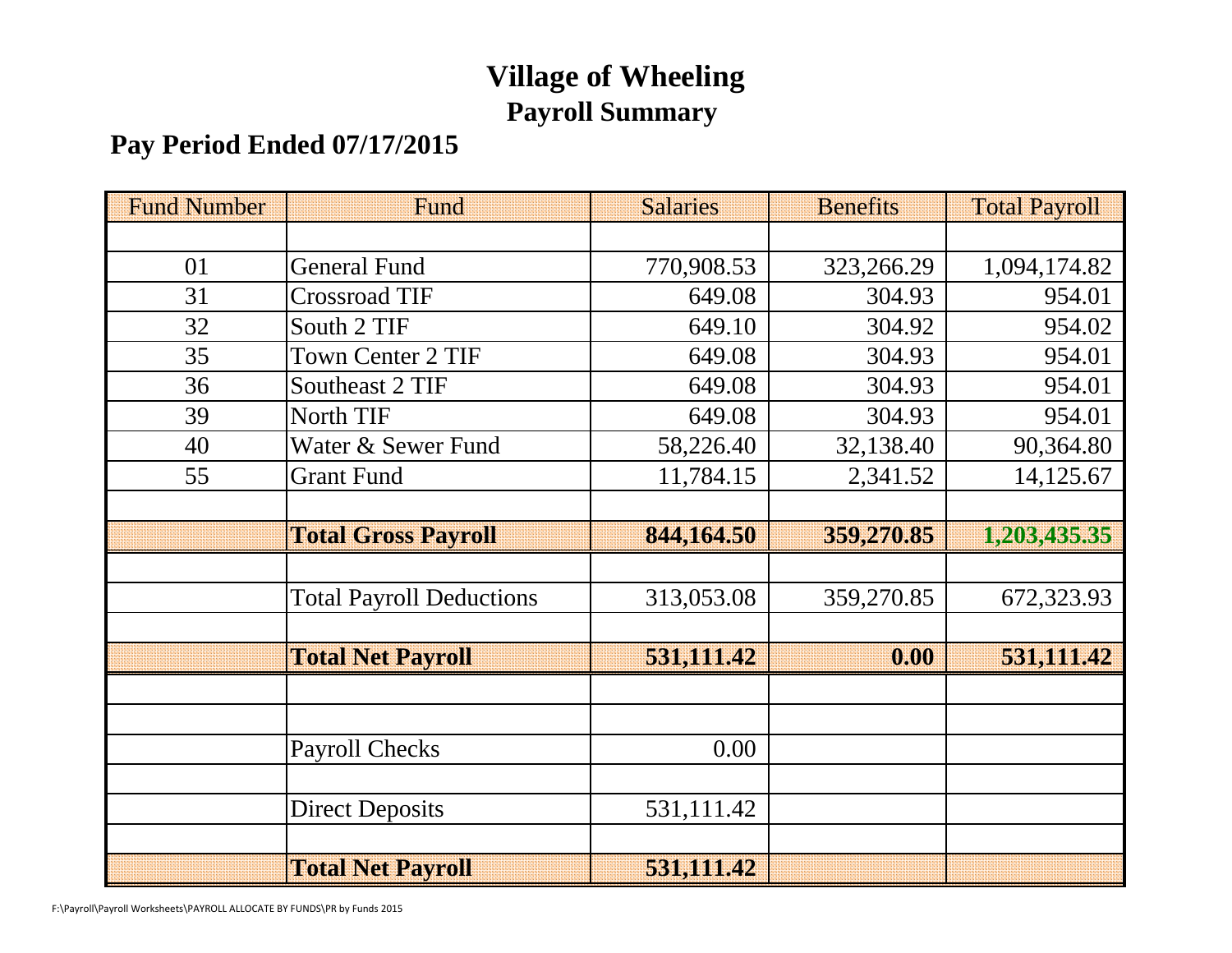| SUNGARD PENTAMATION |                                                           | PAGE NUMBER:            |  |
|---------------------|-----------------------------------------------------------|-------------------------|--|
| DATE: 07/22/2015    | VILLAGE OF WHEELING                                       | ACCTPA51                |  |
| TIME: 10:29:31      | CASH REOUIREMENTS - CHECK FORMAT - DUE DATE: $07/21/2015$ | ACCOUNTING PERIOD: 7/15 |  |
|                     | SELECTION CRITERIA: payable.batch='MM07/21'               |                         |  |

PAGE NUMBER: 1

| VENDOR                                              | ORGANIZATION                                                         | ACCOUNT                                                              | PURCHASE OR                                                                                              | INVOICE                                                                       | AMOUNT                                                                                         | DESCRIPTION                                                                                                                                                                                                         |
|-----------------------------------------------------|----------------------------------------------------------------------|----------------------------------------------------------------------|----------------------------------------------------------------------------------------------------------|-------------------------------------------------------------------------------|------------------------------------------------------------------------------------------------|---------------------------------------------------------------------------------------------------------------------------------------------------------------------------------------------------------------------|
| 9236<br>ABSOLUTE VENDING SERVICE<br>TOTAL CHECK     | 1300<br>1600<br>1700<br>1320<br>1500<br>1300<br>1600<br>1700<br>1500 | 5317<br>5317<br>5317<br>5317<br>5317<br>5317<br>5317<br>5317<br>5317 | 15001618<br>15001618<br>15001618<br>15001593<br>15001593<br>15001709<br>15001709<br>15001709<br>15001681 | 16269<br>16269<br>16269<br>16270<br>16270<br>16407<br>16407<br>16407<br>16432 | 54.00<br>54.00<br>54.00<br>91.20<br>343.90<br>105.00<br>210.00<br>105.00<br>105.00<br>1,122.10 | COFFEE FOR VILLAGE HALL<br>COFFEE FOR VILLAGE HALL<br>COFFEE FOR VILLAGE HALL<br>DEPT. COFFEE SUP.<br>DEPT. COFFEE SUP.<br>WATER COOLER RENTAL<br>WATER COOLER RENTAL<br>WATER COOLER RENTAL<br>WATER COOLER RENTAL |
| 9355<br>ACCURATE OFFICE SUPPLY<br>TOTAL CHECK       | 1700                                                                 | 5318                                                                 | 15001692                                                                                                 | 331136                                                                        | 104.72<br>104.72                                                                               | OFFICE SUPPLIES                                                                                                                                                                                                     |
| 50<br>ACCURATE TANK TECHNOLOGIES<br>TOTAL CHECK     | 4100<br>4200                                                         | 5310<br>5310                                                         | 15001541<br>15001541                                                                                     | 23970<br>23970                                                                | 292.90<br>292.90<br>585.80                                                                     | AIM2 VEHICLE UNIT<br>AIM2 VEHICLE UNIT                                                                                                                                                                              |
| 8124<br>AEC FIRE & SAFETY<br>TOTAL CHECK            | 2200                                                                 | 5305                                                                 | 15000951                                                                                                 | 110820                                                                        | 35,612.80<br>35,612.80                                                                         | HOLMATRO RESCUE EQUIP.                                                                                                                                                                                              |
| 8727<br>AEREX PEST CONTROL<br>TOTAL CHECK           | 1300                                                                 | 5210                                                                 | 15001621                                                                                                 | 986674                                                                        | 500.00<br>500.00                                                                               | INVOICE FOR TWO BUG LAMP                                                                                                                                                                                            |
| 102<br>ALEXETER TECHNOLOGIES<br>TOTAL CHECK         | 2200                                                                 | 5220                                                                 | 15001376                                                                                                 | $20 - 6163$                                                                   | 212.50<br>212.50                                                                               | HAZ MAT EQUIPMENT                                                                                                                                                                                                   |
| 136<br>AMERICAN CHARGE SERVICE<br>TOTAL CHECK       | 1320                                                                 | 5231                                                                 | 15001640                                                                                                 | 96855                                                                         | 6.00<br>6.00                                                                                   | SENIOR TAXI PROGRAM                                                                                                                                                                                                 |
| 8035<br>AMERICAN WELDING & GAS INC<br>TOTAL CHECK   | 2200                                                                 | 5220                                                                 | 15001633                                                                                                 | 03376763                                                                      | 256.68<br>256.68                                                                               | CYLINDER RENTALS                                                                                                                                                                                                    |
| 6427<br>APPLIED COMMUNICATIONS GROUP<br>TOTAL CHECK | 1750                                                                 | 5317                                                                 | 15001632                                                                                                 | WO3081                                                                        | 423.00<br>423.00                                                                               | ID SUPPLIES                                                                                                                                                                                                         |
| 4175<br>ARLINGTON HEIGHTS FORD<br>TOTAL CHECK       | 2200<br>4200<br>1420<br>2100<br>2100<br>2100                         | 5310<br>5310<br>5310<br>5310<br>5310<br>5310                         | 15001536<br>15001536<br>15001676<br>15001676<br>15001606<br>15001689                                     | 725843<br>726409                                                              | 57.92<br>51.36<br>16.80<br>83.39<br>78.84<br>259.48<br>547.79                                  | PARTS AND CREDIT<br>PARTS AND CREDIT<br>HANDLE AND MOULDING<br>HANDLE AND MOULDING<br>DOOR MOLDING<br>CARPET                                                                                                        |
| 263<br>AUTO TECH CENTERS INC<br>TOTAL CHECK         | 2100                                                                 | 5310                                                                 | 15001550                                                                                                 | 263429                                                                        | 920.66<br>920.66                                                                               | PARTS FOR P48                                                                                                                                                                                                       |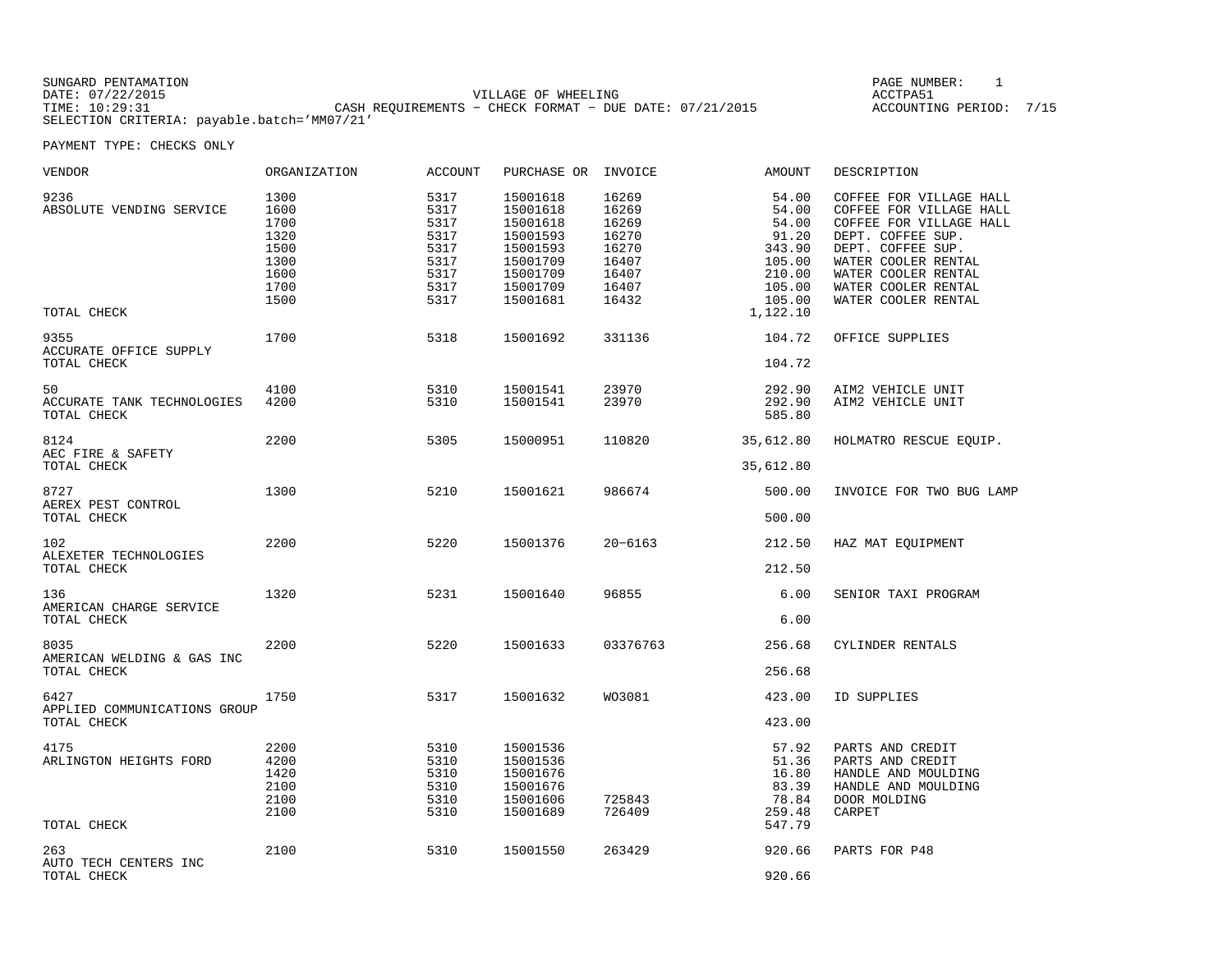SUNGARD PENTAMATION SUNGARD PENTAMATION SUNG PAGE NUMBER: 2 VILLAGE OF WHEELING **ACCTPA51** ACCOUNTING PERIOD: 7/15 TIME: 10:29:31 CASH REQUIREMENTS - CHECK FORMAT - DUE DATE: 07/21/2015 SELECTION CRITERIA: payable.batch='MM07/21'

| <b>VENDOR</b>                                    | ORGANIZATION | <b>ACCOUNT</b> | PURCHASE OR          | INVOICE          | <b>AMOUNT</b>                  | DESCRIPTION                                     |
|--------------------------------------------------|--------------|----------------|----------------------|------------------|--------------------------------|-------------------------------------------------|
| 274<br>B&F CONSTRUCTION CODE SERVIC              | 1300         | 5206           | 15001572             | 41760            | 850.00                         | MAY ELECTRICAL INSPECTION                       |
| TOTAL CHECK                                      |              |                |                      |                  | 850.00                         |                                                 |
| 8516<br>BINARY ALCHEMY SOFTWARE INC              | 1140         | 5299           | 15001613             | 20150704         | 1,023.75                       | JULY 3 PROMOTIONAL ARTWOR                       |
| TOTAL CHECK                                      |              |                |                      |                  | 1,023.75                       |                                                 |
| 7960<br>BLUE CROSS/BLUE SHIELD OF IL             | 2100         | 5242           | 15001711             |                  | 354.00                         | L DAWSON MED SUPP AUG-SEP                       |
| TOTAL CHECK                                      |              |                |                      |                  | 354.00                         |                                                 |
| 5553                                             | 1320         | 5297           | 15001703             |                  | 90.00                          | ENTERTAINMENT 9-9-15                            |
| HEATHER BRAOUDAKIS<br>TOTAL CHECK                |              |                |                      |                  | 90.00                          |                                                 |
| 9414<br>BRIGHT LIGHT SIGN CO                     | 1220         | 5299           | 15001547             | TM-12108         | 2,857.50                       | SIGN INSTALLATION                               |
| TOTAL CHECK                                      |              |                |                      |                  | 2,857.50                       |                                                 |
| 4277<br>BROWN TRAFFIC PRODUCTS<br>TOTAL CHECK    | 2200<br>2200 | 5220<br>5220   | 15001339<br>15001479 | 206482<br>206483 | 347.00<br>2,682.00<br>3,029.00 | EVP DETECTOR<br>EVP EQUIPMENT                   |
| 397                                              | 1600         | 5238           | 15000271             |                  | 16,626.67                      | PHONE SERVICE                                   |
| CALL ONE<br>TOTAL CHECK                          |              |                |                      |                  | 16,626.67                      |                                                 |
| 6560                                             | 1900         | 5218           | 15001567             | 126              | 630.00                         | ADMIN ENFORCEMENT OFFICER                       |
| CAMIC JOHNSON, LTD<br>TOTAL CHECK                |              |                |                      |                  | 630.00                         |                                                 |
| 3876                                             | 1320         | 5297           | 15001628             | 120129           | 40.00                          | COMPUTER MEMORY MODULES                         |
| FRITZ CASPERSEN<br>TOTAL CHECK                   |              |                |                      |                  | 40.00                          |                                                 |
| 7740<br>CATHOLIC CHARITIES                       | 5500         | 5299           | 15001634             | 9                | 2,207.20                       | CONGREGATE MEALS-JUN.                           |
| TOTAL CHECK                                      |              |                |                      |                  | 2,207.20                       |                                                 |
| 6074<br>CHICAGO PARTS & SOUND LLC<br>TOTAL CHECK | 2100<br>1220 | 5310<br>5310   | 15001548<br>15001584 | 647446           | 6,128.72<br>346.66<br>6,475.38 | PARTS FOR APRIL AND MAY<br>FUEL INJECTOR SENSOR |
| 8239                                             | 4200         | 5234           | 15001577             | 3216             | 30,000.00                      | CREEK MAINT.                                    |
| CLEAN CUT TREE SERVICE<br>TOTAL CHECK            |              |                |                      |                  | 30,000.00                      |                                                 |
| 5814                                             | 33           | 5412           | 15001560             | 10217            | 495.00                         | IT SUPPLIES                                     |
| COBAN<br>TOTAL CHECK                             |              |                |                      |                  | 495.00                         |                                                 |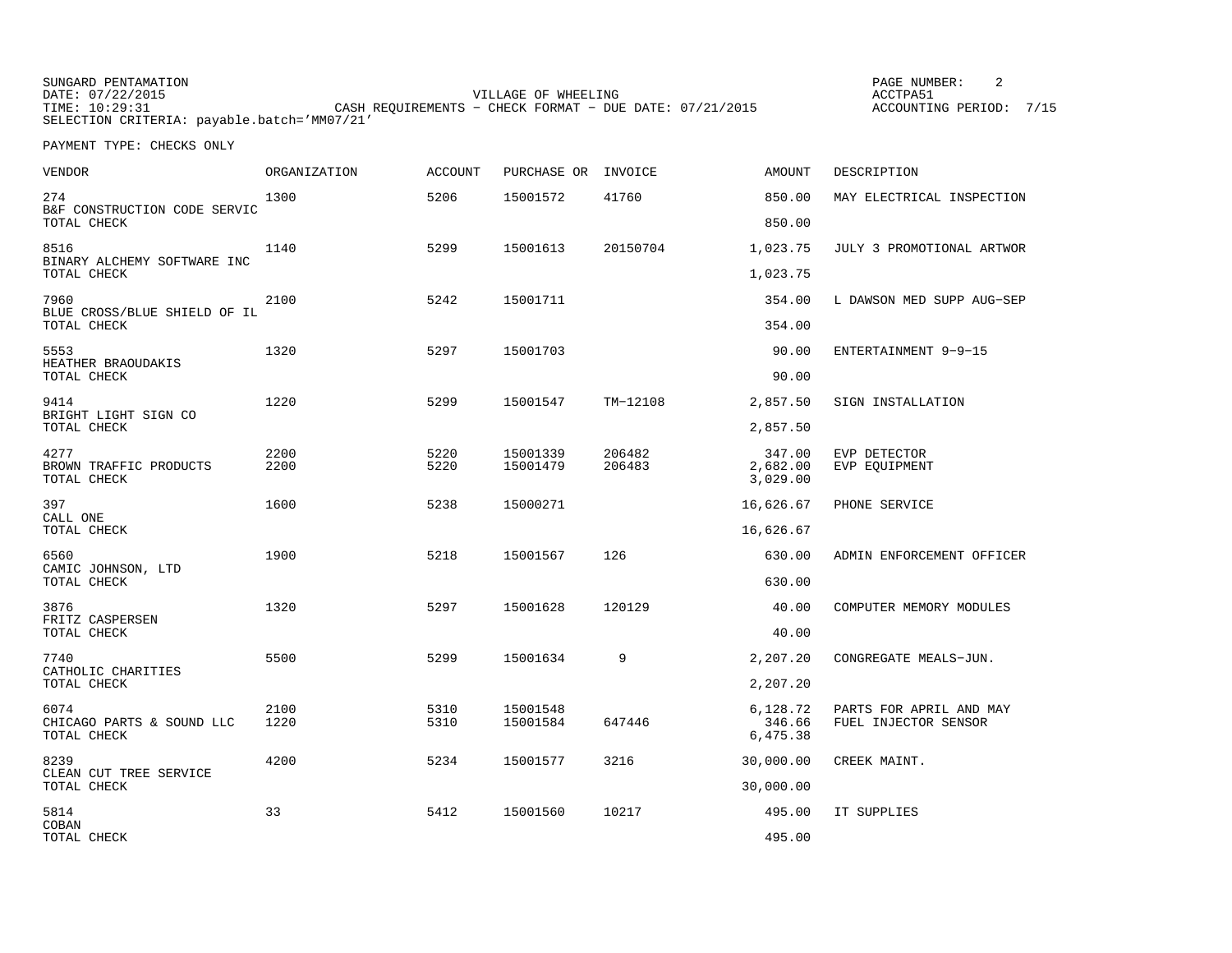SUNGARD PENTAMATION SUNGARD PENTAMATION SUNG PAGE NUMBER: 3 SUNGARD PENTAMATION SUNG PAGE NUMBER: 3 DATE: 07/22/2015 VILLAGE OF WHEELING ACCTPA51ACCOUNTING PERIOD: 7/15 CASH REQUIREMENTS - CHECK FORMAT - DUE DATE: 07/21/2015 SELECTION CRITERIA: payable.batch='MM07/21'

| VENDOR                                           | ORGANIZATION                 | ACCOUNT                              | PURCHASE OR INVOICE                                      |                               | AMOUNT                                               | DESCRIPTION                                                                                          |
|--------------------------------------------------|------------------------------|--------------------------------------|----------------------------------------------------------|-------------------------------|------------------------------------------------------|------------------------------------------------------------------------------------------------------|
| 556<br>COMED                                     | 1420<br>4100                 | 5209<br>5209                         | 15001647<br>15001647                                     |                               | 21.24<br>93.22                                       | ENERGY SERVICE<br>ENERGY SERVICE                                                                     |
| TOTAL CHECK                                      | 4200                         | 5209                                 | 15001647                                                 |                               | 416.12<br>530.58                                     | ENERGY SERVICE                                                                                       |
| 557<br>COMED                                     | 11                           | 5209                                 | 15001646                                                 |                               | 3,734.70                                             | ENERGY SERVICE                                                                                       |
| TOTAL CHECK                                      |                              |                                      |                                                          |                               | 3,734.70                                             |                                                                                                      |
| 3566<br>COMMUNICATIONS DIRECT                    | 2200                         | 5305                                 | 15001630                                                 | IN131248                      | 813.00                                               | RADIO EQUIPMENT                                                                                      |
| TOTAL CHECK                                      |                              |                                      |                                                          |                               | 813.00                                               |                                                                                                      |
| 8639<br>CONSTELLATION NEW ENERGY INC 1320        | 1170<br>1430<br>3420<br>4100 | 5209<br>5209<br>5209<br>5209<br>5209 | 15001648<br>15001648<br>15001648<br>15001648<br>15001648 |                               | 819.47<br>341.57<br>1,525.75<br>1,892.07<br>6,785.47 | ENERGY SERVICE<br><b>ENERGY SERVICE</b><br>ENERGY SERVICE<br><b>ENERGY SERVICE</b><br>ENERGY SERVICE |
| TOTAL CHECK                                      | 4200                         | 5209                                 | 15001648                                                 |                               | 1,521.10<br>12,885.43                                | ENERGY SERVICE                                                                                       |
| 5842<br>COOK COUNTY RECORDER OF DEED             | 1900                         | 5230                                 | 15001686                                                 | 3496302015                    | 154.00                                               | RECORDING FEES                                                                                       |
| TOTAL CHECK                                      |                              |                                      |                                                          |                               | 154.00                                               |                                                                                                      |
| 6413<br>DIXON ENGINEERING INC                    | 4330                         | 5206                                 | 14002282                                                 | 15-9294                       | 10,286.10                                            | ENGINEERING SERVICES NRS                                                                             |
| TOTAL CHECK                                      |                              |                                      |                                                          |                               | 10,286.10                                            |                                                                                                      |
| 744<br>DUNDEE AND WOLF AUTOMOTIVE<br>TOTAL CHECK | 2100                         | 5310                                 | 15001694                                                 | 46607                         | 175.00<br>175.00                                     | CLEAN INTERIOR K-9 CAR                                                                               |
|                                                  |                              |                                      |                                                          |                               |                                                      |                                                                                                      |
| 3343<br>DURABILT FENCE<br>TOTAL CHECK            | 51                           | 5272                                 | 15001679                                                 | 9615                          | 4,725.00<br>4,725.00                                 | FENCE REPAIR                                                                                         |
| 756<br>E J EQUIPMENT<br>TOTAL CHECK              | 4200<br>4200<br>4200         | 5310<br>5310<br>5310                 | 15001535<br>15001571<br>15001604                         | 0069427<br>0069476<br>0069544 | 626.00<br>72.96<br>100.34<br>799.30                  | MODIFIED RELIEF VALVE<br>NEEDLE VALVE<br>VALVE AND HANDLE                                            |
| 7931<br>EJ USA INC                               | 4330                         | 5503                                 | 15001599                                                 |                               | 2,018.82                                             | HYDRANT EXTENSIONS                                                                                   |
| TOTAL CHECK                                      |                              |                                      |                                                          |                               | 2,018.82                                             |                                                                                                      |
| 5480<br>EOUIPMENT MANAGEMENT COMPANY             | 2200                         | 5310                                 | 15001534                                                 | 45870                         | 151.93                                               | CYLINDER RACK AND LOCK PI                                                                            |
| TOTAL CHECK                                      |                              |                                      |                                                          |                               | 151.93                                               |                                                                                                      |
| 3939<br>EXPRESS PRINTING CENTER                  | 2200                         | 5228                                 | 15001625                                                 | 58894                         | 130.00                                               | OUALITY OF SERVICE CARDS                                                                             |
| TOTAL CHECK                                      |                              |                                      |                                                          |                               | 130.00                                               |                                                                                                      |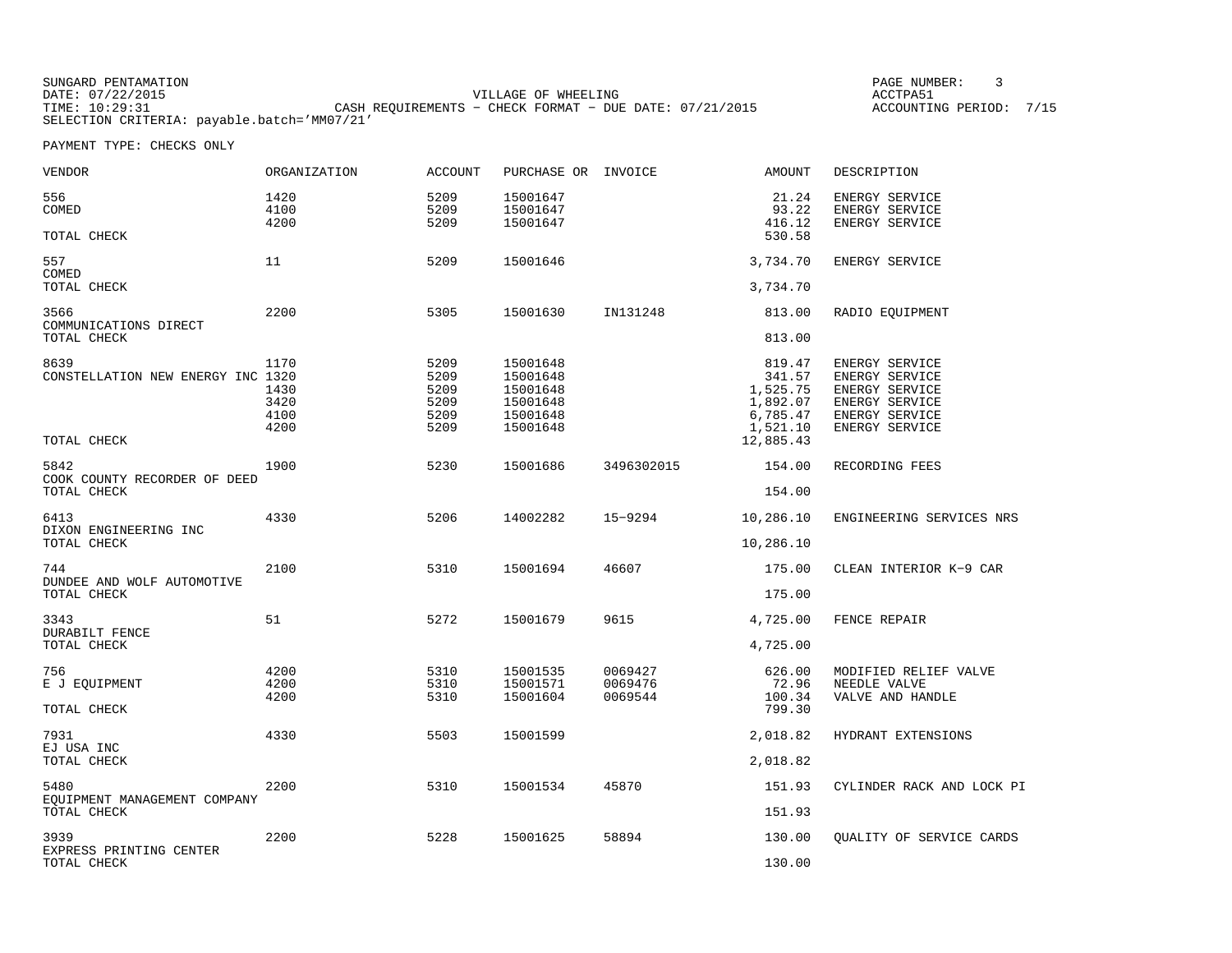| SUNGARD PENTAMATION                         |                                                         | PAGE NUMBER:            |  |
|---------------------------------------------|---------------------------------------------------------|-------------------------|--|
| DATE: 07/22/2015                            | VILLAGE OF WHEELING                                     | ACCTPA5:                |  |
| TIME: 10:29:31                              | CASH REQUIREMENTS - CHECK FORMAT - DUE DATE: 07/21/2015 | ACCOUNTING PERIOD: 7/15 |  |
| SELECTION CRITERIA: payable.batch='MM07/21' |                                                         |                         |  |

| <b>VENDOR</b>                                        | ORGANIZATION                                         | <b>ACCOUNT</b>                                       | PURCHASE OR                                                                      | INVOICE                                                     | <b>AMOUNT</b>                                                             | DESCRIPTION                                                                                                                                                                 |
|------------------------------------------------------|------------------------------------------------------|------------------------------------------------------|----------------------------------------------------------------------------------|-------------------------------------------------------------|---------------------------------------------------------------------------|-----------------------------------------------------------------------------------------------------------------------------------------------------------------------------|
| 862<br>FASTENAL COMPANY<br>TOTAL CHECK               | 1240<br>1430<br>4200<br>1240                         | 5315<br>5317<br>5310<br>5315                         | 15001616<br>15001616<br>15001616<br>15001537                                     | ILWHE139283                                                 | 129.99<br>29.04<br>54.65<br>13.07<br>226.75                               | DRILL SET, ROD, AND PARTS<br>DRILL SET, ROD, AND PARTS<br>DRILL SET, ROD, AND PARTS<br>SECURITY BIT                                                                         |
|                                                      |                                                      |                                                      |                                                                                  |                                                             |                                                                           |                                                                                                                                                                             |
| 4984<br>FOSTER COACH SALES INC<br>TOTAL CHECK        | 2200<br>2200                                         | 5310<br>5310                                         | 15001538<br>15001671                                                             | 6925<br>7058                                                | 78.92<br>44.74<br>123.66                                                  | EXPANSION BLOCK<br>CLOSE OUT PARTS                                                                                                                                          |
| 3136<br>FOUNTAIN TECHNOLOGIES LTD<br>TOTAL CHECK     | 1430<br>1430                                         | 5299<br>5299                                         | 15001574<br>15001578                                                             | 9349<br>9391                                                | 1,187.18<br>4,847.00<br>6,034.18                                          | VALVE & PIPE CHECK<br>CONTROL PANEL - CT                                                                                                                                    |
| 5704<br>FUELMAN                                      | 2100                                                 | 5301                                                 | 15001641                                                                         | NP44810048                                                  | 30.62                                                                     | FUEL FOR FLEET                                                                                                                                                              |
| TOTAL CHECK                                          |                                                      |                                                      |                                                                                  |                                                             | 30.62                                                                     |                                                                                                                                                                             |
| 2752<br>GRAINGER                                     | 1220<br>1240<br>4100<br>1420                         | 5309<br>5317<br>5310<br>5310                         | 15001677<br>15001677<br>15001677<br>15001617                                     | 9771521540                                                  | 96.60<br>36.68<br>82.53<br>186.66                                         | PARTS<br>PARTS<br>PARTS<br>HINGE TEMPLATE                                                                                                                                   |
| TOTAL CHECK                                          |                                                      |                                                      |                                                                                  |                                                             | 402.47                                                                    |                                                                                                                                                                             |
| 6024<br>HAEGER ENGINEERING LLC                       | 3410<br>3410<br>4320<br>3410<br>3600<br>1300<br>3200 | 5223<br>5206<br>5206<br>5206<br>5206<br>5206<br>5206 | 15000182<br>15001021<br>15001020<br>15001282<br>15001696<br>15001697<br>15001719 | 77025<br>77026<br>77027<br>77033<br>77045<br>77046<br>77050 | 11,880.00<br>2,100.00<br>2,650.00<br>800.00<br>585.00<br>195.00<br>917.50 | 2015 MFT ST PROGRAM<br>2014 SIDWALK PROGRAM<br>JACKSON DR LIFT STATION E<br>ENGINEERING SERVICES FOR<br>INDUSTRIAL LN PROJECT<br>HI TECH PLAN REVIEW<br>4.8 AC MILW PARCELS |
| TOTAL CHECK                                          |                                                      |                                                      |                                                                                  |                                                             | 19,127.50                                                                 |                                                                                                                                                                             |
| 8902<br>SANDRA HAYNES<br>TOTAL CHECK                 | 5500<br>1320                                         | 5299<br>5297                                         | 15001705<br>15001706                                                             | 2250<br>2371                                                | 150.00<br>150.00<br>300.00                                                | ENTERTAINMENT 8-18-15<br>ENTERTAINMENT 9-28-15                                                                                                                              |
| 4542                                                 | 1800                                                 | 5246                                                 | 15001637                                                                         | 4308                                                        | 735.00                                                                    | MEDICAL EXAM                                                                                                                                                                |
| HEALTH ENDEAVORS, SC<br>TOTAL CHECK                  |                                                      |                                                      |                                                                                  |                                                             | 735.00                                                                    |                                                                                                                                                                             |
| 8390<br>HERVAS, CONDON & BERSANI P.C.<br>TOTAL CHECK | 1900                                                 | 5218                                                 | 15001568                                                                         | 12411                                                       | 984.20<br>984.20                                                          | POLICE DEPT LEGAL FEES                                                                                                                                                      |
|                                                      |                                                      |                                                      |                                                                                  |                                                             |                                                                           |                                                                                                                                                                             |
| 1094<br>HR SIMPLIFIED                                | 1800                                                 | 5206                                                 | 15001714                                                                         | 43296                                                       | 50.00                                                                     | JUNE COBRA NOTICE                                                                                                                                                           |
| TOTAL CHECK                                          |                                                      |                                                      |                                                                                  |                                                             | 50.00                                                                     |                                                                                                                                                                             |
| 1196<br>ILLINOIS FIRE INSPECTORS ASC                 | 2200                                                 | 5105                                                 | 15001585                                                                         | 17100                                                       | 50.00                                                                     | SEMINAR                                                                                                                                                                     |
| TOTAL CHECK                                          |                                                      |                                                      |                                                                                  |                                                             | 50.00                                                                     |                                                                                                                                                                             |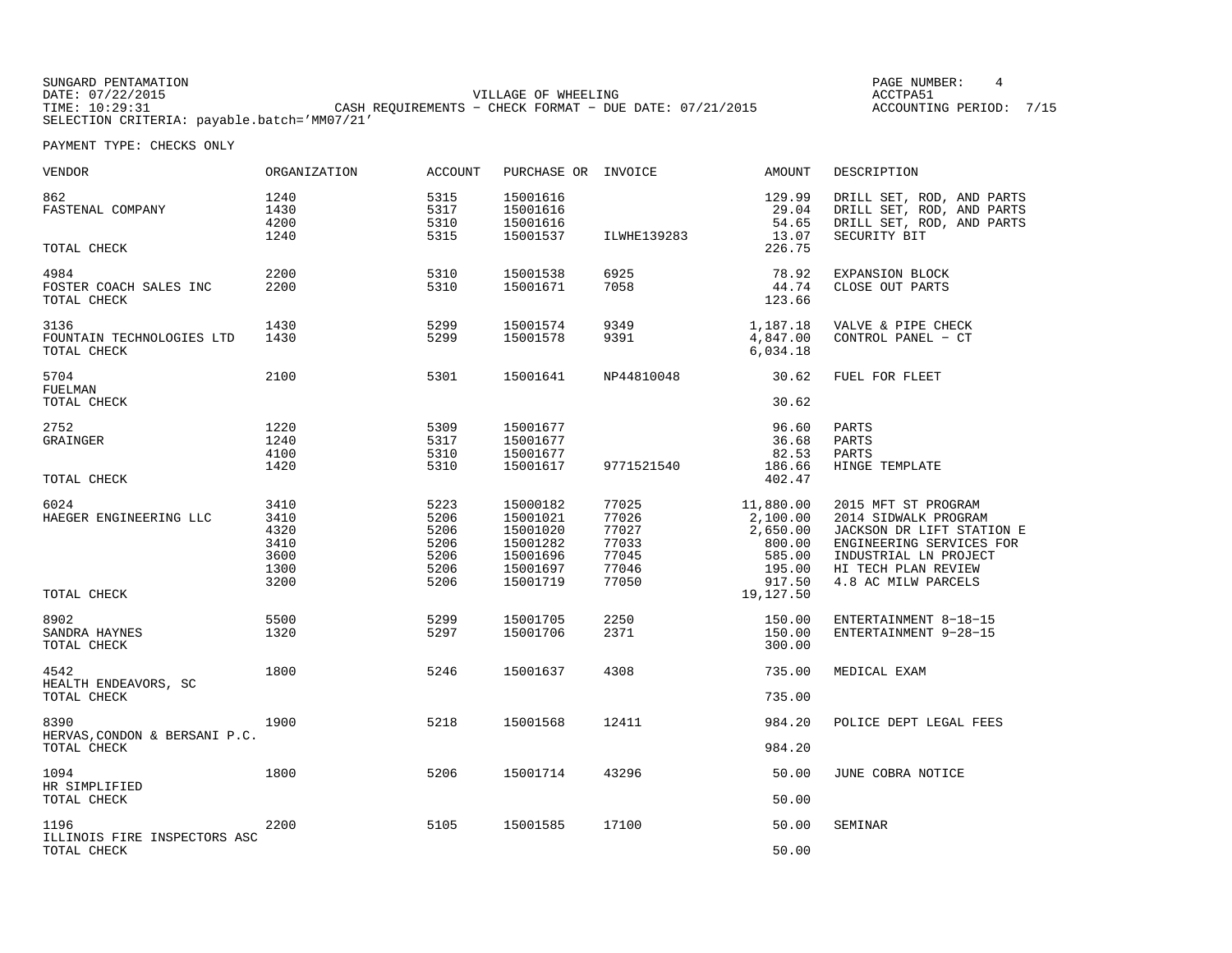SUNGARD PENTAMATION SUNGARD PENTAMATION SUNG PAGE NUMBER: 5 SENSING PAGE NUMBER: 5 SENSING PAGE NUMBER: 5 SENSI VILLAGE OF WHEELING **ACCTPA51** TIME: 10:29:31 CASH REQUIREMENTS − CHECK FORMAT − DUE DATE: 07/21/2015 SELECTION CRITERIA: payable.batch='MM07/21'

ACCOUNTING PERIOD: 7/15

| VENDOR                                                   | <b>ORGANIZATION</b> | <b>ACCOUNT</b> | PURCHASE OR INVOICE  |                        | <b>AMOUNT</b>                  | DESCRIPTION                              |
|----------------------------------------------------------|---------------------|----------------|----------------------|------------------------|--------------------------------|------------------------------------------|
| 1201<br>ILLINOIS MUNICIPAL LEAGUE                        | 1600                | 5222           | 15001614             |                        | 2,183.00                       | MEMBERSHIP DUES                          |
| TOTAL CHECK                                              |                     |                |                      |                        | 2,183.00                       |                                          |
| 8305<br>INTEGRITY SALES INC<br>TOTAL CHECK               | 1420                | 5315           | 15001576             |                        | 97.90<br>97.90                 | ASPHALT BROOM                            |
| 3254                                                     | 2200                | 5302           | 15001570             | INV0570840             | 82.95                          | POCKETBOOK CODE                          |
| INTERNATIONAL CODE COUNCIL<br>TOTAL CHECK                |                     |                |                      |                        | 82.95                          |                                          |
| 1268<br>INTERSTATE BATTERY<br>TOTAL CHECK                | 1300<br>2100        | 5310<br>5310   | 15001602<br>15001602 | 11218633<br>11218633   | 91.95<br>221.90<br>313.85      | <b>BATTERIES</b><br><b>BATTERIES</b>     |
| 9256<br>INTERSTATE BILLING SERVICE I 2200<br>TOTAL CHECK | 1420                | 5310<br>5310   | 15001672<br>15001672 |                        | 50.48<br>408.68<br>459.16      | PARTS AND CREDIT<br>PARTS AND CREDIT     |
| 4345<br>JOURNAL & TOPICS NEWSPAPERS<br>TOTAL CHECK       | 1140<br>1140        | 5201<br>5201   | 15001610<br>15001710 | 165572<br>165621       | 325.00<br>325.00<br>650.00     | JULY 3 ADVERTISING<br>JULY 3 ADVERTISING |
| 7811<br><b>JIM KENDROS</b><br>TOTAL CHECK                | 1320                | 5297           | 15001702             | WPAV832015             | 90.00<br>90.00                 | ENTERTAINMENT 8-3-15                     |
|                                                          |                     |                |                      |                        |                                |                                          |
| 1531<br>LEACH ENTERPRISES, INC<br>TOTAL CHECK            | 1420                | 5310           | 15001668             | 978798                 | 10.00<br>10.00                 | GASKET                                   |
| 9413                                                     | 1430                | 5311           | 15001601             | 2227                   | 2,500.00                       | MULCH                                    |
| LUCAS LANDSCAPING AND DESIGN<br>TOTAL CHECK              |                     |                |                      |                        | 2,500.00                       |                                          |
| 7865                                                     | 1600                | 5232           | 15001609             | H5391878               | 715.65                         | FOLDING MACHINE LEASE                    |
| MAIL FINANCE<br>TOTAL CHECK                              |                     |                |                      |                        | 715.65                         |                                          |
| 7739<br>MARK V LTD<br>TOTAL CHECK                        | 1430<br>1430        | 5311<br>5311   | 15001543<br>15001542 | I-150610<br>$I-150611$ | 492.96<br>2,003.87<br>2,496.83 | POST REPAIRS - FP<br>STONE CAPS/CAULKING |
| 1676                                                     | 2200                | 5220           | 15001590             | 669559                 | 530.54                         | EVP REPAIRS WOLF & STRONG                |
| MEADE ELECTRIC CO INC<br>TOTAL CHECK                     |                     |                |                      |                        | 530.54                         |                                          |
| 1685                                                     | 1140                | 5299           | 15001674             | 17928                  | 25,000.00                      | FIREWORKS DISPLAY 2015                   |
| MELROSE PYROTECHNICS INC<br>TOTAL CHECK                  |                     |                |                      |                        | 25,000.00                      |                                          |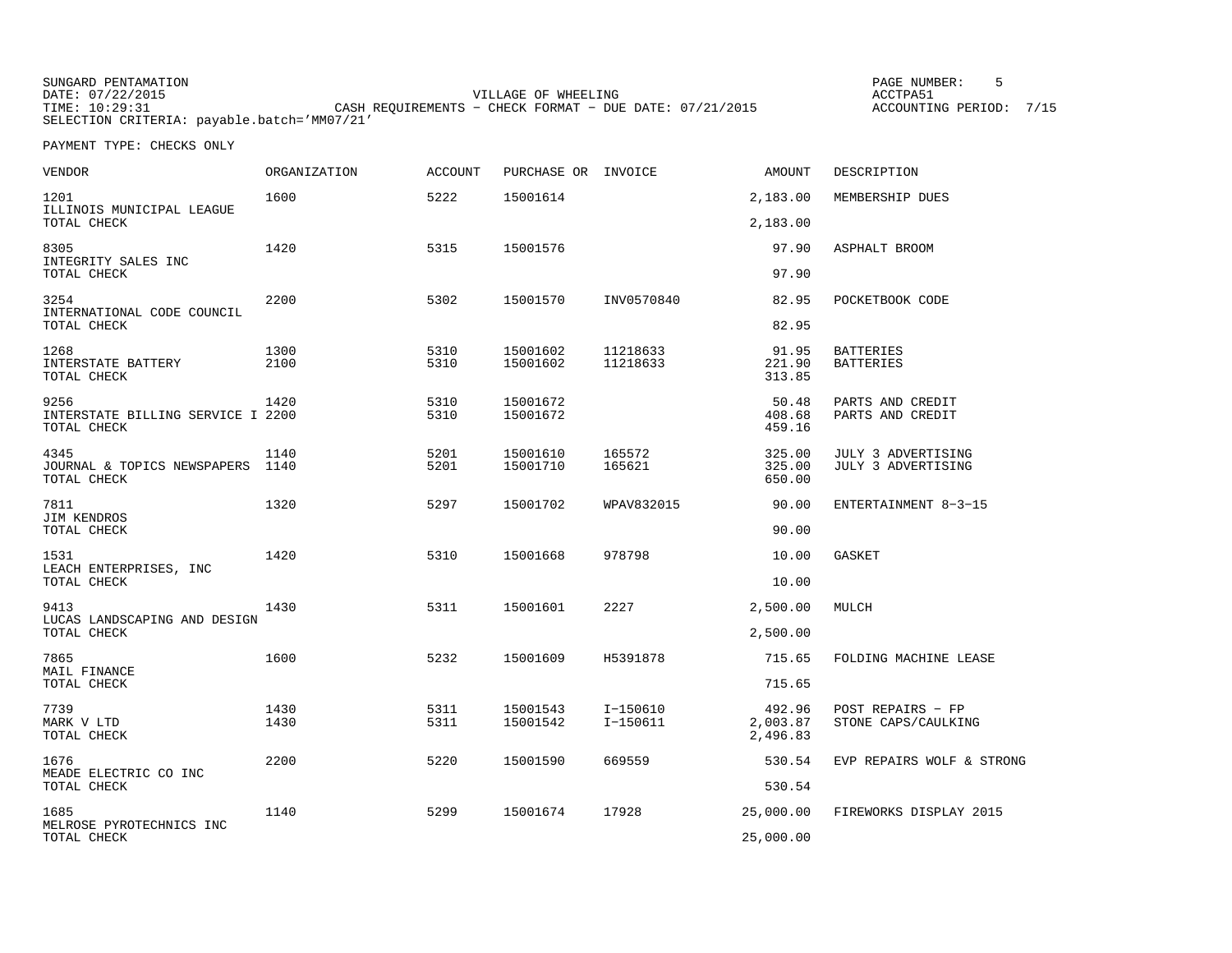SUNGARD PENTAMATION SUNGARD PENTAMATION SUNG PAGE NUMBER: 6 SUNGARD PENTAMATION SUNG PAGE NUMBER: 6 SUNG PAGE NUMBER: 6 SUNG PAGE NUMBER: 6 SUNG PAGE NUMBER: 6 SUNG PAGE NUMBER: 6 SUNG PAGE NUMBER: 6 SUNG PAGE NUMBER: 6 SU DATE: 07/22/2015 VILLAGE OF WHEELING ACCTPA51TIME: 10:29:31 CASH REQUIREMENTS − CHECK FORMAT − DUE DATE: 07/21/2015 ACCOUNTING PERIOD: 7/15SELECTION CRITERIA: payable.batch='MM07/21'

ACCOUNTING PERIOD: 7/15

| VENDOR                                                   | ORGANIZATION                                                                                         | <b>ACCOUNT</b>                                                                                       | PURCHASE OR                                                                                                                                              | INVOICE                    | <b>AMOUNT</b>                                                                                                                  | DESCRIPTION                                                                                                                                                                                                                                                              |
|----------------------------------------------------------|------------------------------------------------------------------------------------------------------|------------------------------------------------------------------------------------------------------|----------------------------------------------------------------------------------------------------------------------------------------------------------|----------------------------|--------------------------------------------------------------------------------------------------------------------------------|--------------------------------------------------------------------------------------------------------------------------------------------------------------------------------------------------------------------------------------------------------------------------|
| 5989<br>MGP INC                                          | 1600<br>4100<br>4200                                                                                 | 5207<br>5207<br>5207                                                                                 | 15000317<br>15000317<br>15000317                                                                                                                         | 2619<br>2619<br>2619       | 5,497.76<br>2,748.87<br>2,748.87                                                                                               | JUNE GIS STAFFING<br>JUNE GIS STAFFING<br>JUNE GIS STAFFING                                                                                                                                                                                                              |
| TOTAL CHECK                                              |                                                                                                      |                                                                                                      |                                                                                                                                                          |                            | 10,995.50                                                                                                                      |                                                                                                                                                                                                                                                                          |
| 8444<br>MILIEU DESIGN LLC                                | 1320<br>1430<br>1430<br>4100<br>1320<br>1430<br>1430<br>4100<br>4200<br>1430<br>1320<br>1430<br>1430 | 5217<br>5217<br>5311<br>5217<br>5217<br>5217<br>5311<br>5217<br>5217<br>5217<br>5217<br>5217<br>5311 | 15001546<br>15001546<br>15001546<br>15001546<br>15001596<br>15001596<br>15001596<br>15001596<br>15001596<br>15001680<br>15001684<br>15001684<br>15001684 |                            | 47.71<br>2,359.05<br>35.50<br>256.81<br>47.71<br>2,425.99<br>31.47<br>289.29<br>536.97<br>791.70<br>47.71<br>2,391.36<br>35.50 | WEEKLY MOWING<br>WEEKLY MOWING<br>WEEKLY MOWING<br>WEEKLY MOWING<br>LANDSCAPE MAINTENANCE<br>LANDSCAPE MAINTENANCE<br>LANDSCAPE MAINTENANCE<br>LANDSCAPE MAINTENANCE<br>LANDSCAPE MAINTENANCE<br>LANDSCAPE VIOLATIONS<br>WEEKLY MOWING<br>WEEKLY MOWING<br>WEEKLY MOWING |
|                                                          | 4100<br>4200<br>1430<br>1430<br>1430                                                                 | 5217<br>5217<br>5217<br>5217<br>5217                                                                 | 15001684<br>15001684<br>15001545<br>15001598<br>15001597                                                                                                 | 112199<br>112215<br>112271 | 289.29<br>521.74<br>791.70<br>1,015.00<br>730.80                                                                               | WEEKLY MOWING<br>WEEKLY MOWING<br>LANDSCAPE VIOLATIONS<br>EARLY SUMMER FERT.<br>MOWING VIOLATIONS                                                                                                                                                                        |
| TOTAL CHECK                                              |                                                                                                      |                                                                                                      |                                                                                                                                                          |                            | 12,645.30                                                                                                                      |                                                                                                                                                                                                                                                                          |
| 8659<br>MINUTEMAN PRESS OF DEERFIELD<br>TOTAL CHECK      | 1300                                                                                                 | 5228                                                                                                 | 15001573                                                                                                                                                 | 4616                       | 52.37<br>52.37                                                                                                                 | BUSINESS CARDS                                                                                                                                                                                                                                                           |
| 8994<br>MMS MEDICAL SUPPLY<br>TOTAL CHECK                | 2200<br>2200                                                                                         | 5312<br>5312                                                                                         | 15001422<br>15001422                                                                                                                                     | 5682532<br>5693441         | 770.48<br>227.30<br>997.78                                                                                                     | MEDICAL EQUIPMENT<br>MEDICAL EQUIPMENT                                                                                                                                                                                                                                   |
| 1783<br>MONROE TRUCK EQUIPMENT<br>TOTAL CHECK            | 1420                                                                                                 | 5310                                                                                                 | 15001594                                                                                                                                                 |                            | 187.12<br>187.12                                                                                                               | BUSHING AND RATCHET STRAP                                                                                                                                                                                                                                                |
| 1788<br>MORTON GROVE AUTOMOTIVE WEST 4100<br>TOTAL CHECK | 2200                                                                                                 | 5310<br>5310                                                                                         | 15001540<br>15001540                                                                                                                                     |                            | 595.00<br>185.00<br>780.00                                                                                                     | ALT AND REG REBUILT<br>ALT AND REG REBUILT                                                                                                                                                                                                                               |
| 1790<br>MOTION INDUSTRIES<br>TOTAL CHECK                 | 1240                                                                                                 | 5317                                                                                                 | 15001688                                                                                                                                                 | IL33-731345                | 112.45<br>112.45                                                                                                               | ELBOW AND FITTINGS                                                                                                                                                                                                                                                       |
| 1039<br>NAPA HEIGHTS AUTOMOTIVE<br>TOTAL CHECK           | 1420<br>2200<br>1220                                                                                 | 5310<br>5310<br>5310                                                                                 | 15001552<br>15001552<br>15001666                                                                                                                         | 805499                     | 15.96<br>33.68<br>15.96<br>65.60                                                                                               | OIL AND EXPANSION VALVE<br>OIL AND EXPANSION VALVE<br>WIPER BLADE REFILL                                                                                                                                                                                                 |
| 6361<br>NORTHSHORE UNIVERSITY<br>TOTAL CHECK             | 1800<br>1800                                                                                         | 5246<br>5246                                                                                         | 15001638<br>15001690                                                                                                                                     |                            | 99.00<br>58.00<br>157.00                                                                                                       | MEDICAL EXAM<br>MEDICAL EXAM                                                                                                                                                                                                                                             |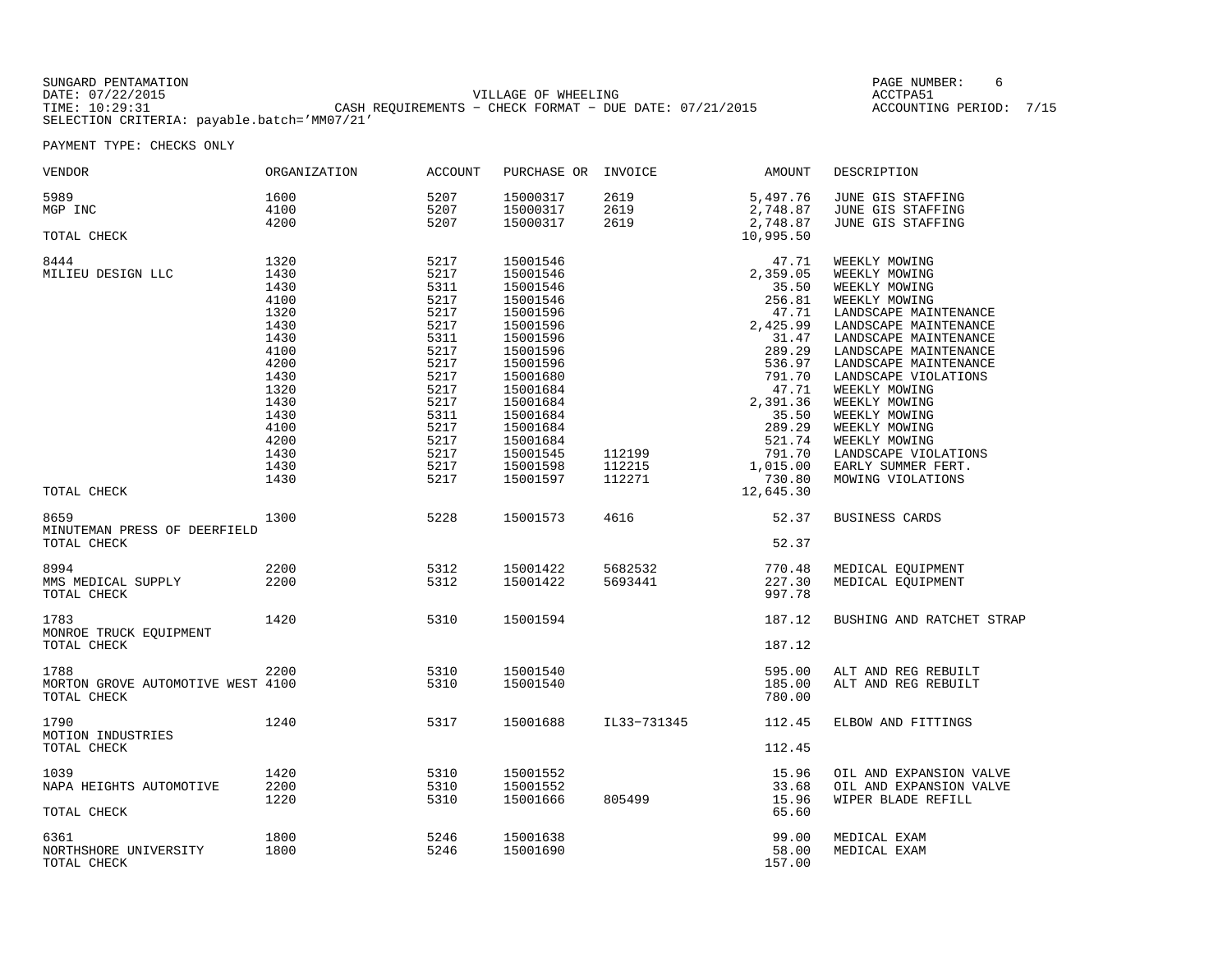SUNGARD PENTAMATION PAGE NUMBER: 7DATE: 07/22/2015 VILLAGE OF WHEELING ACCTPA51TIME: 10:29:31 CASH REQUIREMENTS − CHECK FORMAT − DUE DATE: 07/21/2015 ACCOUNTING PERIOD: 7/15SELECTION CRITERIA: payable.batch='MM07/21'

ACCOUNTING PERIOD: 7/15

| <b>VENDOR</b>                                            | <b>ORGANIZATION</b>                          | <b>ACCOUNT</b>                               | PURCHASE OR INVOICE                                                  |                                                                              | <b>AMOUNT</b>                                                 | DESCRIPTION                                                                                               |
|----------------------------------------------------------|----------------------------------------------|----------------------------------------------|----------------------------------------------------------------------|------------------------------------------------------------------------------|---------------------------------------------------------------|-----------------------------------------------------------------------------------------------------------|
| 3092<br>OFFICE DEPOT<br>TOTAL CHECK                      | 1500<br>1600<br>1600<br>2200<br>2200<br>1500 | 5318<br>5318<br>5318<br>5318<br>5313<br>5318 | 15001551<br>15001611<br>15001612<br>15001624<br>15001623<br>15001670 | 768549417001<br>776861729001<br>776882014001<br>776882266001<br>777991194001 | 84.99<br>29.98<br>28.32<br>56.44<br>127.92<br>66.99<br>394.64 | TONER CARTRIDGE<br>OFFICE SUPPLIES<br>OFFICE SUPPLIES<br>OFFICE SUPPLIES<br>USB CABLES<br>TONER CARTRIDGE |
| 2003<br>ORANGE CRUSH, L.L.C.<br>TOTAL CHECK              | 1420                                         | 5314                                         | 15001575                                                             | 484273                                                                       | 111.65<br>111.65                                              | <b>ASPHALT</b>                                                                                            |
| 6778<br>PARAMEDIC BILLING SERVICES I<br>TOTAL CHECK      | 01                                           | 4409                                         | 15001715                                                             |                                                                              | 7,622.25<br>7,622.25                                          | MAR-JUN BAL SERV FEE                                                                                      |
| 2090<br>PIRTEK OHARE<br>TOTAL CHECK                      | 2200                                         | 5310                                         | 15001665                                                             | S2117689.001                                                                 | 30.30<br>30.30                                                | AIR CONDITIONING HOSE                                                                                     |
| 4459<br>POSITIVE PACKAGING & GRAPHIC 1320<br>TOTAL CHECK | 1320<br>1500                                 | 5228<br>5228<br>5228                         | 15001582<br>15001713<br>15001713                                     | 5333<br>5395<br>5395                                                         | 390.00<br>188.00<br>89.00<br>667.00                           | STATIONERY-ENVELOPES<br>BUSINESS CARDS<br>BUSINESS CARDS                                                  |
| 3603<br>PRECISION SERVICE AND PARTS<br>TOTAL CHECK       | 2100                                         | 5310                                         | 15001533                                                             | 30IV050977                                                                   | 208.70<br>208.70                                              | MOTOR                                                                                                     |
| 2139<br><b>QBM MAINTENANCE</b><br>TOTAL CHECK            | 1220                                         | 5215                                         | 15001608                                                             |                                                                              | 10,760.00<br>10,760.00                                        | JANITORIAL SERVICES                                                                                       |
| 9421<br>OUANTICO TACTICAL<br>TOTAL CHECK                 | 2100                                         | 5316                                         | 15001559                                                             | 59662                                                                        | 136.77<br>136.77                                              | RANGE SUPPLIES                                                                                            |
| 2145<br>QUILL CORP<br>TOTAL CHECK                        | 1700                                         | 5228                                         | 15001636                                                             | 5148037                                                                      | 111.94<br>111.94                                              | RECEIPT BOOKS                                                                                             |
| 2185<br>RED CENTER<br>TOTAL CHECK                        | 15                                           | 5231                                         | 15001027                                                             | $301 - 16 - 08$                                                              | 26,409.29<br>26,409.29                                        | DISPATCH SERVICE-AUG.                                                                                     |
| 9439<br>RED TOP VALET SERVICE, INC.<br>TOTAL CHECK       | 1140                                         | 5299                                         | 15001678                                                             | 2116                                                                         | 3,460.00<br>3,460.00                                          | EVENT PARKING SERVICES                                                                                    |
| 8852<br>RJN GROUP INC<br>TOTAL CHECK                     | 4320<br>4340                                 | 5502<br>5502                                 | 15001284<br>15001284                                                 | 01<br>01                                                                     | 7,828.11<br>8,734.44<br>16,562.55                             | 2015 SANITARY SEWER<br>2015 SANITARY SEWER                                                                |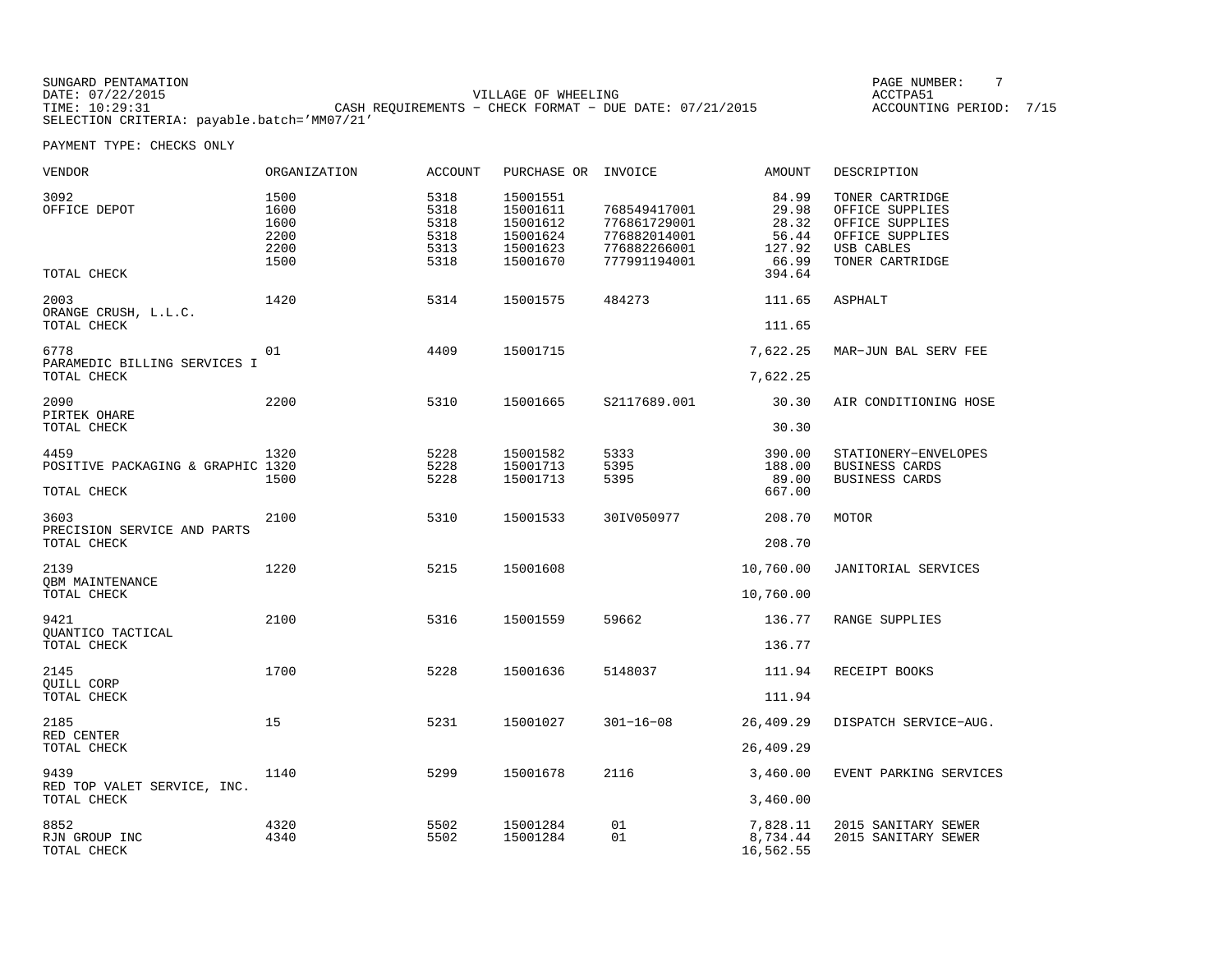SUNGARD PENTAMATION SUNGARD PENTAMATION SUNG PAGE NUMBER: 8 SUNGARD PAGE NUMBER: 8 SUNGARD PAGE NUMBER: 8 SUNG VILLAGE OF WHEELING **ACCTPA51** TIME: 10:29:31 CASH REQUIREMENTS - CHECK FORMAT - DUE DATE: 07/21/2015 SELECTION CRITERIA: payable.batch='MM07/21'

ACCOUNTING PERIOD: 7/15

| VENDOR                                              | <b>ORGANIZATION</b>  | <b>ACCOUNT</b>       | PURCHASE OR INVOICE              |                         | <b>AMOUNT</b>                        | DESCRIPTION                                                                         |
|-----------------------------------------------------|----------------------|----------------------|----------------------------------|-------------------------|--------------------------------------|-------------------------------------------------------------------------------------|
| 6456<br>ROGANS SHOES INC<br>TOTAL CHECK             | 1420<br>1430         | 5106<br>5106         | 15001600<br>15001600             | 221618<br>221618        | 63.75<br>63.75<br>127.50             | UNIFORM ITEMS<br>UNIFORM ITEMS                                                      |
| 4129<br>RONDOUT SERVICE CENTER<br>TOTAL CHECK       | 1220<br>1420         | 5310<br>5310         | 15001685<br>15001685             |                         | 23.50<br>70.50<br>94.00              | DOT SAFETY CHECK<br>DOT SAFETY CHECK                                                |
| 5225<br>RYDIN DECAL<br>TOTAL CHECK                  | 1170                 | 5228                 | 15001635                         | 306989                  | 3,004.90<br>3,004.90                 | METRA PARKING PASSES                                                                |
| 2288<br>THE SALEM GROUP<br>TOTAL CHECK              | 1400<br>1400         | 5103<br>5103         | 15001645<br>15001721             | 1732562/6815<br>1741269 | 1,376.00<br>688.00<br>2,064.00       | ENG TEMP CLERK<br>TEMP ENG CLERK                                                    |
| 4948<br>SOIL AND MATERIAL CONSULTANT<br>TOTAL CHECK | 3410                 | 5206                 | 15001720                         | 39533                   | 1,932.50<br>1,932.50                 | MATERIAL TESTING 2015 MFT                                                           |
| 2421<br>SPRING ALIGN<br>TOTAL CHECK                 | 1240                 | 5310                 | 15001667                         | 100787                  | 71.10<br>71.10                       | $U - BOLTS$                                                                         |
| 5209<br>STRYKER SALES CORP<br>TOTAL CHECK           | 2200<br>2200         | 5312<br>5312         | 15001663<br>15001663             | 1738457M<br>1739407M    | 28.00<br>216.00<br>244.00            | STRETCHER REPAIR<br>STRETCHER REPAIR                                                |
| 2477<br>SUBURBAN ACCENTS, INC<br>TOTAL CHECK        | 1140<br>1220<br>2100 | 5317<br>5311<br>5310 | 15001553<br>15001553<br>15001549 | 22373                   | 200.00<br>176.00<br>200.00<br>576.00 | PW SIGNS AND BLACKHAWK LO<br>PW SIGNS AND BLACKHAWK LO<br>GRAPHICS REMOVED FROM A70 |
| 2497<br>SUTPHEN CORP<br>TOTAL CHECK                 | 2200                 | 5310                 | 15001669                         | 40008726                | 144.00<br>144.00                     | WATER TANK SENSOR                                                                   |
| 8842<br>TASER INTERNATIONAL<br>TOTAL CHECK          | 2100<br>2100         | 5106<br>5106         | 15001557<br>15001558             | SI1402450<br>SI1402703  | 119.46<br>64.97<br>184.43            | UNIFORM ALLOWANCE<br>UNIFORM ALLOWANCE                                              |
| 9454<br>DANIELLE G TEREZA<br>TOTAL CHECK            | 1320                 | 5297                 | 15001707                         |                         | 175.00<br>175.00                     | ENTERTAINMENT 9-30-15                                                               |
| 2590<br>THOMPSON ELEVATOR INSPECTION<br>TOTAL CHECK | 1300                 | 5206                 | 15001587                         | $15 - 2258$             | 900.00<br>900.00                     | 9 ELEVATOR PLAN REVIEWS F                                                           |
| 8<br>303 TAXI<br>TOTAL CHECK                        | 1320                 | 5231                 | 15001581                         | 24440                   | 6.00<br>6.00                         | SENIOR TAXI PROGRAM - 3 T                                                           |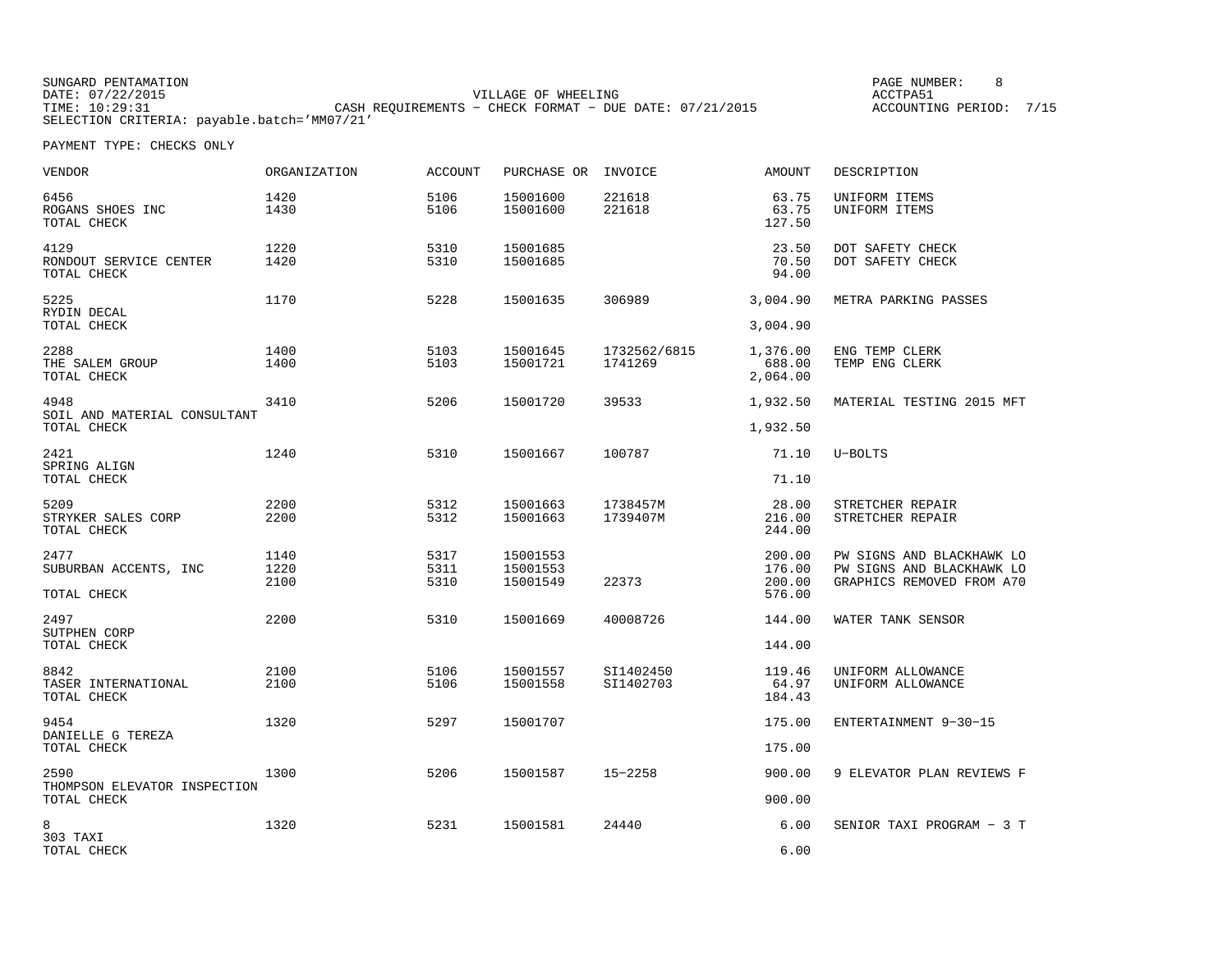SUNGARD PENTAMATION SUNGARD PENTAMATION SUNG PAGE NUMBER: 9 VILLAGE OF WHEELING **ACCTPA51** TIME: 10:29:31 CASH REQUIREMENTS – CHECK FORMAT – DUE DATE: 07/21/2015 SELECTION CRITERIA: payable.batch='MM07/21'

ACCOUNTING PERIOD: 7/15

| <b>VENDOR</b>                                            | <b>ORGANIZATION</b>          | <b>ACCOUNT</b>               | PURCHASE OR INVOICE                          |                                  | AMOUNT                                       | DESCRIPTION                                                                          |
|----------------------------------------------------------|------------------------------|------------------------------|----------------------------------------------|----------------------------------|----------------------------------------------|--------------------------------------------------------------------------------------|
| 8760<br>TODAY'S UNIFORMS                                 | 2200                         | 5106                         | 15001629                                     |                                  | 521.41                                       | UNIFORM ALLOWANCE                                                                    |
| TOTAL CHECK                                              |                              |                              |                                              |                                  | 521.41                                       |                                                                                      |
| 9302<br>TRANSACOUSTIC PRODUCTIONS IN                     | 1320                         | 5297                         | 15001704                                     | 1600                             | 100.00                                       | ENTERTAINMENT 9-15-15                                                                |
| TOTAL CHECK                                              |                              |                              |                                              |                                  | 100.00                                       |                                                                                      |
| 8185<br>TRI STATE HYDRAULICS<br>TOTAL CHECK              | 1420                         | 5310                         | 15001605                                     | 325373                           | 908.41                                       | WHITE MOTOR                                                                          |
|                                                          |                              |                              |                                              |                                  | 908.41                                       |                                                                                      |
| 2666<br>UPS                                              | 1600                         | 5227                         | 15000040                                     | 328T1T235                        | 10.25                                        | OVERNIGHT DELIVERY                                                                   |
| TOTAL CHECK                                              |                              |                              |                                              |                                  | 10.25                                        |                                                                                      |
| 2693<br>V3 CONSULTANTS<br>TOTAL CHECK                    | 3100<br>1300                 | 5299<br>5206                 | 15001620<br>15001619                         | 515195<br>515196                 | 4,563.75<br>705.00<br>5,268.75               | 115 S MILWAUKEE - SRP SIT<br>TAUBENSEE STEEL FIELD INV                               |
| 4858<br>VILLAGE OF BUFFALO GROVE<br>TOTAL CHECK          | 2200                         | 5105                         | 15001595                                     |                                  | 200.00                                       | CPR INSTRUCTOR/CALI                                                                  |
|                                                          |                              |                              |                                              |                                  | 200.00                                       |                                                                                      |
| 2783<br>WEST CENTRAL MUNICIPAL CONFE 3420<br>TOTAL CHECK | 1430                         | 5234<br>5506                 | 15001607<br>15001607                         | 0006161-IN<br>0006161-IN         | 89,766.50<br>25,000.00<br>114,766.50         | SPRING TREE PLANTING<br>SPRING TREE PLANTING                                         |
| 2801<br>WHEELING PARK DISTRICT<br>TOTAL CHECK            | 1320                         | 5297                         | 15001700                                     | 2NDQTR2015                       | 696.00                                       | BUS TRANSPORTATION                                                                   |
|                                                          |                              |                              |                                              |                                  | 696.00                                       |                                                                                      |
| 2806<br>WHEELING/PROS. HTS CHAMBER O<br>TOTAL CHECK      | 1600                         | 5105                         | 15001565                                     | 3740                             | 30.00                                        | ARGIRIS TICKET FOR CHAMBE                                                            |
|                                                          |                              |                              |                                              |                                  | 30.00                                        |                                                                                      |
| 5934<br>WHEEL-INN BODY & MOTOR WORKS<br>TOTAL CHECK      | 2100                         | 5310                         | 15001539                                     |                                  | 150.00                                       | EXTERIOR BUFF OUT                                                                    |
|                                                          |                              |                              |                                              |                                  | 150.00                                       |                                                                                      |
| 6222<br>WILLIAMS ARCHITECTS<br>TOTAL CHECK               | 1320                         | 5206                         | 15001708                                     | 0016473                          | 4,367.18                                     | SENIOR SPACE STUDY                                                                   |
|                                                          |                              |                              |                                              |                                  | 4,367.18                                     |                                                                                      |
| 9422<br>WORK ZONE SAFETY INC                             | 1420<br>1430<br>4100<br>4200 | 5411<br>5411<br>5411<br>5411 | 15001622<br>15001622<br>15001622<br>15001622 | 25735<br>25735<br>25735<br>25735 | 4,518.25<br>4,518.25<br>4,518.25<br>4,518.25 | ATTENUATOR TRAILER<br>ATTENUATOR TRAILER<br>ATTENUATOR TRAILER<br>ATTENUATOR TRAILER |
| TOTAL CHECK                                              |                              |                              |                                              |                                  | 18,073.00                                    |                                                                                      |
| 3855<br>ZOLL DATA SYSTEMS INC                            | 2200                         | 5207                         | 15001675                                     | 9019291                          | 440.00                                       | RESCUENET MAINTENANCE                                                                |
| TOTAL CHECK                                              |                              |                              |                                              |                                  | 440.00                                       |                                                                                      |
| TOTAL CASHABLE CHECKS                                    |                              |                              |                                              |                                  | 452,091.81                                   |                                                                                      |